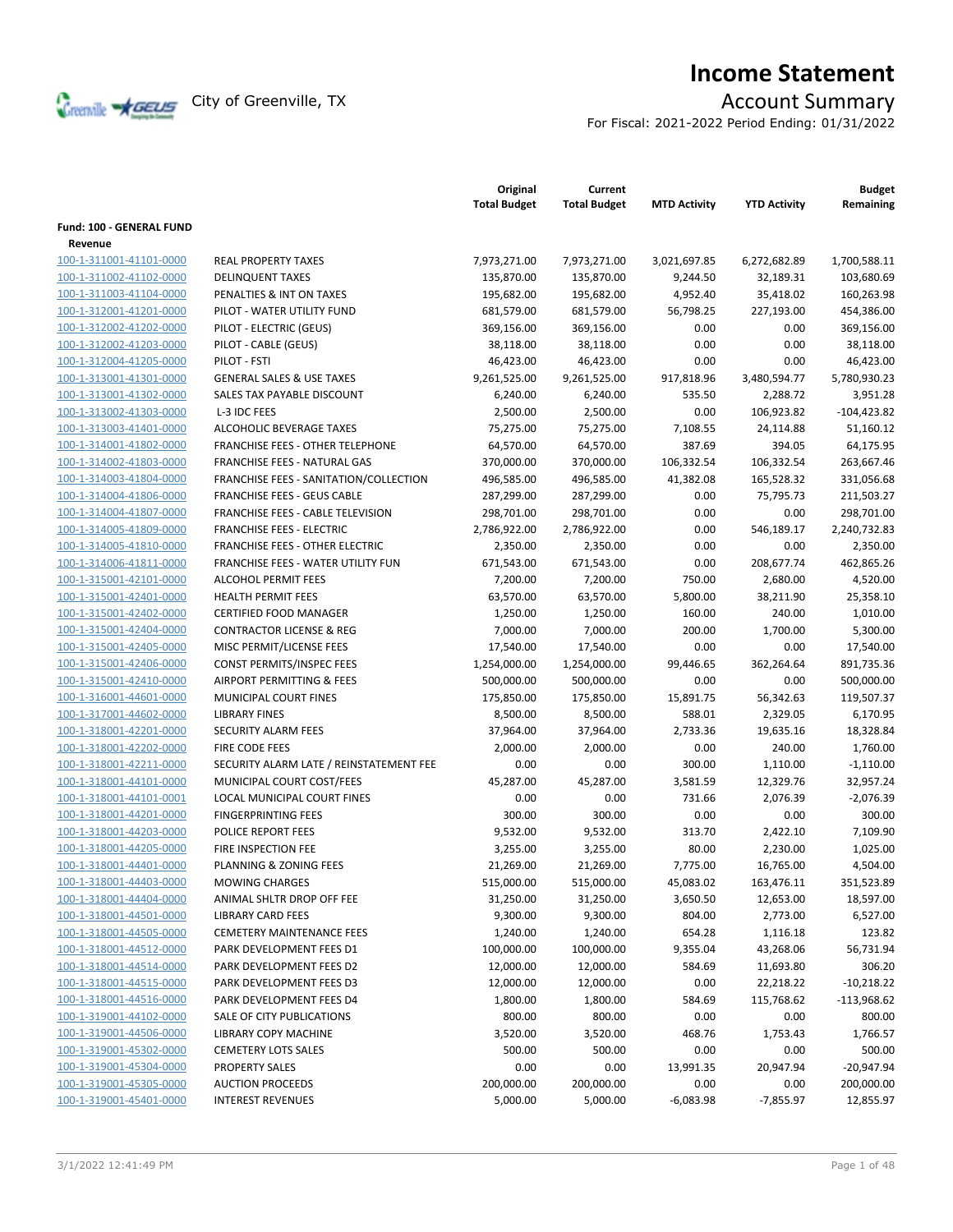|                         |                                        | Original<br><b>Total Budget</b> | Current<br><b>Total Budget</b> | <b>MTD Activity</b> | <b>YTD Activity</b> | <b>Budget</b><br>Remaining |
|-------------------------|----------------------------------------|---------------------------------|--------------------------------|---------------------|---------------------|----------------------------|
| 100-1-319001-45501-0000 | LIBRARY MTG ROOM RENTAL                | 750.00                          | 750.00                         | 0.00                | 130.00              | 620.00                     |
| 100-1-319001-45503-0000 | PAVILION RENTALS                       | 9,900.00                        | 9,900.00                       | 18.48               | 1,771.83            | 8,128.17                   |
| 100-1-319001-45601-0000 | MISCELLANEOUS REVENUES                 | 67,000.00                       | 67,000.00                      | 83.78               | 22,330.55           | 44,669.45                  |
| 100-1-319001-45602-0000 | PRIOR YEAR REIMBURSEMENTS              | 0.00                            | 0.00                           | 8,046.84            | 8,046.84            | $-8,046.84$                |
| 100-1-319001-45604-0000 | OTHER REVENUE / OVER/SHORT             | 0.00                            | 0.00                           | 24.03               | 428,616.89          | -428,616.89                |
| 100-1-322001-43002-0000 | ANIMAL SHELTER CONTRIB                 | 100,000.00                      | 100,000.00                     | 25,000.00           | 25,000.00           | 75,000.00                  |
| 100-1-322001-43003-0000 | HUNT CO CONTRIB - FIRE                 | 28,800.00                       | 28,800.00                      | 4,800.00            | 19,200.00           | 9,600.00                   |
| 100-1-322001-43004-0000 | HUNT CO MEM HOSP REIM                  | 22,400.00                       | 22,400.00                      | 0.00                | 12,660.00           | 9,740.00                   |
| 100-1-323001-46008-0000 | <b>XFR - TOURISM FUND</b>              | 98,000.00                       | 98,000.00                      | 8,166.67            | 32,666.68           | 65,333.32                  |
| 100-1-324001-46506-0000 | CA - RECREATION FUND                   | 342.00                          | 342.00                         | 28.50               | 114.00              | 228.00                     |
| 100-1-324001-46509-0000 | <b>CA - VENUE MGMT FUND</b>            | 5.259.00                        | 5,259.00                       | 438.25              | 1,753.00            | 3,506.00                   |
| 100-1-324001-46537-0000 | <b>CA - MAIL MACHINE LEASE</b>         | 0.00                            | 0.00                           | 269.28              | 1,077.12            | $-1,077.12$                |
| 100-1-324001-46614-0000 | CA - SANITATION FUND COLLECTION        | 49,054.00                       | 49,054.00                      | 4,087.83            | 16,351.32           | 32,702.68                  |
| 100-1-324001-46650-0000 | CA - UTILITY FUND TO GENERAL GOVERNME  | 294,215.00                      | 294,215.00                     | 24,517.92           | 98,071.68           | 196,143.32                 |
| 100-1-324001-46651-0000 | CA - UTILITY FUND TO PUBLIC WORKS      | 170,599.00                      | 170,599.00                     | 14,216.58           | 56,866.32           | 113,732.68                 |
| 100-1-324001-46801-0000 | <b>CA - SPENCE FUND</b>                | 600.00                          | 600.00                         | 50.00               | 200.00              | 400.00                     |
| 100-1-324009-46901-0000 | CA - ELECTRIC UTILITY                  | 279,377.00                      | 279,377.00                     | 23,281.41           | 93,125.64           | 186,251.36                 |
| 100-1-324009-46906-0000 | <b>CA - CABLE UTILITY</b>              | 39,242.00                       | 39,242.00                      | 3,270.17            | 13,080.68           | 26,161.32                  |
| 100-1-443200-52004-0000 | <b>MICROCHIP</b>                       | 0.00                            | 0.00                           | 910.00              | 2,650.00            | $-2,650.00$                |
|                         | <b>Revenue Total:</b>                  | 27,976,074.00                   | 27,976,074.00                  | 4,490,912.13        | 13,026,424.53       | 14,949,649.47              |
| <b>Expense</b>          |                                        |                                 |                                |                     |                     |                            |
| 100-1-411000-52001-0000 | <b>OFFICE SUPPLIES</b>                 | 150.00                          | 150.00                         | 0.00                | 0.00                | 150.00                     |
| 100-1-411000-52005-0000 | PRINTED MATERIALS                      | 96.00                           | 96.00                          | 0.00                | 0.00                | 96.00                      |
| 100-1-411000-52103-0000 | <b>MEETING SUPPLIES</b>                | 3,331.10                        | 3,331.10                       | 178.07              | 633.07              | 2,698.03                   |
| 100-1-411000-54001-0000 | <b>TELEPHONE CHARGES</b>               | 3,648.00                        | 3,648.00                       | 227.94              | 683.82              | 2.964.18                   |
| 100-1-411000-54101-0000 | PROFESSIONAL SERVICES                  | 22,000.00                       | 22,000.00                      | 2,000.00            | 6,000.00            | 16,000.00                  |
| 100-1-411000-54201-0000 | MEMBERSHIPS & SUBSCRIPTIONS            | 7,125.00                        | 7,125.00                       | 0.00                | 0.00                | 7,125.00                   |
| 100-1-411000-54204-0000 | PUBLIC RELATIONS                       | 2,500.00                        | 2,500.00                       | 0.00                | 0.00                | 2,500.00                   |
| 100-1-411000-54213-0000 | PLAQUES AND AWARDS                     | 1,200.00                        | 1,200.00                       | 10.00               | 10.00               | 1,190.00                   |
| 100-1-411000-54214-0000 | <b>TRAVEL &amp; TRAINING</b>           | 17,650.00                       | 17,650.00                      | 0.00                | 9,183.86            | 8,466.14                   |
| 100-1-411000-54300-0000 | <b>TRAVEL TO CAPITAL</b>               | 2,500.00                        | 2,500.00                       | 0.00                | 0.00                | 2,500.00                   |
| 100-1-411400-51001-0000 | <b>REGULAR SALARIES</b>                | 160,873.00                      | 160,873.00                     | 12,036.16           | 48,018.89           | 112,854.11                 |
| 100-1-411400-51021-0000 | <b>LONGEVITY</b>                       | 1,860.00                        | 1,860.00                       | 0.00                | 1,980.00            | $-120.00$                  |
| 100-1-411400-51116-0000 | CAR ALLOWANCE                          | 4,200.00                        | 4,200.00                       | 323.08              | 1,292.32            | 2,907.68                   |
| 100-1-411400-51117-0000 | <b>CELL PHONE ALLOWANCE</b>            | 2,130.00                        | 2,130.00                       | 163.84              | 655.36              | 1,474.64                   |
| 100-1-411400-51201-0000 | <b>FICA</b>                            | 10,711.00                       | 10,711.00                      | 736.56              | 3,057.39            | 7,653.61                   |
| 100-1-411400-51202-0000 | MEDICARE                               | 2,505.00                        | 2,505.00                       | 172.26              | 715.02              | 1,789.98                   |
| 100-1-411400-51203-0000 | <b>HEALTH INSURANCE</b>                | 24,859.42                       | 24,859.42                      | 2,071.62            | 8,286.48            | 16,572.94                  |
| 100-1-411400-51204-0000 | <b>WORKERS COMPENSATION</b>            | 342.00                          | 342.00                         | 28.40               | 113.60              | 228.40                     |
| 100-1-411400-51205-0000 | STATE UNEMPLOYMENT                     | 383.00                          | 383.00                         | 350.64              | 350.64              | 32.36                      |
| 100-1-411400-51301-0000 | <b>TMRS</b>                            | 20,299.00                       | 20,299.00                      | 1,477.72            | 6,050.85            | 14,248.15                  |
| 100-1-411400-52001-0000 | <b>OFFICE SUPPLIES</b>                 | 325.00                          | 325.00                         | 39.74               | 39.74               | 285.26                     |
| 100-1-411400-52002-0000 | POSTAGE / FREIGHT                      | 100.00                          | 100.00                         | 1.56                | 17.16               | 82.84                      |
| 100-1-411400-52005-0000 | PRINTED MATERIALS                      | 2,090.00                        | 2,090.00                       | 89.00               | 1,364.00            | 726.00                     |
| 100-1-411400-54001-0000 | <b>TELEPHONE CHARGES</b>               | 1,104.24                        | 1,104.24                       | 91.02               | 313.34              | 790.90                     |
| 100-1-411400-54101-0000 | PROFESSIONAL SERVICES                  | 1,195.00                        | 1,195.00                       | 0.00                | 395.00              | 800.00                     |
| 100-1-411400-54201-0000 | <b>MEMBERSHIPS &amp; SUBSCRIPTIONS</b> | 250.00                          | 250.00                         | 0.00                | 250.00              | 0.00                       |
| 100-1-411400-54206-0000 | <b>ELECTION EXPENSE</b>                | 104,000.00                      | 104,000.00                     | 123.33              | 123.33              | 103,876.67                 |
| 100-1-411400-54214-0000 | <b>TRAVEL &amp; TRAINING</b>           | 4,430.00                        | 4,430.00                       | 140.09              | 1,445.07            | 2,984.93                   |
| 100-1-412100-51001-0000 | <b>REGULAR SALARIES</b>                | 191,306.00                      | 191,306.00                     | 11,772.80           | 47,067.66           | 144,238.34                 |
| 100-1-412100-51020-0000 | <b>OVERTIME</b>                        | 7,210.00                        | 7,210.00                       | 114.91              | 411.61              | 6,798.39                   |
| 100-1-412100-51021-0000 | LONGEVITY                              | 6,172.00                        | 6,172.00                       | 0.00                | 2,044.00            | 4,128.00                   |
| 100-1-412100-51101-0000 | <b>CERTIFICATION PAY</b>               | 3,600.00                        | 3,600.00                       | 184.62              | 692.32              | 2,907.68                   |
| 100-1-412100-51201-0000 | <b>FICA</b>                            | 12,914.00                       | 12,914.00                      | 688.30              | 2,854.52            | 10,059.48                  |
| 100-1-412100-51202-0000 | MEDICARE                               | 3,020.00                        | 3,020.00                       | 160.97              | 667.59              | 2,352.41                   |
| 100-1-412100-51203-0000 | <b>HEALTH INSURANCE</b>                | 49,718.00                       | 49,718.00                      | 4,143.17            | 16,572.68           | 33,145.32                  |
| 100-1-412100-51204-0000 | <b>WORKERS COMPENSATION</b>            | 412.00                          | 412.00                         | 34.00               | 136.00              | 276.00                     |
| 100-1-412100-51205-0000 | STATE UNEMPLOYMENT                     | 1,149.00                        | 1,149.00                       | 338.03              | 338.03              | 810.97                     |

100-1-412100-51301-0000 TMRS 23,015.00 23,015.00 1,424.53 5,849.15 17,165.85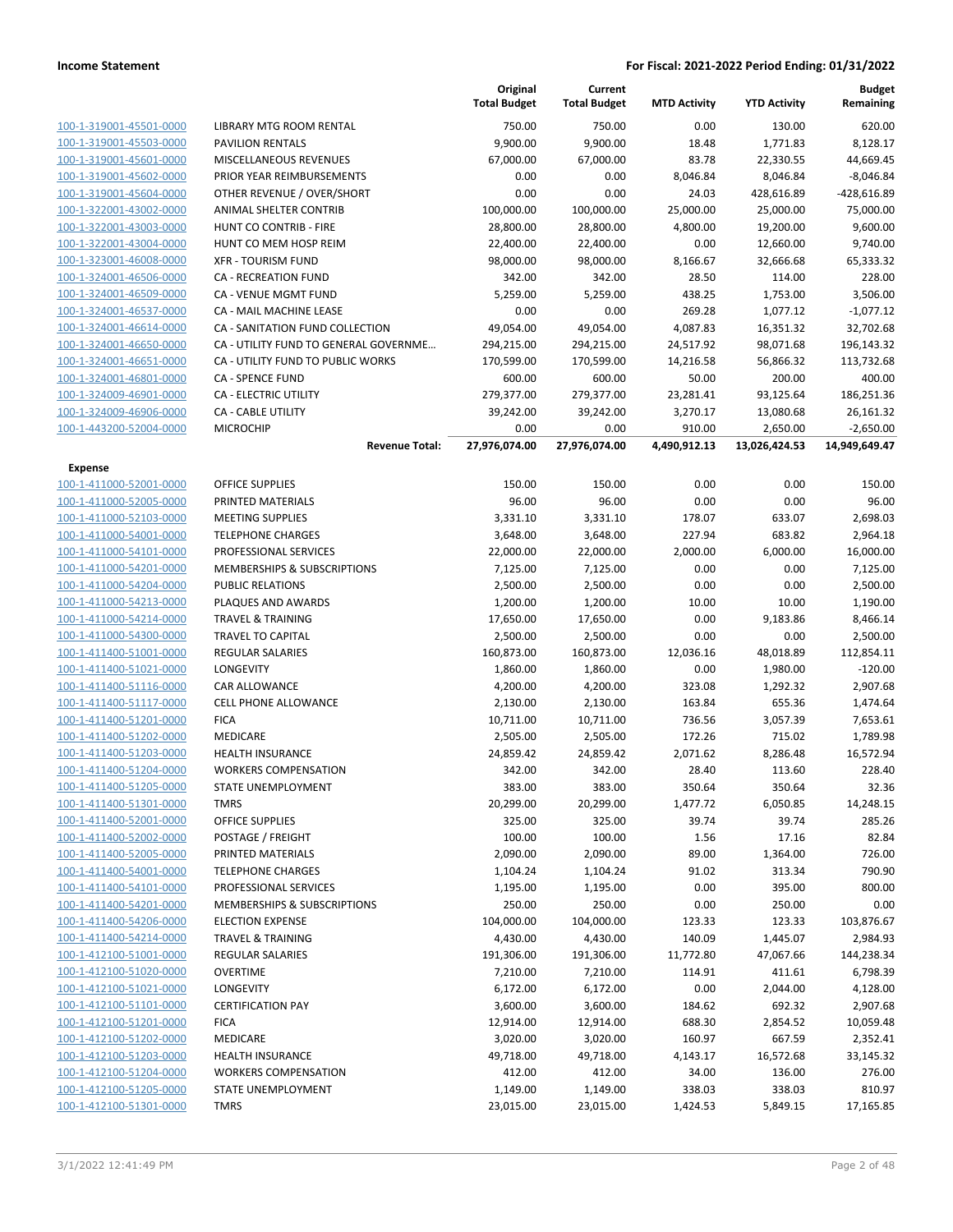| 100-1-412100-52001-0000        |
|--------------------------------|
| 100-1-412100-52002-0000        |
| 100-1-412100-52005-0000        |
| 100-1-412100-52102-0000        |
| 100-1-412100-52110-0000        |
| 100-1-412100-53201-0000        |
| 100-1-412100-54001-0000        |
| 100-1-412100-54101-0000        |
| 100-1-412100-54201-0000        |
| 100-1-412100-54207-0000        |
| 100-1-412100-54214-0000        |
| 100-1-413200-51001-0000        |
| 100-1-413200-51020-0000        |
| 100-1-413200-51021-0000        |
| <u>100-1-413200-51116-0000</u> |
| 100-1-413200-51117-0000        |
| 100-1-413200-51201-0000        |
| 100-1-413200-51202-0000        |
| 100-1-413200-51203-0000        |
| 100-1-413200-51204-0000        |
| 100-1-413200-51205-0000        |
| 100-1-413200-51301-0000        |
| 100-1-413200-51303-0000        |
| 100-1-413200-52001-0000        |
| 100-1-413200-52002-0000        |
| 100-1-413200-52103-0000        |
| 100-1-413200-54001-0000        |
| 100-1-413200-54201-0000        |
| 100-1-413200-54205-0000        |
| 100-1-413200-54212-0000        |
| 100-1-413200-54214-0000        |
| 100-1-413200-54300-0000        |
| 100-1-415100-51001-0000        |
| 100-1-415100-51020-0000        |
| <u>100-1-415100-51021-0000</u> |
| 100-1-415100-51116-0000        |
| 100-1-415100-51117-0000        |
| 100-1-415100-51201-0000        |
| 100-1-415100-51202-0000        |
| 100-1-415100-51203-0000        |
| 100-1-415100-51204-0000        |
| <u>100-1-415100-51205-0000</u> |
| <u>100-1-415100-51301-0000</u> |
| <u>100-1-415100-52001-0000</u> |
| <u>100-1-415100-52002-0000</u> |
| <u>100-1-415100-52005-0000</u> |
| <u>100-1-415100-54001-0000</u> |
| <u>100-1-415100-54110-0000</u> |
| <u>100-1-415100-54201-0000</u> |
| <u>100-1-415100-54211-0000</u> |
| <u>100-1-415100-54214-0000</u> |
| 100-1-415150-54401-0000        |
| 100-1-415150-54402-0000        |
| <u>100-1-415300-54106-0000</u> |
| <u>100-1-415500-51001-0000</u> |
| <u>100-1-415500-51020-0000</u> |
| <u>100-1-415500-51021-0000</u> |
| <u>100-1-415500-51116-0000</u> |
| <u>100-1-415500-51117-0000</u> |
|                                |

|                                                    |                                                   | Original<br><b>Total Budget</b> | Current<br><b>Total Budget</b> | <b>MTD Activity</b> | <b>YTD Activity</b> | Budget<br>Remaining |
|----------------------------------------------------|---------------------------------------------------|---------------------------------|--------------------------------|---------------------|---------------------|---------------------|
| 100-1-412100-52001-0000                            | <b>OFFICE SUPPLIES</b>                            | 1,100.00                        | 1,100.00                       | 132.51              | 304.34              | 795.66              |
| 100-1-412100-52002-0000                            | POSTAGE / FREIGHT                                 | 2,750.00                        | 2,750.00                       | 171.67              | 584.98              | 2,165.02            |
| 100-1-412100-52005-0000                            | PRINTED MATERIALS                                 | 1,500.00                        | 1,500.00                       | 774.50              | 774.50              | 725.50              |
| 100-1-412100-52102-0000                            | <b>BOOKS / REF SUPPLIES</b>                       | 250.00                          | 250.00                         | 0.00                | 0.00                | 250.00              |
| 100-1-412100-52110-0000                            | <b>TICKET WRITER SUPPLIES</b>                     | 9,500.00                        | 9,500.00                       | 0.00                | 0.00                | 9,500.00            |
| 100-1-412100-53201-0000                            | FURNITURE & OFFICE EQUIPMENT                      | 1,715.00                        | 1,715.00                       | 0.00                | 1,773.86            | $-58.86$            |
| 100-1-412100-54001-0000                            | <b>TELEPHONE CHARGES</b>                          | 4,959.00                        | 4,959.00                       | 374.02              | 1,379.02            | 3,579.98            |
| 100-1-412100-54101-0000                            | PROFESSIONAL SERVICES                             | 29,000.00                       | 5,043.41                       | 75.00               | 300.00              | 4,743.41            |
| 100-1-412100-54201-0000                            | MEMBERSHIPS & SUBSCRIPTIONS                       | 635.00                          | 635.00                         | 0.00                | 381.12              | 253.88              |
| 100-1-412100-54207-0000                            | COURT COSTS, JURY, WIT FEES                       | 360.00                          | 360.00                         | 0.00                | 0.00                | 360.00              |
| 100-1-412100-54214-0000                            | <b>TRAVEL &amp; TRAINING</b>                      | 7,280.00                        | 7,280.00                       | 0.00                | 1,598.32            | 5,681.68            |
| 100-1-413200-51001-0000                            | REGULAR SALARIES                                  | 265,815.00                      | 265,815.00                     | 17,896.44           | 75,465.20           | 190,349.80          |
| 100-1-413200-51020-0000                            | OVERTIME                                          | 146.00                          | 146.00                         | 0.00                | 0.00                | 146.00              |
| 100-1-413200-51021-0000                            | LONGEVITY                                         | 1,050.00                        | 1,050.00                       | 0.00                | 1,113.00            | $-63.00$            |
| 100-1-413200-51116-0000                            | CAR ALLOWANCE                                     | 7,200.00                        | 7,200.00                       | 553.84              | 2,215.36            | 4,984.64            |
| 100-1-413200-51117-0000                            | <b>CELL PHONE ALLOWANCE</b>                       | 1,170.00                        | 1,170.00                       | 90.00               | 360.00              | 810.00              |
| 100-1-413200-51201-0000                            | <b>FICA</b>                                       | 22,650.00                       | 22,650.00                      | 1,096.14            | 2,031.46            | 20,618.54           |
| 100-1-413200-51202-0000                            | MEDICARE                                          | 3,993.00                        | 3,993.00                       | 256.36              | 1,130.35            | 2,862.65            |
| 100-1-413200-51203-0000                            | <b>HEALTH INSURANCE</b>                           | 31,074.00                       | 31,074.00                      | 2,589.50            | 10,358.00           | 20,716.00           |
| 100-1-413200-51204-0000                            | <b>WORKERS COMPENSATION</b>                       | 545.00                          | 545.00                         | 45.00               | 180.00              | 365.00              |
| 100-1-413200-51205-0000                            | <b>STATE UNEMPLOYMENT</b>                         | 479.00                          | 479.00                         | 329.89              | 329.89              | 149.11              |
| 100-1-413200-51301-0000                            | <b>TMRS</b>                                       | 32,357.00                       | 32,357.00                      | 2,187.75            | 9,631.75            | 22,725.25           |
| 100-1-413200-51303-0000                            | SUP 457 COMP PLAN                                 | 22,230.00                       | 22,230.00                      | 1,695.24            | 6,780.96            | 15,449.04           |
| 100-1-413200-52001-0000                            | OFFICE SUPPLIES                                   | 575.00                          | 575.00                         | 0.00                | 271.04              | 303.96              |
| 100-1-413200-52002-0000                            | POSTAGE / FREIGHT                                 | 40.00                           | 40.00                          | 0.78                | 1.34                | 38.66               |
| 100-1-413200-52103-0000                            | <b>MEETING SUPPLIES</b>                           | 4,700.00                        | 4,700.00                       | 0.00                | 245.30              | 4,454.70            |
| 100-1-413200-54001-0000                            | <b>TELEPHONE CHARGES</b>                          | 4,300.00                        | 4,300.00                       | 427.30              | 1,561.93            | 2,738.07            |
| 100-1-413200-54201-0000                            | MEMBERSHIPS & SUBSCRIPTIONS                       | 3,400.00                        | 3,400.00                       | 119.40              | 3,284.51            | 115.49              |
| 100-1-413200-54205-0000                            | <b>BUSINESS MEALS</b>                             | 600.00                          | 600.00                         | 0.00                | 110.25              | 489.75              |
| 100-1-413200-54212-0000                            | PRINTING                                          | 100.00                          | 100.00                         | 0.00                | 0.00                | 100.00              |
| 100-1-413200-54214-0000                            | <b>TRAVEL &amp; TRAINING</b>                      | 5,000.00                        | 5,000.00                       | 0.00                | 419.90              | 4,580.10            |
| 100-1-413200-54300-0000                            | TRAVEL TO CAPITAL                                 | 2,500.00                        | 2,500.00                       | 0.00                | 0.00                | 2,500.00            |
| 100-1-415100-51001-0000                            | REGULAR SALARIES                                  | 309,857.00                      | 309,857.00                     | 23,009.76           | 94,748.23           | 215,108.77          |
| 100-1-415100-51020-0000                            | <b>OVERTIME</b>                                   | 3,404.00                        | 3,404.00                       | 0.00                | 96.67               | 3,307.33            |
| 100-1-415100-51021-0000                            | LONGEVITY                                         | 4,282.00                        | 4,282.00                       | 0.00                | 3,712.00            | 570.00              |
| 100-1-415100-51116-0000                            | <b>CAR ALLOWANCE</b>                              | 4,200.00                        | 4,200.00                       | 323.08              | 1,453.86            | 2,746.14            |
| 100-1-415100-51117-0000                            | <b>CELL PHONE ALLOWANCE</b>                       | 2,130.00                        | 2,130.00                       | 217.84              | 909.20              | 1,220.80            |
| 100-1-415100-51201-0000                            | <b>FICA</b>                                       | 20,080.00                       | 20,080.00                      | 1,391.96            | 6,101.21            | 13,978.79           |
| 100-1-415100-51202-0000                            | MEDICARE                                          | 4,696.00                        | 4,696.00                       | 325.54              | 1,426.89            | 3,269.11            |
| 100-1-415100-51203-0000                            | <b>HEALTH INSURANCE</b>                           | 68,363.00                       | 68,363.00                      | 5,696.92            | 22,787.68           | 45,575.32           |
| 100-1-415100-51204-0000<br>100-1-415100-51205-0000 | <b>WORKERS COMPENSATION</b><br>STATE UNEMPLOYMENT | 641.00                          | 641.00                         | 52.92<br>659.42     | 211.68<br>954.89    | 429.32<br>99.11     |
| 100-1-415100-51301-0000                            | <b>TMRS</b>                                       | 1,054.00<br>38,055.00           | 1,054.00<br>38,055.00          | 2,778.98            | 12,082.96           | 25,972.04           |
| 100-1-415100-52001-0000                            | OFFICE SUPPLIES                                   | 1,700.00                        | 1,700.00                       | 60.92               | 283.17              | 1,416.83            |
| 100-1-415100-52002-0000                            | <b>POSTAGE / FREIGHT</b>                          | 4,000.00                        | 4,000.00                       | 572.63              | 1,724.92            | 2,275.08            |
| 100-1-415100-52005-0000                            | PRINTED MATERIALS                                 | 150.00                          | 150.00                         | 0.00                | 0.00                | 150.00              |
| 100-1-415100-54001-0000                            | <b>TELEPHONE CHARGES</b>                          | 3,326.00                        | 3,326.00                       | 282.17              | 1,014.96            | 2,311.04            |
| 100-1-415100-54110-0000                            | <b>AUDIT</b>                                      | 80,000.00                       | 80,000.00                      | 0.00                | 0.00                | 80,000.00           |
| 100-1-415100-54201-0000                            | MEMBERSHIPS & SUBSCRIPTIONS                       | 1,940.00                        | 1,940.00                       | 1,795.03            | 2,240.03            | $-300.03$           |
| 100-1-415100-54211-0000                            | ADVERTISING                                       | 35,000.00                       | 35,000.00                      | 1,090.45            | 3,810.85            | 31,189.15           |
| 100-1-415100-54214-0000                            | <b>TRAVEL &amp; TRAINING</b>                      | 1,625.00                        | 1,625.00                       | 520.00              | 1,970.28            | $-345.28$           |
| 100-1-415150-54401-0000                            | APPRAISER                                         | 313,963.18                      | 313,963.18                     | 0.00                | 78,490.79           | 235,472.39          |
| 100-1-415150-54402-0000                            | <b>COLLECTOR</b>                                  | 16,100.00                       | 16,100.00                      | 0.00                | 0.00                | 16,100.00           |
| 100-1-415300-54106-0000                            | <b>ATTORNEY FEES</b>                              | 200,000.00                      | 366,200.00                     | 50,557.42           | 92,631.82           | 273,568.18          |
| 100-1-415500-51001-0000                            | <b>REGULAR SALARIES</b>                           | 194,747.00                      | 194,747.00                     | 15,001.39           | 59,586.11           | 135,160.89          |
| 100-1-415500-51020-0000                            | <b>OVERTIME</b>                                   | 0.00                            | 0.00                           | 0.00                | 1,472.55            | $-1,472.55$         |
| 100-1-415500-51021-0000                            | <b>LONGEVITY</b>                                  | 4,422.00                        | 4,422.00                       | 0.00                | 4,422.00            | 0.00                |
| 100-1-415500-51116-0000                            | CAR ALLOWANCE                                     | 4,200.00                        | 4,200.00                       | 323.08              | 1,292.32            | 2,907.68            |
| 100-1-415500-51117-0000                            | CELL PHONE ALLOWANCE                              | 1,170.00                        | 1,170.00                       | 90.00               | 360.00              | 810.00              |
|                                                    |                                                   |                                 |                                |                     |                     |                     |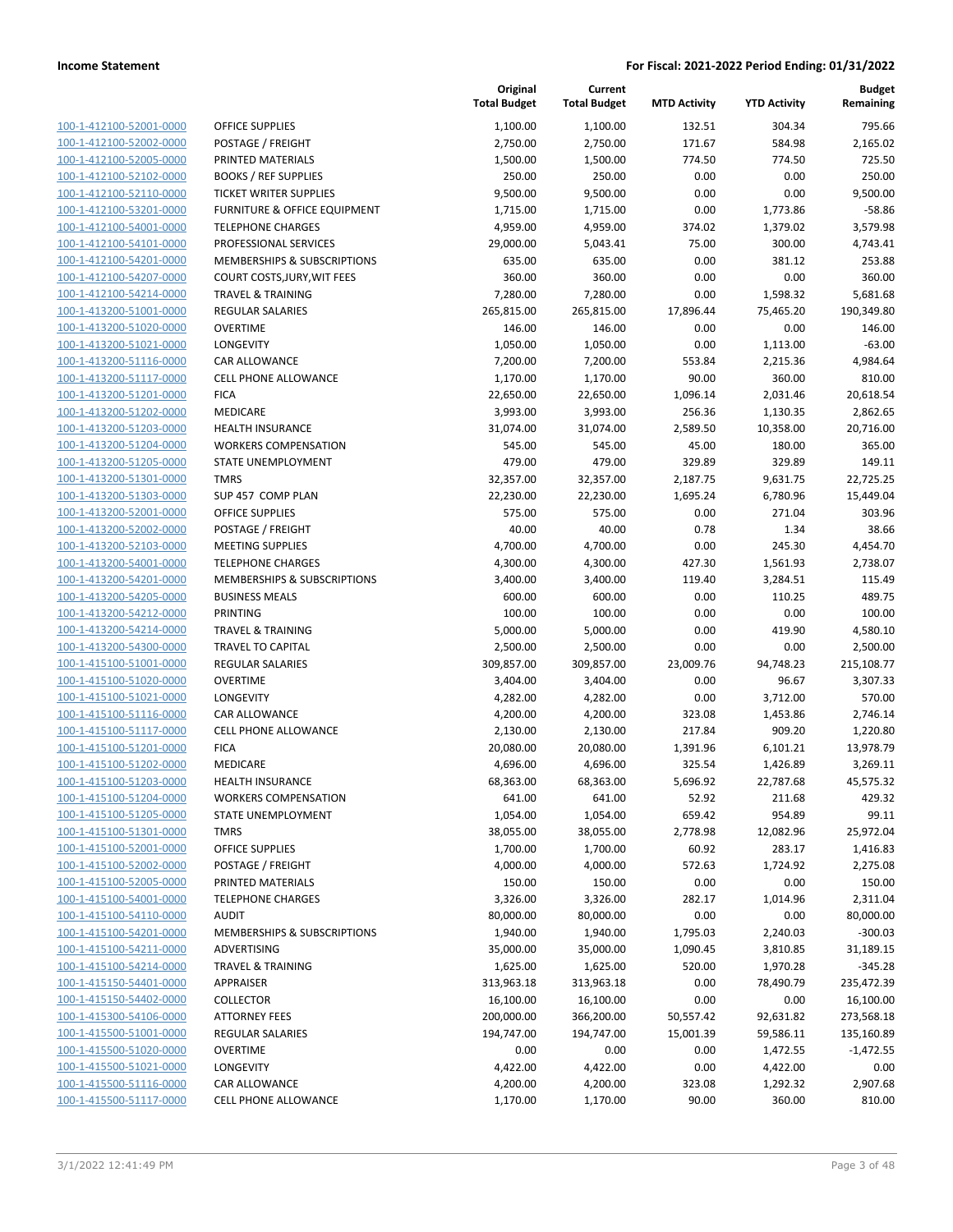| 100-1-415500-51201-0000        |
|--------------------------------|
| 100-1-415500-51202-0000        |
| 100-1-415500-51203-0000        |
| 100-1-415500-51204-0000        |
| 100-1-415500-51205-0000        |
| <u>100-1-415500-51301-0000</u> |
| 100-1-415500-52001-0000        |
| 100-1-415500-52002-0000        |
| 100-1-415500-52303-0000        |
| 100-1-415500-54001-0000        |
| 100-1-415500-54102-0000        |
| 100-1-415500-54103-0000        |
| 100-1-415500-54107-0000        |
| 100-1-415500-54118-0000        |
| 100-1-415500-54119-0000        |
| <u>100-1-415500-54201-0000</u> |
| 100-1-415500-54213-0000        |
| 100-1-415500-54214-0000        |
| 100-1-421100-51001-0000        |
|                                |
| 100-1-421100-51020-0000        |
| 100-1-421100-51021-0000        |
| 100-1-421100-51101-0000        |
| 100-1-421100-51115-0000        |
| 100-1-421100-51117-0000        |
| 100-1-421100-51201-0000        |
| 100-1-421100-51202-0000        |
| 100-1-421100-51203-0000        |
| 100-1-421100-51204-0000        |
| 100-1-421100-51205-0000        |
| 100-1-421100-51301-0000        |
| <u>100-1-421100-52001-0000</u> |
| 100-1-421100-52002-0000        |
| 100-1-421100-52004-0000        |
| 100-1-421100-52005-0000        |
| 100-1-421100-52102-0000        |
| <u>100-1-421100-52103-0000</u> |
| 100-1-421100-52104-0000        |
| 100-1-421100-52201-0000        |
| 100-1-421100-52203-0000        |
| 100-1-421100-52302-0000        |
| 100-1-421100-52305-0000        |
| 100-1-421100-53202-0000        |
|                                |
| 100-1-421100-53205-0000        |
| 100-1-421100-54001-0000        |
| <u>100-1-421100-54002-0000</u> |
| 100-1-421100-54201-0000        |
| <u>100-1-421100-54205-0000</u> |
| 100-1-421100-54212-0000        |
| 100-1-421100-54213-0000        |
| <u>100-1-421100-54214-0000</u> |
| <u>100-1-421210-51001-0000</u> |
| <u>100-1-421210-51020-0000</u> |
| 100-1-421210-51021-0000        |
| 100-1-421210-51101-0000        |
| <u>100-1-421210-51115-0000</u> |
| 100-1-421210-51117-0000        |
| <u>100-1-421210-51201-0000</u> |
| 100-1-421210-51202-0000        |
| 100-1-421210-51203-0000        |
|                                |

|                         |                              | Original<br><b>Total Budget</b> | Current<br><b>Total Budget</b> | <b>MTD Activity</b> | <b>YTD Activity</b> | <b>Budget</b><br>Remaining |
|-------------------------|------------------------------|---------------------------------|--------------------------------|---------------------|---------------------|----------------------------|
| 100-1-415500-51201-0000 | <b>FICA</b>                  | 12,681.00                       | 12,681.00                      | 865.00              | 3,798.74            | 8,882.26                   |
| 100-1-415500-51202-0000 | MEDICARE                     | 2,966.00                        | 2,966.00                       | 202.30              | 888.42              | 2,077.58                   |
| 100-1-415500-51203-0000 | <b>HEALTH INSURANCE</b>      | 37,289.00                       | 37,289.00                      | 3,107.42            | 12,429.68           | 24,859.32                  |
| 100-1-415500-51204-0000 | <b>WORKERS COMPENSATION</b>  | 405.00                          | 405.00                         | 33.42               | 133.68              | 271.32                     |
| 100-1-415500-51205-0000 | <b>STATE UNEMPLOYMENT</b>    | 575.00                          | 575.00                         | 431.60              | 431.60              | 143.40                     |
| 100-1-415500-51301-0000 | <b>TMRS</b>                  | 24,033.00                       | 24,033.00                      | 1,818.91            | 7,818.26            | 16,214.74                  |
| 100-1-415500-52001-0000 | OFFICE SUPPLIES              | 5,000.00                        | 5,000.00                       | 80.50               | 3,493.10            | 1,506.90                   |
| 100-1-415500-52002-0000 | POSTAGE / FREIGHT            | 1,500.00                        | 1,500.00                       | 171.97              | 289.57              | 1,210.43                   |
| 100-1-415500-52303-0000 | <b>TRAINING SUPPLIES</b>     | 750.00                          | 750.00                         | 0.00                | 0.00                | 750.00                     |
| 100-1-415500-54001-0000 | <b>TELEPHONE CHARGES</b>     | 2,675.00                        | 2,675.00                       | 227.06              | 829.23              | 1,845.77                   |
| 100-1-415500-54102-0000 | <b>MVR CHECKS</b>            | 500.00                          | 500.00                         | 0.00                | 51.69               | 448.31                     |
| 100-1-415500-54103-0000 | POLICE EXAM MATERIALS        | 25,312.00                       | 25,312.00                      | 0.00                | 0.00                | 25,312.00                  |
| 100-1-415500-54107-0000 | <b>MEDICAL</b>               | 8,000.00                        | 8,000.00                       | 1,224.00            | 3,974.00            | 4,026.00                   |
| 100-1-415500-54118-0000 | <b>MEDICAL - POLICE</b>      | 2,500.00                        | 2,500.00                       | 929.00              | 929.00              | 1,571.00                   |
| 100-1-415500-54119-0000 | <b>MEDICAL - FIRE</b>        | 2,500.00                        | 2,500.00                       | 171.00              | 171.00              | 2,329.00                   |
| 100-1-415500-54201-0000 | MEMBERSHIPS & SUBSCRIPTIONS  | 4,000.00                        | 4,000.00                       | 73.60               | 973.27              | 3,026.73                   |
| 100-1-415500-54213-0000 | PLAQUES AND AWARDS           | 128,000.00                      | 128,000.00                     | 10,120.95           | 21,203.22           | 106,796.78                 |
| 100-1-415500-54214-0000 | <b>TRAVEL &amp; TRAINING</b> | 3,000.00                        | 3,000.00                       | 0.00                | 0.00                | 3,000.00                   |
| 100-1-421100-51001-0000 | <b>REGULAR SALARIES</b>      | 443,625.00                      | 443,625.00                     | 31,178.40           | 130,552.01          | 313,072.99                 |
| 100-1-421100-51020-0000 | <b>OVERTIME</b>              | 17,853.00                       | 17,853.00                      | 1,458.72            | 13,081.83           | 4,771.17                   |
| 100-1-421100-51021-0000 | <b>LONGEVITY</b>             | 9,898.00                        | 9,898.00                       | 258.46              | 7,481.84            | 2,416.16                   |
| 100-1-421100-51101-0000 | <b>CERTIFICATION PAY</b>     | 5,400.00                        | 5,400.00                       | 415.38              | 1,661.52            | 3,738.48                   |
| 100-1-421100-51115-0000 | <b>CLOTHING ALLOWANCE</b>    | 841.00                          | 841.00                         | 27.72               | 1,010.88            | $-169.88$                  |
| 100-1-421100-51117-0000 | CELL PHONE ALLOWANCE         | 2,130.00                        | 2,130.00                       | 223.84              | 895.36              | 1,234.64                   |
| 100-1-421100-51201-0000 | <b>FICA</b>                  | 29,796.00                       | 29,796.00                      | 2,047.97            | 9,535.62            | 20,260.38                  |
| 100-1-421100-51202-0000 | MEDICARE                     | 6,969.00                        | 6,969.00                       | 478.96              | 2,238.76            | 4,730.24                   |
| 100-1-421100-51203-0000 | <b>HEALTH INSURANCE</b>      | 62,149.00                       | 62,149.00                      | 5,179.08            | 20,716.32           | 41,432.68                  |
| 100-1-421100-51204-0000 | <b>WORKERS COMPENSATION</b>  | 7,798.00                        | 7,798.00                       | 644.17              | 2,576.68            | 5,221.32                   |
| 100-1-421100-51205-0000 | STATE UNEMPLOYMENT           | 958.00                          | 958.00                         | 852.04              | 852.04              | 105.96                     |
| 100-1-421100-51301-0000 | <b>TMRS</b>                  | 56,469.00                       | 56,469.00                      | 3,960.39            | 18,159.76           | 38,309.24                  |
| 100-1-421100-52001-0000 | OFFICE SUPPLIES              | 1,000.00                        | 1,000.00                       | 148.04              | 148.04              | 851.96                     |
| 100-1-421100-52002-0000 | POSTAGE / FREIGHT            | 300.00                          | 300.00                         | 11.29               | 18.67               | 281.33                     |
| 100-1-421100-52004-0000 | <b>COMPUTER SUPPLIES</b>     | 600.00                          | 600.00                         | 0.00                | 0.00                | 600.00                     |
| 100-1-421100-52005-0000 | PRINTED MATERIALS            | 300.00                          | 300.00                         | 24.00               | 51.95               | 248.05                     |
| 100-1-421100-52102-0000 | <b>BOOKS / REF SUPPLIES</b>  | 450.00                          | 450.00                         | 0.00                | 109.95              | 340.05                     |
| 100-1-421100-52103-0000 | <b>MEETING SUPPLIES</b>      | 2,300.00                        | 2,300.00                       | 343.82              | 752.05              | 1,547.95                   |
| 100-1-421100-52104-0000 | <b>WEARING APPAREL</b>       | 470.00                          | 470.00                         | 0.00                | 0.00                | 470.00                     |
| 100-1-421100-52201-0000 | MINOR TOOLS & EQUIPMENT      | 4,503.00                        | 4,503.00                       | 419.96              | 3,614.96            | 888.04                     |
| 100-1-421100-52203-0000 | <b>MOTOR VEHICLE FUEL</b>    | 2,703.00                        | 2,703.00                       | 422.78              | 1,424.33            | 1,278.67                   |
| 100-1-421100-52302-0000 | <b>MEDICAL SUPPLIES</b>      | 300.00                          | 300.00                         | 0.00                | 0.00                | 300.00                     |
| 100-1-421100-52305-0000 | PUBLIC EDUCATION             | 17,400.00                       | 17,400.00                      | 253.87              | 2,616.01            | 14,783.99                  |
| 100-1-421100-53202-0000 | MACHINE, TOOLS & IMPLMNTS    | 150.00                          | 150.00                         | 0.00                | 0.00                | 150.00                     |
| 100-1-421100-53205-0000 | <b>MOTOR VEHICLES</b>        | 1,750.00                        | 1,750.00                       | 0.00                | 116.74              | 1,633.26                   |
| 100-1-421100-54001-0000 | <b>TELEPHONE CHARGES</b>     | 4,000.00                        | 4,000.00                       | 373.79              | 1,297.07            | 2,702.93                   |
| 100-1-421100-54002-0000 | <b>UTILITY CHARGES</b>       | 65,248.00                       | 65,248.00                      | 3,297.06            | 18,942.74           | 46,305.26                  |
| 100-1-421100-54201-0000 | MEMBERSHIPS & SUBSCRIPTIONS  | 4,979.00                        | 4,979.00                       | 50.00               | 250.00              | 4,729.00                   |
| 100-1-421100-54205-0000 | <b>BUSINESS MEALS</b>        | 150.00                          | 150.00                         | 0.00                | 0.00                | 150.00                     |
| 100-1-421100-54212-0000 | <b>PRINTING</b>              | 172.00                          | 172.00                         | 0.00                | 0.00                | 172.00                     |
| 100-1-421100-54213-0000 | PLAQUES AND AWARDS           | 1,700.00                        | 1,700.00                       | 0.00                | 0.00                | 1,700.00                   |
| 100-1-421100-54214-0000 | <b>TRAVEL &amp; TRAINING</b> | 11,690.00                       | 11,690.00                      | 542.15              | 832.15              | 10,857.85                  |
| 100-1-421210-51001-0000 | <b>REGULAR SALARIES</b>      | 910,641.00                      | 910,641.00                     | 53,551.93           | 214,192.08          | 696,448.92                 |
| 100-1-421210-51020-0000 | <b>OVERTIME</b>              | 49,998.00                       | 49,998.00                      | 1,564.87            | 12,835.43           | 37,162.57                  |
| 100-1-421210-51021-0000 | LONGEVITY                    | 16,128.00                       | 16,128.00                      | 175.38              | 11,925.52           | 4,202.48                   |
| 100-1-421210-51101-0000 |                              |                                 |                                |                     |                     |                            |
| 100-1-421210-51115-0000 | <b>CERTIFICATION PAY</b>     | 17,040.00                       | 17,040.00                      | 1,061.52<br>73.92   | 4,246.08            | 12,793.92                  |
|                         | <b>CLOTHING ALLOWANCE</b>    | 8,646.00                        | 8,646.00                       |                     | 2,695.68            | 5,950.32                   |
| 100-1-421210-51117-0000 | <b>CELL PHONE ALLOWANCE</b>  | 6,600.00                        | 6,600.00                       | 387.68              | 1,550.72            | 5,049.28                   |
| 100-1-421210-51201-0000 | <b>FICA</b>                  | 62,561.00                       | 62,561.00                      | 3,351.71            | 14,640.40           | 47,920.60                  |
| 100-1-421210-51202-0000 | MEDICARE                     | 14,631.00                       | 14,631.00                      | 783.86              | 3,423.97            | 11,207.03                  |
| 100-1-421210-51203-0000 | <b>HEALTH INSURANCE</b>      | 149,157.00                      | 149,157.00                     | 12,429.75           | 49,719.00           | 99,438.00                  |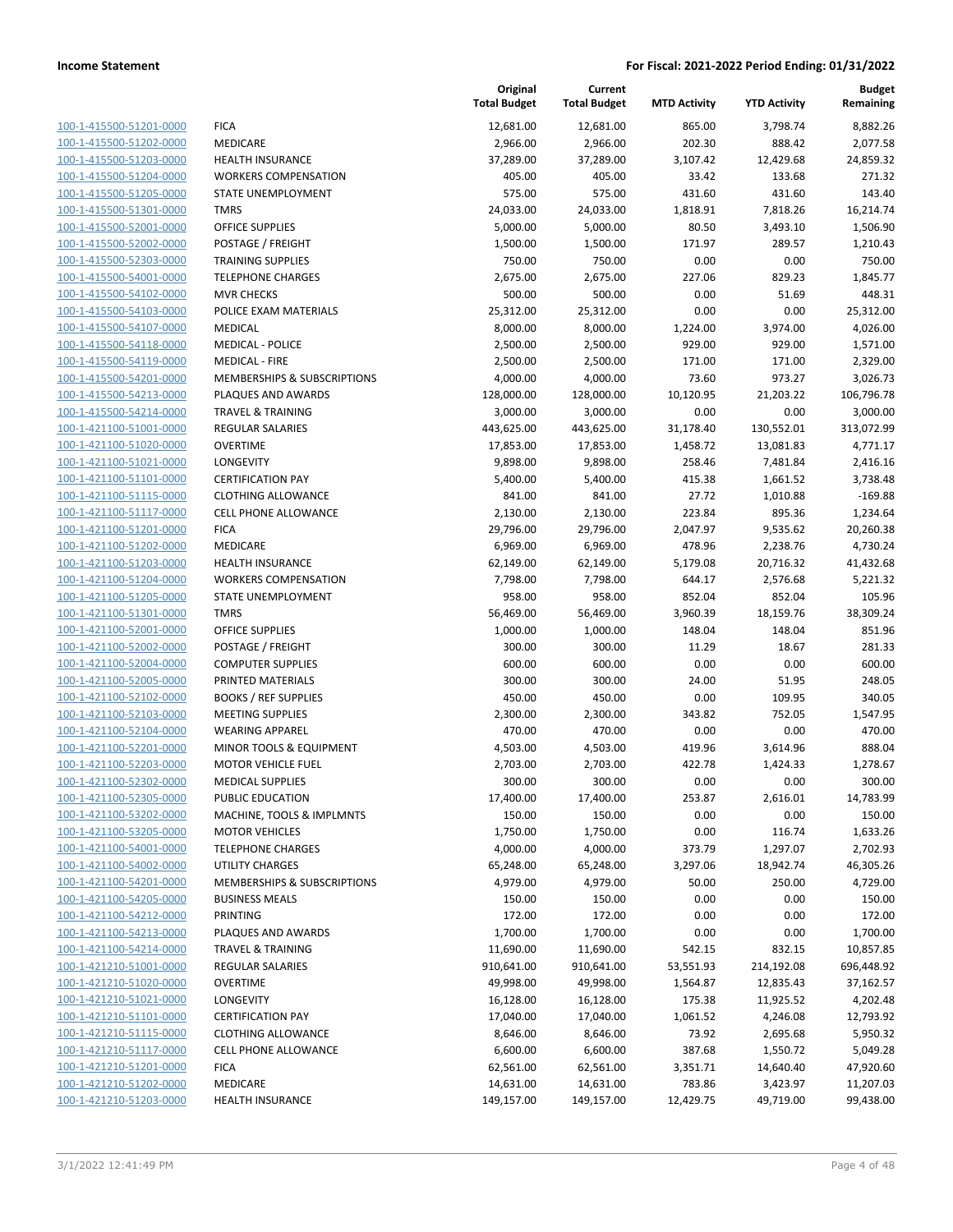**Current**

**Original**

**Budget Remaining**

| 100-1-421210-51204-0000                            |
|----------------------------------------------------|
| 100-1-421210-51205-0000                            |
| 100-1-421210-51301-0000                            |
| 100-1-421210-52001-0000                            |
| 100-1-421210-52002-0000                            |
| 100-1-421210-52004-0000                            |
| 100-1-421210-52005-0000                            |
| 100-1-421210-52102-0000                            |
| 100-1-421210-52201-0000                            |
| 100-1-421210-52203-0000                            |
| 100-1-421210-53203-0000                            |
| 100-1-421210-53205-0000                            |
| 100-1-421210-54001-0000                            |
| 100-1-421210-54201-0000                            |
| 100-1-421210-54208-0000                            |
| 100-1-421210-54214-0000                            |
| 100-1-421230-51001-0000                            |
| 100-1-421230-51020-0000                            |
| 100-1-421230-51021-0000                            |
| 100-1-421230-51101-0000                            |
| 100-1-421230-51102-0000                            |
| 100-1-421230-51115-0000                            |
| 100-1-421230-51117-0000                            |
| 100-1-421230-51201-0000                            |
| 100-1-421230-51202-0000                            |
| 100-1-421230-51203-0000                            |
| 100-1-421230-51204-0000                            |
| 100-1-421230-51205-0000                            |
| 100-1-421230-51301-0000                            |
| 100-1-421230-51401-0000                            |
| 100-1-421230-52001-0000                            |
| 100-1-421230-52002-0000                            |
| <u>100-1-421230-52004-0000</u>                     |
| 100-1-421230-52005-0000                            |
| 100-1-421230-52006-0000                            |
| 100-1-421230-52007-0000                            |
| 100-1-421230-52008-0000                            |
| 100-1-421230-52009-0000                            |
| 100-1-421230-52102-0000                            |
| 100-1-421230-52104-0000                            |
| 100-1-421230-52105-0000                            |
| 100-1-421230-52108-0000                            |
| <u>100-1-421230-52108-0001</u>                     |
| 100-1-421230-52109-0000                            |
| 100-1-421230-52111-0000                            |
| 100-1-421230-52201-0000                            |
| 100-1-421230-52202-0000                            |
| <u>100-1-421230-52203-0000</u>                     |
| 100-1-421230-52303-0000                            |
| 100-1-421230-52309-0000                            |
| 100-1-421230-53202-0000                            |
| 100-1-421230-53205-0000                            |
| 100-1-421230-54001-0000                            |
| 100-1-421230-54108-0000                            |
| 100-1-421230-54108-0001<br>100-1-421230-54201-0000 |
| 100-1-421230-54202-0000                            |
| <u>100-1-421230-54214-0000</u>                     |
| 100-1-421230-54215-0000                            |
|                                                    |

|                                                    |                                        | <b>Total Budget</b>    | <b>Total Budget</b>    | <b>MTD Activity</b> | <b>YTD Activity</b>       | Remaining                   |
|----------------------------------------------------|----------------------------------------|------------------------|------------------------|---------------------|---------------------------|-----------------------------|
| 100-1-421210-51204-0000                            | <b>WORKERS COMPENSATION</b>            | 18,953.00              | 18,953.00              | 1,565.75            | 6,263.00                  | 12,690.00                   |
| 100-1-421210-51205-0000                            | STATE UNEMPLOYMENT                     | 2,299.00               | 2,299.00               | 1,590.82            | 1,590.82                  | 708.18                      |
| 100-1-421210-51301-0000                            | <b>TMRS</b>                            | 122,699.00             | 122,699.00             | 6,704.20            | 28,817.34                 | 93,881.66                   |
| 100-1-421210-52001-0000                            | <b>OFFICE SUPPLIES</b>                 | 1,060.00               | 1,060.00               | 0.00                | 74.65                     | 985.35                      |
| 100-1-421210-52002-0000                            | POSTAGE / FREIGHT                      | 150.00                 | 150.00                 | 0.78                | 22.48                     | 127.52                      |
| 100-1-421210-52004-0000                            | <b>COMPUTER SUPPLIES</b>               | 1,350.00               | 1,350.00               | 0.00                | 272.65                    | 1,077.35                    |
| 100-1-421210-52005-0000                            | PRINTED MATERIALS                      | 50.00                  | 50.00                  | 0.00                | 0.00                      | 50.00                       |
| 100-1-421210-52102-0000                            | <b>BOOKS / REF SUPPLIES</b>            | 120.00                 | 120.00                 | 0.00                | 0.00                      | 120.00                      |
| 100-1-421210-52201-0000                            | MINOR TOOLS & EQUIPMENT                | 840.00                 | 840.00                 | 75.04               | 224.07                    | 615.93                      |
| 100-1-421210-52203-0000                            | <b>MOTOR VEHICLE FUEL</b>              | 6,936.00               | 6,936.00               | 1,606.01            | 6,036.44                  | 899.56                      |
| 100-1-421210-53203-0000                            | <b>INSTRUMENTS &amp; APPARATUS</b>     | 300.00                 | 300.00                 | 0.00                | 0.00                      | 300.00                      |
| 100-1-421210-53205-0000                            | <b>MOTOR VEHICLES</b>                  | 1,750.00               | 1,750.00               | 236.00              | 408.81                    | 1,341.19                    |
| 100-1-421210-54001-0000                            | <b>TELEPHONE CHARGES</b>               | 7,500.00               | 7,500.00               | 691.69              | 2,634.18                  | 4,865.82                    |
| 100-1-421210-54201-0000                            | MEMBERSHIPS & SUBSCRIPTIONS            | 10,198.00              | 10,198.00              | 0.00                | 4,300.00                  | 5,898.00                    |
| 100-1-421210-54208-0000                            | <b>LABORATORY WORK</b>                 | 9,900.00               | 9,900.00               | 0.00                | 0.00                      | 9,900.00                    |
| 100-1-421210-54214-0000                            | <b>TRAVEL &amp; TRAINING</b>           | 11,100.00              | 11,100.00              | 45.00               | 49.00                     | 11,051.00                   |
| 100-1-421230-51001-0000                            | REGULAR SALARIES                       | 3,277,104.00           | 3,306,904.00           | 236,777.39          | 930,226.62                | 2,376,677.38                |
| 100-1-421230-51020-0000                            | <b>OVERTIME</b>                        | 220,593.00             | 220,593.00             | 73,323.49           | 229,262.40                | $-8,669.40$                 |
| 100-1-421230-51021-0000                            | <b>LONGEVITY</b>                       | 29,688.00              | 29,688.00              | 70.16               | 28,486.64                 | 1,201.36                    |
| 100-1-421230-51101-0000                            | <b>CERTIFICATION PAY</b>               | 71,280.00              | 71,280.00              | 3,692.25            | 14,515.15                 | 56,764.85                   |
| 100-1-421230-51102-0000                            | <b>BILINGUAL PAY</b>                   | 1,800.00               | 1,800.00               | 138.48              | 553.92                    | 1,246.08                    |
| 100-1-421230-51115-0000                            | <b>CLOTHING ALLOWANCE</b>              | 5,291.00               | 5,291.00               | 355.74              | 1,732.20                  | 3,558.80                    |
| 100-1-421230-51117-0000                            | CELL PHONE ALLOWANCE                   | 2,520.00               | 2,520.00               | 627.68              | 2,360.72                  | 159.28                      |
| 100-1-421230-51201-0000                            | <b>FICA</b>                            | 223,713.00             | 223,713.00             | 18,723.63           | 71,719.35                 | 151,993.65                  |
| 100-1-421230-51202-0000                            | MEDICARE                               | 52,320.00              | 52,320.00              | 4,378.91            | 16,773.08                 | 35,546.92                   |
| 100-1-421230-51203-0000                            | HEALTH INSURANCE                       | 559,337.00             | 559,337.00             | 46,611.43           | 186,445.72                | 372,891.28                  |
| 100-1-421230-51204-0000                            | <b>WORKERS COMPENSATION</b>            | 70,491.00              | 70,491.00              | 5,826.08            | 23,304.32                 | 47,186.68                   |
| 100-1-421230-51205-0000<br>100-1-421230-51301-0000 | STATE UNEMPLOYMENT<br><b>TMRS</b>      | 8,527.00<br>423,972.00 | 8,527.00<br>423,972.00 | 8,196.69            | 8,628.30                  | $-101.30$                   |
| 100-1-421230-51401-0000                            | <b>CONTRA - SALARIES</b>               | $-150,000.00$          | $-150,000.00$          | 37,168.22<br>0.00   | 140,816.35<br>$-4,217.18$ | 283,155.65<br>$-145,782.82$ |
| 100-1-421230-52001-0000                            | OFFICE SUPPLIES (PATROL)               | 600.00                 | 600.00                 | 17.99               | 234.77                    | 365.23                      |
| 100-1-421230-52002-0000                            | POSTAGE / FREIGHT (PATROL)             | 390.00                 | 390.00                 | 244.50              | 335.29                    | 54.71                       |
| 100-1-421230-52004-0000                            | <b>COMPUTER SUPPLIES (PATROL)</b>      | 400.00                 | 400.00                 | 0.00                | 0.00                      | 400.00                      |
| 100-1-421230-52005-0000                            | PRINTED MATERIALS (PATROL)             | 524.00                 | 524.00                 | 279.05              | 279.05                    | 244.95                      |
| 100-1-421230-52006-0000                            | OFFICE SUPPLIES (OPERATIONS)           | 1,110.00               | 1,110.00               | 0.00                | 84.88                     | 1,025.12                    |
| 100-1-421230-52007-0000                            | POSTAGE/FRIEGHT (OPERATIONS)           | 50.00                  | 50.00                  | 0.00                | 0.00                      | 50.00                       |
| 100-1-421230-52008-0000                            | <b>COMPUTER SUPPLIES (OPERATIONS)</b>  | 1,420.00               | 1,420.00               | 0.00                | 559.96                    | 860.04                      |
| 100-1-421230-52009-0000                            | PRINTED MATERIALS (OPERATIONS)         | 2,245.00               | 2,245.00               | 0.00                | 0.00                      | 2,245.00                    |
| 100-1-421230-52102-0000                            | <b>BOOKS / REF SUPPLIES</b>            | 80.00                  | 80.00                  | 0.00                | 67.64                     | 12.36                       |
| 100-1-421230-52104-0000                            | WEARING APPAREL (PATROL)               | 57,232.00              | 57,232.00              | 528.38              | 5,959.43                  | 51,272.57                   |
| 100-1-421230-52105-0000                            | WEARING APPAREL (OPERATIONS)           | 6,400.00               | 6,400.00               | 0.00                | 2,133.26                  | 4,266.74                    |
| 100-1-421230-52108-0000                            | <b>MENAGERIE SUPPLIES (OPERATIONS)</b> | 1,495.00               | 1,495.00               | 0.00                | 432.24                    | 1,062.76                    |
| 100-1-421230-52108-0001                            | MENAGERIE SUPPLIES (PATROL)            | 1,275.00               | 1,275.00               | 0.00                | 0.00                      | 1,275.00                    |
| 100-1-421230-52109-0000                            | <b>SUPPORT OF PRISONERS</b>            | 2,635.00               | 2,635.00               | 99.00               | 301.00                    | 2,334.00                    |
| 100-1-421230-52111-0000                            | <b>AMMUNITION</b>                      | 18,450.00              | 18,450.00              | 1,978.20            | 1,978.20                  | 16,471.80                   |
| 100-1-421230-52201-0000                            | MINOR TOOLS & EQUIPMENT (PATROL)       | 10,410.00              | 13,471.75              | 3,803.34            | 6,431.61                  | 7,040.14                    |
| 100-1-421230-52202-0000                            | MINOR TOOLS AND EQUIPMENT (OPERATION   | 8,785.00               | 8,785.00               | 143.45              | 937.49                    | 7,847.51                    |
| 100-1-421230-52203-0000                            | <b>MOTOR VEHICLE FUEL</b>              | 78,291.00              | 78,291.00              | 10,317.47           | 33,446.45                 | 44,844.55                   |
| 100-1-421230-52303-0000                            | <b>TRAINING SUPPLIES</b>               | 520.00                 | 520.00                 | 0.00                | 161.29                    | 358.71                      |
| 100-1-421230-52309-0000                            | <b>BODY ARMOR</b>                      | 20,400.00              | 20,400.00              | 3,500.00            | 3,500.00                  | 16,900.00                   |
| 100-1-421230-53202-0000                            | MACHINE, TOOLS & IMPLMNTS              | 1,500.00               | 1,500.00               | 99.00               | 204.00                    | 1,296.00                    |
| 100-1-421230-53205-0000                            | <b>MOTOR VEHICLES</b>                  | 20,000.00              | 20,000.00              | 6,595.12            | 18,011.43                 | 1,988.57                    |
| 100-1-421230-54001-0000                            | <b>TELEPHONE CHARGES</b>               | 20,000.00              | 20,000.00              | 2,160.87            | 7,532.90                  | 12,467.10                   |
| 100-1-421230-54108-0000                            | <b>VETERINARY SERVICES</b>             | 700.00                 | 700.00                 | 0.00                | 0.00                      | 700.00                      |
| 100-1-421230-54108-0001                            | <b>VETERINARY SERVICES</b>             | 1,000.00               | 1,000.00               | 0.00                | 0.00                      | 1,000.00                    |
| 100-1-421230-54201-0000                            | MEMBERSHIPS & SUBSCRIPTIONS (PATROL)   | 535.00                 | 535.00                 | 50.00               | 90.00                     | 445.00                      |
| 100-1-421230-54202-0000                            | MEMBERSHIPS & SUBSCRIPTIONS (OPERATIO  | 4,112.00               | 4,112.00               | 140.00              | 140.00                    | 3,972.00                    |
| 100-1-421230-54214-0000                            | <b>TRAVEL &amp; TRAINING</b>           | 12,900.00              | 12,900.00              | 0.00                | 2,268.00                  | 10,632.00                   |
| 100-1-421230-54215-0000                            | TRAVEL & TRAINING (OPERATIONS)         | 16,000.00              | 16,000.00              | 0.00                | 0.00                      | 16,000.00                   |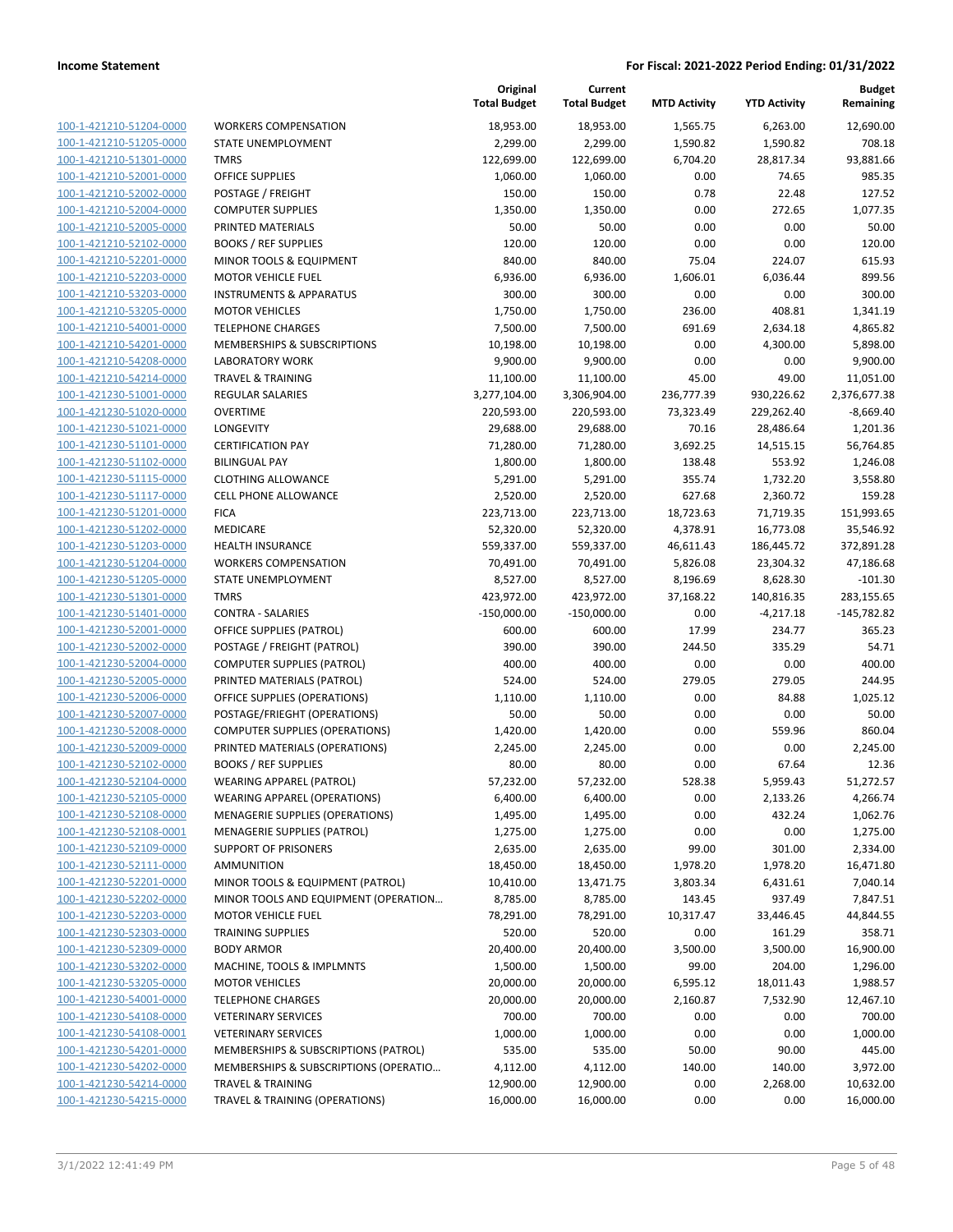| 100-1-421230-55202-0000        |
|--------------------------------|
| 100-1-421240-51001-0000        |
| 100-1-421240-51020-0000        |
| 100-1-421240-51021-0000        |
| 100-1-421240-51101-0000        |
| 100-1-421240-51102-0000        |
| 100-1-421240-51115-0000        |
| 100-1-421240-51117-0000        |
| 100-1-421240-51201-0000        |
| 100-1-421240-51202-0000        |
| 100-1-421240-51203-0000        |
| 100-1-421240-51204-0000        |
| 100-1-421240-51205-0000        |
| 100-1-421240-51301-0000        |
| 100-1-421240-51302-0000        |
| 100-1-421240-52001-0000        |
| 100-1-421240-52002-0000        |
| 100-1-421240-52004-0000        |
| 100-1-421240-52005-0000        |
| 100-1-421240-52102-0000        |
| 100-1-421240-52104-0000        |
| 100-1-421240-52201-0000        |
| 100-1-421240-52203-0000        |
| 100-1-421240-52303-0000        |
| 100-1-421240-53202-0000        |
| 100-1-421240-53205-0000        |
| 100-1-421240-53207-0000        |
| 100-1-421240-54001-0000        |
| 100-1-421240-54101-0000        |
|                                |
| 100-1-421240-54201-0000        |
| 100-1-421240-54212-0000        |
| 100-1-421240-54214-0000        |
| 100-1-421240-55231-0000        |
| 100-1-421240-55232-0000        |
| 100-1-421600-52104-0000        |
| 100-1-421600-52111-0000        |
| 100-1-421600-52201-0000        |
| 100-1-421600-52206-0000        |
| 100-1-421600-52304-0000        |
| 100-1-421600-53202-0000        |
| <u>100-1-421600-54201-0000</u> |
| <u>100-1-421600-54214-0000</u> |
| <u>100-1-422100-51001-0000</u> |
| 100-1-422100-51020-0000        |
| 100-1-422100-51021-0000        |
| <u>100-1-422100-51101-0000</u> |
| <u>100-1-422100-51116-0000</u> |
| 100-1-422100-51117-0000        |
| 100-1-422100-51201-0000        |
| 100-1-422100-51202-0000        |
| <u>100-1-422100-51203-0000</u> |
| <u>100-1-422100-51204-0000</u> |
| 100-1-422100-51205-0000        |
| 100-1-422100-51301-0000        |
| 100-1-422100-51302-0000        |
| <u>100-1-422100-52001-0000</u> |
| <u>100-1-422100-52002-0000</u> |
| <u>100-1-422100-52005-0000</u> |
| 100-1-422100-52101-0000        |
|                                |

|                                                    |                                                        | Original<br><b>Total Budget</b> | Current<br><b>Total Budget</b> | <b>MTD Activity</b> | <b>YTD Activity</b>   | <b>Budget</b><br>Remaining |
|----------------------------------------------------|--------------------------------------------------------|---------------------------------|--------------------------------|---------------------|-----------------------|----------------------------|
| 100-1-421230-55202-0000                            | <b>VEHICLES</b>                                        | 0.00                            | 0.00                           | 0.00                | 482.70                | $-482.70$                  |
| 100-1-421240-51001-0000                            | <b>REGULAR SALARIES</b>                                | 878,596.00                      | 878,596.00                     | 57,207.17           | 239,493.18            | 639,102.82                 |
| 100-1-421240-51020-0000                            | <b>OVERTIME</b>                                        | 51,349.00                       | 51,349.00                      | 9,797.42            | 37,202.57             | 14,146.43                  |
| 100-1-421240-51021-0000                            | <b>LONGEVITY</b>                                       | 12,621.00                       | 12,621.00                      | 212.30              | 9,909.20              | 2,711.80                   |
| 100-1-421240-51101-0000                            | <b>CERTIFICATION PAY</b>                               | 15,600.00                       | 15,600.00                      | 1,061.54            | 4,569.25              | 11,030.75                  |
| 100-1-421240-51102-0000                            | <b>BILINGUAL PAY</b>                                   | 1,500.00                        | 1,500.00                       | 46.16               | 184.64                | 1,315.36                   |
| 100-1-421240-51115-0000                            | <b>CLOTHING ALLOWANCE</b>                              | 120.00                          | 120.00                         | 9.24                | 36.96                 | 83.04                      |
| 100-1-421240-51117-0000                            | <b>CELL PHONE ALLOWANCE</b>                            | 960.00                          | 960.00                         | 73.84               | 295.36                | 664.64                     |
| 100-1-421240-51201-0000                            | <b>FICA</b>                                            | 24,233.00                       | 24,233.00                      | 2,513.80            | 10,462.11             | 13,770.89                  |
| 100-1-421240-51202-0000                            | MEDICARE                                               | 13,938.00                       | 13,938.00                      | 932.25              | 4,051.06              | 9,886.94                   |
| 100-1-421240-51203-0000                            | HEALTH INSURANCE                                       | 229,950.00                      | 229,950.00                     | 19,162.50           | 76,650.00             | 153,300.00                 |
| 100-1-421240-51204-0000                            | <b>WORKERS COMPENSATION</b>                            | 4,420.00                        | 4,420.00                       | 365.17              | 1,460.68              | 2,959.32                   |
| 100-1-421240-51205-0000                            | STATE UNEMPLOYMENT                                     | 3,641.00                        | 3,641.00                       | 1,915.42            | 2,457.58              | 1,183.42                   |
| 100-1-421240-51301-0000                            | <b>TMRS</b>                                            | 39,122.00                       | 39,122.00                      | 5,042.78            | 20,656.97             | 18,465.03                  |
| 100-1-421240-51302-0000                            | <b>FR&amp;R RETIREMENT</b>                             | 126,736.00                      | 126,736.00                     | 5,196.83            | 24,268.14             | 102,467.86                 |
| 100-1-421240-52001-0000                            | <b>OFFICE SUPPLIES</b>                                 | 2,247.00                        | 2,247.00                       | 119.17              | 672.01                | 1,574.99                   |
| 100-1-421240-52002-0000                            | POSTAGE / FREIGHT                                      | 2,200.00                        | 2,200.00                       | 38.02               | 575.34                | 1,624.66                   |
| 100-1-421240-52004-0000                            | <b>COMPUTER SUPPLIES</b>                               | 500.00                          | 500.00                         | 0.00                | 18.94                 | 481.06                     |
| 100-1-421240-52005-0000                            | PRINTED MATERIALS                                      | 750.00                          | 750.00                         | 0.00                | 0.00                  | 750.00                     |
| 100-1-421240-52102-0000                            | <b>REFERENCE SUPPLIES</b><br><b>WEARING APPAREL</b>    | 600.00                          | 600.00                         | 0.00                | 0.00                  | 600.00                     |
| 100-1-421240-52104-0000                            | MINOR TOOLS & EQUIPMENT                                | 1,800.00                        | 1,800.00                       | 0.00                | 0.00                  | 1,800.00                   |
| 100-1-421240-52201-0000<br>100-1-421240-52203-0000 | <b>MOTOR VEHICLE FUEL</b>                              | 2,200.00<br>864.00              | 2,200.00<br>864.00             | 0.00<br>255.35      | 0.00<br>849.37        | 2,200.00<br>14.63          |
| 100-1-421240-52303-0000                            | <b>TRAINING SUPPLIES</b>                               | 970.00                          | 970.00                         | 107.49              | 301.85                | 668.15                     |
| 100-1-421240-53202-0000                            | MACHINE, TOOLS & IMPLMNTS                              | 194.00                          | 194.00                         | 0.00                | 0.00                  | 194.00                     |
| 100-1-421240-53205-0000                            | <b>MOTOR VEHICLES</b>                                  | 840.00                          | 840.00                         | 6.00                | 353.99                | 486.01                     |
| 100-1-421240-53207-0000                            | RADIO/COMMUNICATIONS                                   | 3,892.00                        | 3,892.00                       | 0.00                | 3,892.00              | 0.00                       |
| 100-1-421240-54001-0000                            | <b>TELEPHONE CHARGES</b>                               | 12,000.00                       | 12,000.00                      | 969.27              | 3,653.28              | 8,346.72                   |
| 100-1-421240-54101-0000                            | PROFESSIONAL SERVICES                                  | 3,400.00                        | 3,400.00                       | 1,150.00            | 2,200.00              | 1,200.00                   |
| 100-1-421240-54201-0000                            | MEMBERSHIPS & SUBSCRIPTIONS                            | 3,192.00                        | 3,192.00                       | 65.00               | 1,705.00              | 1,487.00                   |
| 100-1-421240-54212-0000                            | PRINTING                                               | 485.00                          | 485.00                         | 0.00                | 0.00                  | 485.00                     |
| 100-1-421240-54214-0000                            | <b>TRAVEL &amp; TRAINING</b>                           | 27,060.00                       | 27,060.00                      | 1,000.00            | 1,303.46              | 25,756.54                  |
| 100-1-421240-55231-0000                            | LESS LETHAL PROGRAM                                    | 21,740.18                       | 21,740.18                      | 1,516.59            | 20,216.77             | 1,523.41                   |
| 100-1-421240-55232-0000                            | <b>FIREARMS PROGRAM</b>                                | 24,875.00                       | 24,875.00                      | 0.00                | 29,142.45             | $-4,267.45$                |
| 100-1-421600-52104-0000                            | <b>WEARING APPAREL</b>                                 | 3,800.00                        | 3,800.00                       | 840.84              | 2,635.58              | 1,164.42                   |
| 100-1-421600-52111-0000                            | AMMUNITION                                             | 8,500.00                        | 8,500.00                       | 0.00                | 7,479.19              | 1,020.81                   |
| 100-1-421600-52201-0000                            | MINOR TOOLS & EQUIPMENT                                | 6,450.00                        | 6,450.00                       | 0.00                | 48.00                 | 6,402.00                   |
| 100-1-421600-52206-0000                            | SPECIAL OPS EQUIPMENT                                  | 6,560.00                        | 6,560.00                       | 0.00                | 2,345.99              | 4,214.01                   |
| 100-1-421600-52304-0000                            | <b>DRONE PROGRAM</b>                                   | 3,052.00                        | 3,052.00                       | 0.00                | 629.72                | 2,422.28                   |
| 100-1-421600-53202-0000                            | MACHINE, TOOLS & IMPLMNTS                              | 200.00                          | 200.00                         | 0.00                | 0.00                  | 200.00                     |
| 100-1-421600-54201-0000                            | MEMBERSHIPS & SUBSCRIPTIONS                            | 440.00                          | 440.00                         | 0.00                | 0.00                  | 440.00                     |
| 100-1-421600-54214-0000                            | <b>TRAVEL &amp; TRAINING</b>                           | 12,700.00                       | 12,700.00                      | $-1,100.00$         | 300.68                | 12,399.32                  |
| 100-1-422100-51001-0000                            | <b>REGULAR SALARIES</b>                                | 312,705.00                      | 312,705.00                     | 24,099.93           | 96,327.20             | 216,377.80                 |
| 100-1-422100-51020-0000                            | <b>OVERTIME</b>                                        | 5,576.00                        | 5,576.00                       | 96.38               | 1,115.29              | 4,460.71                   |
| 100-1-422100-51021-0000                            | LONGEVITY                                              | 4,792.00                        | 4,792.00                       | 138.46              | 3,545.84              | 1,246.16                   |
| 100-1-422100-51101-0000                            | <b>CERTIFICATION PAY</b>                               | 5,400.00                        | 5,400.00                       | 369.24              | 1,476.96              | 3,923.04                   |
| 100-1-422100-51116-0000                            | CAR ALLOWANCE                                          | 7,800.00                        | 7,800.00                       | 600.00              | 2,400.00              | 5,400.00                   |
| 100-1-422100-51117-0000                            | CELL PHONE ALLOWANCE                                   | 1,950.00                        | 1,950.00                       | 205.38              | 710.76                | 1,239.24                   |
| 100-1-422100-51201-0000<br>100-1-422100-51202-0000 | <b>FICA</b><br><b>MEDICARE</b>                         | 8,468.00<br>4,904.00            | 8,468.00<br>4,904.00           | 225.97<br>360.01    | 1,032.46<br>1,493.08  | 7,435.54<br>3,410.92       |
| 100-1-422100-51203-0000                            |                                                        |                                 |                                |                     |                       |                            |
| 100-1-422100-51204-0000                            | <b>HEALTH INSURANCE</b><br><b>WORKERS COMPENSATION</b> | 37,289.00<br>6,361.00           | 37,289.00<br>6,361.00          | 3,107.42<br>525.50  | 12,429.68<br>2,102.00 | 24,859.32<br>4,259.00      |
| 100-1-422100-51205-0000                            | STATE UNEMPLOYMENT                                     | 575.00                          | 575.00                         | 621.93              | 621.93                | $-46.93$                   |
| 100-1-422100-51301-0000                            | <b>TMRS</b>                                            | 6,626.00                        | 6,626.00                       | 496.99              | 2,189.37              | 4,436.63                   |
| 100-1-422100-51302-0000                            | <b>FR&amp;R RETIREMENT</b>                             | 60,029.00                       | 60,029.00                      | 4,536.40            | 18,483.06             | 41,545.94                  |
| 100-1-422100-52001-0000                            | OFFICE SUPPLIES                                        | 1,948.00                        | 1,948.00                       | 51.69               | 78.18                 | 1,869.82                   |
| 100-1-422100-52002-0000                            | POSTAGE / FREIGHT                                      | 300.00                          | 300.00                         | 0.00                | 0.00                  | 300.00                     |
| 100-1-422100-52005-0000                            | PRINTED MATERIALS                                      | 500.00                          | 500.00                         | 0.00                | 0.00                  | 500.00                     |
| 100-1-422100-52101-0000                            | <b>JANITORIAL SUPPLIES</b>                             | 1,450.00                        | 1,450.00                       | 0.00                | 0.00                  | 1,450.00                   |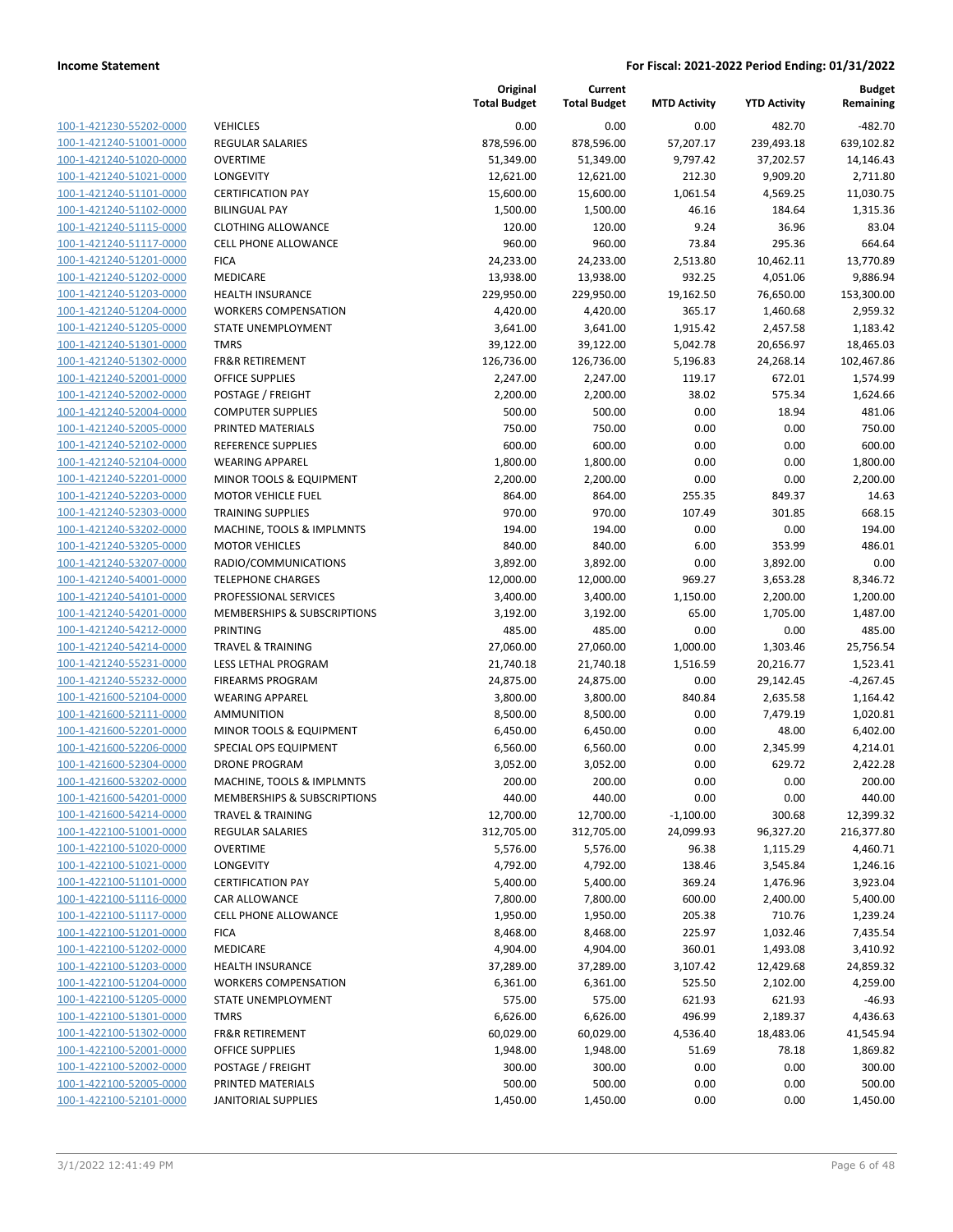| 100-1-422100-52102-0000                                          |
|------------------------------------------------------------------|
| 100-1-422100-52103-0000                                          |
| 100-1-422100-52104-0000                                          |
| <u>100-1-422100-53207-0000</u>                                   |
| 100-1-422100-54001-0000                                          |
| 100-1-422100-54002-0000                                          |
| 100-1-422100-54101-0000                                          |
|                                                                  |
| 100-1-422100-54201-0000                                          |
| 100-1-422100-54214-0000                                          |
| 100-1-422100-54217-0000                                          |
| 100-1-422200-51001-0000                                          |
| 100-1-422200-51020-0000                                          |
| 100-1-422200-51021-0000                                          |
| <u>100-1-422200-51101-0000</u>                                   |
| 100-1-422200-51102-0000                                          |
| 100-1-422200-51117-0000                                          |
| 100-1-422200-51202-0000                                          |
|                                                                  |
| 100-1-422200-51203-0000                                          |
| 100-1-422200-51204-0000                                          |
| 100-1-422200-51205-0000                                          |
| 100-1-422200-51302-0000                                          |
| 100-1-422200-51401-0000                                          |
| 100-1-422200-52001-0000                                          |
| <u>100-1-422200-52101-0000</u>                                   |
| 100-1-422200-52102-0000                                          |
| 100-1-422200-52103-0000                                          |
| 100-1-422200-52104-0000                                          |
|                                                                  |
| 100-1-422200-52107-0000                                          |
| 100-1-422200-52201-0000                                          |
| 100-1-422200-52203-0000                                          |
| 100-1-422200-52205-0000                                          |
| 100-1-422200-52207-0000                                          |
| 100-1-422200-52208-0000                                          |
| <u>100-1-422200-52304-0001</u>                                   |
| 100-1-422200-52306-0000                                          |
| 100-1-422200-53202-0000                                          |
| 100-1-422200-53205-0000                                          |
|                                                                  |
| 100-1-422200-53208-0000                                          |
| 100-1-422200-53213-0000                                          |
| 100-1-422200-53402-0000                                          |
| 100-1-422200-54001-0000                                          |
| 100-1-422200-54002-0000                                          |
| <u>100-1-422200-54109-0000</u>                                   |
| <u>100-1-422200-54214-0000</u>                                   |
| 100-1-422200-55201-0000                                          |
| <u>100-1-422200-55203-0000</u>                                   |
| 100-1-422200-55207-0000                                          |
| 100-1-422300-51001-0000                                          |
|                                                                  |
| <u>100-1-422300-51020-0000</u>                                   |
| <u>100-1-422300-51021-0000</u>                                   |
| 100-1-422300-51101-0000                                          |
|                                                                  |
| 100-1-422300-51117-0000                                          |
| <u>100-1-422300-51202-0000</u>                                   |
| <u>100-1-422300-51203-0000</u>                                   |
|                                                                  |
| <u>100-1-422300-51204-0000</u>                                   |
| <u>100-1-422300-51205-0000</u>                                   |
| 100-1-422300-51302-0000                                          |
| <u>100-1-422300-52002-0000</u><br><u>100-1-422300-52005-0000</u> |

|                                                    |                                                 | Original<br><b>Total Budget</b> | Current<br><b>Total Budget</b> | <b>MTD Activity</b> | <b>YTD Activity</b>    | <b>Budget</b><br>Remaining |
|----------------------------------------------------|-------------------------------------------------|---------------------------------|--------------------------------|---------------------|------------------------|----------------------------|
| 100-1-422100-52102-0000                            | REFERENCE SUPPLIES                              | 3,000.00                        | 3,000.00                       | 194.72              | 194.72                 | 2,805.28                   |
| 100-1-422100-52103-0000                            | <b>MEETING SUPPLIES</b>                         | 2,100.00                        | 2,100.00                       | 0.00                | 763.48                 | 1,336.52                   |
| 100-1-422100-52104-0000                            | <b>WEARING APPAREL</b>                          | 1,445.00                        | 1,445.00                       | 0.00                | 0.00                   | 1,445.00                   |
| 100-1-422100-53207-0000                            | RADIO/COMMUNICATIONS                            | 9,500.00                        | 9,500.00                       | 602.65              | 602.65                 | 8,897.35                   |
| 100-1-422100-54001-0000                            | <b>TELEPHONE CHARGES</b>                        | 3,300.00                        | 3,300.00                       | 313.19              | 1,103.99               | 2,196.01                   |
| 100-1-422100-54002-0000                            | UTILITY CHARGES                                 | 4,121.00                        | 4,121.00                       | 269.00              | 969.00                 | 3,152.00                   |
| 100-1-422100-54101-0000                            | PROFESSIONAL SERVICES                           | 7,500.00                        | 7,500.00                       | 195.00              | 195.00                 | 7,305.00                   |
| 100-1-422100-54201-0000                            | MEMBERSHIPS & SUBSCRIPTIONS                     | 6,071.70                        | 6,071.70                       | 0.00                | 3,978.63               | 2,093.07                   |
| 100-1-422100-54214-0000                            | <b>TRAVEL &amp; TRAINING</b>                    | 4,700.00                        | 4,700.00                       | 542.06              | 4,211.06               | 488.94                     |
| 100-1-422100-54217-0000                            | <b>AWARDS PROGRAM</b>                           | 1,500.00                        | 1,500.00                       | 0.00                | 0.00                   | 1,500.00                   |
| 100-1-422200-51001-0000                            | <b>REGULAR SALARIES</b>                         | 3,559,065.00                    | 3,559,065.00                   | 287,068.73          | 1,138,207.38           | 2,420,857.62               |
| 100-1-422200-51020-0000                            | <b>OVERTIME</b>                                 | 432,141.00                      | 432,141.00                     | 133,897.77          | 416,536.26             | 15,604.74                  |
| 100-1-422200-51021-0000<br>100-1-422200-51101-0000 | LONGEVITY<br><b>CERTIFICATION PAY</b>           | 49,252.00                       | 49,252.00<br>113,160.00        | 77.54<br>5,169.35   | 49,440.16<br>21,046.65 | $-188.16$<br>92,113.35     |
| 100-1-422200-51102-0000                            | <b>BILINGUAL PAY</b>                            | 113,160.00<br>1,200.00          | 1,200.00                       | 92.32               | 369.28                 | 830.72                     |
| 100-1-422200-51117-0000                            | <b>CELL PHONE ALLOWANCE</b>                     | 1,560.00                        | 1,560.00                       | 230.76              | 701.52                 | 858.48                     |
| 100-1-422200-51202-0000                            | MEDICARE                                        | 60,267.00                       | 60,267.00                      | 6,617.14            | 23,311.68              | 36,955.32                  |
| 100-1-422200-51203-0000                            | <b>HEALTH INSURANCE</b>                         | 596,626.00                      | 596,626.00                     | 49,718.84           | 198,875.36             | 397,750.64                 |
| 100-1-422200-51204-0000                            | <b>WORKERS COMPENSATION</b>                     | 91,806.00                       | 91,806.00                      | 7,588.09            | 30,352.36              | 61,453.64                  |
| 100-1-422200-51205-0000                            | STATE UNEMPLOYMENT                              | 9,197.00                        | 9,197.00                       | 10,174.48           | 10,210.20              | $-1,013.20$                |
| 100-1-422200-51302-0000                            | <b>FR&amp;R RETIREMENT</b>                      | 885,309.00                      | 885,309.00                     | 81,671.34           | 313,204.55             | 572,104.45                 |
| 100-1-422200-51401-0000                            | <b>CONTRA - SALARIES</b>                        | 0.00                            | 0.00                           | $-9,522.00$         | $-13,111.25$           | 13,111.25                  |
| 100-1-422200-52001-0000                            | OFFICE SUPPLIES                                 | 1,714.00                        | 1,714.00                       | 0.00                | 496.95                 | 1,217.05                   |
| 100-1-422200-52101-0000                            | <b>JANITORIAL SUPPLIES</b>                      | 6,000.00                        | 6,000.00                       | 0.00                | 1,507.59               | 4,492.41                   |
| 100-1-422200-52102-0000                            | REFERENCE SUPPLIES                              | 500.00                          | 500.00                         | 0.00                | 0.00                   | 500.00                     |
| 100-1-422200-52103-0000                            | <b>MEETING SUPPLIES</b>                         | 750.00                          | 750.00                         | 19.98               | 19.98                  | 730.02                     |
| 100-1-422200-52104-0000                            | <b>WEARING APPAREL</b>                          | 22,425.00                       | 22,425.00                      | 669.00              | 2,315.55               | 20,109.45                  |
| 100-1-422200-52107-0000                            | <b>BOTANICAL SUPPLIES</b>                       | 1,000.00                        | 1,000.00                       | 0.00                | 199.00                 | 801.00                     |
| 100-1-422200-52201-0000                            | MINOR TOOLS & EQUIPMENT                         | 13,200.00                       | 13,200.00                      | 4.99                | 5,266.45               | 7,933.55                   |
| 100-1-422200-52203-0000                            | <b>MOTOR VEHICLE FUEL</b>                       | 28,650.00                       | 28,650.00                      | 5,201.72            | 16,091.43              | 12,558.57                  |
| 100-1-422200-52205-0000                            | FIRST RESPONDER SUPPLIES                        | 23,640.00                       | 23,640.00                      | 158.00              | 3,207.79               | 20,432.21                  |
| 100-1-422200-52207-0000                            | <b>BUNKER GEAR</b>                              | 47,150.00                       | 47,150.00                      | 3,120.07            | 3,523.39               | 43,626.61                  |
| 100-1-422200-52208-0000                            | <b>RESCUE EQUIPMENT</b>                         | 5,300.00                        | 5,300.00                       | 0.00                | 0.00                   | 5,300.00                   |
| 100-1-422200-52304-0001                            | DRONE MAINTENANCE<br><b>HAZMAT SUPPLIES</b>     | 2,724.00                        | 2,724.00                       | 0.00                | 0.00                   | 2,724.00                   |
| 100-1-422200-52306-0000<br>100-1-422200-53202-0000 | MACHINE, TOOLS & IMPLMNTS                       | 11,650.00<br>1,900.00           | 11,650.00<br>1,900.00          | 129.80<br>0.00      | 129.80<br>0.00         | 11,520.20<br>1,900.00      |
| 100-1-422200-53205-0000                            | <b>MOTOR VEHICLES</b>                           | 42,000.00                       | 42,000.00                      | 1,421.11            | 9,877.77               | 32,122.23                  |
| 100-1-422200-53208-0000                            | FIRE HOSE/NOZZLES                               | 13,900.00                       | 13,900.00                      | 0.00                | 0.00                   | 13,900.00                  |
| 100-1-422200-53213-0000                            | <b>SCBA MAINTENANCE</b>                         | 2,000.00                        | 2,000.00                       | 0.00                | 116.94                 | 1,883.06                   |
| 100-1-422200-53402-0000                            | <b>BUILDING MAINTENANCE</b>                     | 0.00                            | 0.00                           | 0.00                | 348.37                 | $-348.37$                  |
| 100-1-422200-54001-0000                            | <b>TELEPHONE CHARGES</b>                        | 9,954.00                        | 9,954.00                       | 937.11              | 3,412.13               | 6,541.87                   |
| 100-1-422200-54002-0000                            | <b>UTILITY CHARGES</b>                          | 54,150.00                       | 54,150.00                      | 5,108.32            | 16,574.91              | 37,575.09                  |
| 100-1-422200-54109-0000                            | INSPECTIONS/TESTING                             | 10,690.00                       | 10,690.00                      | 1,391.25            | 1,391.25               | 9,298.75                   |
| 100-1-422200-54214-0000                            | <b>TRAVEL &amp; TRAINING</b>                    | 20,600.00                       | 20,600.00                      | 6,161.37            | 28,775.74              | $-8,175.74$                |
| 100-1-422200-55201-0000                            | <b>EQUIPMENT PURCHASES</b>                      | 2,000.00                        | 2,000.00                       | 0.00                | 0.00                   | 2,000.00                   |
| 100-1-422200-55203-0000                            | <b>FURNITURE/OFFICE EQUIP</b>                   | 3,000.00                        | 3,000.00                       | 0.00                | 0.00                   | 3,000.00                   |
| 100-1-422200-55207-0000                            | RADIO COMMUNICATION EQUIP                       | 4,000.00                        | 4,000.00                       | 0.00                | 0.00                   | 4,000.00                   |
| 100-1-422300-51001-0000                            | <b>REGULAR SALARIES</b>                         | 218,211.00                      | 218,211.00                     | 8,759.61            | 35,103.51              | 183,107.49                 |
| 100-1-422300-51020-0000                            | <b>OVERTIME</b>                                 | 29,215.00                       | 29,215.00                      | 0.00                | 22,697.97              | 6,517.03                   |
| 100-1-422300-51021-0000                            | LONGEVITY                                       | 2,018.00                        | 2,018.00                       | 0.00                | 2,000.00               | 18.00                      |
| 100-1-422300-51101-0000                            | <b>CERTIFICATION PAY</b>                        | 5,040.00                        | 5,040.00                       | 147.70              | 590.80                 | 4,449.20                   |
| 100-1-422300-51117-0000                            | CELL PHONE ALLOWANCE                            | 1,560.00                        | 1,560.00                       | 60.00               | 240.00                 | 1,320.00                   |
| 100-1-422300-51202-0000                            | MEDICARE                                        | 3,713.00                        | 3,713.00                       | 128.60              | 873.62                 | 2,839.38                   |
| 100-1-422300-51203-0000                            | <b>HEALTH INSURANCE</b>                         | 24,859.00                       | 24,859.00                      | 2,071.58            | 8,286.32               | 16,572.68                  |
| 100-1-422300-51204-0000                            | <b>WORKERS COMPENSATION</b>                     | 5,655.00                        | 5,655.00                       | 469.08              | 1,876.32               | 3,778.68                   |
| 100-1-422300-51205-0000                            | STATE UNEMPLOYMENT                              | 383.00                          | 383.00                         | 251.08              | 251.08                 | 131.92                     |
| 100-1-422300-51302-0000<br>100-1-422300-52002-0000 | <b>FR&amp;R RETIREMENT</b><br>POSTAGE / FREIGHT | 54,537.00<br>300.00             | 54,537.00<br>300.00            | 1,910.04<br>0.00    | 8,080.02<br>0.00       | 46,456.98<br>300.00        |
| 100-1-422300-52005-0000                            | PRINTED MATERIALS                               | 480.00                          | 480.00                         | 0.00                | 0.00                   | 480.00                     |
|                                                    |                                                 |                                 |                                |                     |                        |                            |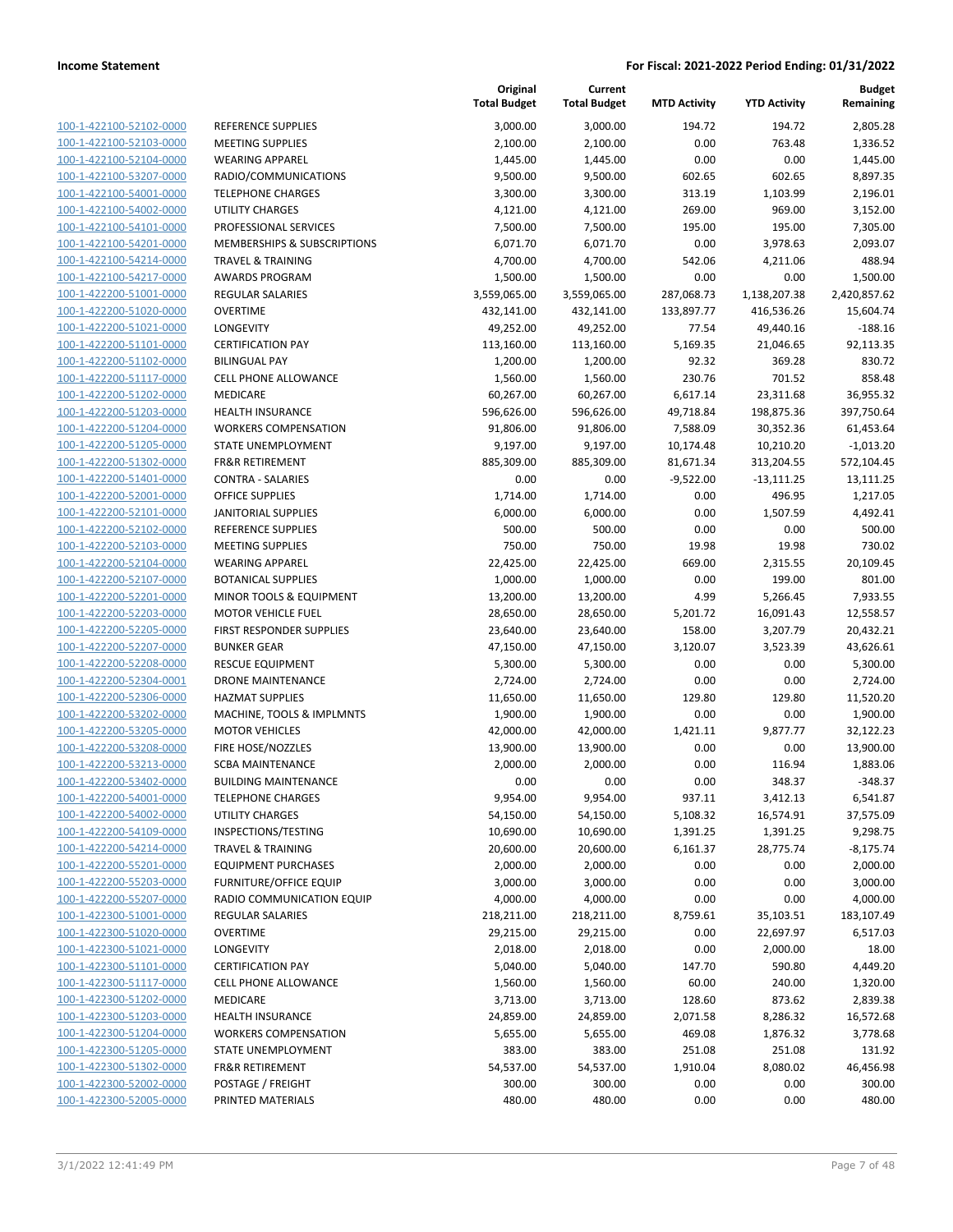**Current**

**Original**

**Budget**

|                                                    |                                                  | <b>Total Budget</b> | <b>Total Budget</b>  | <b>MTD Activity</b> | <b>YTD Activity</b> | Remaining            |
|----------------------------------------------------|--------------------------------------------------|---------------------|----------------------|---------------------|---------------------|----------------------|
| 100-1-422300-52104-0000                            | <b>WEARING APPAREL</b>                           | 1,604.00            | 1,604.00             | 0.00                | 0.00                | 1,604.00             |
| 100-1-422300-52201-0000                            | <b>MINOR TOOLS &amp; EQUIPMENT</b>               | 2,960.00            | 2,960.00             | 0.00                | 88.90               | 2,871.10             |
| 100-1-422300-52203-0000                            | <b>MOTOR VEHICLE FUEL</b>                        | 1,000.00            | 1,000.00             | 273.50              | 878.12              | 121.88               |
| 100-1-422300-52304-0000                            | FIRE PREVENTION SUPPLIES                         | 9,160.00            | 9,160.00             | 20.12               | 759.25              | 8,400.75             |
| 100-1-422300-53205-0000                            | <b>MOTOR VEHICLES</b>                            | 200.00              | 200.00               | 0.00                | 0.00                | 200.00               |
| 100-1-422300-54001-0000                            | <b>TELEPHONE CHARGES</b>                         | 450.00              | 450.00               | 36.24               | 145.01              | 304.99               |
| 100-1-422300-54201-0000                            | MEMBERSHIPS & SUBSCRIPTIONS                      | 1,902.00            | 1,902.00             | 0.00                | 324.00              | 1,578.00             |
| 100-1-422300-54208-0000                            | <b>LABORATORY WORK</b>                           | 750.00              | 750.00               | 0.00                | 34.00               | 716.00               |
| 100-1-422300-54210-0000                            | PHOTO PROCESSING                                 | 50.00               | 50.00                | 0.00                | 0.00                | 50.00                |
| 100-1-422300-54214-0000                            | <b>TRAVEL &amp; TRAINING</b>                     | 9,800.00            | 9,800.00             | 0.00                | 966.76              | 8,833.24             |
| 100-1-422300-54217-0000                            | <b>AWARDS PROGRAM</b>                            | 500.00              | 500.00               | 0.00                | 0.00                | 500.00               |
| 100-1-422400-53204-0000                            | <b>SIREN MAINTENANCE</b>                         | 1,000.00            | 1,000.00             | 0.00                | 0.00                | 1,000.00             |
| 100-1-422400-53209-0000                            | HARDWARE/SOFTWARE                                | 12,500.00           | 12,500.00            | 0.00                | 11,182.50           | 1,317.50             |
| 100-1-422400-54001-0000                            | <b>TELEPHONE CHARGES</b>                         | 1,500.00            | 1,500.00             | 331.73              | 1,162.18            | 337.82               |
| 100-1-422400-54201-0000                            | <b>MEMBERSHIPS &amp; SUBSCRIPTIONS</b>           | 3,150.00            | 3,150.00             | 3,000.00            | 3,000.00            | 150.00               |
| 100-1-422400-54214-0000                            | <b>TRAVEL &amp; TRAINING</b>                     | 1,500.00            | 1,500.00             | 0.00                | 0.00                | 1,500.00             |
| 100-1-431100-51001-0000                            | <b>REGULAR SALARIES</b>                          | 145,476.00          | 145,476.00           | 11,179.03           | 44,343.83           | 101,132.17           |
| 100-1-431100-51020-0000                            | <b>OVERTIME</b>                                  | 0.00                | 0.00                 | 0.00                | 107.10              | $-107.10$            |
| 100-1-431100-51021-0000                            | LONGEVITY                                        | 528.00              | 528.00               | 0.00                | 528.00              | 0.00                 |
| 100-1-431100-51116-0000                            | CAR ALLOWANCE                                    | 4,200.00            | 4,200.00             | 323.08              | 1,292.32            | 2,907.68             |
| 100-1-431100-51117-0000                            | <b>CELL PHONE ALLOWANCE</b>                      | 1,170.00            | 1,170.00             | 90.00               | 360.00              | 810.00               |
| 100-1-431100-51201-0000                            | <b>FICA</b>                                      | 13,637.00           | 13,637.00            | 689.25              | 2,773.17            | 10,863.83            |
| 100-1-431100-51202-0000                            | MEDICARE                                         | 2,195.00            | 2,195.00             | 161.19              | 648.55              | 1,546.45             |
| 100-1-431100-51203-0000                            | <b>HEALTH INSURANCE</b>                          | 24,859.00           | 24,859.00            | 2,071.58            | 8,286.32            | 16,572.68            |
| 100-1-431100-51204-0000                            | <b>WORKERS COMPENSATION</b>                      | 300.00              | 300.00               | 24.75               | 99.00               | 201.00               |
| 100-1-431100-51205-0000                            | STATE UNEMPLOYMENT                               | 383.00              | 383.00               | 324.57              | 324.57              | 58.43                |
| 100-1-431100-51301-0000                            | <b>TMRS</b>                                      | 17,786.00           | 17,786.00            | 1,367.87            | 5,432.44            | 12,353.56            |
| 100-1-431100-52001-0000                            | <b>OFFICE SUPPLIES</b>                           | 600.00              | 600.00               | 80.97               | 80.97               | 519.03               |
| 100-1-431100-52002-0000                            | POSTAGE / FREIGHT                                | 100.00              | 100.00               | 4.56                | 55.97               | 44.03                |
| 100-1-431100-52103-0000                            | <b>MEETING SUPPLIES</b>                          | 720.00              | 720.00               | 0.00                | 82.53               | 637.47               |
| 100-1-431100-52203-0000                            | <b>MOTOR VEHICLE FUEL</b>                        | 200.00              | 200.00               | 0.00                | 0.00                | 200.00               |
| 100-1-431100-53201-0000                            | FURNITURE & OFFICE EQUIPMENT                     | 950.00              | 950.00               | 0.00                | 0.00                | 950.00               |
| 100-1-431100-53205-0000                            | <b>MOTOR VEHICLES</b>                            | 300.00              | 300.00               | 0.00                | 0.00                | 300.00               |
| 100-1-431100-53207-0000<br>100-1-431100-54001-0000 | RADIO/COMMUNICATIONS<br><b>TELEPHONE CHARGES</b> | 3,000.00            | 3,000.00<br>3,300.00 | 0.00<br>444.99      | 0.00                | 3,000.00<br>1,863.80 |
| 100-1-431100-54002-0000                            | <b>UTILITY CHARGES</b>                           | 3,300.00<br>850.00  | 850.00               | 137.21              | 1,436.20<br>290.66  | 559.34               |
| 100-1-431100-54101-0000                            | PROFESSIONAL SERVICES                            | 800.00              | 800.00               | 7,350.00            | 12,405.00           | $-11,605.00$         |
| 100-1-431100-54201-0000                            | <b>MEMBERSHIPS &amp; SUBSCRIPTIONS</b>           | 1,300.00            | 1,300.00             | 0.00                | 216.12              | 1,083.88             |
| 100-1-431100-54214-0000                            | <b>TRAVEL &amp; TRAINING</b>                     | 4,500.00            | 4,500.00             | 0.00                | 125.00              | 4,375.00             |
| 100-1-431200-51001-0000                            | REGULAR SALARIES                                 | 412,929.00          | 412,929.00           | 29,042.67           | 123,715.79          | 289,213.21           |
| 100-1-431200-51020-0000                            | OVERTIME                                         | 16,046.00           | 16,046.00            | 2,792.08            | 9,505.13            | 6,540.87             |
| 100-1-431200-51021-0000                            | LONGEVITY                                        | 4,572.00            | 4,572.00             | 0.00                | 6,182.00            | $-1,610.00$          |
| 100-1-431200-51101-0000                            | <b>CERTIFICATION PAY</b>                         | 0.00                | 0.00                 | 0.00                | 23.08               | $-23.08$             |
| 100-1-431200-51117-0000                            | <b>CELL PHONE ALLOWANCE</b>                      | 1,560.00            | 1,560.00             | 120.00              | 510.00              | 1,050.00             |
| 100-1-431200-51201-0000                            | <b>FICA</b>                                      | 26,977.00           | 26,977.00            | 1,999.60            | 8,170.74            | 18,806.26            |
| 100-1-431200-51202-0000                            | MEDICARE                                         | 6,309.00            | 6,309.00             | 467.64              | 1,910.89            | 4,398.11             |
| 100-1-431200-51203-0000                            | <b>HEALTH INSURANCE</b>                          | 136,727.00          | 136,727.00           | 11,393.92           | 45,575.68           | 91,151.32            |
| 100-1-431200-51204-0000                            | <b>WORKERS COMPENSATION</b>                      | 17,154.00           | 17,154.00            | 1,416.58            | 5,666.32            | 11,487.68            |
| 100-1-431200-51205-0000                            | <b>STATE UNEMPLOYMENT</b>                        | 2,108.00            | 2,108.00             | 983.48              | 1,572.54            | 535.46               |
| 100-1-431200-51301-0000                            | <b>TMRS</b>                                      | 51,125.00           | 51,125.00            | 4,144.69            | 16,670.56           | 34,454.44            |
| 100-1-431200-51401-0000                            | <b>CONTRA - SALARIES</b>                         | 0.00                | 0.00                 | 0.00                | $-2,317.23$         | 2,317.23             |
| 100-1-431200-52001-0000                            | OFFICE SUPPLIES                                  | 600.00              | 600.00               | 162.97              | 162.97              | 437.03               |
| 100-1-431200-52002-0000                            | POSTAGE / FREIGHT                                | 20.00               | 20.00                | 0.00                | 0.00                | 20.00                |
| 100-1-431200-52103-0000                            | <b>MEETING SUPPLIES</b>                          | 914.63              | 914.63               | 0.00                | 0.00                | 914.63               |
| 100-1-431200-52104-0000                            | <b>WEARING APPAREL</b>                           | 9,166.50            | 10,061.34            | 759.83              | 5,151.25            | 4,910.09             |
| 100-1-431200-52106-0000                            | <b>CHEMICAL SUPPLIES</b>                         | 4,499.98            | 4,499.98             | 0.00                | 0.00                | 4,499.98             |
| 100-1-431200-52107-0000                            | <b>BOTANICAL SUPPLIES</b>                        | 1,347.00            | 1,347.00             | 0.00                | 0.00                | 1,347.00             |
| 100-1-431200-52201-0000                            | MINOR TOOLS & EQUIPMENT                          | 10,000.00           | 10,000.00            | 0.00                | 626.87              | 9,373.13             |
| 100-1-431200-52203-0000                            | <b>MOTOR VEHICLE FUEL</b>                        | 33,964.00           | 33,964.00            | 4,196.18            | 16,346.29           | 17,617.71            |
|                                                    |                                                  |                     |                      |                     |                     |                      |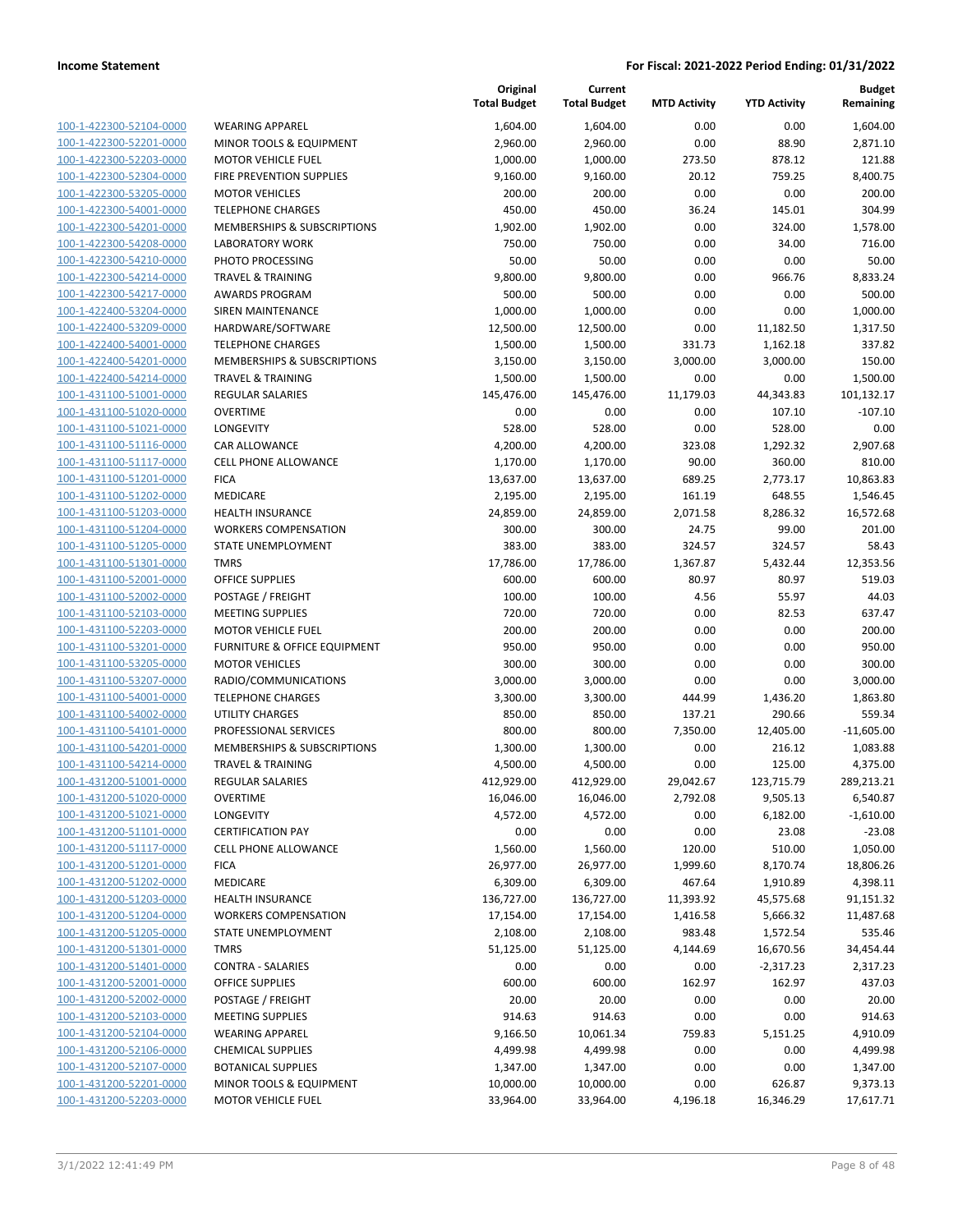|                         |                                         | Original<br><b>Total Budget</b> | Current<br><b>Total Budget</b> | <b>MTD Activity</b> | <b>YTD Activity</b> | <b>Budget</b><br>Remaining |
|-------------------------|-----------------------------------------|---------------------------------|--------------------------------|---------------------|---------------------|----------------------------|
| 100-1-431200-52302-0000 | <b>MEDICAL SUPPLIES</b>                 | 150.00                          | 150.00                         | 0.00                | 0.00                | 150.00                     |
| 100-1-431200-52303-0000 | <b>TRAINING SUPPLIES</b>                | 460.96                          | 460.96                         | 253.30              | 253.30              | 207.66                     |
| 100-1-431200-53201-0000 | <b>FURNITURE &amp; OFFICE EQUIPMENT</b> | 1,025.00                        | 1,025.00                       | 0.00                | 0.00                | 1,025.00                   |
| 100-1-431200-53202-0000 | MACHINE, TOOLS & IMPLMNTS               | 4,713.27                        | 4,713.27                       | 171.23              | 1,454.76            | 3,258.51                   |
| 100-1-431200-53205-0000 | <b>MOTOR VEHICLES</b>                   | 25,000.00                       | 25,000.00                      | 45,880.11           | 52,905.11           | $-27,905.11$               |
| 100-1-431200-53207-0000 | RADIO/COMMUNICATIONS                    | 3,210.00                        | 3,210.00                       | 0.00                | 0.00                | 3,210.00                   |
| 100-1-431200-53301-0000 | SIDEWALKS, CURBS, & GUTTERS             | 20,014.80                       | 20,014.80                      | $-1,408.00$         | 2,792.53            | 17,222.27                  |
| 100-1-431200-53303-0000 | MAINT - STREET /ALLEY/APRN/RNWY         | 500,000.00                      | 500,000.00                     | 2,250.00            | 10,314.21           | 489,685.79                 |
| 100-1-431200-53305-0000 | <b>BRIDGES &amp; CULVERTS</b>           | 8,000.00                        | 8,000.00                       | 0.00                | 0.00                | 8,000.00                   |
| 100-1-431200-53308-0000 | <b>STORM SEWERS</b>                     | 12,510.00                       | 12,510.00                      | 0.00                | 0.00                | 12,510.00                  |
| 100-1-431200-54001-0000 | <b>TELEPHONE CHARGES</b>                | 1,500.00                        | 1,500.00                       | 96.24               | 385.09              | 1,114.91                   |
| 100-1-431200-54002-0000 | <b>UTILITY CHARGES</b>                  | 6,576.00                        | 6,576.00                       | 392.00              | 1,899.66            | 4,676.34                   |
| 100-1-431200-54201-0000 | <b>MEMBERSHIPS &amp; SUBSCRIPTIONS</b>  | 2,503.00                        | 2,503.00                       | 0.00                | 0.00                | 2,503.00                   |
| 100-1-431200-54214-0000 | <b>TRAVEL &amp; TRAINING</b>            | 1,450.00                        | 1,450.00                       | 155.75              | 155.75              | 1,294.25                   |
| 100-1-431200-55201-0000 | <b>EQUIPMENT PURCHASES</b>              | 0.00                            | 0.00                           | $-66,350.00$        | $-66,350.00$        | 66,350.00                  |
| 100-1-431200-55207-0000 | RADIO COMMUNICATION EQUIP               | 2,637.50                        | 2,637.50                       | 0.00                | 0.00                | 2,637.50                   |
| 100-1-431600-51001-0000 | REGULAR SALARIES                        | 79,364.00                       | 79,364.00                      | 7,904.58            | 25,151.73           | 54,212.27                  |
| 100-1-431600-51020-0000 | <b>OVERTIME</b>                         | 8,721.00                        | 8,721.00                       | 1,721.85            | 4,053.89            | 4,667.11                   |
| 100-1-431600-51021-0000 | LONGEVITY                               | 2,706.00                        | 2,706.00                       | 0.00                | 2,610.00            | 96.00                      |
| 100-1-431600-51101-0000 | <b>CERTIFICATION PAY</b>                | 600.00                          | 600.00                         | 92.32               | 300.04              | 299.96                     |
| 100-1-431600-51117-0000 | CELL PHONE ALLOWANCE                    | 0.00                            | 0.00                           | 60.00               | 150.00              | $-150.00$                  |
| 100-1-431600-51201-0000 | <b>FICA</b>                             | 5,666.00                        | 5,666.00                       | 560.84              | 1,864.08            | 3,801.92                   |
| 100-1-431600-51202-0000 | MEDICARE                                | 1,325.00                        | 1,325.00                       | 131.17              | 435.96              | 889.04                     |
| 100-1-431600-51203-0000 | <b>HEALTH INSURANCE</b>                 | 24,859.00                       | 24,859.00                      | 2,071.58            | 8,286.32            | 16,572.68                  |
| 100-1-431600-51204-0000 | <b>WORKERS COMPENSATION</b>             | 3,603.00                        | 3,603.00                       | 297.75              | 1,191.00            | 2,412.00                   |
| 100-1-431600-51205-0000 | STATE UNEMPLOYMENT                      | 383.00                          | 383.00                         | 273.81              | 273.81              | 109.19                     |
| 100-1-431600-51301-0000 | <b>TMRS</b>                             | 10,739.00                       | 10,739.00                      | 1,153.89            | 3,762.36            | 6,976.64                   |
| 100-1-431600-52001-0000 | <b>OFFICE SUPPLIES</b>                  | 600.00                          | 600.00                         | 0.00                | 0.00                | 600.00                     |
| 100-1-431600-52002-0000 | POSTAGE / FREIGHT                       | 40.00                           | 40.00                          | 0.00                | 0.00                | 40.00                      |
| 100-1-431600-52104-0000 | <b>WEARING APPAREL</b>                  | 3,900.40                        | 3,900.40                       | 0.00                | 1,188.85            | 2,711.55                   |
| 100-1-431600-52106-0000 | <b>CHEMICAL SUPPLIES</b>                | 1,073.41                        | 1,073.41                       | 0.00                | 0.00                | 1,073.41                   |
| 100-1-431600-52201-0000 | MINOR TOOLS & EQUIPMENT                 | 7,495.82                        | 7,495.82                       | 299.27              | 739.40              | 6,756.42                   |
| 100-1-431600-52203-0000 | <b>MOTOR VEHICLE FUEL</b>               | 3,450.00                        | 3,450.00                       | 138.14              | 819.58              | 2,630.42                   |
| 100-1-431600-53202-0000 | MACHINE, TOOLS & IMPLMNTS               | 5,561.31                        | 5,561.31                       | 0.00                | 90.87               | 5,470.44                   |
| 100-1-431600-53205-0000 | <b>MOTOR VEHICLES</b>                   | 2,000.00                        | 2,000.00                       | 61.25               | 340.52              | 1,659.48                   |
| 100-1-431600-53207-0000 | RADIO/COMMUNICATIONS                    | 1,245.00                        | 1,245.00                       | 0.00                | 0.00                | 1,245.00                   |
| 100-1-431600-53303-0000 | MAINT - STREET /ALLEY/APRN/RNWY         | 35,000.00                       | 35,000.00                      | 201.46              | 14,041.31           | 20,958.69                  |
| 100-1-431600-54001-0000 | <b>TELEPHONE CHARGES</b>                | 1,300.00                        | 1,300.00                       | 64.23               | 315.13              | 984.87                     |
| 100-1-431600-54002-0000 | <b>UTILITY CHARGES</b>                  | 308,750.00                      | 303,750.00                     | 25,172.16           | 99,012.49           | 204,737.51                 |
| 100-1-431600-54214-0000 | <b>TRAVEL &amp; TRAINING</b>            | 787.00                          | 787.00                         | 0.00                | 125.00              | 662.00                     |
| 100-1-431700-51001-0000 | REGULAR SALARIES                        | 177,401.00                      | 177,401.00                     | 9,137.75            | 36,333.45           | 141,067.55                 |
| 100-1-431700-51020-0000 | <b>OVERTIME</b>                         | 702.00                          | 702.00                         | 0.00                | 0.00                | 702.00                     |
| 100-1-431700-51021-0000 | LONGEVITY                               | 2,340.00                        | 2,340.00                       | 0.00                | 2,363.70            | $-23.70$                   |
| 100-1-431700-51117-0000 | <b>CELL PHONE ALLOWANCE</b>             | 780.00                          | 780.00                         | 51.00               | 204.00              | 576.00                     |
| 100-1-431700-51201-0000 | <b>FICA</b>                             | 11,236.00                       | 11,236.00                      | 539.34              | 2,290.43            | 8,945.57                   |
| 100-1-431700-51202-0000 | MEDICARE                                | 2,628.00                        | 2,628.00                       | 126.13              | 535.65              | 2,092.35                   |
| 100-1-431700-51203-0000 | <b>HEALTH INSURANCE</b>                 | 37,289.00                       | 37,289.00                      | 3,107.42            | 12,429.68           | 24,859.32                  |
| 100-1-431700-51204-0000 | <b>WORKERS COMPENSATION</b>             | 813.00                          | 813.00                         | 67.33               | 269.32              | 543.68                     |
| 100-1-431700-51205-0000 | STATE UNEMPLOYMENT                      | 575.00                          | 575.00                         | 257.28              | 257.28              | 317.72                     |
| 100-1-431700-51301-0000 | <b>TMRS</b>                             | 21,294.00                       | 21,294.00                      | 1,084.26            | 4,530.86            | 16,763.14                  |
| 100-1-431700-52001-0000 | <b>OFFICE SUPPLIES</b>                  | 2,263.00                        | 2,263.00                       | 589.95              | 589.95              | 1,673.05                   |
| 100-1-431700-52002-0000 | POSTAGE / FREIGHT                       | 300.00                          | 300.00                         | 0.00                | 0.00                | 300.00                     |
| 100-1-431700-52104-0000 | <b>WEARING APPAREL</b>                  | 1,868.00                        | 1,868.00                       | 0.00                | 1,016.93            | 851.07                     |
| 100-1-431700-52201-0000 | MINOR TOOLS & EQUIPMENT                 | 1,633.15                        | 1,633.15                       | 0.00                | 372.36              | 1,260.79                   |
| 100-1-431700-52203-0000 | <b>MOTOR VEHICLE FUEL</b>               | 3,450.00                        | 3,450.00                       | 601.76              | 1,890.95            | 1,559.05                   |
| 100-1-431700-52303-0000 | <b>TRAINING SUPPLIES</b>                | 536.95                          | 536.95                         | 0.00                | 0.00                | 536.95                     |
| 100-1-431700-53201-0000 | <b>FURNITURE &amp; OFFICE EQUIPMENT</b> | 4,680.00                        | 4,680.00                       | 0.00                | 63.97               | 4,616.03                   |
| 100-1-431700-53205-0000 | <b>MOTOR VEHICLES</b>                   | 1,000.00                        | 1,000.00                       | 156.84              | 7,944.99            | $-6,944.99$                |
| 100-1-431700-53207-0000 | RADIO/COMMUNICATIONS                    | 380.00                          | 380.00                         | 0.00                | 0.00                | 380.00                     |
|                         |                                         |                                 |                                |                     |                     |                            |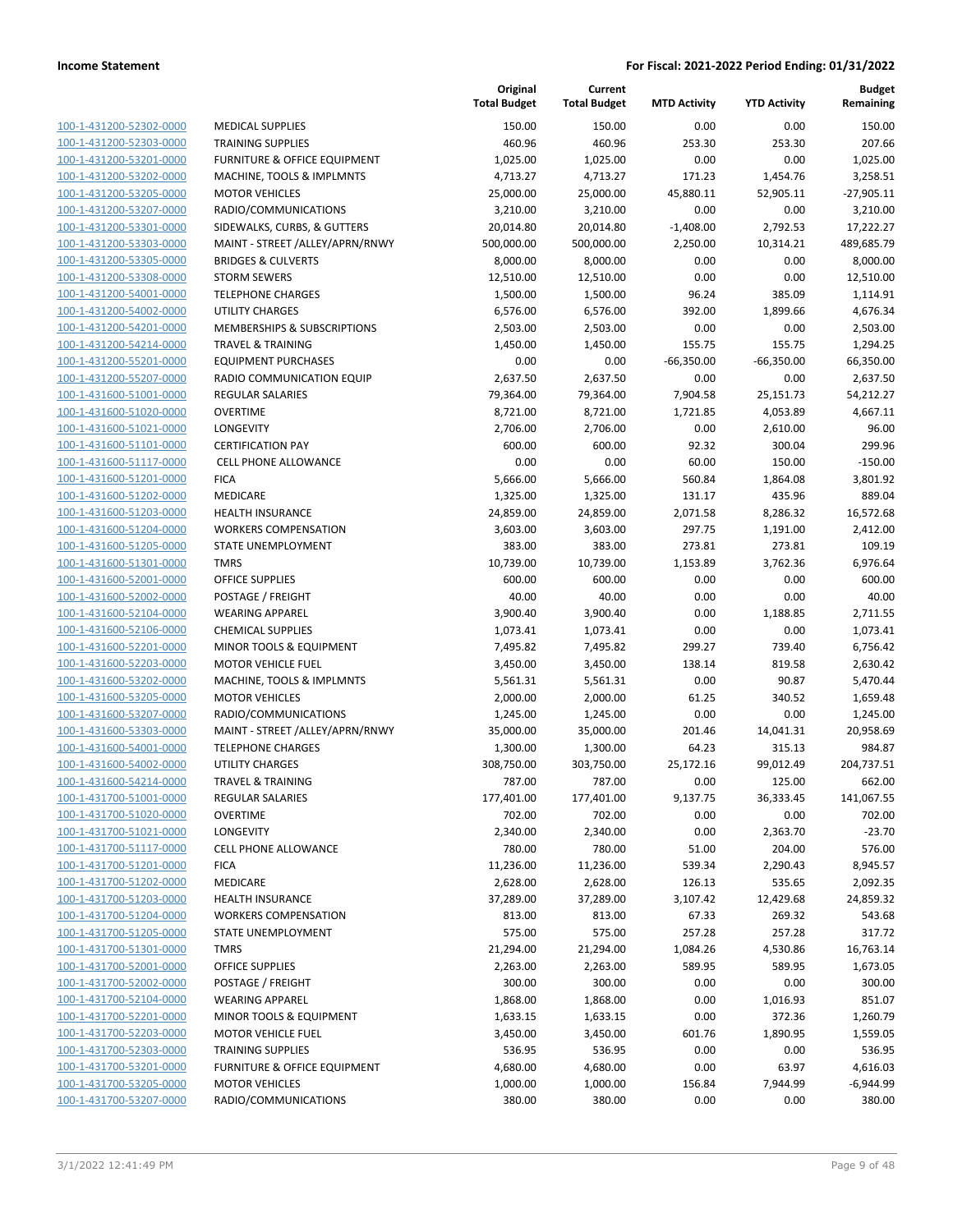| 100-1-431700-54001-0000        |
|--------------------------------|
| 100-1-431700-54002-0000        |
| 100-1-431700-54201-0000        |
| 100-1-431700-54212-0000        |
| 100-1-431700-54214-0000        |
| 100-1-431700-54410-0000        |
| 100-1-441100-51001-0000        |
| 100-1-441100-51020-0000        |
| 100-1-441100-51021-0000        |
| 100-1-441100-51102-0000        |
| 100-1-441100-51117-0000        |
| 100-1-441100-51201-0000        |
| 100-1-441100-51202-0000        |
| 100-1-441100-51203-0000        |
| <u>100-1-441100-51204-0000</u> |
| 100-1-441100-51205-0000        |
| 100-1-441100-51301-0000        |
| 100-1-441100-52001-0000        |
| 100-1-441100-52002-0000        |
| 100-1-441100-52005-0000        |
| 100-1-441100-54001-0000        |
| 100-1-441100-54002-0000        |
| 100-1-441100-54101-0000        |
| 100-1-441100-54214-0000        |
| 100-1-441200-51001-0000        |
| 100-1-441200-51021-0000        |
| 100-1-441200-51101-0000        |
| 100-1-441200-51117-0000        |
|                                |
| 100-1-441200-51201-0000        |
| 100-1-441200-51202-0000        |
| 100-1-441200-51203-0000        |
| 100-1-441200-51204-0000        |
| 100-1-441200-51205-0000        |
| 100-1-441200-51301-0000        |
| 100-1-441200-52104-0000        |
| 100-1-441200-54201-0000        |
| 100-1-441200-54214-0000        |
| 100-1-441300-51001-0000        |
| 100-1-441300-51021-0000        |
| 100-1-441300-51101-0000        |
| 100-1-441300-51116-0000        |
| 100-1-441300-51117-0000        |
| 100-1-441300-51201-0000        |
| 100-1-441300-51202-0000        |
| <u>100-1-441300-51203-0000</u> |
| 100-1-441300-51204-0000        |
| 100-1-441300-51205-0000        |
| 100-1-441300-51301-0000        |
| 100-1-441300-52002-0000        |
| <u>100-1-441300-52005-0000</u> |
| <u>100-1-441300-52104-0000</u> |
| <u>100-1-441300-52201-0000</u> |
| 100-1-441300-52203-0000        |
| 100-1-441300-53205-0000        |
| <u>100-1-441300-54001-0000</u> |
| <u>100-1-441300-54002-0000</u> |
| <u>100-1-441300-54120-0000</u> |
| <u>100-1-441300-54201-0000</u> |
| 100-1-441300-54214-0000        |
|                                |

|                         |                              | Original<br><b>Total Budget</b> | Current<br><b>Total Budget</b> | <b>MTD Activity</b> | <b>YTD Activity</b> | <b>Budget</b><br>Remaining |
|-------------------------|------------------------------|---------------------------------|--------------------------------|---------------------|---------------------|----------------------------|
| 100-1-431700-54001-0000 | <b>TELEPHONE CHARGES</b>     | 4,200.00                        | 4,200.00                       | 155.12              | 479.47              | 3,720.53                   |
| 100-1-431700-54002-0000 | <b>UTILITY CHARGES</b>       | 900.00                          | 900.00                         | 137.21              | 290.66              | 609.34                     |
| 100-1-431700-54201-0000 | MEMBERSHIPS & SUBSCRIPTIONS  | 810.00                          | 810.00                         | 0.00                | 745.00              | 65.00                      |
| 100-1-431700-54212-0000 | <b>PRINTING</b>              | 425.00                          | 425.00                         | 0.00                | 0.00                | 425.00                     |
| 100-1-431700-54214-0000 | <b>TRAVEL &amp; TRAINING</b> | 2,550.00                        | 2,550.00                       | 0.00                | 0.00                | 2,550.00                   |
| 100-1-431700-54410-0000 | PERMITS/FEES                 | 400.00                          | 400.00                         | 0.00                | 0.00                | 400.00                     |
| 100-1-441100-51001-0000 | <b>REGULAR SALARIES</b>      | 170,847.00                      | 170,847.00                     | 12,884.80           | 48,964.40           | 121,882.60                 |
| 100-1-441100-51020-0000 | <b>OVERTIME</b>              | 1,565.00                        | 1,565.00                       | 0.00                | 95.14               | 1,469.86                   |
| 100-1-441100-51021-0000 | LONGEVITY                    | 1,416.00                        | 1,416.00                       | 0.00                | 1,092.00            | 324.00                     |
| 100-1-441100-51102-0000 | <b>BILINGUAL PAY</b>         | 600.00                          | 600.00                         | 46.16               | 184.64              | 415.36                     |
| 100-1-441100-51117-0000 | CELL PHONE ALLOWANCE         | 960.00                          | 960.00                         | 73.84               | 295.36              | 664.64                     |
| 100-1-441100-51201-0000 | <b>FICA</b>                  | 10,874.00                       | 10,874.00                      | 773.12              | 3,014.37            | 7,859.63                   |
| 100-1-441100-51202-0000 | MEDICARE                     | 2,543.00                        | 2,543.00                       | 180.81              | 704.98              | 1,838.02                   |
| 100-1-441100-51203-0000 | <b>HEALTH INSURANCE</b>      | 49,719.00                       | 49,719.00                      | 4,143.25            | 16,573.00           | 33,146.00                  |
| 100-1-441100-51204-0000 | <b>WORKERS COMPENSATION</b>  | 609.00                          | 609.00                         | 50.33               | 201.32              | 407.68                     |
| 100-1-441100-51205-0000 | STATE UNEMPLOYMENT           | 766.00                          | 766.00                         | 364.14              | 458.22              | 307.78                     |
| 100-1-441100-51301-0000 | <b>TMRS</b>                  | 20,608.00                       | 20,608.00                      | 1,534.56            | 5,899.26            | 14,708.74                  |
| 100-1-441100-52001-0000 | <b>OFFICE SUPPLIES</b>       | 5,163.84                        | 5,163.84                       | 258.96              | 496.12              | 4,667.72                   |
| 100-1-441100-52002-0000 | POSTAGE / FREIGHT            | 1,000.00                        | 1,000.00                       | 0.78                | 89.10               | 910.90                     |
| 100-1-441100-52005-0000 | PRINTED MATERIALS            | 810.44                          | 810.44                         | 0.00                | 0.00                | 810.44                     |
| 100-1-441100-54001-0000 | <b>TELEPHONE CHARGES</b>     | 2,872.00                        | 2,872.00                       | 256.19              | 852.87              | 2,019.13                   |
| 100-1-441100-54002-0000 | UTILITY CHARGES              | 1,000.00                        | 1,000.00                       | 137.21              | 290.66              | 709.34                     |
| 100-1-441100-54101-0000 | PROFESSIONAL SERVICES        | 135,000.00                      | 135,000.00                     | 0.00                | 6,000.00            | 129,000.00                 |
| 100-1-441100-54214-0000 | <b>TRAVEL &amp; TRAINING</b> | 1,000.00                        | 1,000.00                       | 0.00                | 0.00                | 1,000.00                   |
| 100-1-441200-51001-0000 | <b>REGULAR SALARIES</b>      | 58,400.00                       | 58,400.00                      | 4,492.80            | 17,864.00           | 40,536.00                  |
| 100-1-441200-51021-0000 | LONGEVITY                    | 510.00                          | 510.00                         | 0.00                | 510.00              | 0.00                       |
| 100-1-441200-51101-0000 | <b>CERTIFICATION PAY</b>     | 1,200.00                        | 1,200.00                       | 0.00                | 0.00                | 1,200.00                   |
| 100-1-441200-51117-0000 | <b>CELL PHONE ALLOWANCE</b>  | 432.00                          | 432.00                         | 0.00                | 0.00                | 432.00                     |
| 100-1-441200-51201-0000 | <b>FICA</b>                  | 3,754.00                        | 3,754.00                       | 254.50              | 1,042.90            | 2,711.10                   |
| 100-1-441200-51202-0000 | MEDICARE                     | 878.00                          | 878.00                         | 59.52               | 243.91              | 634.09                     |
| 100-1-441200-51203-0000 | <b>HEALTH INSURANCE</b>      | 12,430.00                       | 12,430.00                      | 1,035.83            | 4,143.32            | 8,286.68                   |
| 100-1-441200-51204-0000 | <b>WORKERS COMPENSATION</b>  | 272.00                          | 272.00                         | 22.42               | 89.68               | 182.32                     |
| 100-1-441200-51205-0000 | STATE UNEMPLOYMENT           | 192.00                          | 192.00                         | 125.80              | 125.80              | 66.20                      |
| 100-1-441200-51301-0000 | <b>TMRS</b>                  | 7,114.00                        | 7,114.00                       | 530.16              | 2,140.37            | 4,973.63                   |
| 100-1-441200-52104-0000 | <b>WEARING APPAREL</b>       | 500.04                          | 500.04                         | 0.00                | 0.00                | 500.04                     |
| 100-1-441200-54201-0000 | MEMBERSHIPS & SUBSCRIPTIONS  | 250.00                          | 250.00                         | 0.00                | 0.00                | 250.00                     |
| 100-1-441200-54214-0000 | <b>TRAVEL &amp; TRAINING</b> | 1,000.00                        | 1,000.00                       | 0.00                | 129.05              | 870.95                     |
| 100-1-441300-51001-0000 | REGULAR SALARIES             | 339,437.00                      | 339,437.00                     | 27,242.88           | 108,922.96          | 230,514.04                 |
| 100-1-441300-51021-0000 | LONGEVITY                    | 3,480.00                        | 3,480.00                       | 0.00                | 3,462.00            | 18.00                      |
| 100-1-441300-51101-0000 | <b>CERTIFICATION PAY</b>     | 2,400.00                        | 2,400.00                       | 184.62              | 738.48              | 1,661.52                   |
| 100-1-441300-51116-0000 | CAR ALLOWANCE                | 4,200.00                        | 4,200.00                       | 323.08              | 1,292.32            | 2,907.68                   |
| 100-1-441300-51117-0000 | CELL PHONE ALLOWANCE         | 3,132.00                        | 3,132.00                       | 253.84              | 1,015.36            | 2,116.64                   |
| 100-1-441300-51201-0000 | <b>FICA</b>                  | 21,864.00                       | 21,864.00                      | 1,658.69            | 6,882.94            | 14,981.06                  |
| 100-1-441300-51202-0000 | MEDICARE                     | 5,113.00                        | 5,113.00                       | 387.92              | 1,609.73            | 3,503.27                   |
| 100-1-441300-51203-0000 | <b>HEALTH INSURANCE</b>      | 74,578.00                       | 74,578.00                      | 6,214.83            | 24,859.32           | 49,718.68                  |
| 100-1-441300-51204-0000 | <b>WORKERS COMPENSATION</b>  | 1,624.00                        | 1,624.00                       | 134.08              | 536.32              | 1,087.68                   |
| 100-1-441300-51205-0000 | STATE UNEMPLOYMENT           | 1,150.00                        | 1,150.00                       | 784.12              | 968.51              | 181.49                     |
| 100-1-441300-51301-0000 | <b>TMRS</b>                  | 41,436.00                       | 41,436.00                      | 3,304.52            | 13,446.09           | 27,989.91                  |
| 100-1-441300-52002-0000 | POSTAGE / FREIGHT            | 5,000.00                        | 5,000.00                       | 365.48              | 1,409.99            | 3,590.01                   |
| 100-1-441300-52005-0000 | PRINTED MATERIALS            | 1,490.40                        | 1,490.40                       | 0.00                | 216.95              | 1,273.45                   |
| 100-1-441300-52104-0000 | <b>WEARING APPAREL</b>       | 2,400.00                        | 2,400.00                       | $-45.21$            | 639.26              | 1,760.74                   |
| 100-1-441300-52201-0000 | MINOR TOOLS & EQUIPMENT      | 500.00                          | 500.00                         | 0.00                | 49.95               | 450.05                     |
| 100-1-441300-52203-0000 | <b>MOTOR VEHICLE FUEL</b>    | 4,239.00                        | 4,239.00                       | 613.29              | 2,204.03            | 2,034.97                   |
| 100-1-441300-53205-0000 | <b>MOTOR VEHICLES</b>        | 1,500.00                        | 1,500.00                       | 620.07              | 1,017.87            | 482.13                     |
| 100-1-441300-54001-0000 | <b>TELEPHONE CHARGES</b>     | 5,800.00                        | 5,800.00                       | 260.20              | 1,959.05            | 3,840.95                   |
| 100-1-441300-54002-0000 | UTILITY CHARGES              | 925.00                          | 925.00                         | 137.21              | 290.66              | 634.34                     |
| 100-1-441300-54120-0000 | <b>TITLE SEARCHES</b>        | 5,000.00                        | 5,000.00                       | 450.00              | 1,800.00            | 3,200.00                   |
| 100-1-441300-54201-0000 | MEMBERSHIPS & SUBSCRIPTIONS  | 750.00                          | 750.00                         | 0.00                | 0.00                | 750.00                     |
| 100-1-441300-54214-0000 | <b>TRAVEL &amp; TRAINING</b> | 4,000.00                        | 4,000.00                       | 153.00              | 231.00              | 3,769.00                   |
|                         |                              |                                 |                                |                     |                     |                            |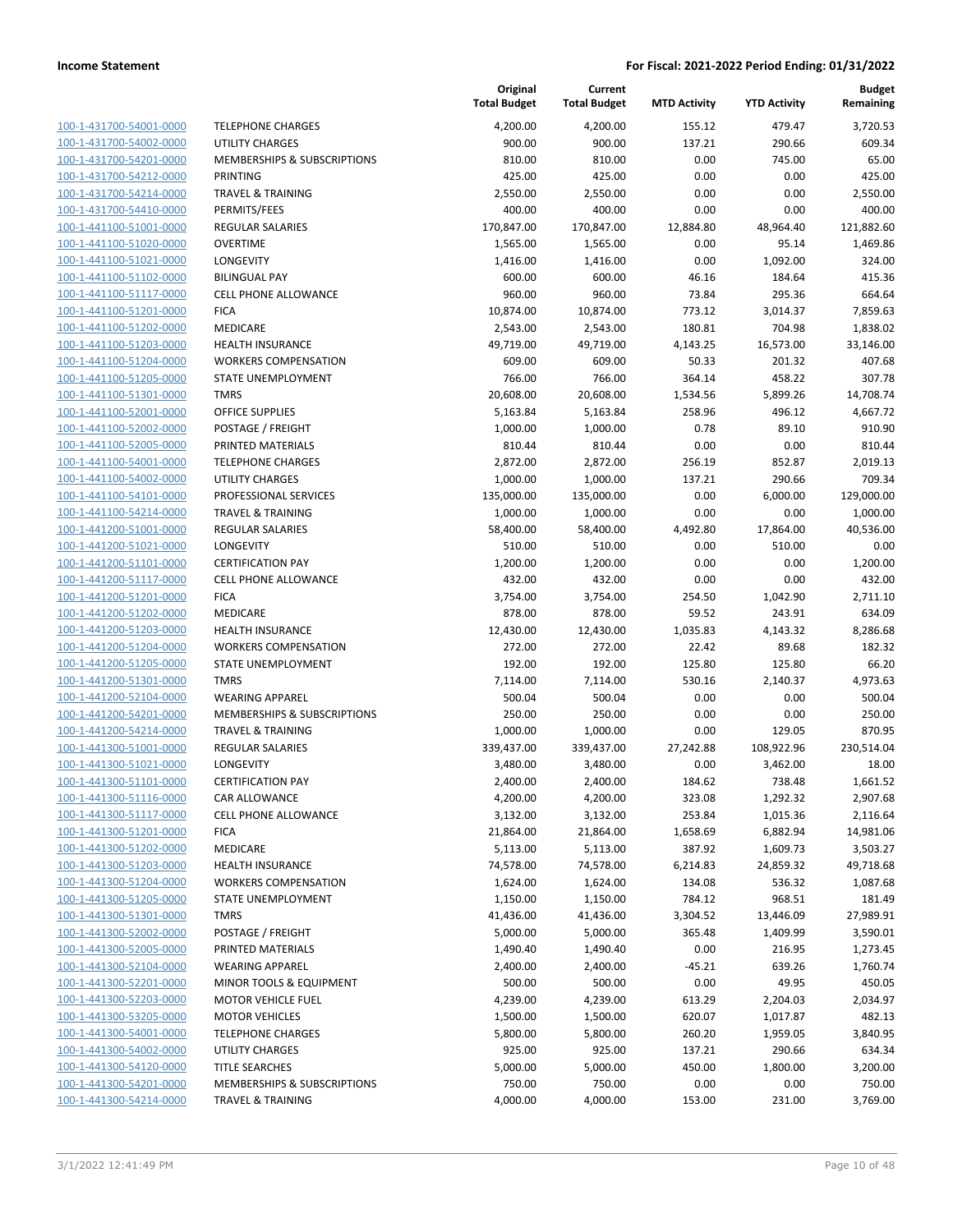**Current**

**Original**

**Budget Remaining**

|                                                    |                                              | <b>Total Budget</b>  | <b>Total Budget</b>  | <b>MTD Activity</b> | <b>YTD Activity</b>  | Remaining            |
|----------------------------------------------------|----------------------------------------------|----------------------|----------------------|---------------------|----------------------|----------------------|
| 100-1-441300-54410-0000                            | PERMITS/FEES                                 | 35,000.00            | 35,000.00            | 2,292.64            | 19,016.66            | 15,983.34            |
| 100-1-442200-53205-0000                            | <b>MOTOR VEHICLES</b>                        | 3,000.00             | 3,000.00             | 69.60               | 278.40               | 2,721.60             |
| 100-1-443200-51001-0000                            | <b>REGULAR SALARIES</b>                      | 218,138.00           | 218,138.00           | 18,442.27           | 72,264.05            | 145,873.95           |
| 100-1-443200-51020-0000                            | <b>OVERTIME</b>                              | 8,019.00             | 8,019.00             | 1,388.90            | 4,704.37             | 3,314.63             |
| 100-1-443200-51021-0000                            | LONGEVITY                                    | 6,556.00             | 6,556.00             | 0.00                | 6,502.00             | 54.00                |
| 100-1-443200-51102-0000                            | <b>BILINGUAL PAY</b>                         | 600.00               | 600.00               | 46.16               | 184.64               | 415.36               |
| 100-1-443200-51117-0000                            | <b>CELL PHONE ALLOWANCE</b>                  | 1,170.00             | 1,170.00             | 90.00               | 360.00               | 810.00               |
| 100-1-443200-51201-0000                            | <b>FICA</b>                                  | 14,538.00            | 14,538.00            | 1,118.83            | 4,724.12             | 9,813.88             |
| 100-1-443200-51202-0000                            | <b>MEDICARE</b>                              | 3,400.00             | 3,400.00             | 261.66              | 1,104.84             | 2,295.16             |
| 100-1-443200-51203-0000                            | <b>HEALTH INSURANCE</b>                      | 74,578.00            | 74,578.00            | 6,214.83            | 24,859.32            | 49,718.68            |
| 100-1-443200-51204-0000                            | <b>WORKERS COMPENSATION</b>                  | 6,582.00             | 6,582.00             | 543.67              | 2,174.68             | 4,407.32             |
| 100-1-443200-51205-0000                            | STATE UNEMPLOYMENT                           | 1,150.00             | 1,150.00             | 559.09              | 559.09               | 590.91               |
| 100-1-443200-51301-0000                            | <b>TMRS</b>                                  | 27,552.00            | 27,552.00            | 2,356.15            | 9,785.66             | 17,766.34            |
| 100-1-443200-52001-0000                            | <b>OFFICE SUPPLIES</b>                       | 3,578.00             | 3,578.00             | 611.39              | 1,000.34             | 2,577.66             |
| 100-1-443200-52002-0000                            | POSTAGE / FREIGHT                            | 50.00                | 50.00                | 0.00                | 0.00                 | 50.00                |
| 100-1-443200-52003-0000                            | MICROCHIP EXPENSE                            | 0.00                 | 5,000.00             | 375.00              | 375.00               | 4,625.00             |
| 100-1-443200-52101-0000                            | <b>JANITORIAL SUPPLIES</b>                   | 2,400.00             | 2,400.00             | 0.00                | 192.44               | 2,207.56             |
| 100-1-443200-52104-0000                            | <b>WEARING APPAREL</b>                       | 1,800.00             | 1,800.00             | 79.96               | 569.18               | 1,230.82             |
| 100-1-443200-52106-0000                            | <b>CHEMICAL SUPPLIES</b>                     | 12,000.00            | 12,000.00            | 1,216.08            | 2,292.49             | 9,707.51             |
| 100-1-443200-52108-0000                            | <b>MENAGERIE SUPPLIES</b>                    | 7,500.00             | 7,500.00             | 1,016.50            | 2,696.81             | 4,803.19             |
| 100-1-443200-52201-0000                            | MINOR TOOLS & EQUIPMENT                      | 1,400.00             | 1,400.00             | 231.48              | 574.99               | 825.01               |
| 100-1-443200-52203-0000                            | <b>MOTOR VEHICLE FUEL</b>                    | 4,200.00             | 4,200.00             | 299.85              | 1,681.06             | 2,518.94             |
| 100-1-443200-53202-0000                            | MACHINE, TOOLS & IMPLMNTS                    | 3,500.00             | 3,500.00             | 0.00                | 0.00                 | 3,500.00             |
| 100-1-443200-53205-0000                            | <b>MOTOR VEHICLES</b>                        | 1,500.00             | 1,500.00             | 34.80               | 139.20               | 1,360.80             |
| 100-1-443200-54001-0000                            | <b>TELEPHONE CHARGES</b>                     | 2,000.00             | 2,000.00             | 160.20              | 641.02               | 1,358.98             |
| 100-1-443200-54002-0000                            | UTILITY CHARGES                              | 26,000.00            | 26,000.00            | 2,601.47            | 9,797.06             | 16,202.94            |
| 100-1-443200-54107-0000                            | MEDICAL                                      | 12,000.00            | 7,000.00             | 665.65              | 1,636.80             | 5,363.20             |
| 100-1-443200-54108-0000                            | <b>VETERINARY SERVICES</b>                   | 7,300.00             | 7,300.00             | 380.00              | $-6,217.00$          | 13,517.00            |
| 100-1-443200-54214-0000                            | <b>TRAVEL &amp; TRAINING</b>                 | 1,350.00             | 1,350.00             | 0.00                | 0.00                 | 1,350.00             |
| 100-1-451100-45310-0000                            | REECY DAVIS SUPPLIES                         | 12,413.96            | 12,413.96            | 61.18               | 2,799.97             | 9,613.99             |
| 100-1-451100-51001-0000                            | <b>REGULAR SALARIES</b>                      | 793,971.00           | 793,971.00           | 39,697.39           | 167,776.63           | 626,194.37           |
| 100-1-451100-51020-0000                            | <b>OVERTIME</b>                              | 25,787.00            | 25,787.00            | 1,824.23            | 5,921.28             | 19,865.72            |
| 100-1-451100-51021-0000                            | LONGEVITY                                    | 4,530.00             | 4,530.00             | 0.00                | 3,042.00             | 1,488.00             |
| 100-1-451100-51101-0000                            | <b>CERTIFICATION PAY</b>                     | 3,000.00             | 3,000.00             | 230.80              | 784.72               | 2,215.28             |
| 100-1-451100-51102-0000<br>100-1-451100-51116-0000 | <b>BILINGUAL PAY</b><br><b>CAR ALLOWANCE</b> | 1,200.00             | 1,200.00             | 46.16<br>323.08     | 184.64               | 1,015.36<br>2,907.68 |
| 100-1-451100-51117-0000                            | CELL PHONE ALLOWANCE                         | 4,200.00<br>7,800.00 | 4,200.00<br>7,800.00 | 750.00              | 1,292.32<br>2,820.00 | 4,980.00             |
| 100-1-451100-51201-0000                            | <b>FICA</b>                                  | 52,110.00            | 52,110.00            | 2,766.62            | 11,267.53            | 40,842.47            |
| 100-1-451100-51202-0000                            | MEDICARE                                     | 12,187.00            | 12,187.00            | 647.04              | 2,635.16             | 9,551.84             |
| 100-1-451100-51203-0000                            | HEALTH INSURANCE                             | 236,164.00           | 236,164.00           | 19,680.33           | 78,721.32            | 157,442.68           |
| 100-1-451100-51204-0000                            | WORKERS COMPENSATION                         | 12,046.00            | 12,046.00            | 994.83              | 3,979.32             | 8,066.68             |
| 100-1-451100-51205-0000                            | STATE UNEMPLOYMENT                           | 3,545.00             | 3,545.00             | 1,277.78            | 1,686.70             | 1,858.30             |
| 100-1-451100-51301-0000                            | <b>TMRS</b>                                  | 98,757.00            | 98,757.00            | 5,384.95            | 21,700.39            | 77,056.61            |
| 100-1-451100-52001-0000                            | OFFICE SUPPLIES                              | 660.00               | 660.00               | 45.79               | 284.58               | 375.42               |
| 100-1-451100-52002-0000                            | POSTAGE / FREIGHT                            | 250.00               | 250.00               | 72.37               | 258.33               | $-8.33$              |
| 100-1-451100-52101-0000                            | JANITORIAL SUPPLIES                          | 7,133.50             | 7,133.50             | 0.00                | 1,442.49             | 5,691.01             |
| 100-1-451100-52104-0000                            | <b>WEARING APPAREL</b>                       | 8,162.02             | 8,162.02             | 65.45               | 2,566.41             | 5,595.61             |
| 100-1-451100-52106-0000                            | SPLASH PAD SUPPLIES                          | 9,071.00             | 9,071.00             | 0.00                | 0.00                 | 9,071.00             |
| 100-1-451100-52107-0000                            | <b>BOTANICAL SUPPLIES</b>                    | 12,590.00            | 12,590.00            | 242.80              | 1,191.60             | 11,398.40            |
| 100-1-451100-52201-0000                            | <b>REPAIR &amp; MAINTENANCE</b>              | 14,560.00            | 14,560.00            | 1,210.24            | 4,206.24             | 10,353.76            |
| 100-1-451100-52203-0000                            | <b>MOTOR VEHICLE FUEL</b>                    | 19,656.00            | 19,656.00            | 1,592.26            | 7,019.35             | 12,636.65            |
| 100-1-451100-52401-0000                            | SENIOR RECREATIONAL PROGRAMS                 | 0.00                 | 5,000.00             | 186.00              | 1,727.31             | 3,272.69             |
| 100-1-451100-53202-0000                            | MACHINE, TOOLS & IMPLMNTS                    | 22,937.58            | 22,937.58            | 366.79              | 15,164.77            | 7,772.81             |
| 100-1-451100-53205-0000                            | <b>MOTOR VEHICLES</b>                        | 5,000.00             | 5,000.00             | 515.32              | 2,007.59             | 2,992.41             |
| 100-1-451100-53402-0000                            | <b>BUILDING MAINTENANCE</b>                  | 1,800.00             | 1,800.00             | 0.00                | 70.45                | 1,729.55             |
| 100-1-451100-53707-0000                            | <b>MAINT - GROUNDS</b>                       | 27,200.00            | 27,200.00            | 0.00                | 16,876.19            | 10,323.81            |
| 100-1-451100-53708-0000                            | <b>ATHLETIC FIELDS</b>                       | 19,000.00            | 19,000.00            | 0.00                | 3,179.20             | 15,820.80            |
| 100-1-451100-53710-0000                            | PARK IMPROVEMENTS                            | 276,330.00           | 276,330.00           | 0.00                | 157,949.67           | 118,380.33           |
| 100-1-451100-54001-0000                            | <b>TELEPHONE CHARGES</b>                     | 6,350.00             | 6,350.00             | 615.63              | 2,507.89             | 3,842.11             |
|                                                    |                                              |                      |                      |                     |                      |                      |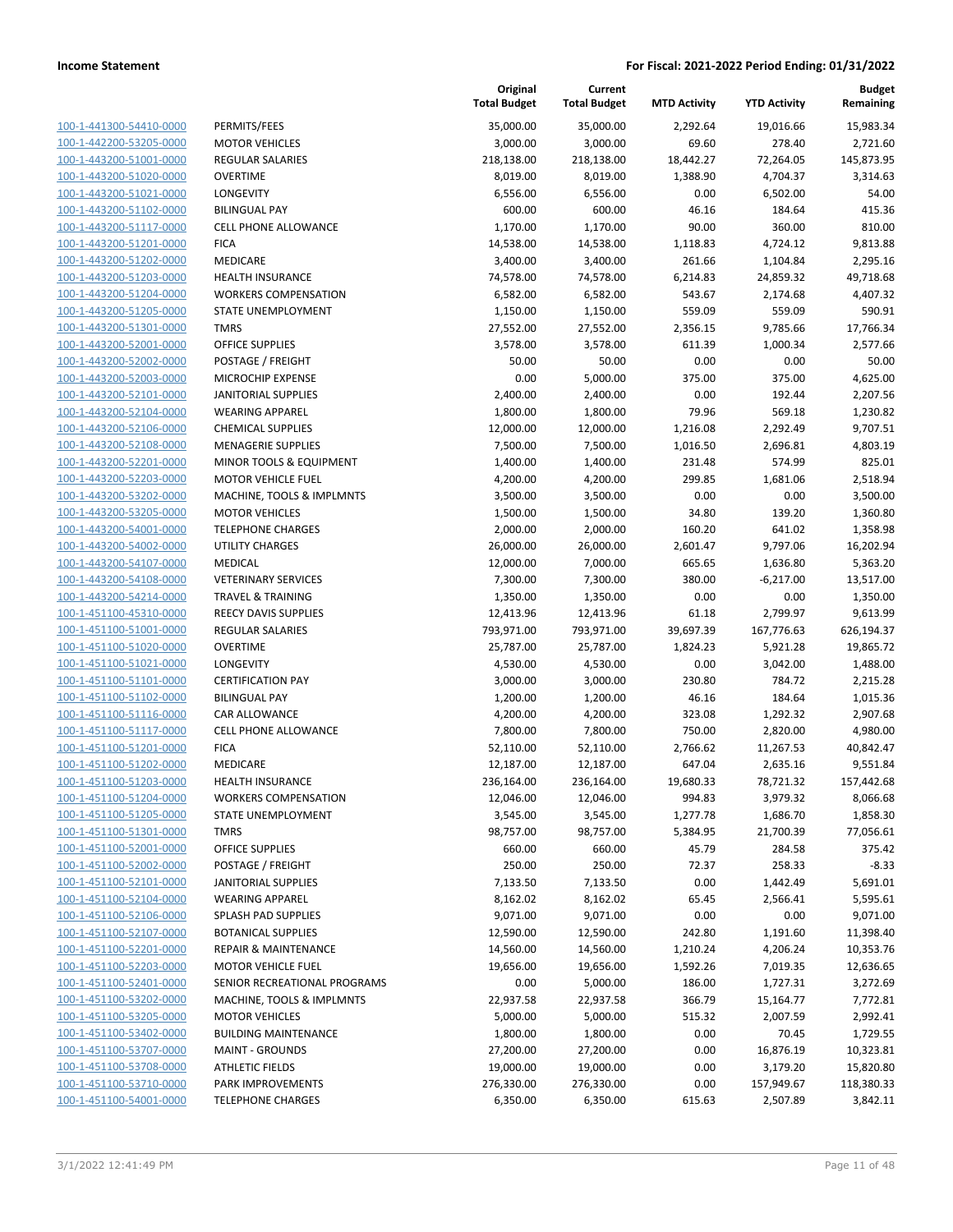**Current**

**Original**

**Budget Remaining**

|                                                    |                                               | <b>Total Budget</b>    | <b>Total Budget</b>  | <b>MTD Activity</b>  | <b>YTD Activity</b>    | Remaining              |
|----------------------------------------------------|-----------------------------------------------|------------------------|----------------------|----------------------|------------------------|------------------------|
| 100-1-451100-54002-0000                            | UTILITY CHARGES                               | 130,000.00             | 130,000.00           | 6,850.68             | 37,632.80              | 92,367.20              |
| 100-1-451100-54101-0000                            | PROFESSIONAL SERVICES                         | 12,000.00              | 12,000.00            | 0.00                 | 1,370.00               | 10,630.00              |
| 100-1-451100-54201-0000                            | MEMBERSHIPS & SUBSCRIPTIONS                   | 2,665.40               | 2,665.40             | 0.00                 | 2,569.28               | 96.12                  |
| 100-1-451100-54211-0000                            | ADVERTISING                                   | 5,750.00               | 5,750.00             | 16.07                | 29.11                  | 5,720.89               |
| 100-1-451100-54212-0000                            | PRINTING                                      | 200.00                 | 200.00               | 0.00                 | 0.00                   | 200.00                 |
| 100-1-451100-54214-0000                            | <b>TRAVEL &amp; TRAINING</b>                  | 2,230.58               | 2,230.58             | 300.00               | 1,655.97               | 574.61                 |
| 100-1-451100-54301-0000                            | SPECIAL EVENTS                                | 64,900.00              | 64,900.00            | 3,439.84             | 25,729.72              | 39,170.28              |
| 100-1-451100-54409-0000                            | <b>CEMETERY MAINTENANCE</b>                   | 162,000.00             | 162,000.00           | 3,912.40             | 45,531.38              | 116,468.62             |
| 100-1-455100-51001-0000                            | <b>REGULAR SALARIES</b>                       | 339,835.00             | 339,835.00           | 24,952.50            | 99,865.16              | 239,969.84             |
| 100-1-455100-51021-0000                            | LONGEVITY                                     | 4,500.00               | 4,500.00             | 0.00                 | 4,740.00               | $-240.00$              |
| 100-1-455100-51102-0000                            | <b>BILINGUAL PAY</b>                          | 600.00                 | 600.00               | 46.16                | 184.64                 | 415.36                 |
| 100-1-455100-51116-0000                            | <b>CAR ALLOWANCE</b>                          | 4,200.00               | 4,200.00             | 323.08               | 1,292.32               | 2,907.68               |
| 100-1-455100-51117-0000                            | CELL PHONE ALLOWANCE                          | 1,170.00               | 1,170.00             | 90.00                | 360.00                 | 810.00                 |
| 100-1-455100-51201-0000                            | <b>FICA</b>                                   | 21,719.00              | 21,719.00            | 1,542.61             | 6,456.99               | 15,262.01              |
| 100-1-455100-51202-0000                            | MEDICARE                                      | 5,079.00               | 5,079.00             | 360.77               | 1,510.10               | 3,568.90               |
| 100-1-455100-51203-0000                            | HEALTH INSURANCE                              | 49,719.00              | 49,719.00            | 4,143.25             | 16,573.00              | 33,146.00              |
| 100-1-455100-51204-0000                            | <b>WORKERS COMPENSATION</b>                   | 848.00                 | 848.00               | 70.00                | 280.00                 | 568.00                 |
| 100-1-455100-51205-0000                            | STATE UNEMPLOYMENT                            | 2,280.00               | 2,280.00             | 711.53               | 881.87                 | 1,398.13               |
| 100-1-455100-51301-0000                            | <b>TMRS</b>                                   | 33,683.00              | 33,683.00            | 2,482.14             | 10,131.01              | 23,551.99              |
| 100-1-455100-52001-0000                            | OFFICE SUPPLIES                               | 2,500.00               | 2,500.00             | 311.67               | 1,243.95               | 1,256.05               |
| 100-1-455100-52002-0000                            | POSTAGE / FREIGHT                             | 40.00                  | 40.00                | 366.68               | 366.68                 | $-326.68$              |
| 100-1-455100-52004-0000                            | <b>COMPUTER SUPPLIES</b>                      | 75.00                  | 75.00                | 0.00                 | 61.98                  | 13.02                  |
| 100-1-455100-52005-0000                            | PRINTED MATERIALS                             | 72.00                  | 72.00                | 0.00                 | 0.00                   | 72.00                  |
| 100-1-455100-52115-0000                            | <b>CATALOGING SUPPLIES</b>                    | 1,600.00               | 1,600.00             | 201.65               | 381.77                 | 1,218.23               |
| 100-1-455100-52201-0000                            | MINOR TOOLS & EQUIPMENT                       | 75.00                  | 75.00                | 0.00                 | 0.00                   | 75.00                  |
| 100-1-455100-52402-0000                            | <b>BASIC PROGRAM EXPENSE</b>                  | 4,500.00               | 4,500.00             | 628.52               | 2,027.03               | 2,472.97               |
| 100-1-455100-53201-0000                            | FURNITURE & OFFICE EQUIPMENT                  | 669.00                 | 669.00               | 0.00                 | 0.00                   | 669.00                 |
| 100-1-455100-54001-0000                            | <b>TELEPHONE CHARGES</b>                      | 4,706.00               | 4,706.00             | 392.22               | 1,569.41               | 3,136.59               |
| 100-1-455100-54002-0000                            | <b>UTILITY CHARGES</b>                        | 27,800.00              | 27,800.00            | 1,892.49             | 10,667.55              | 17,132.45              |
| 100-1-455100-54201-0000                            | MEMBERSHIPS & SUBSCRIPTIONS                   | 19,145.00              | 19,145.00            | 3,070.00             | 13,226.58              | 5,918.42               |
| 100-1-455100-54202-0000                            | <b>LIBRARY PERIODICALS</b>                    | 650.00                 | 650.00               | 0.00                 | 0.00                   | 650.00                 |
| 100-1-455100-54211-0000                            | ADVERTISING                                   | 1,900.00               | 1,900.00             | 0.00                 | 1,075.00               | 825.00                 |
| 100-1-455100-54214-0000                            | <b>TRAVEL &amp; TRAINING</b>                  | 1,554.00               | 1,554.00             | 299.00               | 299.00                 | 1,255.00               |
| 100-1-455100-55203-0000                            | <b>FURNITURE/OFFICE EQUIP</b><br><b>BOOKS</b> | 2,750.00               | 2,750.00             | 0.00                 | 2,740.32               | 9.68                   |
| 100-1-455100-55211-0000<br>100-1-456100-51001-0000 | <b>REGULAR SALARIES</b>                       | 46,000.00<br>70,325.00 | 46,000.00            | 5,518.35<br>5,409.60 | 19,102.34<br>21,509.20 | 26,897.66<br>48,815.80 |
| 100-1-456100-51021-0000                            | LONGEVITY                                     |                        | 70,325.00            | 0.00                 |                        | $-120.00$              |
| 100-1-456100-51116-0000                            | <b>CAR ALLOWANCE</b>                          | 1,800.00               | 1,800.00             | 323.08               | 1,920.00               | 2,907.68               |
| 100-1-456100-51117-0000                            | <b>CELL PHONE ALLOWANCE</b>                   | 4,200.00<br>1,170.00   | 4,200.00             | 90.00                | 1,292.32<br>360.00     | 810.00                 |
| 100-1-456100-51201-0000                            | <b>FICA</b>                                   | 4,805.00               | 1,170.00<br>4,805.00 | 325.56               | 1,411.48               | 3,393.52               |
| 100-1-456100-51202-0000                            | MEDICARE                                      | 1,124.00               | 1,124.00             | 76.14                | 330.08                 | 793.92                 |
| 100-1-456100-51203-0000                            | <b>HEALTH INSURANCE</b>                       | 12,430.00              | 12,430.00            | 1,035.83             | 4,143.32               | 8,286.68               |
| 100-1-456100-51204-0000                            | <b>WORKERS COMPENSATION</b>                   | 153.00                 | 153.00               | 12.67                | 50.68                  | 102.32                 |
| 100-1-456100-51205-0000                            | STATE UNEMPLOYMENT                            | 192.00                 | 192.00               | 163.04               | 163.04                 | 28.96                  |
| 100-1-456100-51301-0000                            | <b>TMRS</b>                                   | 9,106.00               | 9,106.00             | 687.08               | 2,921.13               | 6,184.87               |
| 100-1-456100-52001-0000                            | OFFICE SUPPLIES                               | 50.00                  | 50.00                | 0.00                 | 0.00                   | 50.00                  |
| 100-1-456100-52002-0000                            | POSTAGE / FREIGHT                             | 25.00                  | 25.00                | 0.00                 | 0.00                   | 25.00                  |
| 100-1-456100-52103-0000                            | <b>MEETING SUPPLIES</b>                       | 25.00                  | 25.00                | 35.56                | 35.56                  | $-10.56$               |
| 100-1-456100-54001-0000                            | <b>TELEPHONE CHARGES</b>                      | 572.00                 | 572.00               | 40.23                | 160.97                 | 411.03                 |
| 100-1-456100-54201-0000                            | <b>MEMBERSHIPS &amp; SUBSCRIPTIONS</b>        | 1,290.00               | 1,290.00             | 0.00                 | 0.00                   | 1,290.00               |
| 100-1-456100-54205-0000                            | <b>BUSINESS MEALS</b>                         | 25.00                  | 25.00                | 0.00                 | 0.00                   | 25.00                  |
| 100-1-456100-54214-0000                            | <b>TRAVEL &amp; TRAINING</b>                  | 400.00                 | 400.00               | 0.00                 | 0.00                   | 400.00                 |
| 100-1-456100-54301-0000                            | <b>SPECIAL EVENTS</b>                         | 9,300.00               | 9,300.00             | 236.27               | 1,936.56               | 7,363.44               |
| 100-1-456100-54523-0000                            | PROPOSED EVENTS                               | 50,000.00              | 50,000.00            | 0.00                 | 0.00                   | 50,000.00              |
| 100-1-480000-52003-0000                            | <b>COPIER CHARGES</b>                         | 62,000.00              | 62,000.00            | 5,061.23             | 24,394.32              | 37,605.68              |
| 100-1-480000-52006-0000                            | <b>COPIER PAPER</b>                           | 5,250.00               | 5,250.00             | 0.00                 | 936.27                 | 4,313.73               |
| 100-1-480000-54002-0000                            | <b>UTILITY CHARGES</b>                        | 600.00                 | 600.00               | 51.00                | 204.00                 | 396.00                 |
| 100-1-480000-54105-0000                            | MARKETING                                     | 7,000.00               | 7,000.00             | 0.00                 | 0.00                   | 7,000.00               |
| 100-1-480000-54201-0000                            | MEMBERSHIPS & SUBSCRIPTIONS                   | 8,000.00               | 8,000.00             | 0.00                 | 0.00                   | 8,000.00               |
|                                                    |                                               |                        |                      |                      |                        |                        |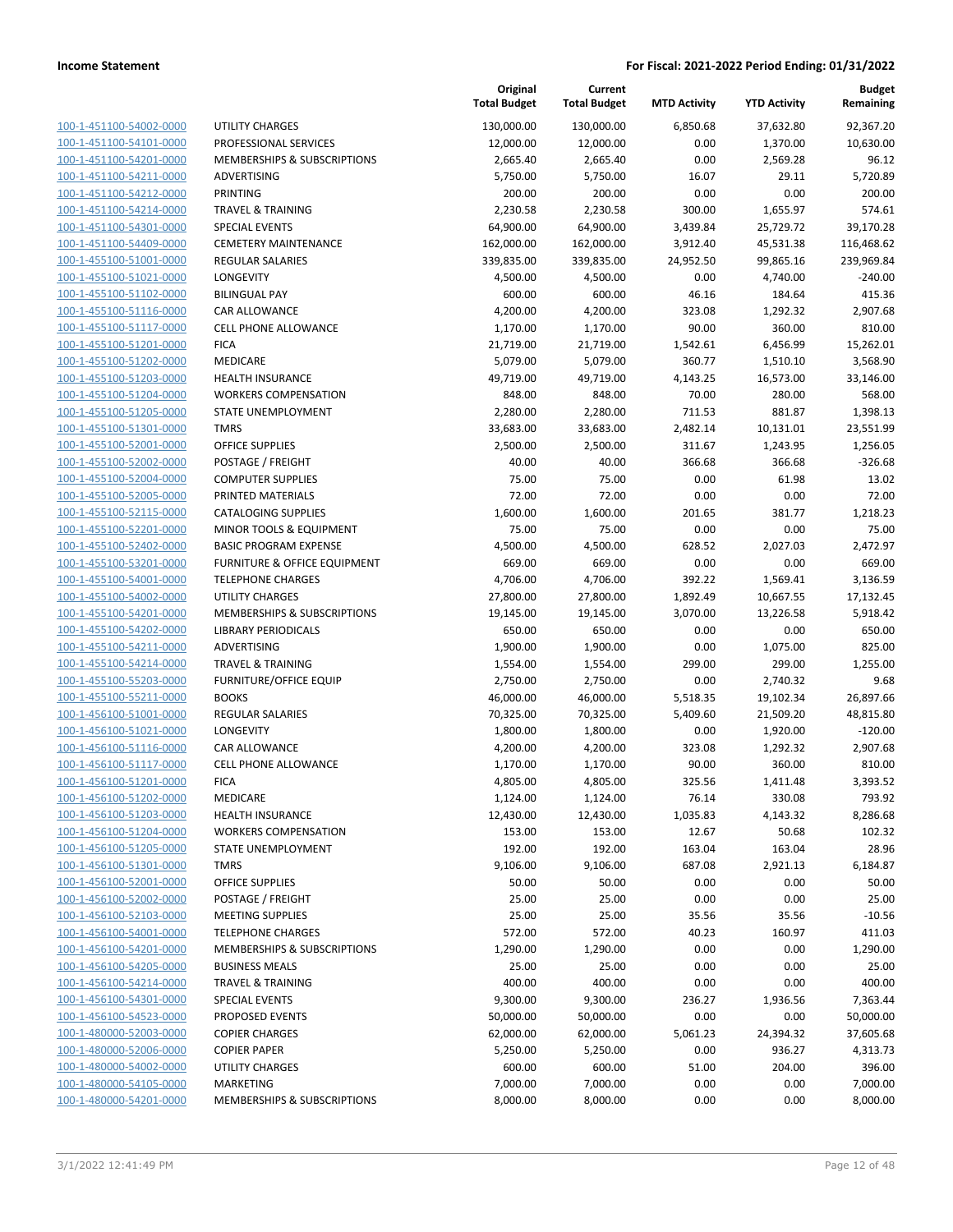|                                                    |                                                                       | Original<br><b>Total Budget</b> | Current<br><b>Total Budget</b> | <b>MTD Activity</b> | <b>YTD Activity</b> | <b>Budget</b><br>Remaining |
|----------------------------------------------------|-----------------------------------------------------------------------|---------------------------------|--------------------------------|---------------------|---------------------|----------------------------|
|                                                    | POSTAGE METER RENTAL                                                  | 0.00                            | 0.00                           | $-177.85$           | $-711.40$           | 711.40                     |
| 100-1-480000-54904-0000                            | PAYOUT ARRANGEMENT LOCAL SALES TAX                                    | 400,715.10                      | 400,715.10                     | 15,845.33           | 15,845.33           | 384,869.77                 |
| 100-1-480000-56309-0000<br>100-1-480000-56309-0001 | PAYOUT ARRANGEMENT - 380 AGREEMENT                                    | 60,000.00                       | 60,000.00                      | 0.00                | 0.00                | 60,000.00                  |
| 100-1-480000-57005-0000                            | <b>ACCRUED VAC &amp; SICK PAY</b>                                     | 335,000.00                      | 335,000.00                     | 53,559.19           | 69,174.40           | 265,825.60                 |
| 100-1-480000-57007-0000                            | <b>COMMUNITY SERVICES</b>                                             | 0.00                            | 0.00                           | 0.00                | 5,000.00            | $-5,000.00$                |
| 100-1-480000-57008-0000                            | <b>BANK CHARGES</b>                                                   | 11,000.00                       | 11,000.00                      | 1,026.19            | 4,113.34            | 6,886.66                   |
| 100-1-480000-57015-0000                            | <b>CONTINGENCY EXPENSE</b>                                            | 90,000.00                       | 90,000.00                      | 0.00                | 0.00                | 90,000.00                  |
| 100-1-491000-58040-0000                            | <b>XFR - GENERAL CIP</b>                                              | 2,511,704.00                    | 2,511,704.00                   | 209,308.68          | 837,234.72          | 1,674,469.28               |
| 100-1-491000-58060-0000                            | <b>XFR - VENUE</b>                                                    | 150,000.00                      | 150,000.00                     | 12,500.00           | 50,000.00           | 100,000.00                 |
| 100-1-491000-58204-0000                            | XFR - VEHICLE/EQUIP RPLCMNT                                           | 945,464.00                      | 945,464.00                     | 78,788.67           | 315,154.68          | 630,309.32                 |
| 100-1-495000-58702-0000                            | CA - GEN GOV TO CENTRAL SERVICE FUND                                  | 5,320.00                        | 5,320.00                       | 443.33              | 1,773.32            | 3,546.68                   |
| 100-1-495000-58703-0000                            | CA - PUBLIC WORKS TO CENTRAL SERVICE FU                               | 101,120.00                      | 101,120.00                     | 8,426.67            | 33,706.68           | 67,413.32                  |
| 100-1-495000-58704-0000                            | CA - PUBLIC SAFETY TO CENTRAL SERVICE FU                              | 295,492.00                      | 295,492.00                     | 24,624.33           | 98,497.32           | 196,994.68                 |
| 100-1-495000-58705-0000                            | CA - COM DEV TO CENTRAL SERVICE FUND                                  | 70,465.00                       | 70,465.00                      | 5,872.08            | 23,488.32           | 46,976.68                  |
| 100-1-495000-58706-0000                            | CA - PARKS & REC TO CENTRAL SERVICE FUND                              | 278,907.00                      | 278,907.00                     | 23,242.25           | 92,969.00           | 185,938.00                 |
| 100-1-495000-58710-0000                            | CA - INSURANCE FUND                                                   | 150,000.00                      | 150,000.00                     | 12,500.00           | 50,000.00           | 100,000.00                 |
| 100-1-495000-58712-0000                            | CA - GEN GOV TO INSURANCE FUND                                        | 1,253.00                        | 1,253.00                       | 104.42              | 417.68              | 835.32                     |
| 100-1-495000-58713-0000                            | CA - PUBLIC WORKS TO INSURANCE FUND                                   | 26,964.00                       | 26,964.00                      | 2,247.00            | 14,869.50           | 12,094.50                  |
| 100-1-495000-58714-0000                            | CA - PUBLIC SAFETY TO INSURANCE FUND                                  | 74,782.00                       | 74,782.00                      | 6,231.83            | 24,927.32           | 49,854.68                  |
| 100-1-495000-58715-0000                            | CA - COM DEV TO INSURANCE FUND                                        | 13,874.00                       | 13,874.00                      | 1,156.17            | 4,624.68            | 9,249.32                   |
| 100-1-495000-58716-0000                            | CA - PARKS & REC TO INSURANCE FUND                                    | 53,307.00                       | 53,307.00                      | 4,442.25            | 17,769.00           | 35,538.00                  |
| 100-1-495000-58722-0000                            | CA - GEN GOVERNMENT TO MIS FUND                                       | 123,410.00                      | 123,410.00                     | 10,284.17           | 41,136.68           | 82,273.32                  |
| 100-1-495000-58723-0000                            | CA - PUBLIC WORKS TO MIS FUND                                         | 30,562.00                       | 30,562.00                      | 2,546.83            | 10,187.32           | 20,374.68                  |
| 100-1-495000-58724-0000                            | CA - PUBLIC SAFETY TO MIS FUND                                        | 386,723.00                      | 386,723.00                     | 32,226.92           | 128,907.68          | 257,815.32                 |
| 100-1-495000-58725-0000                            | CA - COM DEV TO MIS FUND                                              | 142,297.00                      | 142,297.00                     | 11,858.08           | 47,432.32           | 94,864.68                  |
| 100-1-495000-58726-0000                            | CA - PARKS & REC TO MIS FUND                                          | 175,867.00                      | 175,867.00                     | 14,655.58           | 58,622.32           | 117,244.68                 |
|                                                    | <b>Expense Total:</b>                                                 | 31,811,180.36                   | 31,987,180.36                  | 2,473,607.74        | 9,973,433.06        | 22,013,747.30              |
|                                                    | Fund: 100 - GENERAL FUND Surplus (Deficit):                           | -3,835,106.36                   | -4,011,106.36                  | 2,017,304.39        | 3,052,991.47        |                            |
|                                                    |                                                                       |                                 |                                |                     |                     |                            |
| Fund: 101 - MUNICIPAL COURT BUILDING SECURITY FEES |                                                                       |                                 |                                |                     |                     |                            |
| Revenue                                            |                                                                       |                                 |                                |                     |                     |                            |
| 101-1-318001-44101-0000                            | MUNICIPAL COURT COST/FEES                                             | 0.00                            | 0.00                           | 15.24               | 122.23              | $-122.23$                  |
| 101-1-318001-44101-0001                            | LOCAL MUNICIPAL COURT COST/FEES                                       | 0.00                            | 0.00                           | 702.94              | 1,967.35            | $-1,967.35$                |
| 101-1-319001-45401-0000                            | <b>INTEREST REVENUES</b>                                              | 0.00                            | 0.00                           | $-49.15$            | $-71.01$            | 71.01                      |
|                                                    | <b>Revenue Total:</b>                                                 | 0.00                            | 0.00                           | 669.03              | 2,018.57            | $-2,018.57$                |
| <b>Expense</b>                                     |                                                                       |                                 |                                |                     |                     |                            |
| 101-1-412100-54214-0000                            | <b>TRAVEL &amp; TRAINING</b>                                          | 0.00                            | 0.00                           | 0.00                | 408.30              | -408.30                    |
| 101-1-480000-57008-0000                            | <b>BANK CHARGES</b>                                                   | 0.00                            | 0.00                           | 1.41                | 3.38                | $-3.38$                    |
|                                                    | <b>Expense Total:</b>                                                 | 0.00                            | 0.00                           | 1.41                | 411.68              | $-411.68$                  |
|                                                    | Fund: 101 - MUNICIPAL COURT BUILDING SECURITY FEES Surplus (Deficit): | 0.00                            | 0.00                           | 667.62              | 1,606.89            |                            |
| Fund: 102 - MUNICIPAL COURT TECH FUND              |                                                                       |                                 |                                |                     |                     |                            |
| Revenue                                            |                                                                       |                                 |                                |                     |                     |                            |
| 102-1-318001-44101-0000                            | MUNICIPAL COURT COST/FEES                                             | 0.00                            | 0.00                           | 20.30               | 390.39              | $-390.39$                  |
| 102-1-318001-44101-0001                            | LOCAL MUNICIPAL COURT COST/FEES                                       | 0.00                            | 0.00                           | 573.84              | 1,590.13            | $-1,590.13$                |
| 102-1-319001-45401-0000                            | <b>INTEREST REVENUES</b>                                              | 0.00                            | 0.00                           | $-35.79$            | $-51.55$            | 51.55                      |
|                                                    | <b>Revenue Total:</b>                                                 | 0.00                            | 0.00                           | 558.35              | 1,928.97            | $-1,928.97$                |
|                                                    |                                                                       |                                 |                                |                     |                     |                            |
| <b>Expense</b>                                     |                                                                       |                                 |                                |                     |                     |                            |
| 102-1-480000-57008-0000                            | <b>BANK CHARGES</b>                                                   | 0.00                            | 0.00                           | 1.01                | 2.42                | $-2.42$                    |
|                                                    | <b>Expense Total:</b>                                                 | 0.00                            | 0.00                           | 1.01                | 2.42                | $-2.42$                    |
|                                                    | Fund: 102 - MUNICIPAL COURT TECH FUND Surplus (Deficit):              | 0.00                            | 0.00                           | 557.34              | 1,926.55            |                            |
| Fund: 103 - MUNICIPAL COURT CHILD SAFETY FUND      |                                                                       |                                 |                                |                     |                     |                            |
| Revenue                                            |                                                                       |                                 |                                |                     |                     |                            |
| 103-1-318001-44101-0000                            | MUNICIPAL COURT COST/FEES                                             | 350.00                          | 350.00                         | 0.00                | 25.00               | 325.00                     |
| 103-1-318001-44110-0000                            | OPTIONAL COUNTY FEE - CHILD SAFETY                                    | 29,700.00                       | 29,700.00                      | 6,548.85            | 6,621.29            | 23,078.71                  |
| 103-1-319001-45401-0000                            | <b>INTEREST REVENUES</b>                                              | 10.00                           | 10.00                          | $-7.48$             | $-10.89$            | 20.89                      |
|                                                    | <b>Revenue Total:</b>                                                 | 30,060.00                       | 30,060.00                      | 6,541.37            | 6,635.40            | 23,424.60                  |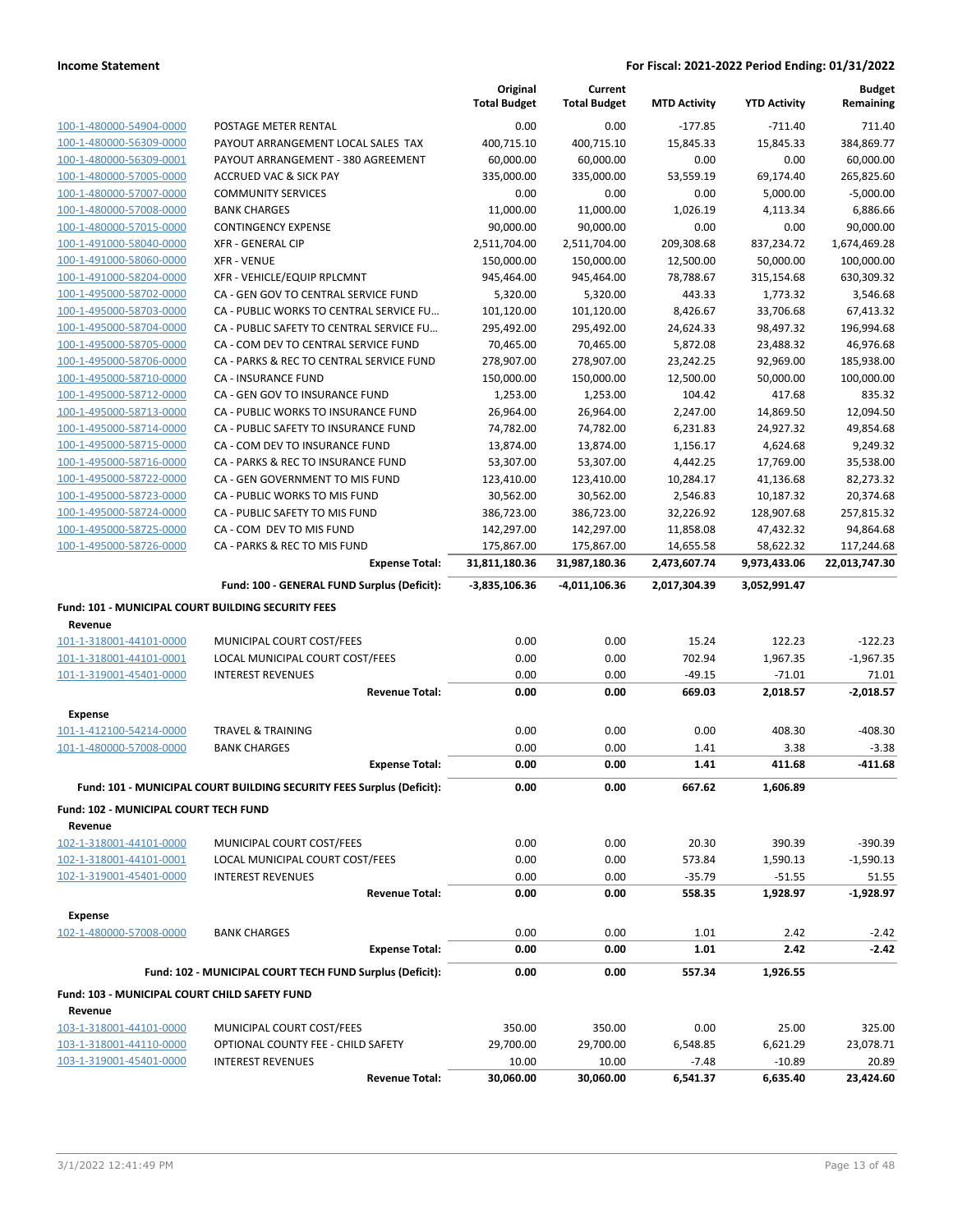|                                                    |                                                                  | Original             | Current              |                     |                     | <b>Budget</b>        |
|----------------------------------------------------|------------------------------------------------------------------|----------------------|----------------------|---------------------|---------------------|----------------------|
|                                                    |                                                                  | <b>Total Budget</b>  | <b>Total Budget</b>  | <b>MTD Activity</b> | <b>YTD Activity</b> | Remaining            |
| <b>Expense</b>                                     |                                                                  |                      |                      |                     |                     |                      |
| 103-1-480000-57007-0000                            | <b>COMMUNITY SERVICES</b>                                        | 25,000.00            | 25,000.00            | 6,455.29            | 14,348.87           | 10,651.13            |
| 103-1-480000-57008-0000                            | <b>BANK CHARGES</b>                                              | 10.00                | 10.00                | 0.23                | 0.55                | 9.45                 |
|                                                    | <b>Expense Total:</b>                                            | 25,010.00            | 25,010.00            | 6,455.52            | 14,349.42           | 10,660.58            |
|                                                    | Fund: 103 - MUNICIPAL COURT CHILD SAFETY FUND Surplus (Deficit): | 5,050.00             | 5,050.00             | 85.85               | $-7,714.02$         |                      |
| <b>Fund: 111 - RECREATION ACTIVITIES FUND</b>      |                                                                  |                      |                      |                     |                     |                      |
| Revenue                                            |                                                                  |                      |                      |                     |                     |                      |
| 111-1-319010-45306-0000                            | PARK CONCESSIONS                                                 | 1,800.00             | 1,800.00             | 388.87              | $-904.64$           | 2,704.64             |
| 111-1-319010-45306-0001                            | SPLASH KINGDOM                                                   | 0.00                 | 0.00                 | $-248.91$           | 141.48              | $-141.48$            |
| 111-1-319010-45322-0000                            | SPLASH KINGDOM SWIMMING LESSONS                                  | 792.00               | 792.00               | 0.00                | 147.00              | 645.00               |
| 111-1-319011-44507-0000                            | <b>ADULT RECREATION FEES</b>                                     | 35,995.00            | 35,995.00            | 817.06              | 1,218.56            | 34,776.44            |
| 111-1-319011-44508-0000                            | YOUTH RECREATION FEES                                            | 101,750.00           | 101,750.00           | 4,636.95            | 26,866.91           | 74,883.09            |
| 111-1-319011-44511-0000                            | REECY DAVIS MEMBERSHIPS                                          | 22,100.00            | 22,100.00            | 684.12              | 4,041.06            | 18,058.94            |
| 111-1-319012-44509-0000                            | SPECIAL EVENT FUNDING                                            | 74,300.00            | 74,300.00            | 2,800.00            | 2,206.40            | 72,093.60            |
| 111-1-319012-45504-0000                            | RECREATION FACILTY RENTAL                                        | 33,940.00            | 33,940.00            | 4,387.84            | 13,895.70           | 20,044.30            |
|                                                    | <b>Revenue Total:</b>                                            | 270,677.00           | 270,677.00           | 13,465.93           | 47,612.47           | 223,064.53           |
| <b>Expense</b>                                     |                                                                  |                      |                      |                     |                     |                      |
| 111-1-451200-51001-0000                            | REGULAR SALARIES / PART TIME TEMPORARY                           | 79,833.30            | 79,833.30            | 12,383.32           | 47,544.60           | 32,288.70            |
| 111-1-451200-51020-0000                            | <b>OVERTIME</b>                                                  | 0.00                 | 0.00                 | 1,063.61            | 1,822.97            | $-1,822.97$          |
| 111-1-451200-51117-0000                            | <b>CELL PHONE ALLOWANCE</b>                                      | 0.00                 | 0.00                 | 120.00              | 480.00              | $-480.00$            |
| 111-1-451200-51201-0000                            | <b>FICA</b>                                                      | 4,949.66             | 4,949.66             | 834.32              | 3,071.38            | 1,878.28             |
| 111-1-451200-51202-0000                            | <b>MEDICARE</b>                                                  | 1,157.58             | 1,157.58             | 195.13              | 718.31              | 439.27               |
| 111-1-451200-51204-0000                            | <b>WORKERS COMPENSATION</b>                                      | 534.00               | 534.00               | 44.08               | 176.32              | 357.68               |
| 111-1-451200-51205-0000                            | STATE UNEMPLOYMENT                                               | 1,023.00             | 1,023.00             | 379.88              | 1,315.64            | $-292.64$            |
| 111-1-451200-51301-0000                            | TMRS                                                             | 6,554.24             | 6,554.24             | 1,182.83            | 4,225.93            | 2,328.31             |
| 111-1-451200-52101-0000                            | <b>JANITORIAL SUPPLIES</b>                                       | 750.00               | 750.00               | 0.00                | 0.00                | 750.00               |
| 111-1-451200-52401-0000                            | YOUTH SPORT SUPPLIES                                             | 52,500.00            | 52,500.00            | 6,336.48            | 13,972.62           | 38,527.38            |
| 111-1-451200-52403-0000                            | <b>RESALE ITEMS</b>                                              | 4,000.00             | 4,000.00             | 114.03              | 831.38              | 3,168.62             |
| 111-1-451200-52412-0000                            | <b>ADULT SPORT SUPPLIES</b>                                      | 7,000.00             | 7,000.00             | 500.47              | 909.46              | 6,090.54             |
| 111-1-451200-54301-0000                            | <b>SPECIAL EVENTS</b>                                            | 77,450.00            | 77,450.00            | 9,968.75            | 18,825.15           | 58,624.85            |
| 111-1-451200-54302-0000                            | <b>TEAM REGISTRATION</b>                                         | 9,100.00             | 9,100.00             | 0.00                | 0.00                | 9,100.00             |
| 111-1-451200-54303-0000                            | ADULT OFFICIALS / INSTRUCTORS                                    | 27,850.00            | 27,850.00            | 680.00              | 1,570.02            | 26,279.98            |
| 111-1-451200-54305-0000                            | YOUTH OFFICALS/INSTRUCTORS                                       | 39,000.00            | 39,000.00            | 1,569.00            | 7,124.00            | 31,876.00            |
| 111-1-480000-52003-0000                            | <b>COPIER CHARGES</b>                                            | 2,000.00             | 2,000.00             | 100.91              | 403.64              | 1,596.36             |
| 111-1-480000-57008-0000                            | <b>BANK CHARGES</b>                                              | 5,700.00             | 5,700.00             | 617.04              | 2,014.90            | 3,685.10             |
| 111-1-495000-58501-0000                            | <b>CA - GENERAL FUND</b>                                         | 342.00               | 342.00               | 28.50               | 114.00              | 228.00               |
|                                                    | CA - CENTRAL SERVICE FUND                                        |                      |                      | 5.67                |                     | 45.32                |
| 111-1-495000-58701-0000<br>111-1-495000-58720-0000 | CA - MIS FUN                                                     | 68.00<br>3.00        | 68.00<br>3.00        | 0.25                | 22.68<br>1.00       | 2.00                 |
|                                                    | <b>Expense Total:</b>                                            | 319,814.78           | 319,814.78           | 36,124.27           | 105,144.00          | 214,670.78           |
|                                                    | Fund: 111 - RECREATION ACTIVITIES FUND Surplus (Deficit):        | -49,137.78           | -49,137.78           | -22,658.34          | $-57,531.53$        |                      |
|                                                    |                                                                  |                      |                      |                     |                     |                      |
| Fund: 112 - GUN RANGE FUND                         |                                                                  |                      |                      |                     |                     |                      |
| Revenue                                            |                                                                  |                      |                      |                     |                     |                      |
| 112-1-319001-45401-0000                            | <b>INTEREST REVENUES</b>                                         | 0.00                 | 0.00                 | $-0.52$             | $-0.82$             | 0.82                 |
| 112-1-319001-45601-0000                            | MISCELLANEOUS REVENUES<br><b>Revenue Total:</b>                  | 1,500.00<br>1,500.00 | 1,500.00<br>1,500.00 | 0.00<br>$-0.52$     | 240.00<br>239.18    | 1,260.00<br>1,260.82 |
|                                                    |                                                                  |                      |                      |                     |                     |                      |
| <b>Expense</b>                                     |                                                                  |                      |                      |                     |                     |                      |
| 112-1-421700-52001-0000                            | OFFICE SUPPLIES                                                  | 0.00                 | 0.00                 | 0.00                | 9.87                | $-9.87$              |
| 112-1-421700-54501-0000                            | SPECIAL SERVICES                                                 | 2,160.00             | 2,160.00             | 190.00              | 950.00              | 1,210.00             |
| 112-1-480000-57008-0000                            | <b>BANK CHARGES</b>                                              | 0.00                 | 0.00                 | 0.02                | 0.03                | $-0.03$              |
|                                                    | <b>Expense Total:</b>                                            | 2,160.00             | 2,160.00             | 190.02              | 959.90              | 1,200.10             |
|                                                    | Fund: 112 - GUN RANGE FUND Surplus (Deficit):                    | -660.00              | $-660.00$            | -190.54             | -720.72             |                      |
| Fund: 113 - HOTEL / MOTEL OCCUPANCY TAX FUND       |                                                                  |                      |                      |                     |                     |                      |
| Revenue                                            |                                                                  |                      |                      |                     |                     |                      |
| 113-1-313005-41402-0000                            | HOTEL/MOTEL OCCUPANCY TAX                                        | 535,470.00           | 535,470.00           | 56,872.69           | 242,059.50          | 293,410.50           |
| 113-1-319001-45401-0000                            | <b>INTEREST REVENUES</b>                                         | 350.00               | 350.00               | $-427.71$           | $-609.54$           | 959.54               |
|                                                    | <b>Revenue Total:</b>                                            | 535,820.00           | 535,820.00           | 56,444.98           | 241,449.96          | 294,370.04           |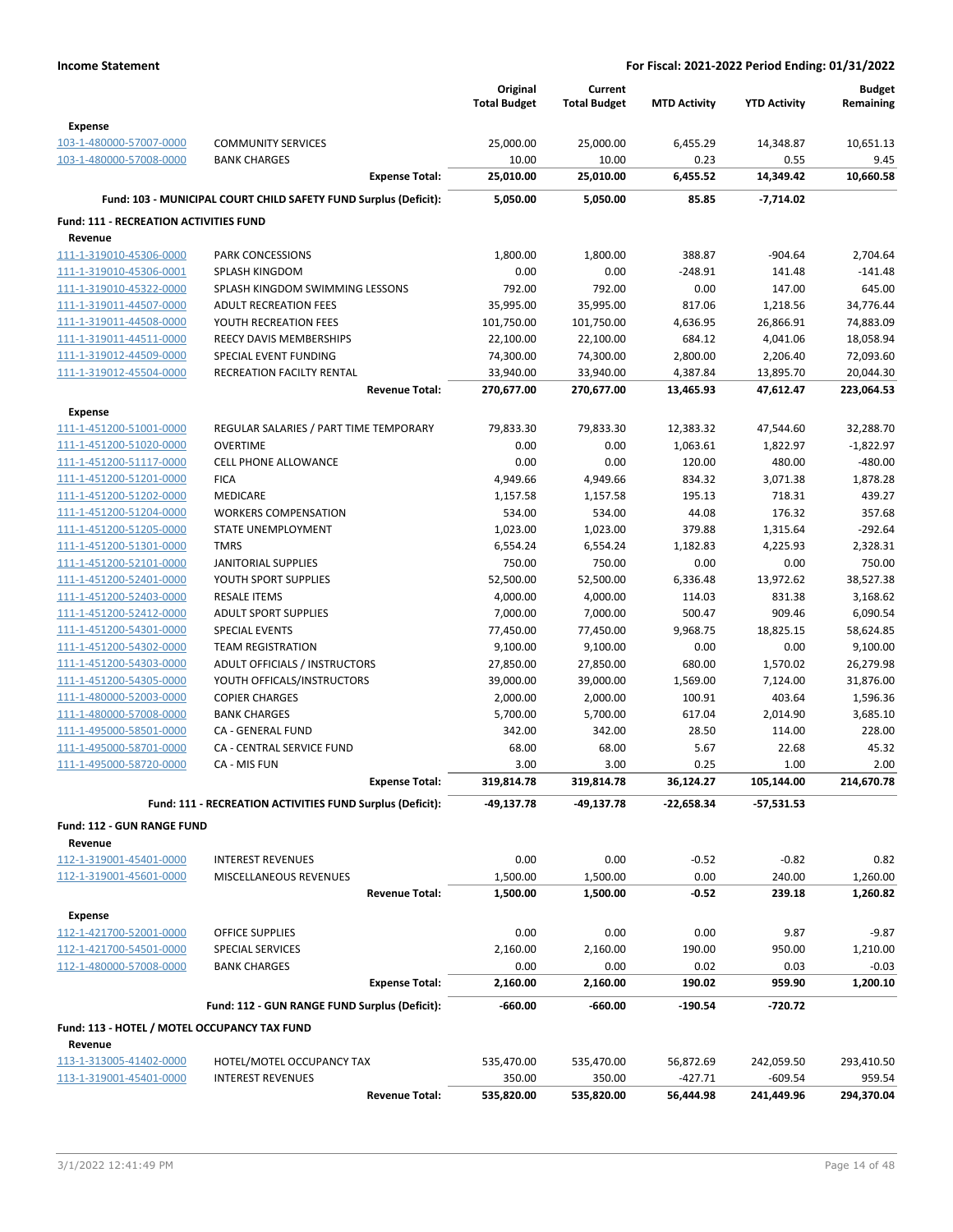|                                                    |                                                                 | Original<br><b>Total Budget</b> | Current<br><b>Total Budget</b> | <b>MTD Activity</b> | <b>YTD Activity</b> | <b>Budget</b><br>Remaining |
|----------------------------------------------------|-----------------------------------------------------------------|---------------------------------|--------------------------------|---------------------|---------------------|----------------------------|
| <b>Expense</b>                                     |                                                                 |                                 |                                |                     |                     |                            |
| 113-1-458100-51001-0000                            | <b>REGULAR</b>                                                  | 45,586.00                       | 45,586.00                      | 2,138.40            | 8,502.68            | 37,083.32                  |
| 113-1-458100-51020-0000                            | <b>OVERTIME</b>                                                 | 25.65                           | 25.65                          | 0.00                | 0.00                | 25.65                      |
| 113-1-458100-51021-0000                            | LONGEVITY                                                       | 648.00                          | 648.00                         | 0.00                | 231.00              | 417.00                     |
| 113-1-458100-51116-0000                            | CAR ALLOWANCE                                                   | 2,100.00                        | 2,100.00                       | 161.54              | 646.16              | 1,453.84                   |
| 113-1-458100-51117-0000                            | <b>CELL PHONE ALLOWANCE</b>                                     | 585.00                          | 585.00                         | 45.00               | 180.00              | 405.00                     |
| 113-1-458100-51201-0000                            | <b>FICA</b>                                                     | 3,035.00                        | 3,035.00                       | 135.38              | 552.68              | 2,482.32                   |
| 113-1-458100-51202-0000                            | MEDICARE                                                        | 710.00                          | 710.00                         | 31.66               | 129.25              | 580.75                     |
| 113-1-458100-51203-0000                            | <b>HEALTH INSURANCE</b>                                         | 12,430.00                       | 12,430.00                      | 1,035.83            | 4,143.32            | 8,286.68                   |
| 113-1-458100-51204-0000                            | <b>WORKERS COMPENSATION</b>                                     | 580.34                          | 580.34                         | 48.00               | 192.00              | 388.34                     |
| 113-1-458100-51205-0000                            | UNEMPLOYMENT                                                    | 192.00                          | 192.00                         | 61.14               | 61.14               | 130.86                     |
| 113-1-458100-51301-0000                            | <b>TMRS</b>                                                     | 5,751.00                        | 5,751.00                       | 257.64              | 1,038.37            | 4,712.63                   |
| 113-1-458100-52001-0000                            | OFFICE SUPPLIES                                                 | 525.00                          | 525.00                         | 0.00                | 0.00                | 525.00                     |
| 113-1-458100-52002-0000                            | POSTAGE / FREIGHT                                               | 750.00                          | 750.00                         | 79.26               | 267.19              | 482.81                     |
| 113-1-458100-54101-0000                            | PROFESSIONAL SERVICES                                           | 23,000.00                       | 23,000.00                      | 400.00              | 400.00              | 22,600.00                  |
| 113-1-458100-54105-0000                            | MARKETING                                                       | 10,000.00                       | 10,000.00                      | 0.00                | 0.00                | 10,000.00                  |
| 113-1-458100-54201-0000                            | MEMBERSHIPS & SUBSCRIPTIONS                                     | 2,274.00                        | 2,274.00                       | 0.00                | 540.00              | 1,734.00                   |
| 113-1-458100-54211-0000                            | ADVERTISING                                                     | 60,000.00                       | 60,000.00                      | 3,015.00            | 28,381.62           | 31,618.38                  |
| 113-1-458100-54212-0000                            | <b>PRINTING</b>                                                 | 5,000.00                        | 5,000.00                       | 0.00                | 0.00                | 5,000.00                   |
| 113-1-458100-54214-0000                            | TRAVEL/TRAINING EXPENSE                                         | 3,000.00                        | 3,000.00                       | 0.00                | 0.00                | 3,000.00                   |
| 113-1-458100-54301-0000                            | <b>SPECIAL EVENTS</b>                                           | 26,500.00                       | 26,500.00                      | 80.48               | 7,580.48            | 18,919.52                  |
| 113-1-480000-57008-0000                            | <b>BANK CHARGES</b>                                             | 0.00                            | 0.00                           | 11.60               | 27.57               | $-27.57$                   |
| 113-1-491000-58001-0000                            | <b>XFR - GENERAL FUND</b>                                       | 98,000.00                       | 98,000.00                      | 8,166.67            | 32,666.68           | 65,333.32                  |
| 113-1-491000-58014-0000                            | <b>XFR - VENUE MGMT FUND</b>                                    | 150,000.00                      | 150,000.00                     | 12,500.00           | 50,000.00           | 100,000.00                 |
| 113-1-491000-58040-0000                            | XFR - GENERAL CIP FUND                                          | 148,724.00                      | 148,724.00                     | 12,393.67           | 49,574.68           | 99,149.32                  |
| 113-1-491000-58101-0000                            | <b>XFR - UTILITY FUND</b>                                       | 45,000.00                       | 45,000.00                      | 3,750.00            | 15,000.00           | 30,000.00                  |
|                                                    | <b>Expense Total:</b>                                           | 644,415.99                      | 644,415.99                     | 44,311.27           | 200,114.82          | 444,301.17                 |
|                                                    | Fund: 113 - HOTEL / MOTEL OCCUPANCY TAX FUND Surplus (Deficit): | $-108,595.99$                   | -108,595.99                    | 12,133.71           | 41,335.14           |                            |
| Fund: 114 - VENUE MANAGEMENT FUND                  |                                                                 |                                 |                                |                     |                     |                            |
| Revenue                                            |                                                                 |                                 |                                |                     |                     |                            |
| 114-1-319001-45601-0000                            | MISCELLANEOUS REVENUES                                          | 0.00                            | 0.00                           | 0.00                | 11,050.00           | $-11,050.00$               |
| 114-1-319010-45306-0000                            | <b>CONCESSIONS</b>                                              | 1,000.00                        | 1,000.00                       | 0.00                | 0.00                | 1,000.00                   |
| 114-1-319030-45506-0000                            | <b>AUDITORIUM RENTALS</b>                                       | 28,385.00                       | 28,385.00                      | 1,125.00            | 7,737.50            | 20,647.50                  |
| 114-1-319031-45505-0000                            | <b>CIVIC CENTER RENTALS</b>                                     | 25,000.00                       | 25,000.00                      | 229.00              | 10,594.50           | 14,405.50                  |
| 114-1-319033-45307-0000                            | <b>TICKET SALES</b>                                             | 65,000.00                       | 65,000.00                      | 0.00                | 37,309.30           | 27,690.70                  |
| 114-1-323001-46008-0000                            | <b>XFR - TOURISM FUND</b>                                       | 300,000.00                      | 300,000.00                     | 25,000.00           | 100,000.00          | 200,000.00                 |
|                                                    | <b>Revenue Total:</b>                                           | 419,385.00                      | 419,385.00                     | 26,354.00           | 166,691.30          | 252,693.70                 |
| Expense                                            |                                                                 |                                 |                                |                     |                     |                            |
| 114-1-457100-51001-0000                            | <b>REGULAR SALARIES</b>                                         | 47,779.68                       | 47,779.68                      | 4,205.20            | 15,620.48           | 32,159.20                  |
| 114-1-457100-51020-0000                            | <b>OVERTIME</b>                                                 | 11,000.00                       | 11,000.00                      | 0.00                | 0.00                | 11,000.00                  |
| 114-1-457100-51021-0000                            | LONGEVITY                                                       | 480.00                          | 480.00                         | 0.00                | 480.00              | 0.00                       |
| 114-1-457100-51116-0000                            | CAR ALLOWANCE                                                   | 2,100.00                        | 2,100.00                       | 161.54              | 646.16              | 1,453.84                   |
| 114-1-457100-51117-0000                            | <b>CELL PHONE ALLOWANCE</b>                                     | 585.00                          | 585.00                         | 45.00               | 180.00              | 405.00                     |
| 114-1-457100-51201-0000                            | <b>FICA</b>                                                     | 3,142.00                        | 3,142.00                       | 280.22              | 1,076.17            | 2,065.83                   |
| 114-1-457100-51202-0000                            | MEDICARE                                                        | 738.00                          | 738.00                         | 65.53               | 251.68              | 486.32                     |
| 114-1-457100-51203-0000                            | HEALTH INSURANCE                                                | 6,215.00                        | 6,215.00                       | 517.92              | 2,071.68            | 4,143.32                   |
| 114-1-457100-51204-0000                            | <b>WORKERS COMPENSATION</b>                                     | 897.00                          | 897.00                         | 74.33               | 297.32              | 599.68                     |
| 114-1-457100-51205-0000                            | STATE UNEMPLOYMENT                                              | 192.00                          | 192.00                         | 128.06              | 149.76              | 42.24                      |
| 114-1-457100-51301-0000                            | <b>TMRS</b>                                                     | 3,637.00                        | 3,637.00                       | 465.30              | 1,883.34            | 1,753.66                   |
| 114-1-457100-52001-0000                            | OFFICE SUPPLIES                                                 | 250.00                          | 250.00                         | 0.00                | 132.03              | 117.97                     |
| 114-1-457100-52002-0000                            | POSTAGE / FREIGHT                                               | 5,000.00                        | 5,000.00                       | 0.00                | 57.64               | 4,942.36                   |
| 114-1-457100-52201-0000                            | MINOR TOOLS & EQUIPMENT                                         | 2,500.00                        | 2,500.00                       | 498.00              | 498.00              | 2,002.00                   |
| 114-1-457100-52403-0000                            | <b>RESALE ITEMS</b>                                             | 1,500.00                        | 1,500.00                       | 0.00                | 0.00                | 1,500.00                   |
| 114-1-457100-53702-0000                            | AUDTIORIUM MAINTENANCE                                          | 17,113.00                       | 17,113.00                      | 0.00                | 0.00                | 17,113.00                  |
| 114-1-457100-53704-0000                            |                                                                 |                                 |                                |                     |                     | $-4,436.17$                |
|                                                    |                                                                 |                                 |                                |                     |                     |                            |
|                                                    | <b>CIVIC CENTER</b>                                             | 6,000.00                        | 6,000.00                       | 1,775.44            | 10,436.17           |                            |
| 114-1-457100-54005-0000                            | <b>CIVIC CENTER UTILITY CHARGES</b>                             | 25,000.00                       | 25,000.00                      | 1,136.00            | 6,442.00            | 18,558.00                  |
| 114-1-457100-54101-0000<br>114-1-457100-54105-0000 | PROFESSIONAL SERVICES<br>MARKETING                              | 7,500.00<br>2,500.00            | 7,500.00<br>2,500.00           | 160.00<br>0.00      | 160.00<br>0.00      | 7,340.00<br>2,500.00       |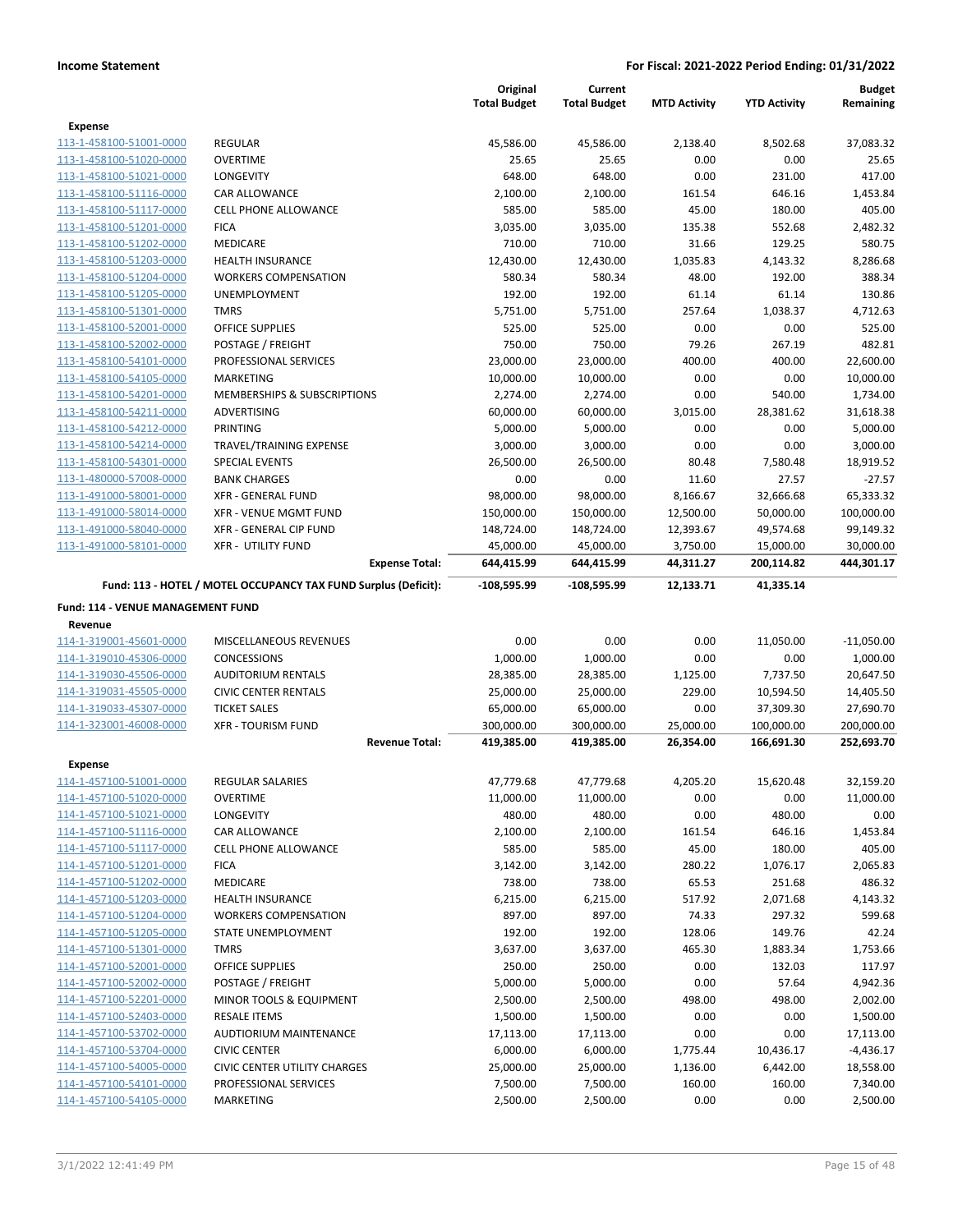|                                          |                                                                    | Original<br><b>Total Budget</b> | Current<br><b>Total Budget</b> | <b>MTD Activity</b> | <b>YTD Activity</b> | <b>Budget</b><br>Remaining |
|------------------------------------------|--------------------------------------------------------------------|---------------------------------|--------------------------------|---------------------|---------------------|----------------------------|
| 114-1-457100-54201-0000                  | MEMBERSHIPS & SUBSCRIPTIONS                                        | 2.000.00                        | 2,000.00                       | 1,025.00            | 1.025.00            | 975.00                     |
| 114-1-457100-54205-0000                  | <b>BUSINESS MEALS</b>                                              | 100.00                          | 100.00                         | 0.00                | 0.00                | 100.00                     |
| 114-1-457100-54211-0000                  | ADVERTISING                                                        | 25,000.00                       | 25,000.00                      | 0.00                | 6,178.56            | 18,821.44                  |
| 114-1-457100-54214-0000                  | <b>TRAVEL &amp; TRAINING</b>                                       | 1,000.00                        | 1,000.00                       | 0.00                | 0.00                | 1,000.00                   |
| 114-1-457100-54301-0000                  | <b>SPECIAL EVENTS</b>                                              | 66,000.00                       | 66,000.00                      | 390.00              | 34,783.51           | 31,216.49                  |
| 114-1-457100-55203-0000                  | OFFICE FURN & EQUIPMENT                                            | 5,000.00                        | 3,716.00                       | 0.00                | 0.00                | 3,716.00                   |
| 114-1-480000-52003-0000                  | <b>COPIER CHARGES</b>                                              | 1,200.00                        | 1,200.00                       | 100.91              | 403.64              | 796.36                     |
| 114-1-480000-57008-0000                  | <b>BANK CHARGES</b>                                                | 4,000.00                        | 4,000.00                       | 395.34              | 1,364.26            | 2,635.74                   |
| 114-1-495000-58501-0000                  | CA - GENERAL FUND                                                  | 5,259.00                        | 5,259.00                       | 438.25              | 1,753.00            | 3,506.00                   |
| 114-1-495000-58701-0000                  | CA - CENTRAL SERVICE FUND                                          | 1,030.00                        | 1,030.00                       | 85.83               | 343.32              | 686.68                     |
| 114-1-495000-58710-0000                  | CA - INSURANCE FUND                                                | 73.00                           | 73.00                          | $-6.08$             | $-24.32$            | 97.32                      |
| 114-1-495000-58720-0000                  | CA - MIS FUN                                                       | 4,806.00                        | 4,806.00                       | 400.50              | 1,602.00            | 3,204.00                   |
|                                          | <b>Expense Total:</b>                                              | 259,596.68                      | 258,312.68                     | 12,342.29           | 87,811.40           | 170,501.28                 |
|                                          | Fund: 114 - VENUE MANAGEMENT FUND Surplus (Deficit):               | 159,788.32                      | 161,072.32                     | 14,011.71           | 78,879.90           |                            |
|                                          | Fund: 123 - PTRAIN - POLICE REIMBURSEMENT GRANTS & CONT EDUCAT     |                                 |                                |                     |                     |                            |
| Revenue<br>123-1-319001-45401-0000       | <b>INTEREST REVENUES</b>                                           | 0.00                            | 0.00                           | $-2.37$             | $-3.68$             | 3.68                       |
|                                          | <b>Revenue Total:</b>                                              | 0.00                            | 0.00                           | $-2.37$             | $-3.68$             | 3.68                       |
|                                          |                                                                    |                                 |                                |                     |                     |                            |
| <b>Expense</b>                           |                                                                    |                                 |                                |                     |                     |                            |
| 123-1-421230-54214-0000                  | <b>TRAVEL &amp; TRAINING</b>                                       | 0.00                            | 0.00                           | 0.00                | 536.00              | $-536.00$                  |
| 123-1-421240-54214-0000                  | <b>TRAVEL &amp; TRAINING</b>                                       | 0.00                            | 0.00                           | 0.00                | 729.60              | $-729.60$                  |
| 123-1-480000-57008-0000                  | <b>BANK CHARGES</b>                                                | 0.00                            | 0.00                           | 0.09                | 0.22                | $-0.22$                    |
|                                          | <b>Expense Total:</b>                                              | 0.00                            | 0.00                           | 0.09                | 1,265.82            | $-1,265.82$                |
|                                          | Fund: 123 - PTRAIN - POLICE REIMBURSEMENT GRANTS & CONT EDUCAT Sur | 0.00                            | 0.00                           | $-2.46$             | $-1,269.50$         |                            |
| Fund: 124 - FIRE HAZMAT GRANT            |                                                                    |                                 |                                |                     |                     |                            |
| <b>Expense</b>                           |                                                                    |                                 |                                |                     |                     |                            |
| 124-1-480000-57008-0000                  | <b>BANK CHARGES</b><br><b>Expense Total:</b>                       | 0.00<br>0.00                    | 0.00<br>0.00                   | 0.02<br>0.02        | 0.05<br>0.05        | $-0.05$<br>$-0.05$         |
|                                          |                                                                    |                                 |                                |                     |                     |                            |
|                                          | Fund: 124 - FIRE HAZMAT GRANT Total:                               | 0.00                            | 0.00                           | 0.02                | 0.05                |                            |
| Fund: 140 - DEBT SERVICE FUND<br>Revenue |                                                                    |                                 |                                |                     |                     |                            |
| 140-1-311001-41101-0000                  | <b>REAL PROPERTY TAXES</b>                                         | 6,423,189.00                    | 6,423,189.00                   | 2,556,198.73        | 5,176,065.91        | 1,247,123.09               |
| 140-1-311002-41102-0000                  | <b>DELINQUENT TAXES</b>                                            | 68,142.00                       | 68,142.00                      | 5,751.33            | 23,453.55           | 44,688.45                  |
| 140-1-319001-45401-0000                  | <b>INTEREST REVENUES</b>                                           | 1,250.00                        | 1,250.00                       | $-2,605.47$         | $-3,077.28$         | 4,327.28                   |
| 140-1-323001-46100-0000                  | <b>XFR - UTILITY FUND</b>                                          | 1,491,276.00                    | 1,491,276.00                   | 124,273.00          | 497,092.00          | 994,184.00                 |
|                                          | <b>Revenue Total:</b>                                              | 7,983,857.00                    | 7,983,857.00                   | 2,683,617.59        | 5,693,534.18        | 2,290,322.82               |
| <b>Expense</b>                           |                                                                    |                                 |                                |                     |                     |                            |
| 140-1-471100-56106-0000                  | 2013 CO PRINCIPAL                                                  | 275,000.00                      | 275,000.00                     | 0.00                | 0.00                | 275,000.00                 |
| 140-1-471100-56308-0000                  | 2011 GO REFUND PRINCIPAL                                           | 1,200,000.00                    | 1,200,000.00                   | 0.00                | 0.00                | 1,200,000.00               |
| 140-1-471100-56310-0000                  | 2014 GO REFUND PRINCIPAL                                           | 194,000.00                      | 194,000.00                     | 0.00                | 0.00                | 194,000.00                 |
| 140-1-471100-56311-0000                  | 2014 GENERAL OBLIGATIONS PRINCIPAL                                 | 330,000.00                      | 330,000.00                     | 0.00                | 0.00                | 330,000.00                 |
| 140-1-471100-56312-0000                  | 2015 GENERAL OBLIGATIONS PRINCIPAL                                 | 493,000.00                      | 493,000.00                     | 0.00                | 0.00                | 493,000.00                 |
| 140-1-471100-56313-0000                  | 2017 GO REFUND PRINCIPAL                                           | 1,975,000.00                    | 1,975,000.00                   | 0.00                | 0.00                | 1,975,000.00               |
| 140-1-471100-56314-0000                  | 2019 GO AND REFUNDING PRINCIPAL                                    | 1,245,000.00                    | 1,245,000.00                   | 0.00                | 0.00                | 1,245,000.00               |
| 140-1-471200-56206-0000                  | 2013 CO INTEREST                                                   | 7,431.50                        | 7,431.50                       | 0.00                | 0.00                | 7,431.50                   |
| 140-1-471200-56207-0000                  | 2021 PUBLIC SAFETY CERTIFICATES INTEREST                           | 222,451.54                      | 222,451.54                     | 0.00                | 0.00                | 222,451.54                 |
| 140-1-471200-56408-0000                  | 2011 GO REFUND INTEREST                                            | 28,375.00                       | 28,375.00                      | 0.00                | 0.00                | 28,375.00                  |
| 140-1-471200-56409-0000                  | 2014 GENERAL OBLIGATIONS - INTEREST                                | 78,430.00                       | 78,430.00                      | 0.00                | 0.00                | 78,430.00                  |
| 140-1-471200-56410-0000                  | 2015 GO - INTEREST                                                 | 109,421.40                      | 109,421.40                     | 0.00                | 0.00                | 109,421.40                 |
| 140-1-471200-56411-0000                  | 2014 GO REFUND INTEREST                                            | 13,940.00                       | 13,940.00                      | 0.00                | 0.00                | 13,940.00                  |
| 140-1-471200-56413-0000                  | 2017 GO REFUND INTEREST                                            | 49,375.00                       | 49,375.00                      | 0.00                | 0.00                | 49,375.00                  |
| 140-1-471200-56414-0000                  | 2019 GO AND REFUNDING INTEREST                                     | 732,031.26                      | 732,031.26                     | 0.00                | 0.00                | 732,031.26                 |
| 140-1-471200-56415-0000                  | 2021 GO - ROY WARREN AND STREETS - INTE                            | 961,009.39                      | 961,009.39                     | 0.00                | 0.00                | 961,009.39                 |
| 140-1-475100-56002-0000                  | <b>AGENT FEE</b>                                                   | 1,500.00                        | 1,500.00                       | 850.00              | 850.00              | 650.00                     |
| 140-1-475100-56003-0000                  | <b>ISSUANCE COSTS</b>                                              | 0.00                            | 0.00                           | $-3,161.05$         | $-3,161.05$         | 3,161.05                   |
| 140-1-475100-56005-0000                  | ARBITRAGE                                                          | 4,000.00                        | 4,000.00                       | 0.00                | 0.00                | 4,000.00                   |
|                                          |                                                                    |                                 |                                |                     |                     |                            |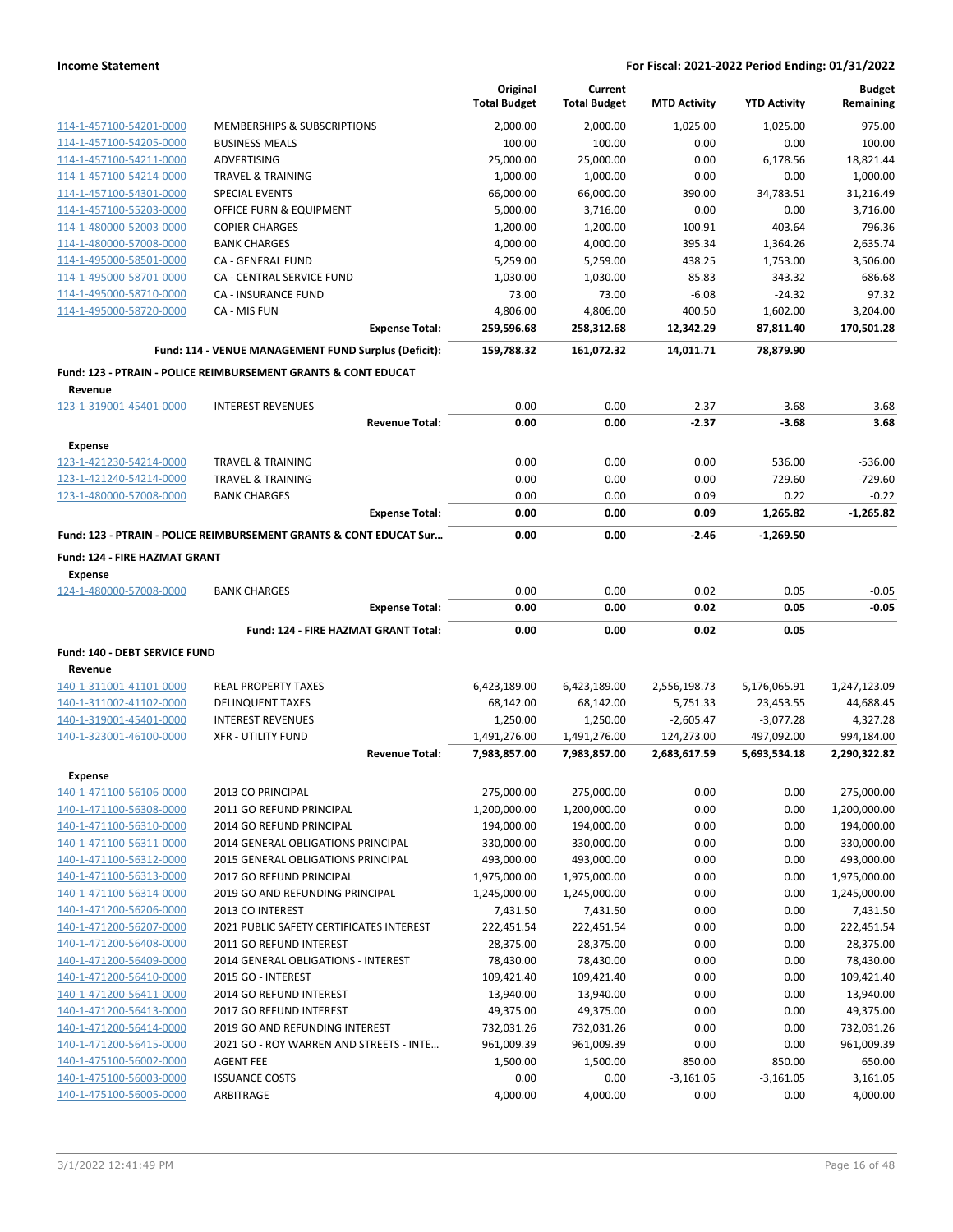| <b>BANK CHARGES</b><br>450.00<br>450.00<br>17.91<br>37.43<br>412.57<br>140-1-480000-57008-0000<br><b>Expense Total:</b><br>7,920,415.09<br>7,920,415.09<br>$-2,293.14$<br>$-2,273.62$<br>7,922,688.71<br>Fund: 140 - DEBT SERVICE FUND Surplus (Deficit):<br>63,441.91<br>63,441.91<br>2,685,910.73<br>5,695,807.80<br>Fund: 160 - GENERAL CAPITAL IMPROVEMENT FUND<br>Revenue<br>0.00<br>160-1-000000-11705-0000<br>TXFIT GO/CO FEES 2021<br>0.00<br>0.00<br>11,828.45<br>$-11,828.45$<br>0.00<br>0.00<br>$-6,115.29$<br>160-1-000000-11707-0000<br>TX FIT INTEREST REVENUE, 160s<br>1,982.68<br>6,115.29<br>10,000.00<br>0.00<br>0.00<br>10,000.00<br>160-1-314004-41808-0000<br>FRANCHISE FEES/CABLE-SICFA<br>10,000.00<br>160-1-319001-45401-0000<br><b>INTEREST REVENUES</b><br>140.67<br>0.59<br>12,579.41<br>12,580.00<br>12,580.00<br>160-1-319001-47201-0000<br>$-54,610,116.34$<br><b>GO BOND PROCEEDS</b><br>17,325,000.00<br>17,325,000.00<br>0.00<br>71,935,116.34<br>XFR - GENERAL FUND<br>2,511,704.00<br>2,511,704.00<br>209,308.68<br>837,234.72<br>1,674,469.28<br>160-1-323001-46001-0000<br>160-1-323001-46008-0000<br><b>XFR - TOURISM FUND</b><br>148,724.00<br>148,724.00<br>12,393.67<br>49,574.68<br>99,149.32<br><b>Revenue Total:</b><br>20,008,008.00<br>20,008,008.00<br>72,839,870.07<br>-52,831,862.07<br>223,825.70<br><b>Expense</b><br>160-1-000000-55098-0000<br><b>GBOD INDUSTRIAL PROJECT - TRACKING ONLY</b><br>0.00<br>0.00<br>2,205.00<br>49,816.94<br>$-49,816.94$<br>160-1-421230-55201-0000<br><b>EQUIPMENT PURCHASES</b><br>45,940.00<br>45,940.00<br>16,275.00<br>23,407.80<br>22,532.20<br>0.00<br>19,743.00<br>160-1-421240-55003-0000<br><b>BUILDING IMPROVEMENTS</b><br>19,743.00<br>19,743.00<br>0.00<br>160-1-421240-55207-0000<br>8,215,549.36<br>RADIO COMMUNICATION EQUIP<br>8,250,000.00<br>8,250,000.00<br>4,174.50<br>34,450.64<br>160-1-422200-55003-0000<br><b>BUILDING IMPROVEMENTS</b><br>8,900,000.00<br>8,900,000.00<br>0.00<br>0.00<br>8,900,000.00<br>37,500.00<br>160-1-422200-55201-0000<br><b>EQUIPMENT PURCHASES</b><br>37,500.00<br>37,500.00<br>0.00<br>0.00<br>160-1-431200-53304-0000<br>STREET IMPROV PROGRAM<br>0.00<br>0.00<br>6,366.90<br>174,648.71<br>$-174,648.71$<br>160-1-431200-55002-0000<br>1,750,000.00<br>1,750,000.00<br>1,737,156.00<br><b>IMPROVEMENTS</b><br>0.00<br>12,844.00<br>160-1-431200-55102-0000<br>$-6,530,399.13$<br><b>STREETS</b><br>0.00<br>0.00<br>3,378,852.55<br>6,530,399.13<br>STREET IMPROVEMENTS<br>0.00<br>0.00<br>0.00<br>45,000.00<br>$-45,000.00$<br>160-1-431200-55103-0000<br>160-1-431600-55102-0000<br><b>STREETS</b><br>0.00<br>0.00<br>675,054.35<br>2,800,098.27<br>$-2,800,098.27$<br>160-1-443200-55201-0000<br><b>EQUIPMENT PURCHASES</b><br>12,900.00<br>12,900.00<br>0.00<br>33,670.00<br>$-20,770.00$<br>590,085.75<br>160-1-451100-55012-0000<br><b>CONSTRUCTION</b><br>660,320.00<br>660,320.00<br>53,254.25<br>70,234.25<br>160-1-451100-55201-0000<br>34,935.00<br><b>EQUIPMENT PURCHASES</b><br>34,935.00<br>34,935.00<br>0.00<br>0.00<br>160-1-455100-55003-0000<br><b>BUILDING IMPROVEMENTS</b><br>171,768.00<br>171,768.00<br>0.00<br>0.00<br>171,768.00<br>160-1-456100-55204-0000<br>OLD TOWN GREENVILLE<br>22,000.00<br>22,000.00<br>0.00<br>741.82<br>21,258.18<br>0.00<br>0.00<br>34,205.00<br>160-1-458100-55002-0000<br><b>EQUIPMENT PURCHASES</b><br>34,205.00<br>34,205.00<br>160-1-461200-55201-0000<br>423,471.00<br>0.00<br>0.00<br>423,471.00<br><b>EQUIPMENT PURCHASES</b><br>0.00<br>160-1-480000-55002-0000<br>46,117.00<br>51,229.00<br>$-5,112.00$<br><b>IMPROVEMENTS</b><br>46,117.00<br>51,229.00<br>160-1-480000-55201-0000<br><b>EQUIPMENT PURCHASES</b><br>0.00<br>0.00<br>0.00<br>6,000.00<br>$-6,000.00$<br>$-88.44$<br>160-1-480000-57008-0000<br><b>BANK CHARGES</b><br>500.00<br>500.00<br>81.59<br>588.44<br><b>Expense Total:</b><br>19,985,928.00<br>20,409,399.00<br>4,187,493.14<br>9,833,129.00<br>10,576,270.00<br>Fund: 160 - GENERAL CAPITAL IMPROVEMENT FUND Surplus (Deficit):<br>22,080.00<br>-401,391.00<br>$-3,963,667.44$<br>63,006,741.07<br><b>Fund: 161 - STREET CONSTRUCTION FUND</b><br>Revenue<br>0.00<br>0.00<br>7,580.00<br>161-1-319001-45401-0000<br><b>INTEREST REVENUES</b><br>7,580.00<br>7,580.00<br>161-1-322001-47201-0000<br>54,500,000.00<br>54,500,000.00<br>0.00<br>0.00<br>54,500,000.00<br>C OF O BOND PROCEEDS<br>54,507,580.00<br>54,507,580.00<br>0.00<br>0.00<br><b>Revenue Total:</b><br>54,507,580.00<br><b>Expense</b><br>161-1-431200-55012-0000<br>54,500,000.00<br>54,500,000.00<br>0.00<br>0.00<br>54,500,000.00<br>CONSTRUCTION<br>161-1-480000-57008-0000<br>200.00<br>200.00<br>0.00<br>0.00<br>200.00<br><b>BANK CHARGES</b><br>54,500,200.00<br>54,500,200.00<br>0.00<br>54,500,200.00<br><b>Expense Total:</b><br>0.00<br>Fund: 161 - STREET CONSTRUCTION FUND Surplus (Deficit):<br>7,380.00<br>7,380.00<br>0.00<br>0.00<br>Fund: 164 - 2013 CO CAPITAL FUND<br>Revenue<br>0.00<br>$-20.88$<br>$-30.13$<br>164-1-319001-45401-0000<br><b>INTEREST REVENUES</b><br>0.00<br>30.13<br><b>Revenue Total:</b><br>0.00<br>0.00<br>$-20.88$<br>$-30.13$<br>30.13<br><b>Expense</b><br>164-1-480000-57008-0000<br><b>BANK CHARGES</b><br>0.00<br>0.00<br>0.60<br>1.45<br>$-1.45$<br>0.00<br>0.00<br>0.60<br>1.45<br>$-1.45$<br><b>Expense Total:</b><br>Fund: 164 - 2013 CO CAPITAL FUND Surplus (Deficit):<br>0.00<br>0.00<br>$-21.48$<br>$-31.58$ |  | Original<br><b>Total Budget</b> | Current<br><b>Total Budget</b> | <b>MTD Activity</b> | <b>YTD Activity</b> | <b>Budget</b><br>Remaining |
|-------------------------------------------------------------------------------------------------------------------------------------------------------------------------------------------------------------------------------------------------------------------------------------------------------------------------------------------------------------------------------------------------------------------------------------------------------------------------------------------------------------------------------------------------------------------------------------------------------------------------------------------------------------------------------------------------------------------------------------------------------------------------------------------------------------------------------------------------------------------------------------------------------------------------------------------------------------------------------------------------------------------------------------------------------------------------------------------------------------------------------------------------------------------------------------------------------------------------------------------------------------------------------------------------------------------------------------------------------------------------------------------------------------------------------------------------------------------------------------------------------------------------------------------------------------------------------------------------------------------------------------------------------------------------------------------------------------------------------------------------------------------------------------------------------------------------------------------------------------------------------------------------------------------------------------------------------------------------------------------------------------------------------------------------------------------------------------------------------------------------------------------------------------------------------------------------------------------------------------------------------------------------------------------------------------------------------------------------------------------------------------------------------------------------------------------------------------------------------------------------------------------------------------------------------------------------------------------------------------------------------------------------------------------------------------------------------------------------------------------------------------------------------------------------------------------------------------------------------------------------------------------------------------------------------------------------------------------------------------------------------------------------------------------------------------------------------------------------------------------------------------------------------------------------------------------------------------------------------------------------------------------------------------------------------------------------------------------------------------------------------------------------------------------------------------------------------------------------------------------------------------------------------------------------------------------------------------------------------------------------------------------------------------------------------------------------------------------------------------------------------------------------------------------------------------------------------------------------------------------------------------------------------------------------------------------------------------------------------------------------------------------------------------------------------------------------------------------------------------------------------------------------------------------------------------------------------------------------------------------------------------------------------------------------------------------------------------------------------------------------------------------------------------------------------------------------------------------------------------------------------------------------------------------------------------------------------------------------------------------------------------------------------------------------------------------------------------------------------------------------------------------------------------------------------------------------------------------------------------------------------------------------------------------------------------------------------------------------------------------------------------------------------------------------------------------------------------------------------------------------------------------------------------------------------------------------------------------------------------------------------------------------------------------------------------------------------------------------------------------------------------------------------------------------------------------------------------------------|--|---------------------------------|--------------------------------|---------------------|---------------------|----------------------------|
|                                                                                                                                                                                                                                                                                                                                                                                                                                                                                                                                                                                                                                                                                                                                                                                                                                                                                                                                                                                                                                                                                                                                                                                                                                                                                                                                                                                                                                                                                                                                                                                                                                                                                                                                                                                                                                                                                                                                                                                                                                                                                                                                                                                                                                                                                                                                                                                                                                                                                                                                                                                                                                                                                                                                                                                                                                                                                                                                                                                                                                                                                                                                                                                                                                                                                                                                                                                                                                                                                                                                                                                                                                                                                                                                                                                                                                                                                                                                                                                                                                                                                                                                                                                                                                                                                                                                                                                                                                                                                                                                                                                                                                                                                                                                                                                                                                                                                                                                                                                                                                                                                                                                                                                                                                                                                                                                                                                                                                                                         |  |                                 |                                |                     |                     |                            |
|                                                                                                                                                                                                                                                                                                                                                                                                                                                                                                                                                                                                                                                                                                                                                                                                                                                                                                                                                                                                                                                                                                                                                                                                                                                                                                                                                                                                                                                                                                                                                                                                                                                                                                                                                                                                                                                                                                                                                                                                                                                                                                                                                                                                                                                                                                                                                                                                                                                                                                                                                                                                                                                                                                                                                                                                                                                                                                                                                                                                                                                                                                                                                                                                                                                                                                                                                                                                                                                                                                                                                                                                                                                                                                                                                                                                                                                                                                                                                                                                                                                                                                                                                                                                                                                                                                                                                                                                                                                                                                                                                                                                                                                                                                                                                                                                                                                                                                                                                                                                                                                                                                                                                                                                                                                                                                                                                                                                                                                                         |  |                                 |                                |                     |                     |                            |
|                                                                                                                                                                                                                                                                                                                                                                                                                                                                                                                                                                                                                                                                                                                                                                                                                                                                                                                                                                                                                                                                                                                                                                                                                                                                                                                                                                                                                                                                                                                                                                                                                                                                                                                                                                                                                                                                                                                                                                                                                                                                                                                                                                                                                                                                                                                                                                                                                                                                                                                                                                                                                                                                                                                                                                                                                                                                                                                                                                                                                                                                                                                                                                                                                                                                                                                                                                                                                                                                                                                                                                                                                                                                                                                                                                                                                                                                                                                                                                                                                                                                                                                                                                                                                                                                                                                                                                                                                                                                                                                                                                                                                                                                                                                                                                                                                                                                                                                                                                                                                                                                                                                                                                                                                                                                                                                                                                                                                                                                         |  |                                 |                                |                     |                     |                            |
|                                                                                                                                                                                                                                                                                                                                                                                                                                                                                                                                                                                                                                                                                                                                                                                                                                                                                                                                                                                                                                                                                                                                                                                                                                                                                                                                                                                                                                                                                                                                                                                                                                                                                                                                                                                                                                                                                                                                                                                                                                                                                                                                                                                                                                                                                                                                                                                                                                                                                                                                                                                                                                                                                                                                                                                                                                                                                                                                                                                                                                                                                                                                                                                                                                                                                                                                                                                                                                                                                                                                                                                                                                                                                                                                                                                                                                                                                                                                                                                                                                                                                                                                                                                                                                                                                                                                                                                                                                                                                                                                                                                                                                                                                                                                                                                                                                                                                                                                                                                                                                                                                                                                                                                                                                                                                                                                                                                                                                                                         |  |                                 |                                |                     |                     |                            |
|                                                                                                                                                                                                                                                                                                                                                                                                                                                                                                                                                                                                                                                                                                                                                                                                                                                                                                                                                                                                                                                                                                                                                                                                                                                                                                                                                                                                                                                                                                                                                                                                                                                                                                                                                                                                                                                                                                                                                                                                                                                                                                                                                                                                                                                                                                                                                                                                                                                                                                                                                                                                                                                                                                                                                                                                                                                                                                                                                                                                                                                                                                                                                                                                                                                                                                                                                                                                                                                                                                                                                                                                                                                                                                                                                                                                                                                                                                                                                                                                                                                                                                                                                                                                                                                                                                                                                                                                                                                                                                                                                                                                                                                                                                                                                                                                                                                                                                                                                                                                                                                                                                                                                                                                                                                                                                                                                                                                                                                                         |  |                                 |                                |                     |                     |                            |
|                                                                                                                                                                                                                                                                                                                                                                                                                                                                                                                                                                                                                                                                                                                                                                                                                                                                                                                                                                                                                                                                                                                                                                                                                                                                                                                                                                                                                                                                                                                                                                                                                                                                                                                                                                                                                                                                                                                                                                                                                                                                                                                                                                                                                                                                                                                                                                                                                                                                                                                                                                                                                                                                                                                                                                                                                                                                                                                                                                                                                                                                                                                                                                                                                                                                                                                                                                                                                                                                                                                                                                                                                                                                                                                                                                                                                                                                                                                                                                                                                                                                                                                                                                                                                                                                                                                                                                                                                                                                                                                                                                                                                                                                                                                                                                                                                                                                                                                                                                                                                                                                                                                                                                                                                                                                                                                                                                                                                                                                         |  |                                 |                                |                     |                     |                            |
|                                                                                                                                                                                                                                                                                                                                                                                                                                                                                                                                                                                                                                                                                                                                                                                                                                                                                                                                                                                                                                                                                                                                                                                                                                                                                                                                                                                                                                                                                                                                                                                                                                                                                                                                                                                                                                                                                                                                                                                                                                                                                                                                                                                                                                                                                                                                                                                                                                                                                                                                                                                                                                                                                                                                                                                                                                                                                                                                                                                                                                                                                                                                                                                                                                                                                                                                                                                                                                                                                                                                                                                                                                                                                                                                                                                                                                                                                                                                                                                                                                                                                                                                                                                                                                                                                                                                                                                                                                                                                                                                                                                                                                                                                                                                                                                                                                                                                                                                                                                                                                                                                                                                                                                                                                                                                                                                                                                                                                                                         |  |                                 |                                |                     |                     |                            |
|                                                                                                                                                                                                                                                                                                                                                                                                                                                                                                                                                                                                                                                                                                                                                                                                                                                                                                                                                                                                                                                                                                                                                                                                                                                                                                                                                                                                                                                                                                                                                                                                                                                                                                                                                                                                                                                                                                                                                                                                                                                                                                                                                                                                                                                                                                                                                                                                                                                                                                                                                                                                                                                                                                                                                                                                                                                                                                                                                                                                                                                                                                                                                                                                                                                                                                                                                                                                                                                                                                                                                                                                                                                                                                                                                                                                                                                                                                                                                                                                                                                                                                                                                                                                                                                                                                                                                                                                                                                                                                                                                                                                                                                                                                                                                                                                                                                                                                                                                                                                                                                                                                                                                                                                                                                                                                                                                                                                                                                                         |  |                                 |                                |                     |                     |                            |
|                                                                                                                                                                                                                                                                                                                                                                                                                                                                                                                                                                                                                                                                                                                                                                                                                                                                                                                                                                                                                                                                                                                                                                                                                                                                                                                                                                                                                                                                                                                                                                                                                                                                                                                                                                                                                                                                                                                                                                                                                                                                                                                                                                                                                                                                                                                                                                                                                                                                                                                                                                                                                                                                                                                                                                                                                                                                                                                                                                                                                                                                                                                                                                                                                                                                                                                                                                                                                                                                                                                                                                                                                                                                                                                                                                                                                                                                                                                                                                                                                                                                                                                                                                                                                                                                                                                                                                                                                                                                                                                                                                                                                                                                                                                                                                                                                                                                                                                                                                                                                                                                                                                                                                                                                                                                                                                                                                                                                                                                         |  |                                 |                                |                     |                     |                            |
|                                                                                                                                                                                                                                                                                                                                                                                                                                                                                                                                                                                                                                                                                                                                                                                                                                                                                                                                                                                                                                                                                                                                                                                                                                                                                                                                                                                                                                                                                                                                                                                                                                                                                                                                                                                                                                                                                                                                                                                                                                                                                                                                                                                                                                                                                                                                                                                                                                                                                                                                                                                                                                                                                                                                                                                                                                                                                                                                                                                                                                                                                                                                                                                                                                                                                                                                                                                                                                                                                                                                                                                                                                                                                                                                                                                                                                                                                                                                                                                                                                                                                                                                                                                                                                                                                                                                                                                                                                                                                                                                                                                                                                                                                                                                                                                                                                                                                                                                                                                                                                                                                                                                                                                                                                                                                                                                                                                                                                                                         |  |                                 |                                |                     |                     |                            |
|                                                                                                                                                                                                                                                                                                                                                                                                                                                                                                                                                                                                                                                                                                                                                                                                                                                                                                                                                                                                                                                                                                                                                                                                                                                                                                                                                                                                                                                                                                                                                                                                                                                                                                                                                                                                                                                                                                                                                                                                                                                                                                                                                                                                                                                                                                                                                                                                                                                                                                                                                                                                                                                                                                                                                                                                                                                                                                                                                                                                                                                                                                                                                                                                                                                                                                                                                                                                                                                                                                                                                                                                                                                                                                                                                                                                                                                                                                                                                                                                                                                                                                                                                                                                                                                                                                                                                                                                                                                                                                                                                                                                                                                                                                                                                                                                                                                                                                                                                                                                                                                                                                                                                                                                                                                                                                                                                                                                                                                                         |  |                                 |                                |                     |                     |                            |
|                                                                                                                                                                                                                                                                                                                                                                                                                                                                                                                                                                                                                                                                                                                                                                                                                                                                                                                                                                                                                                                                                                                                                                                                                                                                                                                                                                                                                                                                                                                                                                                                                                                                                                                                                                                                                                                                                                                                                                                                                                                                                                                                                                                                                                                                                                                                                                                                                                                                                                                                                                                                                                                                                                                                                                                                                                                                                                                                                                                                                                                                                                                                                                                                                                                                                                                                                                                                                                                                                                                                                                                                                                                                                                                                                                                                                                                                                                                                                                                                                                                                                                                                                                                                                                                                                                                                                                                                                                                                                                                                                                                                                                                                                                                                                                                                                                                                                                                                                                                                                                                                                                                                                                                                                                                                                                                                                                                                                                                                         |  |                                 |                                |                     |                     |                            |
|                                                                                                                                                                                                                                                                                                                                                                                                                                                                                                                                                                                                                                                                                                                                                                                                                                                                                                                                                                                                                                                                                                                                                                                                                                                                                                                                                                                                                                                                                                                                                                                                                                                                                                                                                                                                                                                                                                                                                                                                                                                                                                                                                                                                                                                                                                                                                                                                                                                                                                                                                                                                                                                                                                                                                                                                                                                                                                                                                                                                                                                                                                                                                                                                                                                                                                                                                                                                                                                                                                                                                                                                                                                                                                                                                                                                                                                                                                                                                                                                                                                                                                                                                                                                                                                                                                                                                                                                                                                                                                                                                                                                                                                                                                                                                                                                                                                                                                                                                                                                                                                                                                                                                                                                                                                                                                                                                                                                                                                                         |  |                                 |                                |                     |                     |                            |
|                                                                                                                                                                                                                                                                                                                                                                                                                                                                                                                                                                                                                                                                                                                                                                                                                                                                                                                                                                                                                                                                                                                                                                                                                                                                                                                                                                                                                                                                                                                                                                                                                                                                                                                                                                                                                                                                                                                                                                                                                                                                                                                                                                                                                                                                                                                                                                                                                                                                                                                                                                                                                                                                                                                                                                                                                                                                                                                                                                                                                                                                                                                                                                                                                                                                                                                                                                                                                                                                                                                                                                                                                                                                                                                                                                                                                                                                                                                                                                                                                                                                                                                                                                                                                                                                                                                                                                                                                                                                                                                                                                                                                                                                                                                                                                                                                                                                                                                                                                                                                                                                                                                                                                                                                                                                                                                                                                                                                                                                         |  |                                 |                                |                     |                     |                            |
|                                                                                                                                                                                                                                                                                                                                                                                                                                                                                                                                                                                                                                                                                                                                                                                                                                                                                                                                                                                                                                                                                                                                                                                                                                                                                                                                                                                                                                                                                                                                                                                                                                                                                                                                                                                                                                                                                                                                                                                                                                                                                                                                                                                                                                                                                                                                                                                                                                                                                                                                                                                                                                                                                                                                                                                                                                                                                                                                                                                                                                                                                                                                                                                                                                                                                                                                                                                                                                                                                                                                                                                                                                                                                                                                                                                                                                                                                                                                                                                                                                                                                                                                                                                                                                                                                                                                                                                                                                                                                                                                                                                                                                                                                                                                                                                                                                                                                                                                                                                                                                                                                                                                                                                                                                                                                                                                                                                                                                                                         |  |                                 |                                |                     |                     |                            |
|                                                                                                                                                                                                                                                                                                                                                                                                                                                                                                                                                                                                                                                                                                                                                                                                                                                                                                                                                                                                                                                                                                                                                                                                                                                                                                                                                                                                                                                                                                                                                                                                                                                                                                                                                                                                                                                                                                                                                                                                                                                                                                                                                                                                                                                                                                                                                                                                                                                                                                                                                                                                                                                                                                                                                                                                                                                                                                                                                                                                                                                                                                                                                                                                                                                                                                                                                                                                                                                                                                                                                                                                                                                                                                                                                                                                                                                                                                                                                                                                                                                                                                                                                                                                                                                                                                                                                                                                                                                                                                                                                                                                                                                                                                                                                                                                                                                                                                                                                                                                                                                                                                                                                                                                                                                                                                                                                                                                                                                                         |  |                                 |                                |                     |                     |                            |
|                                                                                                                                                                                                                                                                                                                                                                                                                                                                                                                                                                                                                                                                                                                                                                                                                                                                                                                                                                                                                                                                                                                                                                                                                                                                                                                                                                                                                                                                                                                                                                                                                                                                                                                                                                                                                                                                                                                                                                                                                                                                                                                                                                                                                                                                                                                                                                                                                                                                                                                                                                                                                                                                                                                                                                                                                                                                                                                                                                                                                                                                                                                                                                                                                                                                                                                                                                                                                                                                                                                                                                                                                                                                                                                                                                                                                                                                                                                                                                                                                                                                                                                                                                                                                                                                                                                                                                                                                                                                                                                                                                                                                                                                                                                                                                                                                                                                                                                                                                                                                                                                                                                                                                                                                                                                                                                                                                                                                                                                         |  |                                 |                                |                     |                     |                            |
|                                                                                                                                                                                                                                                                                                                                                                                                                                                                                                                                                                                                                                                                                                                                                                                                                                                                                                                                                                                                                                                                                                                                                                                                                                                                                                                                                                                                                                                                                                                                                                                                                                                                                                                                                                                                                                                                                                                                                                                                                                                                                                                                                                                                                                                                                                                                                                                                                                                                                                                                                                                                                                                                                                                                                                                                                                                                                                                                                                                                                                                                                                                                                                                                                                                                                                                                                                                                                                                                                                                                                                                                                                                                                                                                                                                                                                                                                                                                                                                                                                                                                                                                                                                                                                                                                                                                                                                                                                                                                                                                                                                                                                                                                                                                                                                                                                                                                                                                                                                                                                                                                                                                                                                                                                                                                                                                                                                                                                                                         |  |                                 |                                |                     |                     |                            |
|                                                                                                                                                                                                                                                                                                                                                                                                                                                                                                                                                                                                                                                                                                                                                                                                                                                                                                                                                                                                                                                                                                                                                                                                                                                                                                                                                                                                                                                                                                                                                                                                                                                                                                                                                                                                                                                                                                                                                                                                                                                                                                                                                                                                                                                                                                                                                                                                                                                                                                                                                                                                                                                                                                                                                                                                                                                                                                                                                                                                                                                                                                                                                                                                                                                                                                                                                                                                                                                                                                                                                                                                                                                                                                                                                                                                                                                                                                                                                                                                                                                                                                                                                                                                                                                                                                                                                                                                                                                                                                                                                                                                                                                                                                                                                                                                                                                                                                                                                                                                                                                                                                                                                                                                                                                                                                                                                                                                                                                                         |  |                                 |                                |                     |                     |                            |
|                                                                                                                                                                                                                                                                                                                                                                                                                                                                                                                                                                                                                                                                                                                                                                                                                                                                                                                                                                                                                                                                                                                                                                                                                                                                                                                                                                                                                                                                                                                                                                                                                                                                                                                                                                                                                                                                                                                                                                                                                                                                                                                                                                                                                                                                                                                                                                                                                                                                                                                                                                                                                                                                                                                                                                                                                                                                                                                                                                                                                                                                                                                                                                                                                                                                                                                                                                                                                                                                                                                                                                                                                                                                                                                                                                                                                                                                                                                                                                                                                                                                                                                                                                                                                                                                                                                                                                                                                                                                                                                                                                                                                                                                                                                                                                                                                                                                                                                                                                                                                                                                                                                                                                                                                                                                                                                                                                                                                                                                         |  |                                 |                                |                     |                     |                            |
|                                                                                                                                                                                                                                                                                                                                                                                                                                                                                                                                                                                                                                                                                                                                                                                                                                                                                                                                                                                                                                                                                                                                                                                                                                                                                                                                                                                                                                                                                                                                                                                                                                                                                                                                                                                                                                                                                                                                                                                                                                                                                                                                                                                                                                                                                                                                                                                                                                                                                                                                                                                                                                                                                                                                                                                                                                                                                                                                                                                                                                                                                                                                                                                                                                                                                                                                                                                                                                                                                                                                                                                                                                                                                                                                                                                                                                                                                                                                                                                                                                                                                                                                                                                                                                                                                                                                                                                                                                                                                                                                                                                                                                                                                                                                                                                                                                                                                                                                                                                                                                                                                                                                                                                                                                                                                                                                                                                                                                                                         |  |                                 |                                |                     |                     |                            |
|                                                                                                                                                                                                                                                                                                                                                                                                                                                                                                                                                                                                                                                                                                                                                                                                                                                                                                                                                                                                                                                                                                                                                                                                                                                                                                                                                                                                                                                                                                                                                                                                                                                                                                                                                                                                                                                                                                                                                                                                                                                                                                                                                                                                                                                                                                                                                                                                                                                                                                                                                                                                                                                                                                                                                                                                                                                                                                                                                                                                                                                                                                                                                                                                                                                                                                                                                                                                                                                                                                                                                                                                                                                                                                                                                                                                                                                                                                                                                                                                                                                                                                                                                                                                                                                                                                                                                                                                                                                                                                                                                                                                                                                                                                                                                                                                                                                                                                                                                                                                                                                                                                                                                                                                                                                                                                                                                                                                                                                                         |  |                                 |                                |                     |                     |                            |
|                                                                                                                                                                                                                                                                                                                                                                                                                                                                                                                                                                                                                                                                                                                                                                                                                                                                                                                                                                                                                                                                                                                                                                                                                                                                                                                                                                                                                                                                                                                                                                                                                                                                                                                                                                                                                                                                                                                                                                                                                                                                                                                                                                                                                                                                                                                                                                                                                                                                                                                                                                                                                                                                                                                                                                                                                                                                                                                                                                                                                                                                                                                                                                                                                                                                                                                                                                                                                                                                                                                                                                                                                                                                                                                                                                                                                                                                                                                                                                                                                                                                                                                                                                                                                                                                                                                                                                                                                                                                                                                                                                                                                                                                                                                                                                                                                                                                                                                                                                                                                                                                                                                                                                                                                                                                                                                                                                                                                                                                         |  |                                 |                                |                     |                     |                            |
|                                                                                                                                                                                                                                                                                                                                                                                                                                                                                                                                                                                                                                                                                                                                                                                                                                                                                                                                                                                                                                                                                                                                                                                                                                                                                                                                                                                                                                                                                                                                                                                                                                                                                                                                                                                                                                                                                                                                                                                                                                                                                                                                                                                                                                                                                                                                                                                                                                                                                                                                                                                                                                                                                                                                                                                                                                                                                                                                                                                                                                                                                                                                                                                                                                                                                                                                                                                                                                                                                                                                                                                                                                                                                                                                                                                                                                                                                                                                                                                                                                                                                                                                                                                                                                                                                                                                                                                                                                                                                                                                                                                                                                                                                                                                                                                                                                                                                                                                                                                                                                                                                                                                                                                                                                                                                                                                                                                                                                                                         |  |                                 |                                |                     |                     |                            |
|                                                                                                                                                                                                                                                                                                                                                                                                                                                                                                                                                                                                                                                                                                                                                                                                                                                                                                                                                                                                                                                                                                                                                                                                                                                                                                                                                                                                                                                                                                                                                                                                                                                                                                                                                                                                                                                                                                                                                                                                                                                                                                                                                                                                                                                                                                                                                                                                                                                                                                                                                                                                                                                                                                                                                                                                                                                                                                                                                                                                                                                                                                                                                                                                                                                                                                                                                                                                                                                                                                                                                                                                                                                                                                                                                                                                                                                                                                                                                                                                                                                                                                                                                                                                                                                                                                                                                                                                                                                                                                                                                                                                                                                                                                                                                                                                                                                                                                                                                                                                                                                                                                                                                                                                                                                                                                                                                                                                                                                                         |  |                                 |                                |                     |                     |                            |
|                                                                                                                                                                                                                                                                                                                                                                                                                                                                                                                                                                                                                                                                                                                                                                                                                                                                                                                                                                                                                                                                                                                                                                                                                                                                                                                                                                                                                                                                                                                                                                                                                                                                                                                                                                                                                                                                                                                                                                                                                                                                                                                                                                                                                                                                                                                                                                                                                                                                                                                                                                                                                                                                                                                                                                                                                                                                                                                                                                                                                                                                                                                                                                                                                                                                                                                                                                                                                                                                                                                                                                                                                                                                                                                                                                                                                                                                                                                                                                                                                                                                                                                                                                                                                                                                                                                                                                                                                                                                                                                                                                                                                                                                                                                                                                                                                                                                                                                                                                                                                                                                                                                                                                                                                                                                                                                                                                                                                                                                         |  |                                 |                                |                     |                     |                            |
|                                                                                                                                                                                                                                                                                                                                                                                                                                                                                                                                                                                                                                                                                                                                                                                                                                                                                                                                                                                                                                                                                                                                                                                                                                                                                                                                                                                                                                                                                                                                                                                                                                                                                                                                                                                                                                                                                                                                                                                                                                                                                                                                                                                                                                                                                                                                                                                                                                                                                                                                                                                                                                                                                                                                                                                                                                                                                                                                                                                                                                                                                                                                                                                                                                                                                                                                                                                                                                                                                                                                                                                                                                                                                                                                                                                                                                                                                                                                                                                                                                                                                                                                                                                                                                                                                                                                                                                                                                                                                                                                                                                                                                                                                                                                                                                                                                                                                                                                                                                                                                                                                                                                                                                                                                                                                                                                                                                                                                                                         |  |                                 |                                |                     |                     |                            |
|                                                                                                                                                                                                                                                                                                                                                                                                                                                                                                                                                                                                                                                                                                                                                                                                                                                                                                                                                                                                                                                                                                                                                                                                                                                                                                                                                                                                                                                                                                                                                                                                                                                                                                                                                                                                                                                                                                                                                                                                                                                                                                                                                                                                                                                                                                                                                                                                                                                                                                                                                                                                                                                                                                                                                                                                                                                                                                                                                                                                                                                                                                                                                                                                                                                                                                                                                                                                                                                                                                                                                                                                                                                                                                                                                                                                                                                                                                                                                                                                                                                                                                                                                                                                                                                                                                                                                                                                                                                                                                                                                                                                                                                                                                                                                                                                                                                                                                                                                                                                                                                                                                                                                                                                                                                                                                                                                                                                                                                                         |  |                                 |                                |                     |                     |                            |
|                                                                                                                                                                                                                                                                                                                                                                                                                                                                                                                                                                                                                                                                                                                                                                                                                                                                                                                                                                                                                                                                                                                                                                                                                                                                                                                                                                                                                                                                                                                                                                                                                                                                                                                                                                                                                                                                                                                                                                                                                                                                                                                                                                                                                                                                                                                                                                                                                                                                                                                                                                                                                                                                                                                                                                                                                                                                                                                                                                                                                                                                                                                                                                                                                                                                                                                                                                                                                                                                                                                                                                                                                                                                                                                                                                                                                                                                                                                                                                                                                                                                                                                                                                                                                                                                                                                                                                                                                                                                                                                                                                                                                                                                                                                                                                                                                                                                                                                                                                                                                                                                                                                                                                                                                                                                                                                                                                                                                                                                         |  |                                 |                                |                     |                     |                            |
|                                                                                                                                                                                                                                                                                                                                                                                                                                                                                                                                                                                                                                                                                                                                                                                                                                                                                                                                                                                                                                                                                                                                                                                                                                                                                                                                                                                                                                                                                                                                                                                                                                                                                                                                                                                                                                                                                                                                                                                                                                                                                                                                                                                                                                                                                                                                                                                                                                                                                                                                                                                                                                                                                                                                                                                                                                                                                                                                                                                                                                                                                                                                                                                                                                                                                                                                                                                                                                                                                                                                                                                                                                                                                                                                                                                                                                                                                                                                                                                                                                                                                                                                                                                                                                                                                                                                                                                                                                                                                                                                                                                                                                                                                                                                                                                                                                                                                                                                                                                                                                                                                                                                                                                                                                                                                                                                                                                                                                                                         |  |                                 |                                |                     |                     |                            |
|                                                                                                                                                                                                                                                                                                                                                                                                                                                                                                                                                                                                                                                                                                                                                                                                                                                                                                                                                                                                                                                                                                                                                                                                                                                                                                                                                                                                                                                                                                                                                                                                                                                                                                                                                                                                                                                                                                                                                                                                                                                                                                                                                                                                                                                                                                                                                                                                                                                                                                                                                                                                                                                                                                                                                                                                                                                                                                                                                                                                                                                                                                                                                                                                                                                                                                                                                                                                                                                                                                                                                                                                                                                                                                                                                                                                                                                                                                                                                                                                                                                                                                                                                                                                                                                                                                                                                                                                                                                                                                                                                                                                                                                                                                                                                                                                                                                                                                                                                                                                                                                                                                                                                                                                                                                                                                                                                                                                                                                                         |  |                                 |                                |                     |                     |                            |
|                                                                                                                                                                                                                                                                                                                                                                                                                                                                                                                                                                                                                                                                                                                                                                                                                                                                                                                                                                                                                                                                                                                                                                                                                                                                                                                                                                                                                                                                                                                                                                                                                                                                                                                                                                                                                                                                                                                                                                                                                                                                                                                                                                                                                                                                                                                                                                                                                                                                                                                                                                                                                                                                                                                                                                                                                                                                                                                                                                                                                                                                                                                                                                                                                                                                                                                                                                                                                                                                                                                                                                                                                                                                                                                                                                                                                                                                                                                                                                                                                                                                                                                                                                                                                                                                                                                                                                                                                                                                                                                                                                                                                                                                                                                                                                                                                                                                                                                                                                                                                                                                                                                                                                                                                                                                                                                                                                                                                                                                         |  |                                 |                                |                     |                     |                            |
|                                                                                                                                                                                                                                                                                                                                                                                                                                                                                                                                                                                                                                                                                                                                                                                                                                                                                                                                                                                                                                                                                                                                                                                                                                                                                                                                                                                                                                                                                                                                                                                                                                                                                                                                                                                                                                                                                                                                                                                                                                                                                                                                                                                                                                                                                                                                                                                                                                                                                                                                                                                                                                                                                                                                                                                                                                                                                                                                                                                                                                                                                                                                                                                                                                                                                                                                                                                                                                                                                                                                                                                                                                                                                                                                                                                                                                                                                                                                                                                                                                                                                                                                                                                                                                                                                                                                                                                                                                                                                                                                                                                                                                                                                                                                                                                                                                                                                                                                                                                                                                                                                                                                                                                                                                                                                                                                                                                                                                                                         |  |                                 |                                |                     |                     |                            |
|                                                                                                                                                                                                                                                                                                                                                                                                                                                                                                                                                                                                                                                                                                                                                                                                                                                                                                                                                                                                                                                                                                                                                                                                                                                                                                                                                                                                                                                                                                                                                                                                                                                                                                                                                                                                                                                                                                                                                                                                                                                                                                                                                                                                                                                                                                                                                                                                                                                                                                                                                                                                                                                                                                                                                                                                                                                                                                                                                                                                                                                                                                                                                                                                                                                                                                                                                                                                                                                                                                                                                                                                                                                                                                                                                                                                                                                                                                                                                                                                                                                                                                                                                                                                                                                                                                                                                                                                                                                                                                                                                                                                                                                                                                                                                                                                                                                                                                                                                                                                                                                                                                                                                                                                                                                                                                                                                                                                                                                                         |  |                                 |                                |                     |                     |                            |
|                                                                                                                                                                                                                                                                                                                                                                                                                                                                                                                                                                                                                                                                                                                                                                                                                                                                                                                                                                                                                                                                                                                                                                                                                                                                                                                                                                                                                                                                                                                                                                                                                                                                                                                                                                                                                                                                                                                                                                                                                                                                                                                                                                                                                                                                                                                                                                                                                                                                                                                                                                                                                                                                                                                                                                                                                                                                                                                                                                                                                                                                                                                                                                                                                                                                                                                                                                                                                                                                                                                                                                                                                                                                                                                                                                                                                                                                                                                                                                                                                                                                                                                                                                                                                                                                                                                                                                                                                                                                                                                                                                                                                                                                                                                                                                                                                                                                                                                                                                                                                                                                                                                                                                                                                                                                                                                                                                                                                                                                         |  |                                 |                                |                     |                     |                            |
|                                                                                                                                                                                                                                                                                                                                                                                                                                                                                                                                                                                                                                                                                                                                                                                                                                                                                                                                                                                                                                                                                                                                                                                                                                                                                                                                                                                                                                                                                                                                                                                                                                                                                                                                                                                                                                                                                                                                                                                                                                                                                                                                                                                                                                                                                                                                                                                                                                                                                                                                                                                                                                                                                                                                                                                                                                                                                                                                                                                                                                                                                                                                                                                                                                                                                                                                                                                                                                                                                                                                                                                                                                                                                                                                                                                                                                                                                                                                                                                                                                                                                                                                                                                                                                                                                                                                                                                                                                                                                                                                                                                                                                                                                                                                                                                                                                                                                                                                                                                                                                                                                                                                                                                                                                                                                                                                                                                                                                                                         |  |                                 |                                |                     |                     |                            |
|                                                                                                                                                                                                                                                                                                                                                                                                                                                                                                                                                                                                                                                                                                                                                                                                                                                                                                                                                                                                                                                                                                                                                                                                                                                                                                                                                                                                                                                                                                                                                                                                                                                                                                                                                                                                                                                                                                                                                                                                                                                                                                                                                                                                                                                                                                                                                                                                                                                                                                                                                                                                                                                                                                                                                                                                                                                                                                                                                                                                                                                                                                                                                                                                                                                                                                                                                                                                                                                                                                                                                                                                                                                                                                                                                                                                                                                                                                                                                                                                                                                                                                                                                                                                                                                                                                                                                                                                                                                                                                                                                                                                                                                                                                                                                                                                                                                                                                                                                                                                                                                                                                                                                                                                                                                                                                                                                                                                                                                                         |  |                                 |                                |                     |                     |                            |
|                                                                                                                                                                                                                                                                                                                                                                                                                                                                                                                                                                                                                                                                                                                                                                                                                                                                                                                                                                                                                                                                                                                                                                                                                                                                                                                                                                                                                                                                                                                                                                                                                                                                                                                                                                                                                                                                                                                                                                                                                                                                                                                                                                                                                                                                                                                                                                                                                                                                                                                                                                                                                                                                                                                                                                                                                                                                                                                                                                                                                                                                                                                                                                                                                                                                                                                                                                                                                                                                                                                                                                                                                                                                                                                                                                                                                                                                                                                                                                                                                                                                                                                                                                                                                                                                                                                                                                                                                                                                                                                                                                                                                                                                                                                                                                                                                                                                                                                                                                                                                                                                                                                                                                                                                                                                                                                                                                                                                                                                         |  |                                 |                                |                     |                     |                            |
|                                                                                                                                                                                                                                                                                                                                                                                                                                                                                                                                                                                                                                                                                                                                                                                                                                                                                                                                                                                                                                                                                                                                                                                                                                                                                                                                                                                                                                                                                                                                                                                                                                                                                                                                                                                                                                                                                                                                                                                                                                                                                                                                                                                                                                                                                                                                                                                                                                                                                                                                                                                                                                                                                                                                                                                                                                                                                                                                                                                                                                                                                                                                                                                                                                                                                                                                                                                                                                                                                                                                                                                                                                                                                                                                                                                                                                                                                                                                                                                                                                                                                                                                                                                                                                                                                                                                                                                                                                                                                                                                                                                                                                                                                                                                                                                                                                                                                                                                                                                                                                                                                                                                                                                                                                                                                                                                                                                                                                                                         |  |                                 |                                |                     |                     |                            |
|                                                                                                                                                                                                                                                                                                                                                                                                                                                                                                                                                                                                                                                                                                                                                                                                                                                                                                                                                                                                                                                                                                                                                                                                                                                                                                                                                                                                                                                                                                                                                                                                                                                                                                                                                                                                                                                                                                                                                                                                                                                                                                                                                                                                                                                                                                                                                                                                                                                                                                                                                                                                                                                                                                                                                                                                                                                                                                                                                                                                                                                                                                                                                                                                                                                                                                                                                                                                                                                                                                                                                                                                                                                                                                                                                                                                                                                                                                                                                                                                                                                                                                                                                                                                                                                                                                                                                                                                                                                                                                                                                                                                                                                                                                                                                                                                                                                                                                                                                                                                                                                                                                                                                                                                                                                                                                                                                                                                                                                                         |  |                                 |                                |                     |                     |                            |
|                                                                                                                                                                                                                                                                                                                                                                                                                                                                                                                                                                                                                                                                                                                                                                                                                                                                                                                                                                                                                                                                                                                                                                                                                                                                                                                                                                                                                                                                                                                                                                                                                                                                                                                                                                                                                                                                                                                                                                                                                                                                                                                                                                                                                                                                                                                                                                                                                                                                                                                                                                                                                                                                                                                                                                                                                                                                                                                                                                                                                                                                                                                                                                                                                                                                                                                                                                                                                                                                                                                                                                                                                                                                                                                                                                                                                                                                                                                                                                                                                                                                                                                                                                                                                                                                                                                                                                                                                                                                                                                                                                                                                                                                                                                                                                                                                                                                                                                                                                                                                                                                                                                                                                                                                                                                                                                                                                                                                                                                         |  |                                 |                                |                     |                     |                            |
|                                                                                                                                                                                                                                                                                                                                                                                                                                                                                                                                                                                                                                                                                                                                                                                                                                                                                                                                                                                                                                                                                                                                                                                                                                                                                                                                                                                                                                                                                                                                                                                                                                                                                                                                                                                                                                                                                                                                                                                                                                                                                                                                                                                                                                                                                                                                                                                                                                                                                                                                                                                                                                                                                                                                                                                                                                                                                                                                                                                                                                                                                                                                                                                                                                                                                                                                                                                                                                                                                                                                                                                                                                                                                                                                                                                                                                                                                                                                                                                                                                                                                                                                                                                                                                                                                                                                                                                                                                                                                                                                                                                                                                                                                                                                                                                                                                                                                                                                                                                                                                                                                                                                                                                                                                                                                                                                                                                                                                                                         |  |                                 |                                |                     |                     |                            |
|                                                                                                                                                                                                                                                                                                                                                                                                                                                                                                                                                                                                                                                                                                                                                                                                                                                                                                                                                                                                                                                                                                                                                                                                                                                                                                                                                                                                                                                                                                                                                                                                                                                                                                                                                                                                                                                                                                                                                                                                                                                                                                                                                                                                                                                                                                                                                                                                                                                                                                                                                                                                                                                                                                                                                                                                                                                                                                                                                                                                                                                                                                                                                                                                                                                                                                                                                                                                                                                                                                                                                                                                                                                                                                                                                                                                                                                                                                                                                                                                                                                                                                                                                                                                                                                                                                                                                                                                                                                                                                                                                                                                                                                                                                                                                                                                                                                                                                                                                                                                                                                                                                                                                                                                                                                                                                                                                                                                                                                                         |  |                                 |                                |                     |                     |                            |
|                                                                                                                                                                                                                                                                                                                                                                                                                                                                                                                                                                                                                                                                                                                                                                                                                                                                                                                                                                                                                                                                                                                                                                                                                                                                                                                                                                                                                                                                                                                                                                                                                                                                                                                                                                                                                                                                                                                                                                                                                                                                                                                                                                                                                                                                                                                                                                                                                                                                                                                                                                                                                                                                                                                                                                                                                                                                                                                                                                                                                                                                                                                                                                                                                                                                                                                                                                                                                                                                                                                                                                                                                                                                                                                                                                                                                                                                                                                                                                                                                                                                                                                                                                                                                                                                                                                                                                                                                                                                                                                                                                                                                                                                                                                                                                                                                                                                                                                                                                                                                                                                                                                                                                                                                                                                                                                                                                                                                                                                         |  |                                 |                                |                     |                     |                            |
|                                                                                                                                                                                                                                                                                                                                                                                                                                                                                                                                                                                                                                                                                                                                                                                                                                                                                                                                                                                                                                                                                                                                                                                                                                                                                                                                                                                                                                                                                                                                                                                                                                                                                                                                                                                                                                                                                                                                                                                                                                                                                                                                                                                                                                                                                                                                                                                                                                                                                                                                                                                                                                                                                                                                                                                                                                                                                                                                                                                                                                                                                                                                                                                                                                                                                                                                                                                                                                                                                                                                                                                                                                                                                                                                                                                                                                                                                                                                                                                                                                                                                                                                                                                                                                                                                                                                                                                                                                                                                                                                                                                                                                                                                                                                                                                                                                                                                                                                                                                                                                                                                                                                                                                                                                                                                                                                                                                                                                                                         |  |                                 |                                |                     |                     |                            |
|                                                                                                                                                                                                                                                                                                                                                                                                                                                                                                                                                                                                                                                                                                                                                                                                                                                                                                                                                                                                                                                                                                                                                                                                                                                                                                                                                                                                                                                                                                                                                                                                                                                                                                                                                                                                                                                                                                                                                                                                                                                                                                                                                                                                                                                                                                                                                                                                                                                                                                                                                                                                                                                                                                                                                                                                                                                                                                                                                                                                                                                                                                                                                                                                                                                                                                                                                                                                                                                                                                                                                                                                                                                                                                                                                                                                                                                                                                                                                                                                                                                                                                                                                                                                                                                                                                                                                                                                                                                                                                                                                                                                                                                                                                                                                                                                                                                                                                                                                                                                                                                                                                                                                                                                                                                                                                                                                                                                                                                                         |  |                                 |                                |                     |                     |                            |
|                                                                                                                                                                                                                                                                                                                                                                                                                                                                                                                                                                                                                                                                                                                                                                                                                                                                                                                                                                                                                                                                                                                                                                                                                                                                                                                                                                                                                                                                                                                                                                                                                                                                                                                                                                                                                                                                                                                                                                                                                                                                                                                                                                                                                                                                                                                                                                                                                                                                                                                                                                                                                                                                                                                                                                                                                                                                                                                                                                                                                                                                                                                                                                                                                                                                                                                                                                                                                                                                                                                                                                                                                                                                                                                                                                                                                                                                                                                                                                                                                                                                                                                                                                                                                                                                                                                                                                                                                                                                                                                                                                                                                                                                                                                                                                                                                                                                                                                                                                                                                                                                                                                                                                                                                                                                                                                                                                                                                                                                         |  |                                 |                                |                     |                     |                            |
|                                                                                                                                                                                                                                                                                                                                                                                                                                                                                                                                                                                                                                                                                                                                                                                                                                                                                                                                                                                                                                                                                                                                                                                                                                                                                                                                                                                                                                                                                                                                                                                                                                                                                                                                                                                                                                                                                                                                                                                                                                                                                                                                                                                                                                                                                                                                                                                                                                                                                                                                                                                                                                                                                                                                                                                                                                                                                                                                                                                                                                                                                                                                                                                                                                                                                                                                                                                                                                                                                                                                                                                                                                                                                                                                                                                                                                                                                                                                                                                                                                                                                                                                                                                                                                                                                                                                                                                                                                                                                                                                                                                                                                                                                                                                                                                                                                                                                                                                                                                                                                                                                                                                                                                                                                                                                                                                                                                                                                                                         |  |                                 |                                |                     |                     |                            |
|                                                                                                                                                                                                                                                                                                                                                                                                                                                                                                                                                                                                                                                                                                                                                                                                                                                                                                                                                                                                                                                                                                                                                                                                                                                                                                                                                                                                                                                                                                                                                                                                                                                                                                                                                                                                                                                                                                                                                                                                                                                                                                                                                                                                                                                                                                                                                                                                                                                                                                                                                                                                                                                                                                                                                                                                                                                                                                                                                                                                                                                                                                                                                                                                                                                                                                                                                                                                                                                                                                                                                                                                                                                                                                                                                                                                                                                                                                                                                                                                                                                                                                                                                                                                                                                                                                                                                                                                                                                                                                                                                                                                                                                                                                                                                                                                                                                                                                                                                                                                                                                                                                                                                                                                                                                                                                                                                                                                                                                                         |  |                                 |                                |                     |                     |                            |
|                                                                                                                                                                                                                                                                                                                                                                                                                                                                                                                                                                                                                                                                                                                                                                                                                                                                                                                                                                                                                                                                                                                                                                                                                                                                                                                                                                                                                                                                                                                                                                                                                                                                                                                                                                                                                                                                                                                                                                                                                                                                                                                                                                                                                                                                                                                                                                                                                                                                                                                                                                                                                                                                                                                                                                                                                                                                                                                                                                                                                                                                                                                                                                                                                                                                                                                                                                                                                                                                                                                                                                                                                                                                                                                                                                                                                                                                                                                                                                                                                                                                                                                                                                                                                                                                                                                                                                                                                                                                                                                                                                                                                                                                                                                                                                                                                                                                                                                                                                                                                                                                                                                                                                                                                                                                                                                                                                                                                                                                         |  |                                 |                                |                     |                     |                            |
|                                                                                                                                                                                                                                                                                                                                                                                                                                                                                                                                                                                                                                                                                                                                                                                                                                                                                                                                                                                                                                                                                                                                                                                                                                                                                                                                                                                                                                                                                                                                                                                                                                                                                                                                                                                                                                                                                                                                                                                                                                                                                                                                                                                                                                                                                                                                                                                                                                                                                                                                                                                                                                                                                                                                                                                                                                                                                                                                                                                                                                                                                                                                                                                                                                                                                                                                                                                                                                                                                                                                                                                                                                                                                                                                                                                                                                                                                                                                                                                                                                                                                                                                                                                                                                                                                                                                                                                                                                                                                                                                                                                                                                                                                                                                                                                                                                                                                                                                                                                                                                                                                                                                                                                                                                                                                                                                                                                                                                                                         |  |                                 |                                |                     |                     |                            |
|                                                                                                                                                                                                                                                                                                                                                                                                                                                                                                                                                                                                                                                                                                                                                                                                                                                                                                                                                                                                                                                                                                                                                                                                                                                                                                                                                                                                                                                                                                                                                                                                                                                                                                                                                                                                                                                                                                                                                                                                                                                                                                                                                                                                                                                                                                                                                                                                                                                                                                                                                                                                                                                                                                                                                                                                                                                                                                                                                                                                                                                                                                                                                                                                                                                                                                                                                                                                                                                                                                                                                                                                                                                                                                                                                                                                                                                                                                                                                                                                                                                                                                                                                                                                                                                                                                                                                                                                                                                                                                                                                                                                                                                                                                                                                                                                                                                                                                                                                                                                                                                                                                                                                                                                                                                                                                                                                                                                                                                                         |  |                                 |                                |                     |                     |                            |
|                                                                                                                                                                                                                                                                                                                                                                                                                                                                                                                                                                                                                                                                                                                                                                                                                                                                                                                                                                                                                                                                                                                                                                                                                                                                                                                                                                                                                                                                                                                                                                                                                                                                                                                                                                                                                                                                                                                                                                                                                                                                                                                                                                                                                                                                                                                                                                                                                                                                                                                                                                                                                                                                                                                                                                                                                                                                                                                                                                                                                                                                                                                                                                                                                                                                                                                                                                                                                                                                                                                                                                                                                                                                                                                                                                                                                                                                                                                                                                                                                                                                                                                                                                                                                                                                                                                                                                                                                                                                                                                                                                                                                                                                                                                                                                                                                                                                                                                                                                                                                                                                                                                                                                                                                                                                                                                                                                                                                                                                         |  |                                 |                                |                     |                     |                            |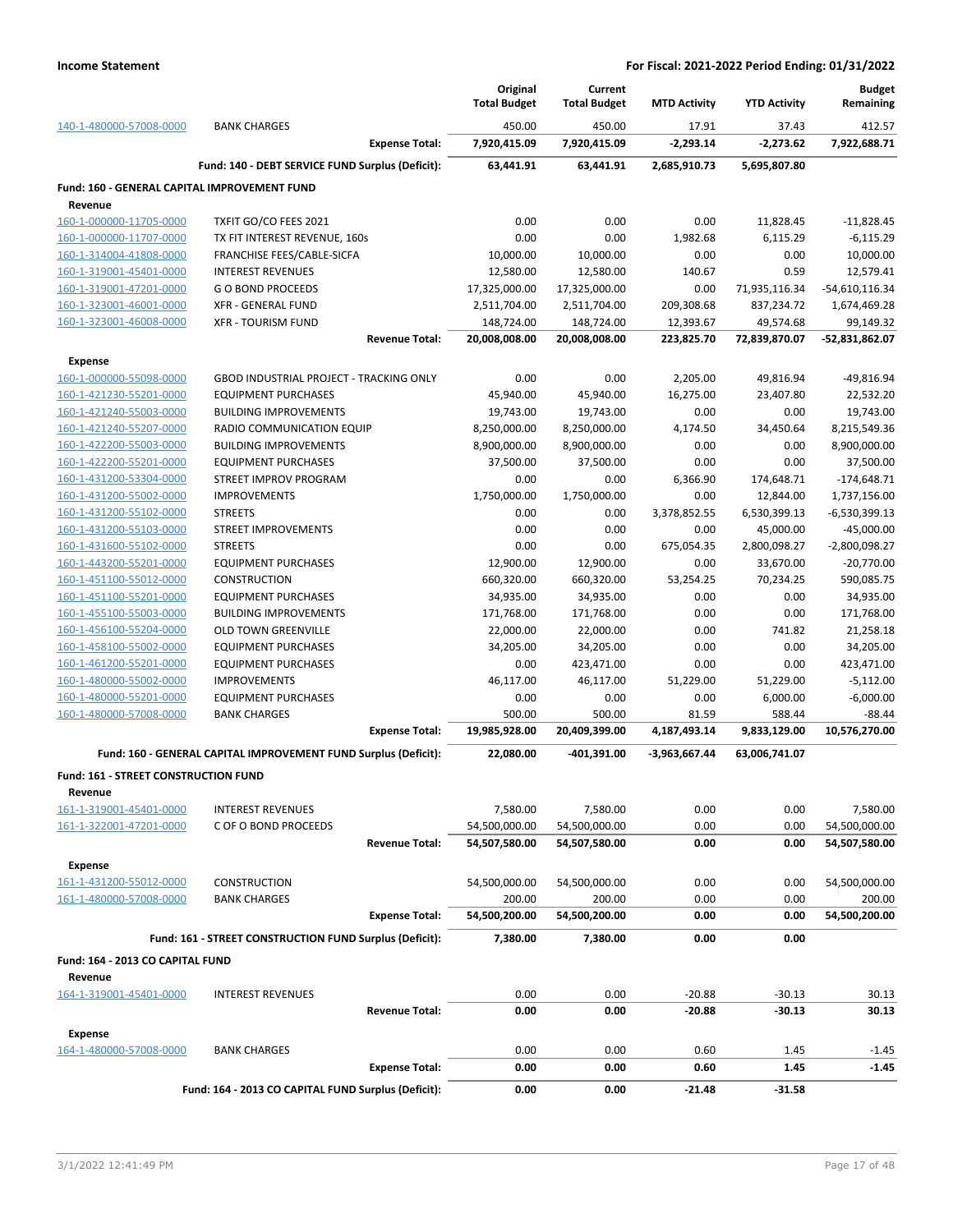| <b>Income Statement</b>                            |                                                            | For Fiscal: 2021-2022 Period Ending: 01/31/2022 |                                |                        |                         |                            |
|----------------------------------------------------|------------------------------------------------------------|-------------------------------------------------|--------------------------------|------------------------|-------------------------|----------------------------|
|                                                    |                                                            | Original<br><b>Total Budget</b>                 | Current<br><b>Total Budget</b> | <b>MTD Activity</b>    | <b>YTD Activity</b>     | <b>Budget</b><br>Remaining |
| Fund: 165 - 2014 GO FUND                           |                                                            |                                                 |                                |                        |                         |                            |
| Revenue                                            |                                                            |                                                 |                                |                        |                         |                            |
| 165-1-319001-45401-0000                            | <b>INTEREST REVENUES</b>                                   | 500.00                                          | 500.00                         | 11.05                  | 44.58                   | 455.42                     |
|                                                    | <b>Revenue Total:</b>                                      | 500.00                                          | 500.00                         | 11.05                  | 44.58                   | 455.42                     |
|                                                    | Fund: 165 - 2014 GO FUND Total:                            | 500.00                                          | 500.00                         | 11.05                  | 44.58                   |                            |
| Fund: 171 - MAIN STREET SPECIAL REVENUE<br>Revenue |                                                            |                                                 |                                |                        |                         |                            |
| 171-1-310001-43101-0000                            | <b>GRANT REVENUE - FEDERAL</b>                             | 0.00                                            | 0.00                           | 0.00                   | 52,451.35               | $-52,451.35$               |
|                                                    | <b>Revenue Total:</b>                                      | 0.00                                            | 0.00                           | 0.00                   | 52,451.35               | $-52,451.35$               |
| Expense                                            |                                                            |                                                 |                                |                        |                         |                            |
| 171-1-456100-54501-0000                            | <b>SPECIAL SERVICES</b>                                    | 0.00                                            | 0.00                           | 0.00                   | 0.00                    | 0.00                       |
|                                                    | <b>Expense Total:</b>                                      | 0.00                                            | 0.00                           | 0.00                   | 0.00                    | 0.00                       |
|                                                    | Fund: 171 - MAIN STREET SPECIAL REVENUE Surplus (Deficit): | 0.00                                            | 0.00                           | 0.00                   | 52,451.35               |                            |
| <b>Fund: 172 - MINOR GRANTS FUND</b>               |                                                            |                                                 |                                |                        |                         |                            |
| Revenue                                            |                                                            |                                                 |                                |                        |                         |                            |
| 172-1-310001-43106-0000                            | <b>GRANT REVENUE FEDERAL</b>                               | 0.00                                            | 0.00                           | 0.00                   | $-2,488.47$             | 2,488.47                   |
| 172-1-310001-43108-0000                            | <b>GRANTS / LIBRARY GRANT</b>                              | 0.00                                            | 0.00                           | 5,000.00               | 11,800.00               | $-11,800.00$               |
|                                                    | <b>Revenue Total:</b>                                      | 0.00                                            | 0.00                           | 5,000.00               | 9,311.53                | $-9,311.53$                |
| Expense                                            |                                                            |                                                 |                                |                        |                         |                            |
| 172-1-455100-52402-0000                            | <b>BASIC PROGRAM EXPENSE</b>                               | 0.00                                            | 0.00                           | 0.00                   | 60.00                   | $-60.00$                   |
| 172-1-455100-55201-0000                            | <b>EQUIPMENT PURCHASES</b>                                 | 0.00                                            | 0.00                           | 0.00                   | 3,500.00                | $-3,500.00$                |
|                                                    | <b>Expense Total:</b>                                      | 0.00                                            | 0.00                           | 0.00                   | 3,560.00                | $-3,560.00$                |
|                                                    | Fund: 172 - MINOR GRANTS FUND Surplus (Deficit):           | 0.00                                            | 0.00                           | 5,000.00               | 5,751.53                |                            |
| Fund: 200 - WATER / WASTEWATER FUND                |                                                            |                                                 |                                |                        |                         |                            |
| Revenue                                            |                                                            |                                                 |                                |                        |                         |                            |
| 200-2-318003-42304-0000                            | <b>BACKFLOW INSPECTION FEES</b>                            | 6,000.00                                        | 6,000.00                       | 1,723.15               | 1,723.15                | 4,276.85                   |
| 200-2-318003-44302-0000<br>200-2-318003-44305-0000 | WATER REVENUES / SERVICE CHARGES<br>LATE CHARGES - WATER   | 725,000.00<br>23,247.00                         | 725,000.00<br>23,247.00        | 35,233.13<br>6,633.51  | 272,255.75<br>27,196.87 | 452,744.25<br>$-3,949.87$  |
| 200-2-318003-44312-0000                            | <b>METER TAMPERING</b>                                     | 1,275.00                                        | 1,275.00                       | 0.00                   | 250.00                  | 1,025.00                   |
| 200-2-318003-44317-0000                            | WATER REVENUES / METER CHANGE-OUTS                         | 600,000.00                                      | 600,000.00                     | 42,100.00              | 286,750.00              | 313,250.00                 |
| 200-2-318003-45103-0000                            | <b>GEUS RAW WATER CONSUMPTN</b>                            | 100,000.00                                      | 100,000.00                     | 0.00                   | 0.00                    | 100,000.00                 |
| 200-2-318004-42303-0000                            | <b>WASTE HAULER PERMITS</b>                                | 2,540.00                                        | 2,540.00                       | 0.00                   | 1,400.00                | 1,140.00                   |
| 200-2-318004-44309-0000                            | SEWER REVENUES / SERVICE CHARGES                           | 33,264.00                                       | 33,264.00                      | 4,119.27               | 23,419.91               | 9,844.09                   |
| 200-2-318004-44310-0000                            | LATE CHARGES - SEWER                                       | 25,370.00                                       | 25,370.00                      | 6,790.46               | 24,828.16               | 541.84                     |
| 200-2-318004-44318-0000                            | LATE CHARGES - WASTEHAULERS                                | 4,112.00                                        | 4,112.00                       | 506.20                 | 714.43                  | 3,397.57                   |
| 200-2-318004-45106-0000<br>200-2-318004-45201-0000 | L-3 COMM COD DISCHARGE<br>SEWER REV/ SEWER HAULER FEES     | 126,360.00<br>427,852.00                        | 126,360.00<br>427,852.00       | 10,530.00<br>50,761.61 | 42,120.00<br>151,638.53 | 84,240.00<br>276,213.47    |
| 200-2-319003-45101-0000                            | WATER REVENUES / METERED SALES                             | 7,738,500.00                                    | 7,738,500.00                   | 564,350.35             | 2,454,133.21            | 5,284,366.79               |
| 200-2-319004-45104-0000                            | SEWER COLLECTION FEES                                      | 6,414,598.00                                    | 6,414,598.00                   | 518,785.60             | 2,116,375.11            | 4,298,222.89               |
| 200-2-319004-45105-0000                            | SEWER REVENUES / EPA REVENUE                               | 250.00                                          | 250.00                         | 0.00                   | 342.28                  | $-92.28$                   |
| 200-2-320003-45401-0000                            | <b>INTEREST REVENUES</b>                                   | 100.00                                          | 100.00                         | $-67.29$               | $-97.33$                | 197.33                     |
| 200-2-323001-58013-0000                            | <b>XFR - TOURISM FUND</b>                                  | 45,000.00                                       | 45,000.00                      | 3,750.00               | 15,000.00               | 30,000.00                  |
|                                                    | <b>Revenue Total:</b>                                      | 16,273,468.00                                   | 16,273,468.00                  | 1,245,215.99           | 5,418,050.07            | 10,855,417.93              |
| Expense                                            |                                                            |                                                 |                                |                        |                         |                            |
| 200-2-436100-51001-0000                            | <b>REGULAR SALARIES</b>                                    | 99,372.00                                       | 99,372.00                      | 9,992.44               | 34,880.04               | 64,491.96                  |
| 200-2-436100-51020-0000                            | <b>OVERTIME</b>                                            | 307.50                                          | 307.50                         | 1,149.54               | 4,417.00                | $-4,109.50$                |
| 200-2-436100-51021-0000                            | LONGEVITY                                                  | 1,456.00                                        | 1,456.00                       | 0.00                   | 1,290.00                | 166.00                     |
| 200-2-436100-51101-0000<br>200-2-436100-51102-0000 | <b>CERTIFICATION PAY</b><br><b>BILINGUAL PAY</b>           | 600.00<br>600.00                                | 600.00<br>600.00               | 92.32<br>46.16         | 369.28<br>184.64        | 230.72<br>415.36           |
| 200-2-436100-51117-0000                            | CELL PHONE ALLOWANCE                                       | 780.00                                          | 780.00                         | 0.00                   | 60.00                   | 720.00                     |
| 200-2-436100-51201-0000                            | <b>FICA</b>                                                | 6,393.00                                        | 6,393.00                       | 667.11                 | 2,429.26                | 3,963.74                   |
| 200-2-436100-51202-0000                            | MEDICARE                                                   | 1,495.00                                        | 1,495.00                       | 156.02                 | 568.14                  | 926.86                     |
| 200-2-436100-51203-0000                            | <b>HEALTH INSURANCE</b>                                    | 24,859.00                                       | 24,859.00                      | 2,071.58               | 8,286.32                | 16,572.68                  |
| 200-2-436100-51204-0000                            | <b>WORKERS COMPENSATION</b>                                | 1,145.00                                        | 1,145.00                       | 94.50                  | 378.00                  | 767.00                     |
| 200-2-436100-51205-0000                            | STATE UNEMPLOYMENT                                         | 383.00                                          | 383.00                         | 315.85                 | 315.85                  | 67.15                      |
| 200-2-436100-51301-0000                            | <b>TMRS</b>                                                | 12,001.00                                       | 12,001.00                      | 1,331.08               | 4,801.84                | 7,199.16                   |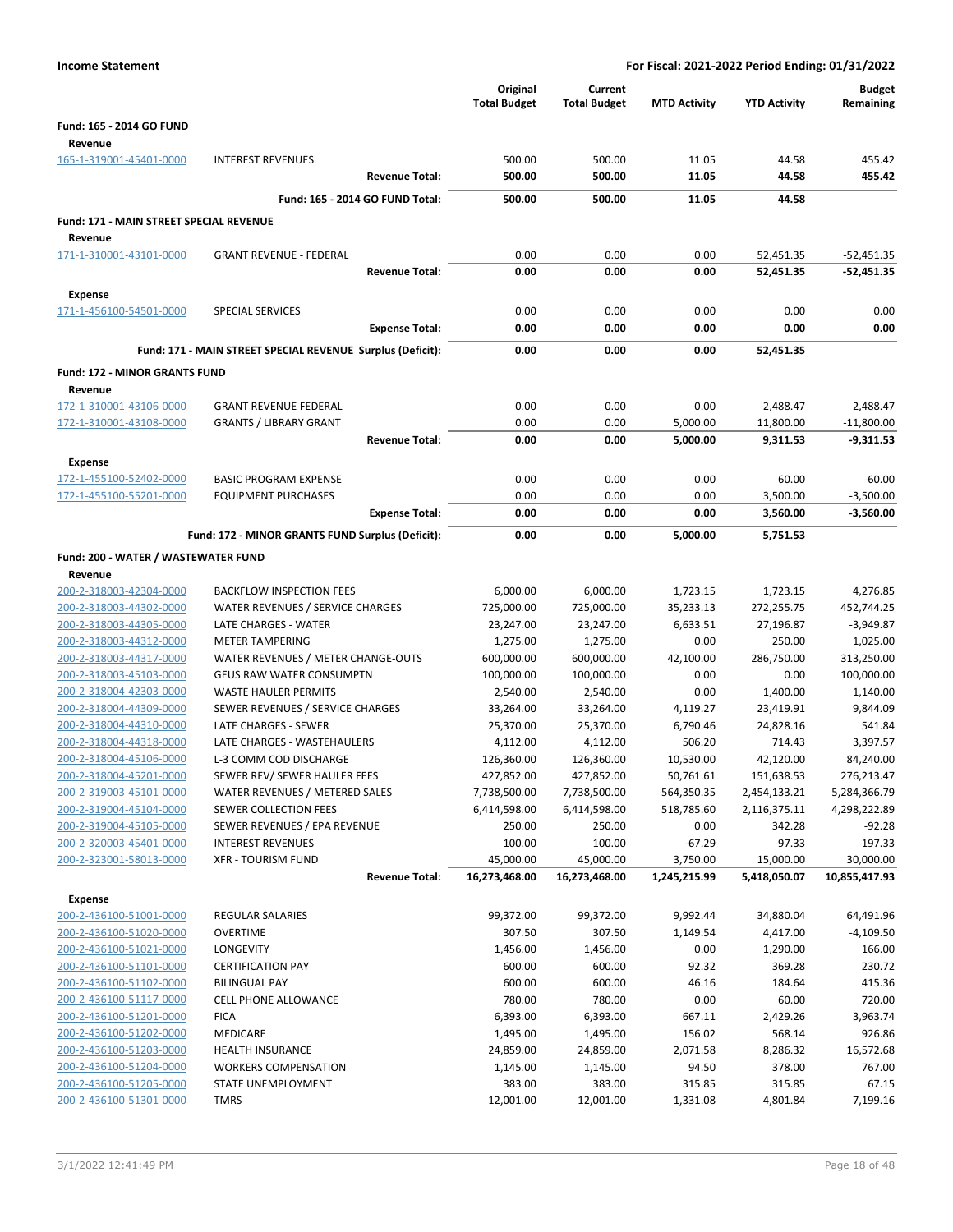| 200-2-436100-52001-0000                                   |
|-----------------------------------------------------------|
| 200-2-436100-52002-0000                                   |
| 200-2-436100-52201-0000                                   |
| <u>200-2-436100-52305-0000</u>                            |
| 200-2-436100-53402-0000                                   |
| 2-436100-54001-0000<br>200-                               |
| 200-2-436100-54002-0000                                   |
| 200-2-436100-54101-0000                                   |
| 200-2-436200-51001-0000                                   |
| 200-2-436200-51020-0000                                   |
| 2-436200-51021<br>200-<br>-0000                           |
| 200-2-436200-51101-0000                                   |
| 200-2-436200-51117-0000                                   |
| <u>200-2-436200-51201-0000</u>                            |
| 200-2-436200-51202-0000                                   |
| 2-436200-51203-0000<br>200-                               |
|                                                           |
| 200-2-436200-51204-0000                                   |
| 200-2-436200-51205-0000                                   |
| 200-2-436200-51301-0000                                   |
| 200-2-436200-52001-0000                                   |
| 2-436200-52002-0000<br>200-                               |
| 200-2-436200-52101-0000                                   |
| 200-2-436200-52104-0000                                   |
| 200-2-436200-52105-0000                                   |
| 200-2-436200-52106-0000                                   |
| 2-436200-52201-<br>200-<br>$-0000$                        |
| 200-2-436200-52202-0000                                   |
| 200-2-436200-52203-0000                                   |
| 200-2-436200-52301-0000                                   |
| 200-2-436200-53201-0000                                   |
| 2-436200-53202-0000<br>200-                               |
| 200-2-436200-53203-0000                                   |
| 200-2-436200-53205-0000                                   |
| <u>200-2-436200-53310-0000</u>                            |
| 200-2-436200-53402-0000                                   |
| 200-2-436200-53403-0000                                   |
| 200-2-436200-53404-0000                                   |
| 200-2-436200-53605-0000                                   |
| <u>200-2-436200-53606-0000</u>                            |
|                                                           |
| 200-2-436200-54001-0000                                   |
| 200-2-436200-54002-0000                                   |
| <u>200-2-436200-54201-0000</u>                            |
| 200-2-436200-54208-0000                                   |
| <u>200-2-436200-54212-0000</u>                            |
| 200-2-436200-54214-0000                                   |
| 200-2-436200-54219-0000                                   |
| 200-2-436200-54410-0000                                   |
|                                                           |
| 200-2-436300-51001-0000                                   |
| <u>200-2-436300-51020-0000</u>                            |
| <u>200-2-436300-51021-0000</u>                            |
| 200-2-436300-51101-0000                                   |
| 200-2-436300-51102-0000                                   |
| 200-2-436300-51117-0000                                   |
| <u>200-2-436300-51201-0000</u>                            |
| 200-2-436300-51202-0000                                   |
| 200-2-436300-51203-0000                                   |
| 200-2-436300-51204-0000                                   |
|                                                           |
| 200-2-436300-51205-0000<br><u>200-2-436300-51301-0000</u> |

|                                                    |                                                | Original<br><b>Total Budget</b> | Current<br><b>Total Budget</b> | <b>MTD Activity</b> | <b>YTD Activity</b>  | <b>Budget</b><br>Remaining |
|----------------------------------------------------|------------------------------------------------|---------------------------------|--------------------------------|---------------------|----------------------|----------------------------|
| 200-2-436100-52001-0000                            | <b>OFFICE SUPPLIES</b>                         | 653.48                          | 653.48                         | 179.19              | 195.42               | 458.06                     |
| 200-2-436100-52002-0000                            | POSTAGE / FREIGHT                              | 7,000.00                        | 7,000.00                       | 0.00                | 550.00               | 6,450.00                   |
| 200-2-436100-52201-0000                            | MINOR TOOLS & EQUIPMENT                        | 880.07                          | 880.07                         | 0.00                | 0.00                 | 880.07                     |
| 200-2-436100-52305-0000                            | PUBLIC EDUCATION                               | 7,000.00                        | 7,000.00                       | 0.00                | 0.00                 | 7,000.00                   |
| 200-2-436100-53402-0000                            | <b>BUILDING MAINTENANCE</b>                    | 0.00                            | 0.00                           | 0.00                | 1,256.51             | $-1,256.51$                |
| 200-2-436100-54001-0000                            | <b>TELEPHONE CHARGES</b>                       | 961.00                          | 961.00                         | 80.19               | 320.87               | 640.13                     |
| 200-2-436100-54002-0000                            | <b>UTILITY CHARGES</b>                         | 33,000.00                       | 33,000.00                      | 1,364.80            | 6,747.97             | 26,252.03                  |
| 200-2-436100-54101-0000                            | PROFESSIONAL SERVICES                          | 45,000.00                       | 45,000.00                      | 10,754.10           | 19,689.10            | 25,310.90                  |
| 200-2-436200-51001-0000                            | <b>REGULAR SALARIES</b>                        | 433,224.00                      | 433,224.00                     | 23,423.85           | 107,285.82           | 325,938.18                 |
| 200-2-436200-51020-0000                            | <b>OVERTIME</b>                                | 24,427.00                       | 24,427.00                      | 5,646.26            | 21,354.00            | 3,073.00                   |
| 200-2-436200-51021-0000                            | LONGEVITY                                      | 4,086.00                        | 4,086.00                       | 0.00                | 3,696.30             | 389.70                     |
| 200-2-436200-51101-0000                            | <b>CERTIFICATION PAY</b>                       | 3,000.00                        | 3,000.00                       | 92.32               | 369.28               | 2,630.72                   |
| 200-2-436200-51117-0000                            | <b>CELL PHONE ALLOWANCE</b>                    | 780.00                          | 780.00                         | 9.00                | 36.00                | 744.00                     |
| 200-2-436200-51201-0000                            | <b>FICA</b>                                    | 28,862.00                       | 28,862.00                      | 1,696.53            | 10,054.19            | 18,807.81                  |
| 200-2-436200-51202-0000                            | MEDICARE                                       | 6,750.00                        | 6,750.00                       | 396.77              | 2,351.40             | 4,398.60                   |
| 200-2-436200-51203-0000                            | <b>HEALTH INSURANCE</b>                        | 111,867.00                      | 111,867.00                     | 9,322.25            | 37,289.00            | 74,578.00                  |
| 200-2-436200-51204-0000                            | <b>WORKERS COMPENSATION</b>                    | 9,217.00                        | 9,217.00                       | 761.33              | 3,045.32             | 6,171.68                   |
| 200-2-436200-51205-0000                            | STATE UNEMPLOYMENT                             | 1,916.00                        | 1,916.00                       | 816.80              | 1,102.02             | 813.98                     |
| 200-2-436200-51301-0000                            | <b>TMRS</b>                                    | 53,275.00                       | 53,275.00                      | 3,442.22            | 19,619.76            | 33,655.24                  |
| 200-2-436200-52001-0000                            | <b>OFFICE SUPPLIES</b>                         | 1,488.00                        | 1,488.00                       | 0.00                | 162.12               | 1,325.88                   |
| 200-2-436200-52002-0000                            | POSTAGE / FREIGHT                              | 4,196.80                        | 4,196.80                       | 1.56                | 41.02                | 4,155.78                   |
| 200-2-436200-52101-0000                            | <b>JANITORIAL SUPPLIES</b>                     | 1,613.00                        | 1,613.00                       | 0.00                | 209.41               | 1,403.59                   |
| 200-2-436200-52104-0000                            | <b>WEARING APPAREL</b>                         | 6,955.00                        | 6,955.00                       | 0.00                | 1,906.72             | 5,048.28                   |
| 200-2-436200-52105-0000                            | <b>LABORATORY</b>                              | 14,538.00                       | 14,538.00                      | 273.00              | 2,736.72             | 11,801.28                  |
| 200-2-436200-52106-0000                            | <b>CHEMICAL SUPPLIES</b>                       | 325,000.00                      | 325,000.00                     | 15,323.67           | 88,648.71            | 236,351.29                 |
| 200-2-436200-52201-0000                            | MINOR TOOLS & EQUIPMENT                        | 4,590.00                        | 4,590.00                       | 378.95              | 1,488.31             | 3,101.69                   |
| 200-2-436200-52202-0000                            | MECHANICAL SUPPLIES                            | 1,736.00                        | 1,736.00                       | 0.00                | 0.00                 | 1,736.00                   |
| 200-2-436200-52203-0000                            | <b>MOTOR VEHICLE FUEL</b>                      | 3,900.00                        | 3,900.00                       | 356.51              | 1,606.74             | 2,293.26                   |
| 200-2-436200-52301-0000                            | <b>SAFETY SUPPLIES</b>                         | 2,975.00                        | 2,975.00                       | 0.00                | 223.77               | 2,751.23                   |
| 200-2-436200-53201-0000                            | FURNITURE & OFFICE EQUIPMENT                   | 400.00                          | 400.00                         | 0.00                | 0.00                 | 400.00                     |
| 200-2-436200-53202-0000                            | MACHINE, TOOLS & IMPLMNTS                      | 3,200.00                        | 3,200.00                       | 1,041.86            | 1,161.83             | 2,038.17                   |
| 200-2-436200-53203-0000                            | <b>INSTRUMENTS &amp; APPARATUS</b>             | 12,000.00                       | 12,000.00                      | 0.00                | 0.00                 | 12,000.00                  |
| 200-2-436200-53205-0000                            | <b>MOTOR VEHICLES</b>                          | 1,900.00                        | 1,900.00                       | 1,574.59            | 1,805.44             | 94.56                      |
| 200-2-436200-53310-0000                            | RESVRS/STRG TANKS/ST PIPE                      | 41,620.00                       | 41,620.00                      | 4,452.88            | 14,404.84            | 27,215.16                  |
| 200-2-436200-53402-0000                            | <b>BUILDING MAINTENANCE</b>                    | 6,810.00                        | 6,810.00                       | 120.55              | 598.96               | 6,211.04                   |
| 200-2-436200-53403-0000                            | <b>HEATING &amp; COOLING SYSTEMS</b>           | 3,400.00                        | 3,400.00                       | 0.00                | 0.00                 | 3,400.00                   |
| 200-2-436200-53404-0000                            | STRUCTURES / EXTERIOR STRUCTURES               | 4,400.00                        | 4,400.00                       | 0.00                | 1,497.92             | 2,902.08                   |
| 200-2-436200-53605-0000                            | STRUCTURES / FILTRATION PLANT                  | 45,709.00                       | 45,709.00                      | 1,167.98            | 7,438.94             | 38,270.06                  |
| 200-2-436200-53606-0000                            | <b>MAINT - GROUNDS</b>                         | 3,340.00                        | 3,340.00                       | 30.99               | 700.01               | 2,639.99                   |
| 200-2-436200-54001-0000                            | <b>TELEPHONE CHARGES</b>                       | 4,988.00                        | 4,988.00                       | 428.66              | 1,629.88             | 3,358.12<br>246,617.76     |
| 200-2-436200-54002-0000<br>200-2-436200-54201-0000 | UTILITY CHARGES<br>MEMBERSHIPS & SUBSCRIPTIONS | 365,000.00<br>1,461.00          | 365,000.00<br>1,461.00         | 46,367.38<br>299.99 | 118,382.24<br>299.99 | 1,161.01                   |
| 200-2-436200-54208-0000                            | <b>LABORATORY WORK</b>                         | 64,946.00                       | 64,946.00                      | 1,190.00            | 3,963.84             | 60,982.16                  |
| 200-2-436200-54212-0000                            | PRINTING                                       | 950.00                          | 950.00                         | 0.00                | 0.00                 | 950.00                     |
| 200-2-436200-54214-0000                            | <b>TRAVEL &amp; TRAINING</b>                   | 7,243.00                        | 7,243.00                       | 49.99               | 49.99                | 7,193.01                   |
| 200-2-436200-54219-0000                            | SABINE RIVER AUTHORITY                         | 1,082,699.00                    | 1,082,699.00                   | 72,818.50           | 218,455.50           | 864,243.50                 |
| 200-2-436200-54410-0000                            | PERMITS/FEES                                   | 30,000.00                       | 30,000.00                      | 0.00                | 27,557.60            | 2,442.40                   |
| 200-2-436300-51001-0000                            | <b>REGULAR SALARIES</b>                        | 595,647.00                      | 595,647.00                     | 43,052.30           | 175,591.94           | 420,055.06                 |
| 200-2-436300-51020-0000                            | <b>OVERTIME</b>                                | 74,264.84                       | 74,264.84                      | 13,984.35           | 43,277.74            | 30,987.10                  |
| 200-2-436300-51021-0000                            | LONGEVITY                                      | 6,932.00                        | 6,932.00                       | 0.00                | 4,164.00             | 2,768.00                   |
| 200-2-436300-51101-0000                            | <b>CERTIFICATION PAY</b>                       | 600.00                          | 600.00                         | 0.00                | 46.16                | 553.84                     |
| 200-2-436300-51102-0000                            | <b>BILINGUAL PAY</b>                           | 0.00                            | 0.00                           | 46.16               | 184.64               | $-184.64$                  |
| 200-2-436300-51117-0000                            | <b>CELL PHONE ALLOWANCE</b>                    | 2,130.00                        | 2,130.00                       | 30.00               | 180.00               | 1,950.00                   |
| 200-2-436300-51201-0000                            | <b>FICA</b>                                    | 42,133.00                       | 42,133.00                      | 3,364.39            | 13,165.08            | 28,967.92                  |
| 200-2-436300-51202-0000                            | MEDICARE                                       | 9,854.00                        | 9,854.00                       | 786.84              | 3,078.94             | 6,775.06                   |
| 200-2-436300-51203-0000                            | <b>HEALTH INSURANCE</b>                        | 211,305.00                      | 211,305.00                     | 17,608.75           | 70,435.00            | 140,870.00                 |
| 200-2-436300-51204-0000                            | <b>WORKERS COMPENSATION</b>                    | 13,225.00                       | 13,225.00                      | 1,092.83            | 4,371.32             | 8,853.68                   |
| 200-2-436300-51205-0000                            | STATE UNEMPLOYMENT                             | 3,353.00                        | 3,353.00                       | 1,599.16            | 2,017.92             | 1,335.08                   |
| 200-2-436300-51301-0000                            | <b>TMRS</b>                                    | 79,850.00                       | 79,850.00                      | 6,739.31            | 26,033.83            | 53,816.17                  |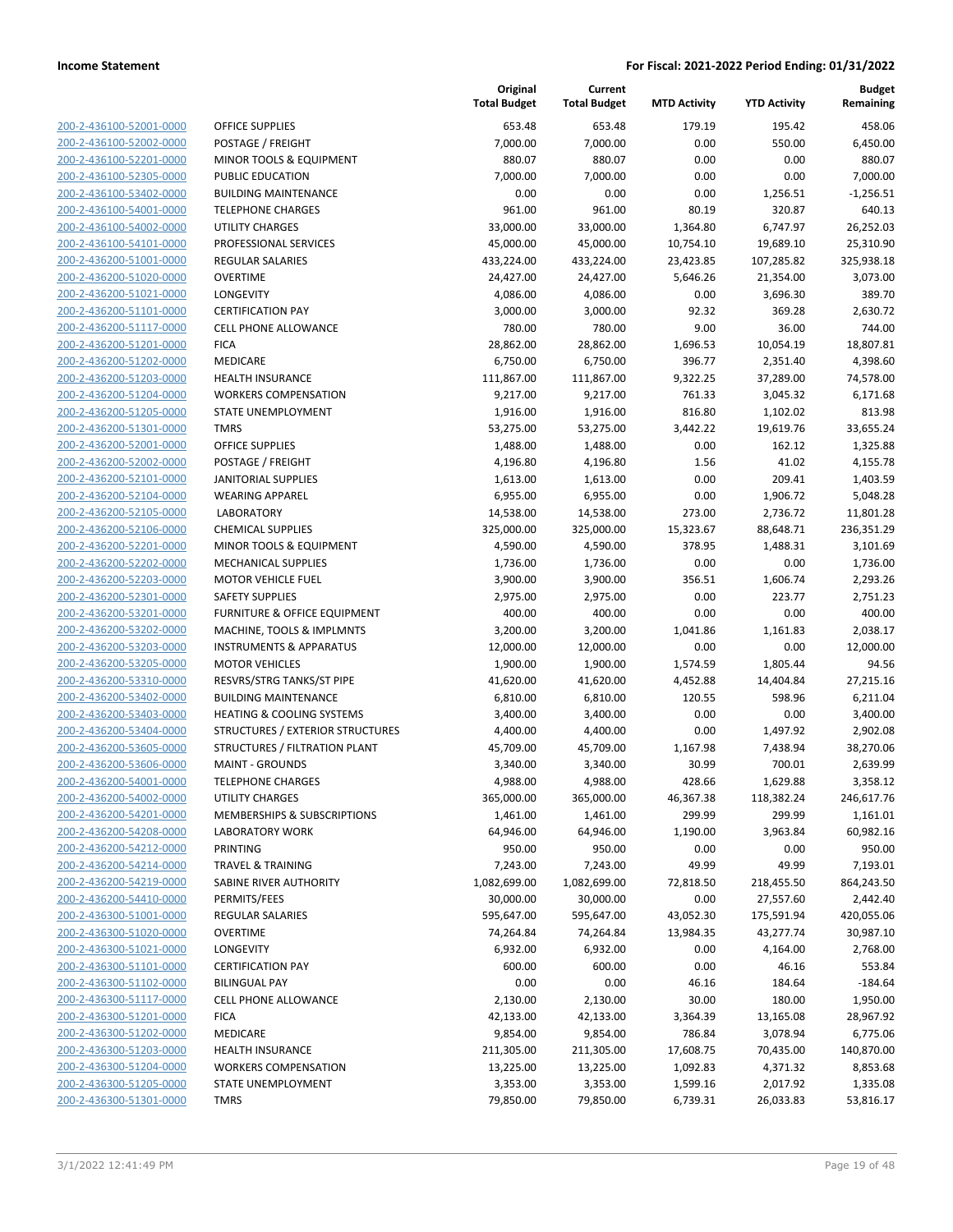|                         |                                          | Original<br><b>Total Budget</b> | Current<br><b>Total Budget</b> | <b>MTD Activity</b> | <b>YTD Activity</b> | <b>Budget</b><br>Remaining |
|-------------------------|------------------------------------------|---------------------------------|--------------------------------|---------------------|---------------------|----------------------------|
| 200-2-436300-52001-0000 | <b>OFFICE SUPPLIES</b>                   | 300.00                          | 300.00                         | 0.00                | 16.23               | 283.77                     |
| 200-2-436300-52002-0000 | POSTAGE / FREIGHT                        | 50.00                           | 50.00                          | 0.00                | 438.07              | $-388.07$                  |
| 200-2-436300-52005-0000 | PRINTED MATERIALS                        | 100.00                          | 100.00                         | 0.00                | 0.00                | 100.00                     |
| 200-2-436300-52104-0000 | <b>WEARING APPAREL</b>                   | 15,450.00                       | 15,450.00                      | 4,002.04            | 14,307.74           | 1,142.26                   |
| 200-2-436300-52106-0000 | <b>CHEMICAL SUPPLIES</b>                 | 500.00                          | 500.00                         | 0.00                | 0.00                | 500.00                     |
| 200-2-436300-52201-0000 | MINOR TOOLS & EQUIPMENT                  | 15,801.00                       | 15,801.00                      | 648.59              | 8,578.61            | 7,222.39                   |
| 200-2-436300-52203-0000 | <b>MOTOR VEHICLE FUEL</b>                | 46,000.00                       | 46,000.00                      | 4,630.16            | 18,025.96           | 27,974.04                  |
| 200-2-436300-52303-0000 | <b>TRAINING SUPPLIES</b>                 | 510.00                          | 510.00                         | 0.00                | 0.00                | 510.00                     |
| 200-2-436300-53201-0000 | <b>FURNITURE &amp; OFFICE EQUIPMENT</b>  | 496.00                          | 496.00                         | 0.00                | 450.00              | 46.00                      |
| 200-2-436300-53202-0000 | MACHINE, TOOLS & IMPLMNTS                | 4,598.00                        | 4,598.00                       | 1,792.21            | 3,362.34            | 1,235.66                   |
| 200-2-436300-53202-0001 | METER & SETTINGS - MACHINE, TOOLS & IMP  | 5,495.30                        | 5,495.30                       | 0.00                | 419.62              | 5,075.68                   |
| 200-2-436300-53202-0002 | UTILITY CONSTRUCTION - MACHINE, TOOLS &  | 4,598.00                        | 4,598.00                       | 0.00                | 0.00                | 4,598.00                   |
| 200-2-436300-53205-0000 | <b>MOTOR VEHICLES</b>                    | 25,000.00                       | 25,000.00                      | 3,401.93            | 7,245.91            | 17,754.09                  |
| 200-2-436300-53207-0000 | RADIO/COMMUNICATIONS                     | 6,484.00                        | 6,484.00                       | 0.00                | 0.00                | 6,484.00                   |
| 200-2-436300-53210-0000 | <b>FIRE HYDRANTS</b>                     | 15,500.00                       | 15,500.00                      | 9,478.10            | 9,478.10            | 6,021.90                   |
| 200-2-436300-53211-0000 | <b>METERS &amp; SETTINGS</b>             | 0.00                            | 0.00                           | 86,909.51           | 261,183.15          | $-261,183.15$              |
| 200-2-436300-53211-0001 | <b>METERS &amp; SETTINGS - MATERIALS</b> | 708,882.00                      | 708,882.00                     | 10,900.03           | 9,762.02            | 699,119.98                 |
| 200-2-436300-53214-0000 | UTILITY CONSTRUCTION - MATERIALS         | 225,000.00                      | 225,000.00                     | 0.00                | 0.00                | 225,000.00                 |
| 200-2-436300-53306-0000 | <b>WATER MAINS</b>                       | 292,794.23                      | 282,794.23                     | 23,060.57           | 67,643.61           | 215,150.62                 |
| 200-2-436300-53306-0001 | <b>UTILITY TAPS</b>                      | 260,000.00                      | 260,000.00                     | 471.40              | 683.44              | 259,316.56                 |
| 200-2-436300-54001-0000 | <b>TELEPHONE CHARGES</b>                 | 1,800.00                        | 1,800.00                       | 129.22              | 440.05              | 1,359.95                   |
| 200-2-436300-54214-0000 | <b>TRAVEL &amp; TRAINING</b>             | 3,985.00                        | 3,985.00                       | 0.00                | 1,565.00            | 2,420.00                   |
| 200-2-437200-51001-0000 | <b>REGULAR SALARIES</b>                  | 377,275.00                      | 377,275.00                     | 31,208.05           | 120,742.81          | 256,532.19                 |
| 200-2-437200-51020-0000 | <b>OVERTIME</b>                          | 56,411.00                       | 56,411.00                      | 7,000.92            | 27,909.65           | 28,501.35                  |
| 200-2-437200-51021-0000 | LONGEVITY                                | 14,438.00                       | 14,438.00                      | 0.00                | 14,192.00           | 246.00                     |
| 200-2-437200-51101-0000 | <b>CERTIFICATION PAY</b>                 | 1,200.00                        | 1,200.00                       | 92.30               | 369.20              | 830.80                     |
| 200-2-437200-51117-0000 | <b>CELL PHONE ALLOWANCE</b>              | 780.00                          | 780.00                         | 150.00              | 600.00              | 180.00                     |
| 200-2-437200-51201-0000 | <b>FICA</b>                              | 27,906.00                       | 27,906.00                      | 2,271.52            | 9,706.97            | 18,199.03                  |
| 200-2-437200-51202-0000 | MEDICARE                                 | 6,527.00                        | 6,527.00                       | 531.24              | 2,270.17            | 4,256.83                   |
| 200-2-437200-51203-0000 | <b>HEALTH INSURANCE</b>                  | 124,297.00                      | 124,297.00                     | 10,358.08           | 41,432.32           | 82,864.68                  |
| 200-2-437200-51204-0000 | <b>WORKERS COMPENSATION</b>              | 8,681.00                        | 8,681.00                       | 717.67              | 2,870.68            | 5,810.32                   |
| 200-2-437200-51205-0000 | STATE UNEMPLOYMENT                       | 1,820.00                        | 1,820.00                       | 1,076.64            | 1,076.64            | 743.36                     |
| 200-2-437200-51301-0000 | <b>TMRS</b>                              | 52,887.00                       | 52,887.00                      | 4,537.24            | 19,079.33           | 33,807.67                  |
| 200-2-437200-52104-0000 | <b>WEARING APPAREL</b>                   | 15,000.00                       | 15,000.00                      | 477.99              | 5,511.17            | 9,488.83                   |
| 200-2-437200-52106-0000 | <b>CHEMICAL SUPPLIES</b>                 | 2,400.00                        | 2,400.00                       | 0.00                | 0.00                | 2,400.00                   |
| 200-2-437200-52107-0000 | <b>BOTANICAL SUPPLIES</b>                | 390.00                          | 390.00                         | 0.00                | 0.00                | 390.00                     |
| 200-2-437200-52201-0000 | MINOR TOOLS & EQUIPMENT                  | 10,995.00                       | 10,995.00                      | 0.00                | 643.54              | 10,351.46                  |
| 200-2-437200-52203-0000 | <b>MOTOR VEHICLE FUEL</b>                | 18,772.00                       | 18,772.00                      | 2,315.92            | 7,830.40            | 10,941.60                  |
| 200-2-437200-52303-0000 | <b>TRAINING SUPPLIES</b>                 | 275.00                          | 275.00                         | 0.00                | 0.00                | 275.00                     |
| 200-2-437200-53202-0000 | MACHINE, TOOLS & IMPLMNTS                | 4,963.00                        | 4,963.00                       | 0.00                | 405.65              | 4,557.35                   |
| 200-2-437200-53205-0000 | <b>MOTOR VEHICLES</b>                    | 11,000.00                       | 11,000.00                      | 576.93              | 2,158.47            | 8,841.53                   |
| 200-2-437200-53207-0000 | RADIO/COMMUNICATIONS                     | 3,000.00                        | 3,000.00                       | 0.00                | 0.00                | 3,000.00                   |
| 200-2-437200-53309-0000 | SANITARY SEWER & TCEQ SSO                | 107,020.76                      | 97,020.76                      | 1,521.76            | 13,083.56           | 83,937.20                  |
| 200-2-437200-53311-0000 | <b>LIFT STATIONS</b>                     | 63,120.00                       | 38,541.11                      | 2,502.43            | 7,101.63            | 31,439.48                  |
| 200-2-437200-54001-0000 | <b>TELEPHONE CHARGES</b>                 | 5,069.00                        | 5,069.00                       | 446.97              | 1,375.49            | 3,693.51                   |
| 200-2-437200-54002-0000 | UTILITY CHARGES                          | 35,000.00                       | 35,000.00                      | 2,359.38            | 10,336.23           | 24,663.77                  |
| 200-2-437200-54214-0000 | <b>TRAVEL &amp; TRAINING</b>             | 2,800.00                        | 2,800.00                       | 97.00               | 178.00              | 2,622.00                   |
| 200-2-437200-55202-0000 | <b>VEHICLES</b>                          | 32,045.00                       | 32,045.00                      | 0.00                | 0.00                | 32,045.00                  |
| 200-2-437300-51001-0000 | <b>REGULAR SALARIES</b>                  | 593,431.00                      | 593,431.00                     | 42,044.95           | 163,563.20          | 429,867.80                 |
| 200-2-437300-51020-0000 | <b>OVERTIME</b>                          | 44,767.00                       | 44,767.00                      | 4,551.65            | 14,058.96           | 30,708.04                  |
| 200-2-437300-51021-0000 | LONGEVITY                                | 13,646.00                       | 13,646.00                      | 0.00                | 13,220.00           | 426.00                     |
| 200-2-437300-51101-0000 | <b>CERTIFICATION PAY</b>                 | 7,800.00                        | 7,800.00                       | 553.84              | 2,215.36            | 5,584.64                   |
| 200-2-437300-51117-0000 | <b>CELL PHONE ALLOWANCE</b>              | 2,076.00                        | 2,076.00                       | 180.00              | 720.00              | 1,356.00                   |
| 200-2-437300-51201-0000 | <b>FICA</b>                              | 41,027.00                       | 41,027.00                      | 2,798.69            | 11,479.16           | 29,547.84                  |
| 200-2-437300-51202-0000 | MEDICARE                                 | 9,595.00                        | 9,595.00                       | 654.53              | 2,684.65            | 6,910.35                   |
| 200-2-437300-51203-0000 | <b>HEALTH INSURANCE</b>                  | 161,586.00                      | 161,586.00                     | 13,465.50           | 53,862.00           | 107,724.00                 |
| 200-2-437300-51204-0000 | <b>WORKERS COMPENSATION</b>              | 13,102.00                       | 13,102.00                      | 1,083.25            | 4,333.00            | 8,769.00                   |
| 200-2-437300-51205-0000 | STATE UNEMPLOYMENT                       | 2,491.00                        | 2,491.00                       | 1,325.25            | 1,467.64            | 1,023.36                   |
| 200-2-437300-51301-0000 | <b>TMRS</b>                              | 77,752.00                       | 77,752.00                      | 5,584.98            | 22,572.80           | 55,179.20                  |
|                         |                                          |                                 |                                |                     |                     |                            |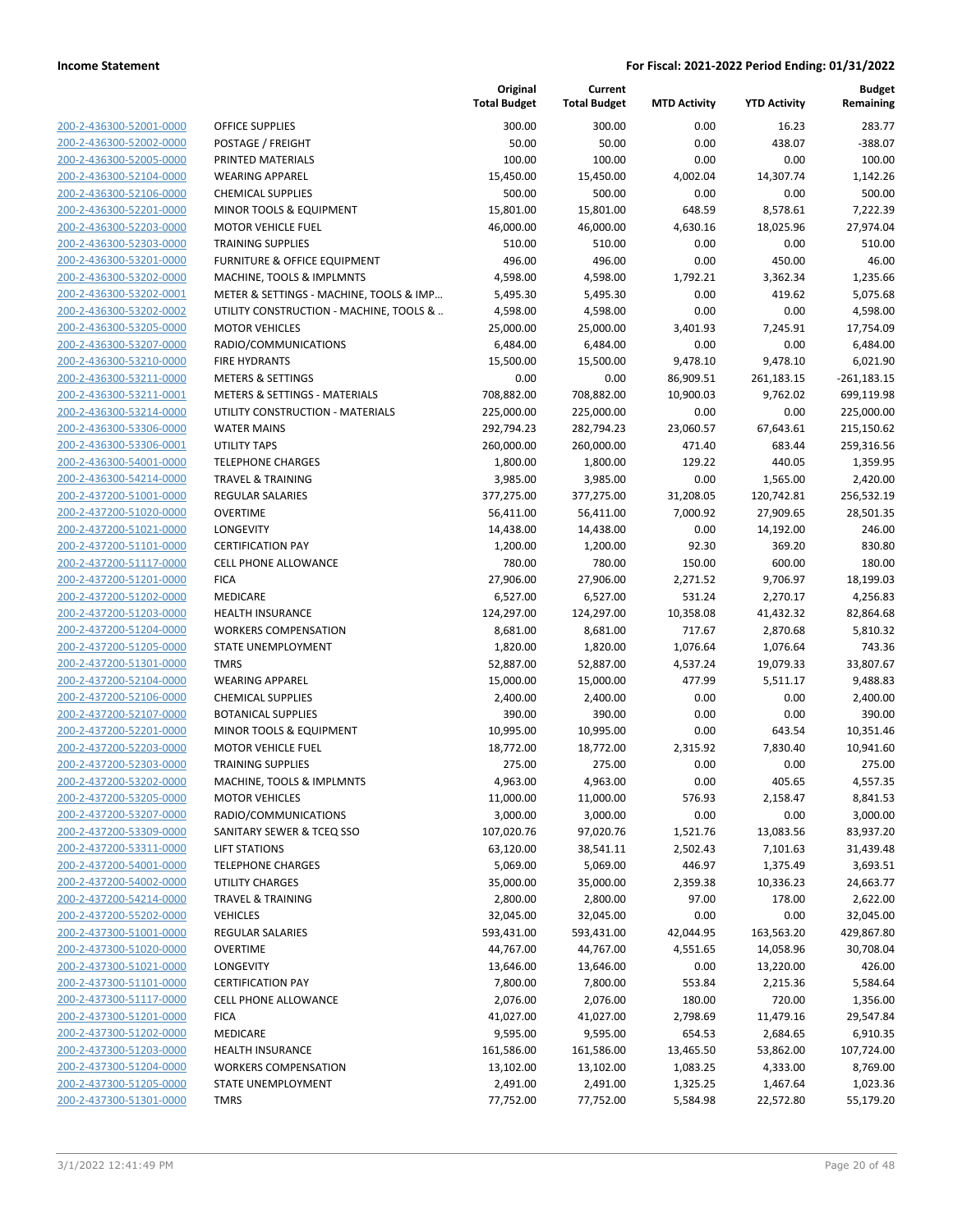| 200-2-437300-52001-0000        |
|--------------------------------|
| 200-2-437300-52002-0000        |
| 200-2-437300-52005-0000        |
| 200-2-437300-52101-0000        |
| 200-2-437300-52102-0000        |
| 200-2-437300-52104-0000        |
| 200-2-437300-52105-0000        |
| 200-2-437300-52106-0000        |
| 200-2-437300-52107-0000        |
| 200-2-437300-52201-0000        |
| 200-2-437300-52202-0000        |
| 200-2-437300-52203-0000        |
| 200-2-437300-52301-0000        |
| 200-2-437300-53202-0000        |
| 200-2-437300-53203-0000        |
| 200-2-437300-53205-0000        |
| 200-2-437300-53402-0000        |
| 200-2-437300-54001-0000        |
| 200-2-437300-54002-0000        |
| 200-2-437300-54103-0000        |
| 200-2-437300-54201-0000        |
| 200-2-437300-54208-0000        |
| 200-2-437300-54214-0000        |
| 200-2-437300-54410-0000        |
| 200-2-471100-56507-0000        |
| 200-2-471100-56508-0000        |
| 200-2-471100-56510-0000        |
| 200-2-471100-56511-0000        |
| 200-2-471200-56607-0000        |
| 200-2-471200-56611-0000        |
| 200-2-471200-56612-0000        |
| 200-2-475100-56002-0000        |
| 200-2-480000-52003-0000        |
| 200-2-480000-52006-0000        |
| 200-2-480000-54002-0000        |
| 200-2-480000-54226-0000        |
| 200-2-480000-57002-0000        |
| 200-2-480000-57005-0000        |
| 200-2-480000-57008-0000        |
| 200-2-480000-57015-0000        |
| 200-2-491000-58001-0000        |
| <u>200-2-491000-58037-0000</u> |
| 200-2-491000-58120-0000        |
| 200-2-495000-58580-0000        |
| 200-2-495000-58581-0000        |
| 200-2-495000-58701-0000        |
| 200-2-495000-58710-0000        |
| 200-2-495000-58720-0000        |
| 200-2-495000-58900-0000        |
|                                |
|                                |

|                               |                                                        | Original<br><b>Total Budget</b> | Current<br><b>Total Budget</b> | <b>MTD Activity</b> | <b>YTD Activity</b> | <b>Budget</b><br>Remaining |
|-------------------------------|--------------------------------------------------------|---------------------------------|--------------------------------|---------------------|---------------------|----------------------------|
| 200-2-437300-52001-0000       | <b>OFFICE SUPPLIES</b>                                 | 600.00                          | 600.00                         | 0.00                | 311.75              | 288.25                     |
| 200-2-437300-52002-0000       | POSTAGE / FREIGHT                                      | 602.00                          | 602.00                         | 29.13               | 172.52              | 429.48                     |
| 200-2-437300-52005-0000       | PRINTED MATERIALS                                      | 1,280.00                        | 1,280.00                       | 0.00                | 0.00                | 1,280.00                   |
| 200-2-437300-52101-0000       | <b>JANITORIAL SUPPLIES</b>                             | 1,650.00                        | 1,650.00                       | 0.00                | 440.18              | 1,209.82                   |
| 200-2-437300-52102-0000       | <b>REFERENCE SUPPLIES</b>                              | 500.00                          | 500.00                         | 0.00                | 0.00                | 500.00                     |
| 200-2-437300-52104-0000       | <b>WEARING APPAREL</b>                                 | 11,720.00                       | 11,720.00                      | 0.00                | 236.97              | 11,483.03                  |
| 200-2-437300-52105-0000       | <b>LABORATORY</b>                                      | 28,500.00                       | 28,500.00                      | 2,776.04            | 6,080.57            | 22,419.43                  |
| 200-2-437300-52106-0000       | <b>CHEMICAL SUPPLIES</b>                               | 55,804.00                       | 55,804.00                      | 0.00                | 13,402.94           | 42,401.06                  |
| 200-2-437300-52107-0000       | <b>BOTANICAL SUPPLIES</b>                              | 900.00                          | 900.00                         | 0.00                | 0.00                | 900.00                     |
| 200-2-437300-52201-0000       | <b>MINOR TOOLS &amp; EQUIPMENT</b>                     | 6,300.00                        | 6,300.00                       | 404.92              | 995.33              | 5,304.67                   |
| 200-2-437300-52202-0000       | <b>MECHANICAL SUPPLIES</b>                             | 18,400.00                       | 18,400.00                      | 1,237.66            | 3,169.12            | 15,230.88                  |
| 200-2-437300-52203-0000       | <b>MOTOR VEHICLE FUEL</b>                              | 13,086.00                       | 13,086.00                      | 471.80              | 2,455.66            | 10,630.34                  |
| 200-2-437300-52301-0000       | <b>SAFETY SUPPLIES</b>                                 | 2,300.00                        | 2,300.00                       | 14.99               | 794.33              | 1,505.67                   |
| 200-2-437300-53202-0000       | MACHINE, TOOLS & IMPLMNTS                              | 80,000.00                       | 80,000.00                      | 11,612.82           | 32,453.10           | 47,546.90                  |
| 200-2-437300-53203-0000       | <b>INSTRUMENTS &amp; APPARATUS</b>                     | 6,000.00                        | 6,000.00                       | 0.00                | 283.55              | 5,716.45                   |
| 200-2-437300-53205-0000       | <b>MOTOR VEHICLES</b>                                  | 5,300.00                        | 5,300.00                       | 0.00                | 845.00              | 4,455.00                   |
| 200-2-437300-53402-0000       | <b>BUILDING MAINTENANCE</b>                            | 6,500.00                        | 6,500.00                       | 49.50               | 1,165.23            | 5,334.77                   |
| 200-2-437300-54001-0000       | <b>TELEPHONE CHARGES</b>                               | 6,000.00                        | 6,000.00                       | 408.25              | 1,615.51            | 4,384.49                   |
| 200-2-437300-54002-0000       | <b>UTILITY CHARGES</b>                                 | 350,000.00                      | 350,000.00                     | 31,806.00           | 117,374.00          | 232,626.00                 |
| 200-2-437300-54103-0000       | <b>CONSULTING</b>                                      | 250,000.00                      | 250,000.00                     | 0.00                | 0.00                | 250,000.00                 |
| 200-2-437300-54201-0000       | MEMBERSHIPS & SUBSCRIPTIONS                            | 12,900.00                       | 12,900.00                      | 744.00              | 1,026.00            | 11,874.00                  |
| 200-2-437300-54208-0000       | <b>LABORATORY WORK</b>                                 | 15,000.00                       | 15,000.00                      | 2,177.50            | 2,802.50            | 12,197.50                  |
| 200-2-437300-54214-0000       | <b>TRAVEL &amp; TRAINING</b>                           | 4,500.00                        | 4,500.00                       | 111.00              | 320.00              | 4,180.00                   |
| 200-2-437300-54410-0000       | PERMITS/FEES                                           | 44,459.00                       | 44,459.00                      | 0.00                | 37,505.83           | 6,953.17                   |
| 200-2-471100-56507-0000       | 08 REV BONDS - PRINCIPAL                               | 1,015,000.00                    | 1,015,000.00                   | 0.00                | 0.00                | 1,015,000.00               |
| 200-2-471100-56508-0000       | 09 TWDP REV BOND - PRINC                               | 15,000.00                       | 15,000.00                      | 0.00                | 0.00                | 15,000.00                  |
| 200-2-471100-56510-0000       | 2019 REVENUE BONDS PRINCIPAL                           | 390,000.00                      | 390,000.00                     | 0.00                | 0.00                | 390,000.00                 |
| 200-2-471100-56511-0000       | 2021 RAW WATER LINE PRINCIPAL                          | 600,000.00                      | 600,000.00                     | 0.00                | 0.00                | 600,000.00                 |
| 200-2-471200-56607-0000       | 08 REV BONDS - INTEREST                                | 239,717.50                      | 239,717.50                     | 0.00                | 0.00                | 239,717.50                 |
| 200-2-471200-56611-0000       | <b>2019 REVENUE BONDS INTEREST</b>                     | 709,762.50                      | 709,762.50                     | 0.00                | 0.00                | 709,762.50                 |
| 200-2-471200-56612-0000       | 2021 RAW WATER LINE INTEREST                           | 1,098,036.00                    | 1,098,036.00                   | 0.00                | 0.00                | 1,098,036.00               |
| 200-2-475100-56002-0000       | MISCELLANEOUS DEBT EXP / AGENT FEE                     | 0.00                            | 0.00                           | 250.00              | 250.00              | $-250.00$                  |
| 200-2-480000-52003-0000       | <b>COPIER CHARGES</b>                                  | 7,500.00                        | 7,500.00                       | 719.11              | 3,021.75            | 4,478.25                   |
| 200-2-480000-52006-0000       | <b>COPIER PAPER</b>                                    | 260.00                          | 260.00                         | 0.00                | 107.43              | 152.57                     |
| 200-2-480000-54002-0000       | <b>UTILITY CHARGES</b>                                 | 15,000.00                       | 15,000.00                      | 1,107.36            | 4,504.22            | 10,495.78                  |
| 200-2-480000-54226-0000       | <b>INSURANCE EXPENSE</b>                               | 77,000.00                       | 77,000.00                      | 0.00                | 81,079.06           | $-4,079.06$                |
| 200-2-480000-57002-0000       | <b>BAD DEBT EXPENSE</b>                                | 29,000.00                       | 29,000.00                      | 0.00                | 0.00                | 29,000.00                  |
| 200-2-480000-57005-0000       | <b>ACCRUED VAC &amp; SICK PAY</b>                      | 50,000.00                       | 50,000.00                      | 0.00                | 37,571.20           | 12,428.80                  |
| 200-2-480000-57008-0000       | <b>BANK CHARGES</b>                                    | 30,000.00                       | 30,000.00                      | 4,420.05            | 14,399.30           | 15,600.70                  |
| 200-2-480000-57015-0000       | <b>CONTINGENCY EXPENSE</b>                             | 50,000.00                       | 50,000.00                      | 0.00                | 0.00                | 50,000.00                  |
| 200-2-491000-58001-0000       | XFR - GENERAL FUND                                     | 681,579.00                      | 681,579.00                     | 56,798.25           | 435,870.74          | 245,708.26                 |
| 200-2-491000-58037-0000       | XFR - DEBT SERVICE FUND                                | 1,491,276.00                    | 1,491,276.00                   | 124,273.00          | 497,092.00          | 994,184.00                 |
| 200-2-491000-58120-0000       | XFR - UTILITY CIP FUND                                 | 1,332,045.00                    | 1,332,045.00                   | 111,003.75          | 444,015.00          | 888,030.00                 |
| 200-2-495000-58580-0000       | CA - GENERAL FUND - GENERAL GOVERNMENT                 | 294,215.00                      | 294,215.00                     | 24,517.92           | 98,071.68           | 196,143.32                 |
| 200-2-495000-58581-0000       | CA - GENERAL FUND - PUBLIC WORKS                       | 170,599.00                      | 170,599.00                     | 14,216.58           | 56,866.32           | 113,732.68                 |
| 200-2-495000-58701-0000       | CA - CENTRAL SERVICE FUND                              | 256,080.00                      | 256,080.00                     | 21,340.00           | 85,360.00           | 170,720.00                 |
| 200-2-495000-58710-0000       | CA - INSURANCE FUND                                    | 217,347.00                      | 217,347.00                     | 18,112.25           | 72,449.00           | 144,898.00                 |
| 200-2-495000-58720-0000       | CA - MIS FUN                                           | 105,933.00                      | 105,933.00                     | 8,827.75            | 35,311.00           | 70,622.00                  |
| 200-2-495000-58900-0000       | CA - ELECTRIC FUND                                     | 490,550.00                      | 490,550.00                     | 40,879.17           | 163,516.68          | 327,033.32                 |
|                               | <b>Expense Total:</b>                                  | 17,880,530.98                   | 17,835,952.09                  | 1,072,300.60        | 4,366,046.40        | 13,469,905.69              |
|                               | Fund: 200 - WATER / WASTEWATER FUND Surplus (Deficit): | $-1,607,062.98$                 | -1,562,484.09                  | 172,915.39          | 1,052,003.67        |                            |
| Fund: 216 - UTILIITY CIP FUND |                                                        |                                 |                                |                     |                     |                            |
| Revenue                       |                                                        |                                 |                                |                     |                     |                            |
| 216-2-000000-11706-0000       | TX FIT INTEREST REVENUE, 216                           | 0.00                            | 0.00                           | 1,375.01            | 4,391.94            | $-4,391.94$                |
| 216-2-319001-45401-0000       | <b>INTEREST REVENUES</b>                               | 15,500.00                       | 15,500.00                      | $-8,905.34$         | $-12,379.36$        | 27,879.36                  |
| 216-2-319001-47221-0000       | <b>BOND PROCEEDS</b>                                   | 50,000,000.00                   | 50,000,000.00                  | 0.00                | 49,885,883.66       | 114,116.34                 |
| 216-2-323001-46100-0000       | <b>XFR - UTILITY FUND</b>                              | 1,300,000.00                    | 1,300,000.00                   | 108,333.33          | 433,333.32          | 866,666.68                 |

**Revenue Total: 51,315,500.00 51,315,500.00 100,803.00 50,311,229.56 1,004,270.44**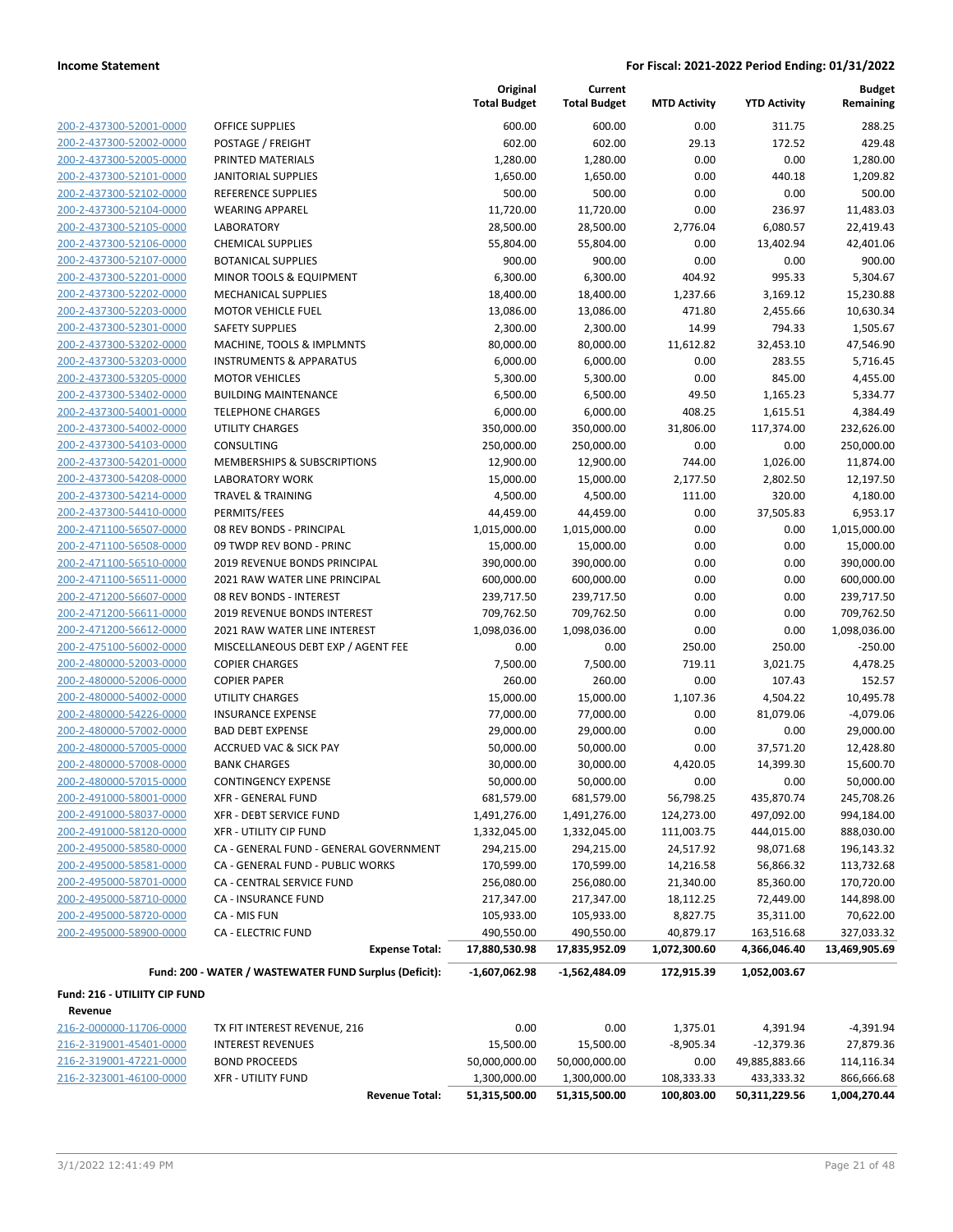|                                                    |                                                       | Original            | Current             |                     |                     |                  | Budget |
|----------------------------------------------------|-------------------------------------------------------|---------------------|---------------------|---------------------|---------------------|------------------|--------|
|                                                    |                                                       | <b>Total Budget</b> | <b>Total Budget</b> | <b>MTD Activity</b> | <b>YTD Activity</b> | Remaining        |        |
| <b>Expense</b>                                     |                                                       |                     |                     |                     |                     |                  |        |
| 216-2-436200-55002-0000                            | <b>IMPROVEMENTS</b>                                   | 1,300,000.00        | 1,300,000.00        | 180,002.22          | 785,047.46          | 514,952.54       |        |
| 216-2-436200-55201-0000                            | <b>EQUIPMENT PURCHASES</b>                            | 0.00                | 0.00                | 56,316.57           | 56,316.57           | $-56,316.57$     |        |
| 216-2-436300-55105-0000                            | <b>WATER MAINS</b>                                    | 0.00                | 0.00                | 0.00                | 1,620.00            | $-1,620.00$      |        |
| 216-2-437300-53605-0000                            | STRUCTURES / FILTRATION PLANT                         | 0.00                | 0.00                | 0.00                | 50,147.33           | $-50,147.33$     |        |
| 216-2-437300-55002-0000                            | <b>IMPROVEMENTS</b>                                   | 50,000,000.00       | 50,000,000.00       | 49,286.50           | 49,286.50           | 49,950,713.50    |        |
| 216-2-437300-55110-0000                            | <b>LIFT STATIONS</b>                                  | 0.00                | 0.00                | 0.00                | 0.00                | 0.00             |        |
| 216-2-480000-57008-0000                            | <b>BANK CHARGES</b>                                   | 2,350.00            | 2,350.00            | 267.90              | 985.52              | 1,364.48         |        |
|                                                    | <b>Expense Total:</b>                                 | 51,302,350.00       | 51,302,350.00       | 285,873.19          | 943,403.38          | 50,358,946.62    |        |
|                                                    | Fund: 216 - UTILIITY CIP FUND Surplus (Deficit):      | 13,150.00           | 13,150.00           | -185,070.19         | 49,367,826.18       |                  |        |
| <b>Fund: 217 - WASTEWATER RECLAMATION FUND</b>     |                                                       |                     |                     |                     |                     |                  |        |
| Revenue                                            |                                                       |                     |                     |                     |                     |                  |        |
| 217-2-319001-45401-0000                            | <b>INTEREST REVENUES</b>                              | 400.00              | 400.00              | 10.72               | 43.25               | 356.75           |        |
|                                                    | <b>Revenue Total:</b>                                 | 400.00              | 400.00              | 10.72               | 43.25               | 356.75           |        |
|                                                    | <b>Fund: 217 - WASTEWATER RECLAMATION FUND Total:</b> | 400.00              | 400.00              | 10.72               | 43.25               |                  |        |
| Fund: 300 - AIRPORT FUND                           |                                                       |                     |                     |                     |                     |                  |        |
| Revenue                                            |                                                       |                     |                     |                     |                     |                  |        |
| 300-2-319001-44315-0000                            | <b>AIRPORT FUEL FEES</b>                              | 0.00                | 0.00                | 1,427.28            | 1,427.28            | $-1,427.28$      |        |
| 300-2-319001-45401-0000                            | <b>INTEREST REVENUES</b>                              | 2,500.00            | 2,500.00            | $-2,239.33$         | $-3,224.55$         | 5,724.55         |        |
| 300-2-321001-45507-0000                            | L-3 COMM LEASE                                        | 639,217.00          | 639,217.00          | 54,447.59           | 234,348.02          | 404,868.98       |        |
| 300-2-321001-45508-0000                            | AIR EVAC HANGAR FEES                                  | 8,101.00            | 8,101.00            | 1,350.18            | 2,700.36            | 5,400.64         |        |
| 300-2-321001-45509-0000                            | BLUE SKY T-HANGAR & LA ND LEASES                      | 4,768.00            | 4,768.00            | 0.00                | 0.00                | 4,768.00         |        |
| 300-2-321001-45510-0000                            | ARKOMA - HORIZONS AHEAD LEASE                         | 48,096.00           | 48,096.00           | 4,210.80            | 12,632.40           | 35,463.60        |        |
| 300-2-321001-45513-0000                            | MAJORS FLYING CLUB LAND LEASE                         | 1,396.00            | 1,396.00            | 127.97              | 383.91              | 1,012.09         |        |
| 300-2-321001-45515-0000                            | TEXSAN AVIATION LAND LEASE                            | 1,080.00            | 1,080.00            | 0.00                | 0.00                | 1,080.00         |        |
|                                                    | <b>Revenue Total:</b>                                 | 705,158.00          | 705,158.00          | 59,324.49           | 248,267.42          | 456,890.58       |        |
| <b>Expense</b>                                     |                                                       |                     |                     |                     |                     |                  |        |
| 300-2-438100-51001-0000                            | <b>REGULAR SALARIES</b>                               | 64,537.00           | 64,537.00           | 4,870.40            | 19,410.00           | 45,127.00        |        |
| 300-2-438100-51021-0000                            | LONGEVITY                                             | 438.00              | 438.00              | 0.00                | 438.00              | 0.00             |        |
| 300-2-438100-51117-0000                            | <b>CELL PHONE ALLOWANCE</b>                           | 1,170.00            | 1,170.00            | 90.00               | 315.00              | 855.00           |        |
| 300-2-438100-51201-0000                            | <b>FICA</b>                                           | 4,101.00            | 4,101.00            | 307.72              | 1,250.80            | 2,850.20         |        |
| 300-2-438100-51202-0000                            | MEDICARE                                              | 959.00              | 959.00              | 71.96               | 292.50              | 666.50           |        |
| 300-2-438100-51203-0000                            | <b>HEALTH INSURANCE</b>                               | 12,430.00           | 12,430.00           | 1,035.83            | 4,143.32            | 8,286.68         |        |
| 300-2-438100-51204-0000<br>300-2-438100-51205-0000 | <b>WORKERS COMPENSATION</b><br>STATE UNEMPLOYMENT     | 1,065.00            | 1,065.00            | 87.92               | 351.68              | 713.32<br>244.10 |        |
| 300-2-438100-51301-0000                            | <b>TMRS</b>                                           | 383.00<br>7,772.00  | 383.00<br>7,772.00  | 138.90<br>585.32    | 138.90<br>2,348.81  | 5,423.19         |        |
| 300-2-438100-52001-0000                            | <b>OFFICE SUPPLIES</b>                                | 200.00              | 200.00              | 0.00                | 0.00                | 200.00           |        |
| 300-2-438100-52002-0000                            | POSTAGE / FREIGHT                                     | 100.00              | 100.00              | 0.00                | 0.00                | 100.00           |        |
| 300-2-438100-52201-0000                            | MINOR TOOLS & EQUIPMENT                               | 150.00              | 150.00              | 0.00                | 0.00                | 150.00           |        |
| 300-2-438100-53202-0000                            | MACHINE, TOOLS & IMPLMNTS                             | 4,750.00            | 4,750.00            | 0.00                | 3,111.63            | 1,638.37         |        |
| 300-2-438100-53205-0000                            | <b>MOTOR VEHICLES</b>                                 | 500.00              | 500.00              | 0.00                | 0.00                | 500.00           |        |
| 300-2-438100-53303-0000                            | MAINT - STREET /ALLEY/APRN/RNWY                       | 2,500.00            | 2,500.00            | 0.00                | 0.00                | 2,500.00         |        |
| 300-2-438100-53402-0000                            | <b>BUILDING MAINTENANCE</b>                           | 10,000.00           | 10,000.00           | 132.45              | 664.60              | 9,335.40         |        |
| 300-2-438100-54001-0000                            | <b>TELEPHONE CHARGES</b>                              | 1,689.00            | 1,689.00            | 133.11              | 491.33              | 1,197.67         |        |
| 300-2-438100-54002-0000                            | UTILITY CHARGES                                       | 13,000.00           | 13,000.00           | 959.09              | 3,266.86            | 9,733.14         |        |
| 300-2-438100-54105-0000                            | MARKETING                                             | 18,000.00           | 18,000.00           | 0.00                | 14,257.21           | 3,742.79         |        |
| 300-2-438100-54110-0000                            | <b>AUDIT</b>                                          | 10,000.00           | 10,000.00           | 0.00                | 0.00                | 10,000.00        |        |
| 300-2-438100-54201-0000                            | MEMBERSHIPS & SUBSCRIPTIONS                           | 515.00              | 515.00              | 0.00                | 365.00              | 150.00           |        |
| 300-2-438100-54214-0000                            | <b>TRAVEL &amp; TRAINING</b>                          | 6,530.00            | 6,530.00            | 0.00                | 3,765.69            | 2,764.31         |        |
| 300-2-438100-54408-0000                            | OTHER / INSURANCE EXPENSE                             | 8,300.00            | 8,300.00            | 0.00                | 8,718.18            | $-418.18$        |        |
| 300-2-438100-54410-0000                            | PERMITS/FEES                                          | 1,395.00            | 1,395.00            | 200.00              | 200.00              | 1,195.00         |        |
| 300-2-480000-52003-0000                            | <b>COPIER CHARGES</b>                                 | 1,500.00            | 1,500.00            | 132.99              | 578.13              | 921.87           |        |
| 300-2-480000-57008-0000                            | <b>BANK CHARGES</b>                                   | 400.00              | 400.00              | 61.64               | 148.64              | 251.36           |        |
| 300-2-491000-58127-0000                            | <b>AIRPORT CIP FUND</b>                               | 1,350,000.00        | 1,350,000.00        | 108,333.33          | 433,333.32          | 916,666.68       |        |
|                                                    | <b>Expense Total:</b>                                 | 1,522,384.00        | 1,522,384.00        | 117,140.66          | 497,589.60          | 1,024,794.40     |        |
|                                                    | Fund: 300 - AIRPORT FUND Surplus (Deficit):           | $-817,226.00$       | $-817,226.00$       | $-57,816.17$        | $-249,322.18$       |                  |        |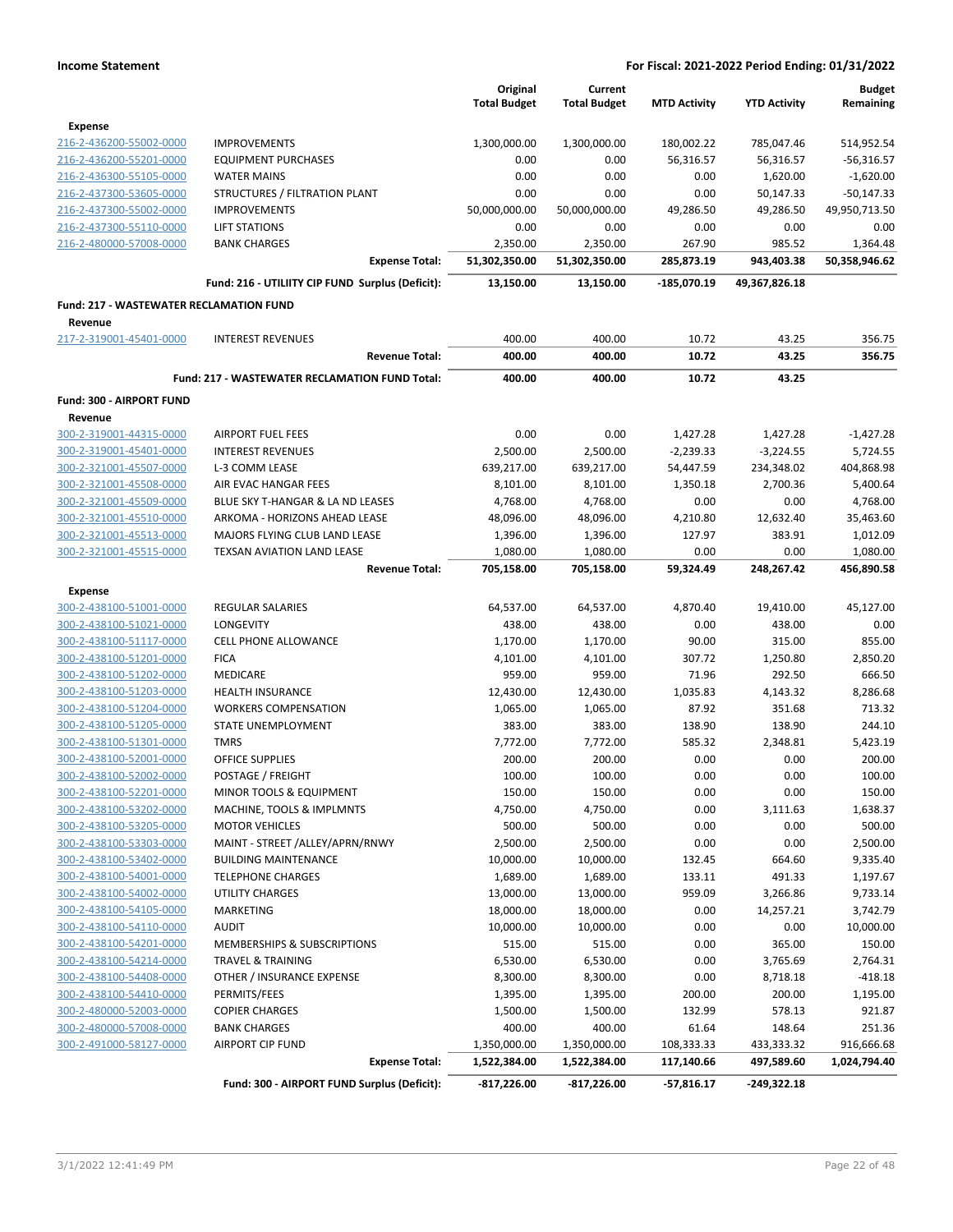| <b>Income Statement</b>                            |                                                     |                                 |                                | For Fiscal: 2021-2022 Period Ending: 01/31/2022 |                     |                            |
|----------------------------------------------------|-----------------------------------------------------|---------------------------------|--------------------------------|-------------------------------------------------|---------------------|----------------------------|
|                                                    |                                                     | Original<br><b>Total Budget</b> | Current<br><b>Total Budget</b> | <b>MTD Activity</b>                             | <b>YTD Activity</b> | <b>Budget</b><br>Remaining |
| Fund: 360 - AIRPORT CAPITAL FUND                   |                                                     |                                 |                                |                                                 |                     |                            |
| Revenue                                            |                                                     |                                 |                                |                                                 |                     |                            |
| 360-2-319001-45401-0000                            | <b>INTEREST REVENUES</b>                            | 0.00                            | 0.00                           | $-6,412.88$                                     | $-9,206.76$         | 9,206.76                   |
| 360-2-323001-46107-0000                            | <b>XFR - AIRPORT FUND</b>                           | 1,300,000.00                    | 1,300,000.00                   | 108,333.33                                      | 433,333.32          | 866,666.68                 |
|                                                    | <b>Revenue Total:</b>                               | 1,300,000.00                    | 1,300,000.00                   | 101,920.45                                      | 424,126.56          | 875,873.44                 |
| <b>Expense</b>                                     |                                                     |                                 |                                |                                                 |                     |                            |
| 360-2-438100-52422-0000                            | AIRPORT - PILOT SUPPLIES                            | 0.00                            | 0.00                           | 0.00                                            | 180.04              | $-180.04$                  |
| 360-2-438100-55012-0000                            | CONSTRUCTION                                        | 1,300,000.00                    | 1,300,000.00                   | 10,530.00                                       | 31,144.50           | 1,268,855.50               |
| 360-2-480000-57008-0000                            | <b>BANK CHARGES</b>                                 | 0.00                            | 0.00                           | 177.50                                          | 425.07              | $-425.07$                  |
|                                                    | <b>Expense Total:</b>                               | 1,300,000.00                    | 1,300,000.00                   | 10,707.50                                       | 31,749.61           | 1,268,250.39               |
|                                                    | Fund: 360 - AIRPORT CAPITAL FUND Surplus (Deficit): | 0.00                            | 0.00                           | 91,212.95                                       | 392,376.95          |                            |
| Fund: 362 - AIRPORT FBO FUEL                       |                                                     |                                 |                                |                                                 |                     |                            |
| Revenue                                            |                                                     |                                 |                                |                                                 |                     |                            |
| 362-2-319001-44315-0000                            | <b>AIRPORT - FUEL FEES</b>                          | 452,150.00                      | 452,150.00                     | 66,686.34                                       | 213,616.04          | 238,533.96                 |
| 362-2-319001-44316-0000                            | AIRPORT - PARKING, TIE DOWNS, & RAMP FE             | 2,500.00                        | 2,500.00                       | 92.29                                           | 482.54              | 2,017.46                   |
| 362-2-319001-44320-0000                            | AIRPORT - OIL                                       | 2,250.00                        | 2,250.00                       | 51.47                                           | 446.54              | 1,803.46                   |
| 362-2-319001-44322-0000                            | AIRPORT - PILOT SUPPLIES                            | 125.00                          | 125.00                         | 0.00                                            | 43.65               | 81.35                      |
| 362-2-319001-45401-0000                            | <b>INTEREST REVENUES</b>                            | 300.00                          | 300.00                         | $-294.36$                                       | $-411.67$           | 711.67                     |
|                                                    | <b>Revenue Total:</b>                               | 457,325.00                      | 457,325.00                     | 66,535.74                                       | 214,177.10          | 243,147.90                 |
| <b>Expense</b>                                     |                                                     |                                 |                                |                                                 |                     |                            |
| 362-2-438100-52221-0000                            | AIRPORT - FUEL FEES                                 | 325,000.00                      | 325,000.00                     | 107,804.76                                      | 121,764.77          | 203,235.23                 |
| 362-2-438100-52422-0000                            | AIRPORT - PILOT SUPPLIES                            | 0.00                            | 0.00                           | 0.00                                            | 206.25              | $-206.25$                  |
| 362-2-438100-57003-0000                            | <b>CREDIT CARD FEES</b>                             | 0.00                            | 0.00                           | 2,273.54                                        | 6,877.31            | $-6,877.31$                |
| 362-2-480000-57008-0000                            | <b>BANK CHARGES</b>                                 | 0.00                            | 0.00                           | 6.99                                            | 16.77               | -16.77                     |
|                                                    | <b>Expense Total:</b>                               | 325,000.00                      | 325,000.00                     | 110,085.29                                      | 128,865.10          | 196,134.90                 |
|                                                    | Fund: 362 - AIRPORT FBO FUEL Surplus (Deficit):     | 132,325.00                      | 132,325.00                     | $-43,549.55$                                    | 85,312.00           |                            |
|                                                    |                                                     |                                 |                                |                                                 |                     |                            |
| Fund: 400 - GOLF FUND                              |                                                     |                                 |                                |                                                 |                     |                            |
| Revenue                                            |                                                     |                                 |                                |                                                 | 28,191.30           | 69,838.70                  |
| 400-2-319005-44510-0000                            | <b>GREENS FEES</b>                                  | 98,030.00                       | 98,030.00                      | 4,434.70                                        | 1,697.75            | 8,143.25                   |
| 400-2-319006-45308-0000<br>400-2-319007-45309-0000 | PRO SHOP CONCESSIONS                                | 9,841.00                        | 9,841.00<br>7,940.00           | 238.49                                          | 2,593.05            | 5,346.95                   |
| 400-2-319008-45511-0000                            | <b>MERCHANDISE SALES</b><br><b>CART RENTALS</b>     | 7,940.00<br>61,464.00           | 61,464.00                      | 638.48<br>3,384.87                              | 22,112.34           | 39,351.66                  |
| 400-2-319009-45512-0000                            | <b>GOLF LEASES / MEMBERSHIPS</b>                    | 67,095.00                       | 67,095.00                      | 1,602.15                                        | 16,952.79           | 50,142.21                  |
|                                                    | <b>Revenue Total:</b>                               | 244,370.00                      | 244,370.00                     | 10,298.69                                       | 71,547.23           | 172,822.77                 |
|                                                    |                                                     |                                 |                                |                                                 |                     |                            |
| Expense<br>400-2-451250-51001-0000                 | REGULAR SALARIES                                    | 117,362.00                      | 117,362.00                     | 8,100.45                                        | 34,620.99           | 82,741.01                  |
|                                                    |                                                     |                                 |                                |                                                 |                     |                            |
| 400-2-451250-51020-0000<br>400-2-451250-51021-0000 | OVERTIME<br>LONGEVITY                               | 5,482.00                        | 5,482.00                       | 902.02<br>0.00                                  | 2,696.97            | 2,785.03<br>982.00         |
| 400-2-451250-51101-0000                            | <b>CERTIFICATION PAY</b>                            | 7,712.00<br>600.00              | 7,712.00<br>600.00             | 46.16                                           | 6,730.00<br>184.64  | 415.36                     |
| 400-2-451250-51117-0000                            | CELL PHONE ALLOWANCE                                | 780.00                          | 780.00                         | 60.00                                           | 240.00              | 540.00                     |
| 400-2-451250-51201-0000                            | <b>FICA</b>                                         | 8,111.00                        | 8,111.00                       | 562.27                                          | 2,748.45            | 5,362.55                   |
| 400-2-451250-51202-0000                            | MEDICARE                                            | 1,913.00                        | 1,913.00                       | 131.50                                          | 642.79              | 1,270.21                   |
| 400-2-451250-51203-0000                            | HEALTH INSURANCE                                    | 12,430.00                       | 12,430.00                      | 1,035.83                                        | 4,143.32            | 8,286.68                   |
| 400-2-451250-51204-0000                            | <b>WORKERS COMPENSATION</b>                         | 2,600.00                        | 2,600.00                       | 214.92                                          | 859.68              | 1,740.32                   |
| 400-2-451250-51205-0000                            | STATE UNEMPLOYMENT                                  | 1,117.00                        | 1,117.00                       | 255.04                                          | 462.25              | 654.75                     |
| 400-2-451250-51301-0000                            | <b>TMRS</b>                                         | 12,509.00                       | 12,509.00                      | 846.78                                          | 3,974.33            | 8,534.67                   |
| 400-2-451250-52001-0000                            | <b>OFFICE SUPPLIES</b>                              | 400.00                          | 400.00                         | 0.00                                            | 0.00                | 400.00                     |
| 400-2-451250-52101-0000                            | <b>JANITORIAL SUPPLIES</b>                          | 600.00                          | 600.00                         | 0.00                                            | 108.39              | 491.61                     |
| 400-2-451250-52104-0000                            | <b>WEARING APPAREL</b>                              | 500.00                          | 500.00                         | 0.00                                            | 0.00                | 500.00                     |
| 400-2-451250-52107-0000                            | <b>BOTANICAL SUPPLIES</b>                           | 6,900.00                        | 6,900.00                       | 128.07                                          | 650.57              | 6,249.43                   |
| 400-2-451250-52201-0000                            | MINOR TOOLS & EQUIPMENT                             | 600.00                          | 600.00                         | 0.00                                            | 270.20              | 329.80                     |
| 400-2-451250-52203-0000                            | <b>MOTOR VEHICLE FUEL</b>                           | 1,632.77                        | 1,632.77                       | 104.69                                          | 451.15              | 1,181.62                   |
| 400-2-451250-52401-0000                            | RECREATIONAL SUPPLIES                               | 500.00                          | 500.00                         | 0.00                                            | 0.00                | 500.00                     |
| 400-2-451250-52403-0000                            | <b>RESALE ITEMS</b>                                 | 15,000.00                       | 15,000.00                      | 832.37                                          | 3,020.48            | 11,979.52                  |
| 400-2-451250-53201-0000                            | FURNITURE & OFFICE EQUIPMENT                        | 0.00                            | 0.00                           | 0.00                                            | 125.81              | $-125.81$                  |
| 400-2-451250-53202-0000                            | MACHINE, TOOLS & IMPLMNTS                           | 6,000.00                        | 6,000.00                       | 0.00                                            | 1,798.00            | 4,202.00                   |
| 400-2-451250-53205-0000                            | <b>MOTOR VEHICLES</b>                               | 400.00                          | 400.00                         | 0.00                                            | 71.93               | 328.07                     |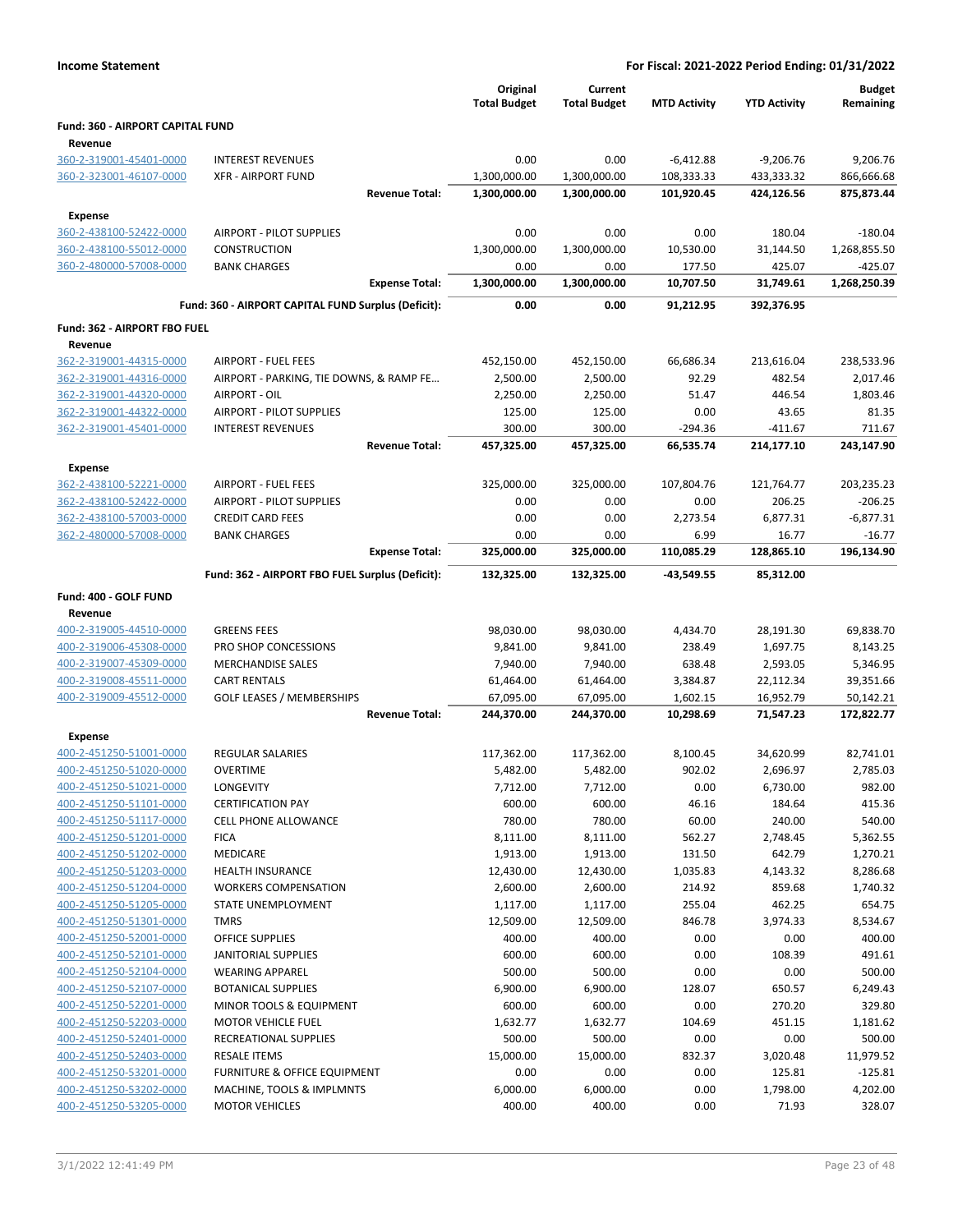|                                    |                                                | Original            | Current             |                     |                     | <b>Budget</b> |
|------------------------------------|------------------------------------------------|---------------------|---------------------|---------------------|---------------------|---------------|
|                                    |                                                | <b>Total Budget</b> | <b>Total Budget</b> | <b>MTD Activity</b> | <b>YTD Activity</b> | Remaining     |
| 400-2-451250-53307-0000            | <b>IRRIGATION</b>                              | 1,500.00            | 1,500.00            | 0.00                | 0.00                | 1,500.00      |
| 400-2-451250-53402-0000            | <b>BUILDING MAINTENANCE</b>                    | 1,450.00            | 1,450.00            | 2,270.00            | 2,270.00            | $-820.00$     |
| 400-2-451250-54001-0000            | <b>TELEPHONE CHARGES</b>                       | 1,200.00            | 1,200.00            | 64.23               | 257.01              | 942.99        |
| 400-2-451250-54002-0000            | <b>UTILITY CHARGES</b>                         | 10,688.09           | 10,688.09           | 913.37              | 3,406.48            | 7,281.61      |
| 400-2-451250-54201-0000            | MEMBERSHIPS & SUBSCRIPTIONS                    | 785.00              | 785.00              | 0.00                | 0.00                | 785.00        |
| 400-2-451250-54214-0000            | <b>TRAVEL &amp; TRAINING</b>                   | 2,100.00            | 2,100.00            | 0.00                | 0.00                | 2,100.00      |
| 400-2-451250-54226-0000            | <b>INSURANCE EXPENSE</b>                       | 500.00              | 500.00              | 0.00                | 0.00                | 500.00        |
| 400-2-451250-54909-0000            | <b>GOLF CART LEASE EXPENSE</b>                 | 31,000.00           | 31,000.00           | 2,250.00            | 9,000.00            | 22,000.00     |
| 400-2-480000-52003-0000            | <b>COPIER CHARGES</b>                          | 642.27              | 642.27              | 131.03              | 528.08              | 114.19        |
| 400-2-480000-57008-0000            | <b>BANK CHARGES</b>                            | 4,500.00            | 4,500.00            | 0.00                | 333.48              | 4,166.52      |
| 400-2-491000-58204-0000            | VEHICLE/EQUIP REPLACEMENT                      | 24,200.00           | 24,200.00           | 0.00                | 0.00                | 24,200.00     |
|                                    | <b>Expense Total:</b>                          | 281,714.13          | 281,714.13          | 18,848.73           | 79,595.00           | 202,119.13    |
|                                    | Fund: 400 - GOLF FUND Surplus (Deficit):       | -37,344.13          | $-37,344.13$        | $-8,550.04$         | $-8,047.77$         |               |
|                                    |                                                |                     |                     |                     |                     |               |
| <b>Fund: 500 - SANITATION FUND</b> |                                                |                     |                     |                     |                     |               |
| Revenue                            |                                                |                     |                     |                     |                     |               |
| 500-2-318001-44314-0000            | LATE CHARGES                                   | 67,250.00           | 67,250.00           | 15,012.17           | 70,165.02           | $-2,915.02$   |
| 500-2-319001-45401-0000            | <b>INTEREST REVENUES</b>                       | 1,000.00            | 1,000.00            | $-487.75$           | $-721.66$           | 1,721.66      |
| 500-2-319020-44313-0000            | <b>FUEL SURCHARGE</b>                          | 81,695.00           | 81,695.00           | 7,912.39            | 30,545.26           | 51,149.74     |
| 500-2-319020-45107-0000            | <b>COLLECTION CHARGES</b>                      | 4,882,500.00        | 4,882,500.00        | 422,911.53          | 1,661,129.35        | 3,221,370.65  |
| 500-2-319021-45108-0000            | <b>DISPOSAL CHARGES</b>                        | 380,000.00          | 380,000.00          | 31,857.63           | 141,341.31          | 238,658.69    |
| 500-2-319022-45612-0000            | REG HH HAZ WASTE COL CTR                       | 16,245.00           | 16,245.00           | 0.00                | 14,850.00           | 1,395.00      |
|                                    | <b>Revenue Total:</b>                          | 5,428,690.00        | 5,428,690.00        | 477,205.97          | 1,917,309.28        | 3,511,380.72  |
| Expense                            |                                                |                     |                     |                     |                     |               |
| 500-2-432300-54412-0000            | <b>COLLECTION CHARGES</b>                      | 4,906,800.00        | 4,906,800.00        | 429,754.56          | 1,290,852.93        | 3,615,947.07  |
| 500-2-432500-54002-0000            | <b>UTILITY CHARGES</b>                         | 2,400.00            | 2,400.00            | 197.00              | 804.79              | 1,595.21      |
| 500-2-432500-54403-0000            | <b>DISPOSAL CHARGES</b>                        | 24,500.00           | 24,500.00           | 0.00                | 0.00                | 24,500.00     |
| 500-2-442200-51001-0000            | REGULAR SALARIES                               | 149,193.00          | 149,193.00          | 10,902.89           | 42,844.29           | 106,348.71    |
| 500-2-442200-51021-0000            | LONGEVITY                                      | 4,170.00            | 4,170.00            | 0.00                | 3,240.00            | 930.00        |
| 500-2-442200-51101-0000            | <b>CERTIFICATION PAY</b>                       | 1,200.00            | 1,200.00            | 92.30               | 369.20              | 830.80        |
| 500-2-442200-51201-0000            | <b>FICA</b>                                    | 9,582.00            | 9,582.00            | 670.73              | 2,836.24            | 6,745.76      |
| 500-2-442200-51202-0000            | MEDICARE                                       | 2,241.00            | 2,241.00            | 156.87              | 663.30              | 1,577.70      |
| 500-2-442200-51203-0000            | HEALTH INSURANCE                               | 12,430.00           | 12,430.00           | 1,035.83            | 4,143.32            | 8,286.68      |
| 500-2-442200-51204-0000            | <b>WORKERS COMPENSATION</b>                    | 2,720.00            | 2,720.00            | 224.58              | 898.32              | 1,821.68      |
| 500-2-442200-51205-0000            | STATE UNEMPLOYMENT                             | 1,533.00            | 1,533.00            | 307.86              | 475.18              | 1,057.82      |
| 500-2-442200-51301-0000            | <b>TMRS</b>                                    | 18,161.00           | 18,161.00           | 1,297.47            | 5,410.70            | 12,750.30     |
| 500-2-442200-52104-0000            | <b>WEARING APPAREL</b>                         | 2,462.00            | 2,462.00            | 0.00                | 1,281.22            | 1,180.78      |
| 500-2-442200-52203-0000            | <b>MOTOR VEHICLE FUEL</b>                      | 5,890.00            | 5,890.00            | 658.21              | 2,589.40            | 3,300.60      |
| 500-2-442200-53202-0000            | MACHINE, TOOLS & IMPLMNTS                      | 11,406.32           | 11,406.32           | 259.34              | 951.07              | 10,455.25     |
| 500-2-442200-53205-0000            | <b>MOTOR VEHICLES</b>                          | 12,050.00           | 12,050.00           | 273.36              | 536.36              | 11,513.64     |
| 500-2-442200-55201-0000            | <b>EQUIPMENT PURCHASES</b>                     | 1,860.00            | 1,860.00            | 0.00                | 0.00                | 1,860.00      |
| 500-2-480000-54413-0000            | <b>BULK WASTE PICK-UP</b>                      | 42,000.00           | 42,000.00           | 0.00                | 0.00                | 42,000.00     |
| 500-2-480000-54901-0000            | <b>RENTALS / LEASES</b>                        | 55,692.13           | 55,692.13           | 0.00                | 4,315.00            | 51,377.13     |
| 500-2-480000-57005-0000            | <b>ACCRUED VAC &amp; SICK PAY</b>              | 700.00              | 700.00              | 0.00                | 0.00                | 700.00        |
| 500-2-480000-57007-0000            | <b>COMMUNITY SERVICES</b>                      | 98,000.00           | 98,000.00           | 0.00                | 3,300.00            | 94,700.00     |
| 500-2-480000-57008-0000            | <b>BANK CHARGES</b>                            | 13,350.00           | 13,350.00           | 1,463.04            | 4,715.36            | 8,634.64      |
| 500-2-491000-58001-0000            |                                                | 496,585.00          | 496,585.00          |                     |                     | 331,056.68    |
|                                    | <b>XFR - GENERAL FUND</b>                      |                     |                     | 41,382.08           | 165,528.32          |               |
| 500-2-495000-58501-0000            | CA - GENERAL FUND                              | 49,054.00           | 49,054.00           | 4,087.83            | 16,351.32           | 32,702.68     |
| 500-2-495000-58701-0000            | CA - CENTRAL SERVICE FUND                      | 6,110.00            | 6,110.00            | 509.17              | 2,036.68            | 4,073.32      |
| 500-2-495000-58710-0000            | CA - INSURANCE FUND                            | 118.00              | 118.00              | 9.83                | 39.32               | 78.68         |
| 500-2-495000-58720-0000            | CA - MIS FUN                                   | 35,602.00           | 35,602.00           | 2,966.83            | 11,867.32           | 23,734.68     |
| 500-2-495000-58900-0000            | CA - ELECTRIC FUND                             | 524,925.00          | 524,925.00          | 43,743.75           | 174,975.00          | 349,950.00    |
|                                    | <b>Expense Total:</b>                          | 6,490,734.45        | 6,490,734.45        | 539,993.53          | 1,741,024.64        | 4,749,709.81  |
|                                    | Fund: 500 - SANITATION FUND Surplus (Deficit): | -1,062,044.45       | -1,062,044.45       | $-62,787.56$        | 176,284.64          |               |
| Fund: 601 - CENTRAL SERVICE FUND   |                                                |                     |                     |                     |                     |               |
| Revenue                            |                                                |                     |                     |                     |                     |               |
| 601-2-324001-46501-0000            | CA - GENERAL FUND                              | 751,304.00          | 751,304.00          | 62,608.66           | 250,434.64          | 500,869.36    |
| 601-2-324001-46506-0000            | CA - RECREATION FUND                           | 68.00               | 68.00               | 5.67                | 22.68               | 45.32         |
| 601-2-324001-46509-0000            | CA - VENUE MGMT FUND                           | 1,030.00            | 1,030.00            | 85.83               | 343.32              | 686.68        |
|                                    |                                                |                     |                     |                     |                     |               |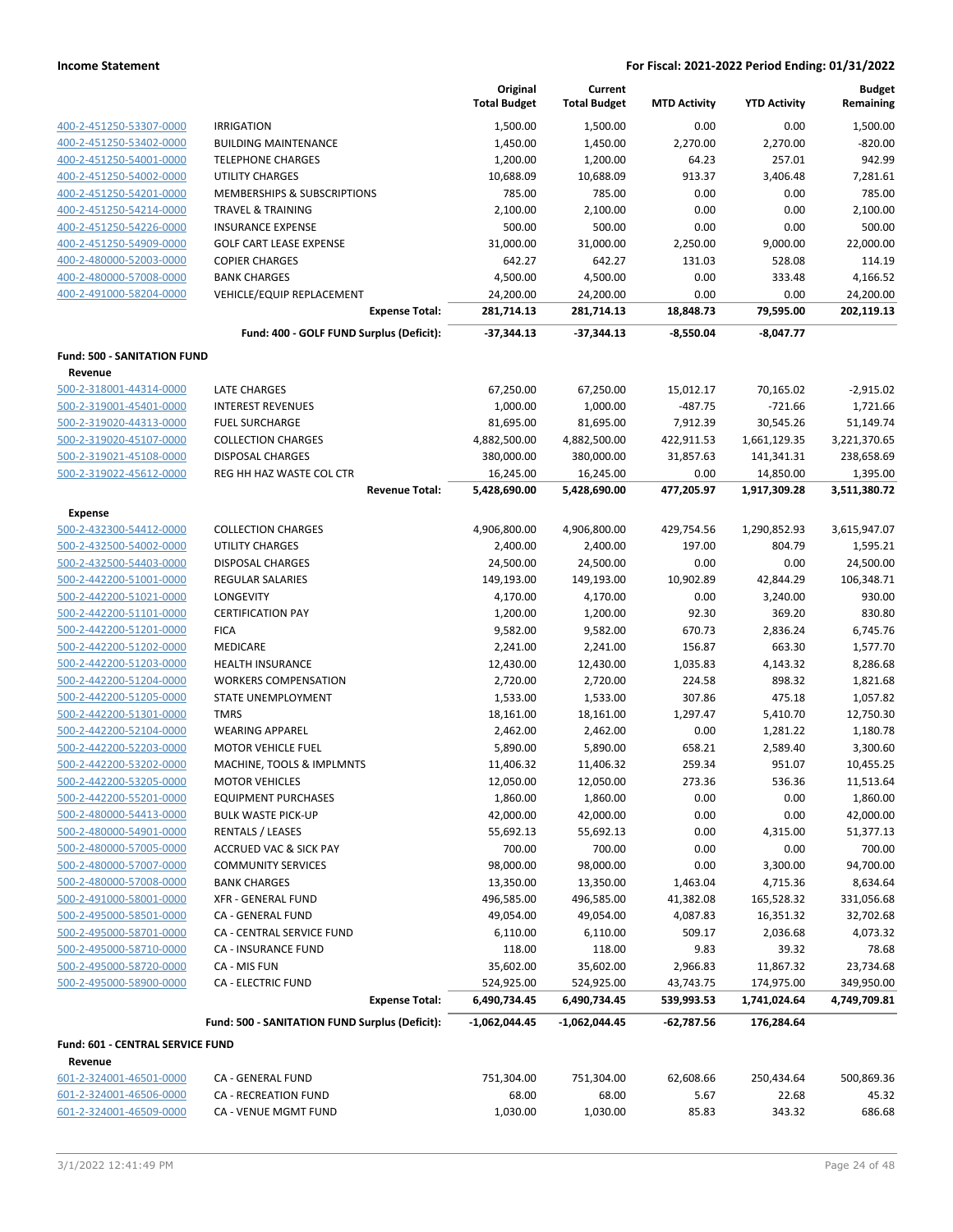|                                                    |                                        |                       | Original<br><b>Total Budget</b> | Current<br><b>Total Budget</b> | <b>MTD Activity</b> | <b>YTD Activity</b>  | Budget<br>Remaining  |
|----------------------------------------------------|----------------------------------------|-----------------------|---------------------------------|--------------------------------|---------------------|----------------------|----------------------|
| 601-2-324001-46611-0000                            | <b>CA - UTILITY FUND</b>               |                       | 256,080.00                      | 256,080.00                     | 21,340.00           | 85,360.00            | 170,720.00           |
| 601-2-324001-46614-0000                            | CA - SANITATION FUND COLLECTION        |                       | 6,110.00                        | 6,110.00                       | 509.17              | 2,036.68             | 4,073.32             |
| 601-2-324009-46901-0000                            | CA - ELECTRIC UTILITY                  |                       | 81,215.00                       | 81,215.00                      | 6,767.91            | 27,071.64            | 54,143.36            |
| 601-2-324009-46906-0000                            | <b>CA - CABLE UTILITY</b>              |                       | 12,839.00                       | 12,839.00                      | 1,069.92            | 4,279.68             | 8,559.32             |
|                                                    |                                        | <b>Revenue Total:</b> | 1,108,646.00                    | 1,108,646.00                   | 92,387.16           | 369,548.64           | 739,097.36           |
| <b>Expense</b>                                     |                                        |                       |                                 |                                |                     |                      |                      |
| 601-2-461100-51001-0000                            | <b>REGULAR SALARIES</b>                |                       | 302,571.00                      | 302,571.00                     | 23,302.68           | 93,997.14            | 208,573.86           |
| 601-2-461100-51020-0000                            | <b>OVERTIME</b>                        |                       | 11,703.00                       | 11,703.00                      | 383.40              | 4,910.36             | 6,792.64             |
| 601-2-461100-51021-0000                            | <b>LONGEVITY</b>                       |                       | 4,244.00                        | 4,244.00                       | 0.00                | 3,584.00             | 660.00               |
| 601-2-461100-51101-0000                            | <b>CERTIFICATION PAY</b>               |                       | 1,200.00                        | 1,200.00                       | 46.16               | 184.64               | 1,015.36             |
| 601-2-461100-51117-0000                            | <b>CELL PHONE ALLOWANCE</b>            |                       | 1,560.00                        | 1,560.00                       | 120.00              | 480.00               | 1,080.00             |
| 601-2-461100-51201-0000                            | <b>FICA</b>                            |                       | 19,919.00                       | 19,919.00                      | 1,358.28            | 5,948.62             | 13,970.38            |
| 601-2-461100-51202-0000                            | <b>MEDICARE</b>                        |                       | 4,659.00                        | 4,659.00                       | 317.66              | 1,391.21             | 3,267.79             |
| 601-2-461100-51203-0000                            | <b>HEALTH INSURANCE</b>                |                       | 105,653.00                      | 105,653.00                     | 8,804.42            | 35,217.68            | 70,435.32            |
| 601-2-461100-51204-0000                            | <b>WORKERS COMPENSATION</b>            |                       | 7,442.00                        | 7,442.00                       | 614.58              | 2,458.32             | 4,983.68             |
| 601-2-461100-51205-0000                            | STATE UNEMPLOYMENT                     |                       | 1,820.00                        | 1,820.00                       | 667.86              | 812.53               | 1,007.47             |
| 601-2-461100-51301-0000                            | <b>TMRS</b>                            |                       | 36,175.00                       | 36,175.00                      | 2,697.25            | 11,510.11            | 24,664.89            |
| 601-2-461100-52001-0000                            | <b>OFFICE SUPPLIES</b>                 |                       | 100.00                          | 100.00                         | 0.00                | 11.78                | 88.22                |
| 601-2-461100-52002-0000                            | POSTAGE / FREIGHT                      |                       | 75.00                           | 75.00                          | 0.00                | 0.00                 | 75.00                |
| 601-2-461100-52101-0000                            | JANITORIAL/CLEANING                    |                       | 22,000.00                       | 22,000.00                      | 9.00                | 6,168.84             | 15,831.16            |
| 601-2-461100-52104-0000                            | <b>WEARING APPAREL</b>                 |                       | 4,000.00                        | 4,000.00                       | 0.00                | 1,377.16             | 2,622.84             |
| 601-2-461100-52201-0000                            | MINOR TOOLS & EQUIPMENT                |                       | 2,000.00                        | 2,000.00                       | 593.17              | 659.09               | 1,340.91             |
| 601-2-461100-52203-0000                            | <b>MOTOR VEHICLE FUEL</b>              |                       | 4,290.00                        | 4,290.00                       | 461.86              | 1,492.69             | 2,797.31             |
| 601-2-461100-53205-0000                            | <b>MOTOR VEHICLES</b>                  |                       | 1,000.00                        | 1,000.00                       | 624.28              | 938.06               | 61.94                |
| 601-2-461100-53302-0000                            | <b>WALKS &amp; PARKING LOTS</b>        |                       | 9,100.00                        | 9,100.00                       | 0.00                | 2,003.74             | 7,096.26             |
| 601-2-461100-53406-0000                            | <b>CITY HALL</b>                       |                       | 36,000.00                       | 36,000.00                      | 6,806.87            | 11,402.67            | 24,597.33            |
| 601-2-461100-53407-0000                            | <b>ANIMAL SHELTER</b>                  |                       | 6,500.00                        | 6,500.00                       | 904.32              | 1,498.29             | 5,001.71             |
| 601-2-461100-53408-0000                            | <b>FLEET MAINTENANCE</b>               |                       | 2,000.00                        | 2,000.00                       | 24.20               | 24.20                | 1,975.80             |
| 601-2-461100-53501-0000                            | POLICE & COURTS BLDG                   |                       | 30,000.00                       | 30,000.00                      | 236.33              | 5,612.21             | 24,387.79            |
| 601-2-461100-53503-0000                            | FIRE ADMINISTRATION                    |                       | 750.00                          | 750.00                         | 34.95               | 202.42               | 547.58               |
| 601-2-461100-53504-0000                            | <b>FIRE STATION 1</b>                  |                       | 2,500.00                        | 2,500.00                       | 868.45              | 2,032.25             | 467.75               |
| 601-2-461100-53505-0000                            | <b>FIRE STATION 2</b>                  |                       | 2,500.00                        | 2,500.00                       | 184.40              | 589.30               | 1,910.70             |
| 601-2-461100-53506-0000                            | <b>FIRE STATION 3</b>                  |                       | 7,880.00                        | 7,880.00                       | 209.71              | 3,106.01             | 4,773.99             |
| 601-2-461100-53507-0000                            | <b>FIRE STATION 4</b>                  |                       | 2,500.00                        | 2,500.00                       | 70.18               | 416.98               | 2,083.02             |
| 601-2-461100-53601-0000                            | <b>ANNEX</b>                           |                       | 6,000.00                        | 6,000.00                       | 34.95               | 3,939.93             | 2,060.07             |
| 601-2-461100-53602-0000                            | <b>SERVICE CENTER</b>                  |                       | 6,000.00                        | 6,000.00                       | 484.55              | 6,510.52             | $-510.52$            |
| 601-2-461100-53603-0000                            | WATER TREATMENT BLDG                   |                       | 500.00                          | 500.00                         | 0.00                | 0.00                 | 500.00               |
| 601-2-461100-53604-0000                            | <b>WASTEWATER TRTMNT BLDG</b>          |                       | 300.00                          | 300.00                         | 0.00                | 0.00                 | 300.00               |
| 601-2-461100-53701-0000                            | LIBRARY                                |                       | 3,000.00                        | 3,000.00                       | 892.76              | 2,243.19             | 756.81               |
| 601-2-461100-53703-0000                            | REECY DAVIS REC CENTER                 |                       | 15,000.00                       | 15,000.00                      | 594.89              | 5,752.15             | 9,247.85             |
| 601-2-461100-53704-0000<br>601-2-461100-53706-0000 | <b>CIVIC CENTER</b>                    |                       | 7,500.00                        | 7,500.00                       | 0.00                | 0.00                 | 7,500.00             |
| 601-2-461100-54001-0000                            | SPORTSPARK<br><b>TELEPHONE CHARGES</b> |                       | 7,000.00<br>4,187.00            | 7,000.00<br>4,187.00           | 0.00<br>313.26      | 1,600.68<br>1,191.34 | 5,399.32<br>2,995.66 |
| 601-2-461100-54002-0000                            | <b>UTILITY CHARGES</b>                 |                       | 85,740.00                       | 85,740.00                      | 10,073.59           | 26,923.42            | 58,816.58            |
| 601-2-461100-54112-0000                            | <b>ALARM MONITOR SERVICE</b>           |                       | 0.00                            | 0.00                           | 0.00                | 500.00               | $-500.00$            |
| 601-2-461200-51001-0000                            | <b>REGULAR SALARIES</b>                |                       | 165,766.00                      | 165,766.00                     | 12,752.00           | 50,569.60            | 115,196.40           |
| 601-2-461200-51020-0000                            | <b>OVERTIME</b>                        |                       | 6,831.00                        | 6,831.00                       | 482.67              | 4,297.53             | 2,533.47             |
| 601-2-461200-51021-0000                            | LONGEVITY                              |                       | 3,480.00                        | 3,480.00                       | 0.00                | 3,480.00             | 0.00                 |
| 601-2-461200-51101-0000                            | <b>CERTIFICATION PAY</b>               |                       | 1,800.00                        | 1,800.00                       | 184.64              | 738.56               | 1,061.44             |
| 601-2-461200-51117-0000                            | <b>CELL PHONE ALLOWANCE</b>            |                       | 2,520.00                        | 2,520.00                       | 193.84              | 775.36               | 1,744.64             |
| 601-2-461200-51201-0000                            | <b>FICA</b>                            |                       | 11,185.00                       | 11,185.00                      | 776.94              | 3,423.71             | 7,761.29             |
| 601-2-461200-51202-0000                            | MEDICARE                               |                       | 2,616.00                        | 2,616.00                       | 181.70              | 800.71               | 1,815.29             |
| 601-2-461200-51203-0000                            | <b>HEALTH INSURANCE</b>                |                       | 49,719.00                       | 49,719.00                      | 4,143.25            | 16,573.00            | 33,146.00            |
| 601-2-461200-51204-0000                            | <b>WORKERS COMPENSATION</b>            |                       | 6,279.00                        | 6,279.00                       | 518.58              | 2,074.32             | 4,204.68             |
| 601-2-461200-51205-0000                            | STATE UNEMPLOYMENT                     |                       | 766.00                          | 766.00                         | 381.17              | 381.17               | 384.83               |
| 601-2-461200-51301-0000                            | <b>TMRS</b>                            |                       | 21,197.00                       | 21,197.00                      | 1,606.36            | 6,971.14             | 14,225.86            |
| 601-2-461200-52001-0000                            | OFFICE SUPPLIES                        |                       | 100.00                          | 100.00                         | 0.00                | 6.49                 | 93.51                |
| 601-2-461200-52002-0000                            | POSTAGE / FREIGHT                      |                       | 50.00                           | 50.00                          | 0.00                | 0.00                 | 50.00                |
| 601-2-461200-52104-0000                            | <b>WEARING APPAREL</b>                 |                       | 3,000.00                        | 3,000.00                       | 0.00                | 1,616.43             | 1,383.57             |
|                                                    |                                        |                       |                                 |                                |                     |                      |                      |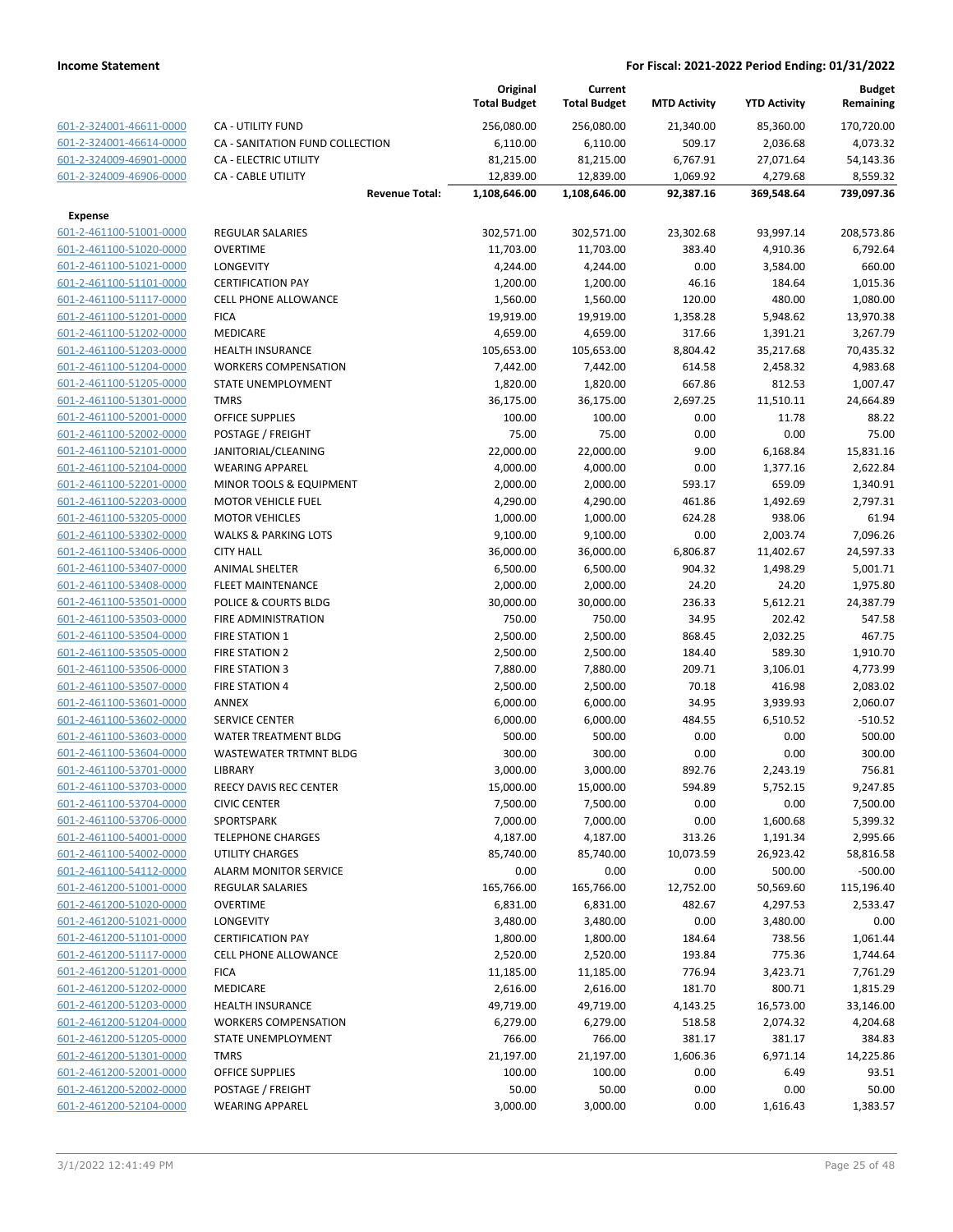|                                                    |                                                               | Original<br><b>Total Budget</b> | Current<br><b>Total Budget</b> | <b>MTD Activity</b> | <b>YTD Activity</b>     | <b>Budget</b><br>Remaining |
|----------------------------------------------------|---------------------------------------------------------------|---------------------------------|--------------------------------|---------------------|-------------------------|----------------------------|
| 601-2-461200-52106-0000                            | <b>CHEMICAL SUPPLIES</b>                                      | 400.00                          | 400.00                         | 0.00                | 0.00                    | 400.00                     |
| 601-2-461200-52201-0000                            | MINOR TOOLS & EQUIPMENT                                       | 3,000.00                        | 3,000.00                       | 0.00                | 696.86                  | 2,303.14                   |
| 601-2-461200-52202-0000                            | <b>MECHANICAL SUPPLIES</b>                                    | 12,000.00                       | 12,000.00                      | 454.09              | 6,522.17                | 5,477.83                   |
| 601-2-461200-52203-0000                            | <b>MOTOR VEHICLE FUEL</b>                                     | 7,190.00                        | 7,190.00                       | 223.52              | 1,279.05                | 5,910.95                   |
| 601-2-461200-53202-0000                            | MACHINE, TOOLS & IMPLMNTS                                     | 500.00                          | 500.00                         | 0.00                | 0.00                    | 500.00                     |
| 601-2-461200-53205-0000                            | <b>MOTOR VEHICLES</b>                                         | 1,200.00                        | 1,200.00                       | 3,609.65            | 3,614.72                | $-2,414.72$                |
| 601-2-461200-53402-0000                            | <b>BUILDING MAINTENANCE</b>                                   | 250.00                          | 250.00                         | 0.00                | 0.00                    | 250.00                     |
| 601-2-461200-54001-0000                            | <b>TELEPHONE CHARGES</b>                                      | 1,956.00                        | 1,956.00                       | 171.10              | 605.30                  | 1,350.70                   |
| 601-2-461200-54002-0000                            | <b>UTILITY CHARGES</b>                                        | 12,000.00                       | 12,000.00                      | 1,344.65            | 3,730.65                | 8,269.35                   |
| 601-2-461200-54201-0000                            | MEMBERSHIPS & SUBSCRIPTIONS                                   | 1,500.00                        | 1,500.00                       | 0.00                | 1,500.00                | 0.00                       |
| 601-2-461200-54214-0000                            | <b>TRAVEL &amp; TRAINING</b>                                  | 1,000.00                        | 1,000.00                       | 0.00                | 122.15                  | 877.85                     |
| 601-2-480000-57004-0000                            | <b>INVENTORY LOSS/GAIN</b>                                    | 0.00                            | 0.00                           | 0.00                | $-1,442.66$             | 1,442.66                   |
|                                                    | <b>Expense Total:</b>                                         | 1,081,673.00                    | 1,081,673.00                   | 88,758.17           | 355,027.79              | 726,645.21                 |
|                                                    | Fund: 601 - CENTRAL SERVICE FUND Surplus (Deficit):           | 26,973.00                       | 26,973.00                      | 3,628.99            | 14,520.85               |                            |
| Fund: 602 - INSURANCE FUND                         |                                                               |                                 |                                |                     |                         |                            |
| Revenue                                            |                                                               |                                 |                                |                     |                         |                            |
| 602-2-319001-45401-0000                            | <b>INTEREST REVENUES</b>                                      | 120.00                          | 120.00                         | $-71.07$            | $-180.01$               | 300.01                     |
| 602-2-322001-43201-0000<br>602-2-322001-43202-0000 | <b>EMPLOYEE PORTION</b>                                       | 495,000.00                      | 495,000.00                     | 41,965.26           | 169,575.99              | 325,424.01                 |
| 602-2-322001-43203-0000                            | <b>CITY PORTION-HEALTH</b>                                    | 3,498,962.42                    | 3,498,962.42                   | 293,848.31          | 1,174,107.71            | 2,324,854.71               |
| 602-2-322001-43204-0000                            | <b>CITY PORTION-WORK COMP</b><br><b>CITY PORTION-TWC FUTA</b> | 317,289.77<br>250.00            | 317,289.77<br>250.00           | 26,492.95<br>4.80   | 105,998.56<br>62.58     | 211,291.21<br>187.42       |
| 602-2-322001-43205-0000                            | <b>GEUS EMPLOYEE PORTION</b>                                  | 273,600.00                      | 273,600.00                     | 21,247.67           | 85,896.39               | 187,703.61                 |
| 602-2-322001-43206-0000                            | <b>GEUS PORTION-HEALTH</b>                                    | 1,465,119.00                    | 1,465,119.00                   | 122,093.25          | 488,373.00              | 976,746.00                 |
| 602-2-322001-43207-0000                            | <b>GEUS PORTION-WORK COMP</b>                                 | 145,550.00                      | 145,550.00                     | 12,129.17           | 48,516.68               | 97,033.32                  |
| 602-2-322001-48610-0000                            | OTHER REV / CITY EMPL-DEPENDENT CARE                          | 25,250.00                       | 25,250.00                      | 390.30              | 6,751.38                | 18,498.62                  |
| 602-2-323001-46001-0000                            | XFR - GENERAL FUND                                            | 150,000.00                      | 150,000.00                     | 12,500.00           | 50,000.00               | 100,000.00                 |
| 602-2-323001-46100-0000                            | <b>XFR - UTILITY FUND</b>                                     | 150,000.00                      | 150,000.00                     | 12,500.00           | 50,000.00               | 100,000.00                 |
| 602-2-324001-46501-0000                            | CA - GENERAL FUND                                             | 170,180.00                      | 170,180.00                     | 14,181.67           | 56,726.68               | 113,453.32                 |
| 602-2-324001-46509-0000                            | CA - VENUE MGMT FUND                                          | 73.00                           | 73.00                          | $-6.08$             | $-24.32$                | 97.32                      |
| 602-2-324001-46611-0000                            | <b>CA - UTILITY FUND</b>                                      | 67,347.00                       | 67,347.00                      | 5,612.25            | 22,449.00               | 44,898.00                  |
| 602-2-324001-46614-0000                            | CA - SANITATION FUND COLLECTION                               | 118.00                          | 118.00                         | 9.83                | 39.32                   | 78.68                      |
| 602-2-324009-46612-0000                            | CA - ELECTRIC UTILITY                                         | 945.00                          | 945.00                         | 78.75               | 315.00                  | 630.00                     |
| 602-2-324009-46613-0000                            | CA - CABLE UTILITY                                            | 148.00                          | 148.00                         | 12.33               | 49.32                   | 98.68                      |
|                                                    | <b>Revenue Total:</b>                                         | 6,759,952.19                    | 6,759,952.19                   | 562,989.39          | 2,258,657.28            | 4,501,294.91               |
| <b>Expense</b>                                     |                                                               |                                 |                                |                     |                         |                            |
| 602-2-462100-54101-0000                            | PROFESSIONAL SERVICES                                         | 25,000.00                       | 25,000.00                      | 9,987.50            | 39,542.85               | $-14,542.85$               |
| 602-2-462100-54801-0000                            | <b>WELLNESS PROGRAM</b>                                       | 10,000.00                       | 10,000.00                      | 0.00                | 2,775.00                | 7,225.00                   |
| 602-2-462100-54809-0000                            | HEALTH AND DENTAL / PREMIUMS                                  | 5,743,387.00                    | 5,743,387.00                   | 997,868.48          | 2,310,518.91            | 3,432,868.09               |
| 602-2-462100-54810-0000                            | RETIREE INSURANCE PREMIUM                                     | 45,000.00                       | 45,000.00                      | 5,064.00            | 17,781.15               | 27,218.85                  |
| 602-2-462100-54812-0000                            | LONG TERM DISABILITY                                          | 50,000.00                       | 50,000.00                      | 5,257.18            | 21,183.53               | 28,816.47                  |
| 602-2-462100-54813-0000                            | LIFE / AD & D INSURANCE                                       | 23,000.00                       | 23,000.00                      | 1,896.42            | 7,435.44                | 15,564.56                  |
| 602-2-462100-54820-0000<br>602-2-462100-54821-0000 | AIR EVAC PREMIUMS                                             | 24,500.00<br>435,000.00         | 24,500.00<br>435,000.00        | 0.00<br>62,220.00   | 23,653.00<br>407,855.22 | 847.00                     |
|                                                    | <b>WORKERS' COMPENSATION</b><br>STATE UNEMPLOYMENT INS.       | 0.00                            | 0.00                           | 0.03                | $-0.05$                 | 27,144.78<br>0.05          |
| 602-2-462100-54822-0000<br>602-2-462100-54823-0000 | HEALTH CARE-125 FLEX PLAN & HSA                               | 160,000.00                      | 160,000.00                     | 150,500.00          | 158,768.20              | 1,231.80                   |
| 602-2-480000-54101-0000                            | PROFESSIONAL SERVICES                                         | 95,000.00                       | 95,000.00                      | 4,295.05            | 23,986.37               | 71,013.63                  |
| 602-2-480000-54226-0000                            | PROP INSURANCE EXP                                            | 390,000.00                      | 390,000.00                     | 750.00              | 464,480.60              | $-74,480.60$               |
| 602-2-480000-57008-0000                            | <b>BANK CHARGES</b>                                           | 30.00                           | 30.00                          | 1.77                | 16.47                   | 13.53                      |
|                                                    | <b>Expense Total:</b>                                         | 7,000,917.00                    | 7,000,917.00                   | 1,237,840.43        | 3,477,996.69            | 3,522,920.31               |
|                                                    | Fund: 602 - INSURANCE FUND Surplus (Deficit):                 | $-240,964.81$                   | -240,964.81                    | $-674,851.04$       | $-1,219,339.41$         |                            |
| Fund: 604 - MIS FUND                               |                                                               |                                 |                                |                     |                         |                            |
| Revenue                                            |                                                               |                                 |                                |                     |                         |                            |
| 604-2-324001-46501-0000                            | CA - GENERAL FUND                                             | 858,859.00                      | 858,859.00                     | 71,571.58           | 286,286.32              | 572,572.68                 |
| 604-2-324001-46506-0000                            | CA - RECREATION FUND                                          | 3.00                            | 3.00                           | 0.25                | 1.00                    | 2.00                       |
| 604-2-324001-46509-0000                            | CA - VENUE MGMT FUND                                          | 4,806.00                        | 4,806.00                       | 400.50              | 1,602.00                | 3,204.00                   |
| 604-2-324001-46611-0000                            | CA - UTILITY FUND                                             | 105,933.00                      | 105,933.00                     | 8,827.75            | 35,311.00               | 70,622.00                  |
| 604-2-324001-46614-0000                            | CA - SANITATION FUND COLLECTION                               | 35,602.00                       | 35,602.00                      | 2,966.83            | 11,867.32               | 23,734.68                  |
| 604-2-324009-46901-0000                            | CA - ELECTRIC UTILITY                                         | 89,519.00                       | 89,519.00                      | 7,459.92            | 29,839.68               | 59,679.32                  |
|                                                    |                                                               |                                 |                                |                     |                         |                            |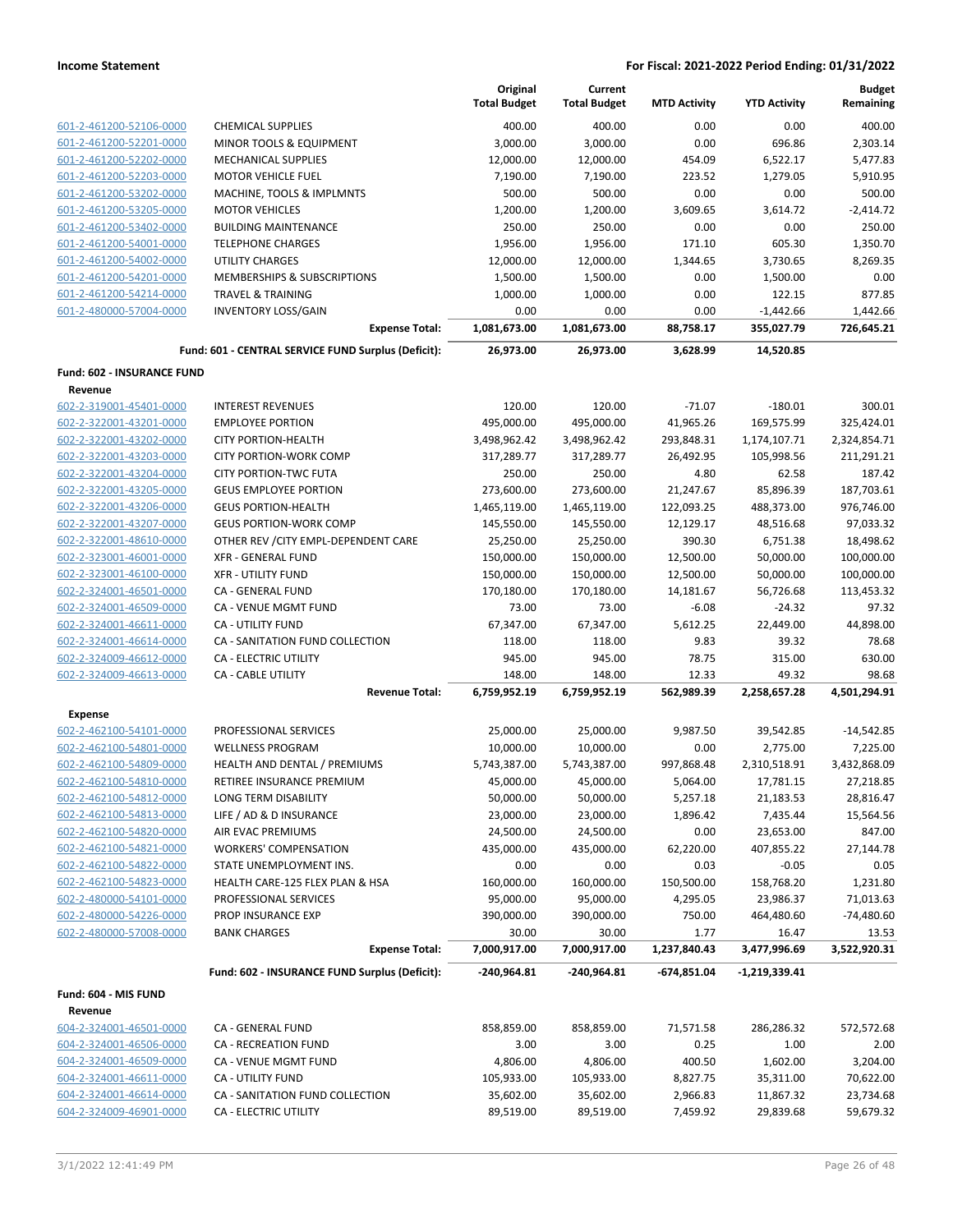|                                                 |                                         | Original<br><b>Total Budget</b> | Current<br><b>Total Budget</b> | <b>MTD Activity</b>   | <b>YTD Activity</b>     | <b>Budget</b><br>Remaining |
|-------------------------------------------------|-----------------------------------------|---------------------------------|--------------------------------|-----------------------|-------------------------|----------------------------|
| 604-2-324009-46906-0000                         | <b>CA - CABLE UTILITY</b>               | 13,795.00                       | 13,795.00                      | 1,149.58              | 4,598.32                | 9,196.68                   |
|                                                 | <b>Revenue Total:</b>                   | 1,108,517.00                    | 1,108,517.00                   | 92,376.41             | 369,505.64              | 739,011.36                 |
| <b>Expense</b>                                  |                                         |                                 |                                |                       |                         |                            |
| 604-2-441400-54001-0000                         | <b>TELEPHONE CHARGES</b>                | 511.00                          | 511.00                         | 36.23                 | 144.97                  | 366.03                     |
| 604-2-441400-54002-0000                         | <b>UTILITY CHARGES</b>                  | 950.00                          | 950.00                         | 137.20                | 290.66                  | 659.34                     |
| 604-2-465100-51001-0000                         | <b>REGULAR SALARIES</b>                 | 301,975.00                      | 301,975.00                     | 19,611.07             | 80,277.67               | 221,697.33                 |
| 604-2-465100-51020-0000                         | <b>OVERTIME</b>                         | 7,706.00                        | 7,706.00                       | 334.65                | 2,358.17                | 5,347.83                   |
| 604-2-465100-51021-0000                         | LONGEVITY                               | 5,386.00                        | 5,386.00                       | 0.00                  | 5,506.00                | $-120.00$                  |
| 604-2-465100-51102-0000                         | <b>BILINGUAL PAY</b>                    | 600.00                          | 600.00                         | 46.16                 | 184.64                  | 415.36                     |
| 604-2-465100-51116-0000                         | <b>CAR ALLOWANCE</b>                    | 1,800.00                        | 1,800.00                       | 276.92                | 1,107.68                | 692.32                     |
| 604-2-465100-51117-0000                         | <b>CELL PHONE ALLOWANCE</b>             | 1,920.00                        | 1,920.00                       | 295.36                | 1,181.44                | 738.56                     |
| 604-2-465100-51201-0000                         | <b>FICA</b>                             | 19,802.00                       | 19,802.00                      | 1,200.74              | 5,341.11                | 14,460.89                  |
| 604-2-465100-51202-0000                         | <b>MEDICARE</b>                         | 4,631.00                        | 4,631.00                       | 280.82                | 1,249.14                | 3,381.86                   |
| 604-2-465100-51203-0000                         | HEALTH INSURANCE                        | 49,719.00                       | 49,719.00                      | 4,143.25              | 16,573.00               | 33,146.00                  |
| 604-2-465100-51204-0000                         | <b>WORKERS COMPENSATION</b>             | 627.00                          | 627.00                         | 52.25                 | 209.00                  | 418.00                     |
| 604-2-465100-51205-0000                         | STATE UNEMPLOYMENT                      | 383.00                          | 383.00                         | 575.80                | 575.80                  | $-192.80$                  |
| 604-2-465100-51301-0000                         | <b>TMRS</b>                             | 37,527.00                       | 37,527.00                      | 2,426.60              | 10,552.57               | 26,974.43                  |
| 604-2-465100-52001-0000                         | OFFICE SUPPLIES                         | 150.00                          | 150.00                         | 0.00                  | 0.00                    | 150.00                     |
| 604-2-465100-52002-0000                         | POSTAGE / FREIGHT                       | 25.00                           | 25.00                          | 0.00                  | 0.00                    | 25.00                      |
| 604-2-465100-52201-0000                         | MINOR TOOLS & EQUIPMENT                 | 500.00                          | 500.00                         | 0.00                  | 0.00                    | 500.00                     |
| 604-2-465100-52203-0000                         | <b>MOTOR VEHICLE FUEL</b>               | 720.00                          | 720.00                         | 38.41                 | 140.37                  | 579.63                     |
| 604-2-465100-52303-0000                         | <b>TRAINING SUPPLIES</b>                | 450.00                          | 450.00                         | 0.00                  | 0.00                    | 450.00                     |
| 604-2-465100-53201-0000                         | FURNITURE & OFFICE EQUIPMENT            | 100.00                          | 100.00                         | 0.00                  | 0.00                    | 100.00                     |
| 604-2-465100-53205-0000                         | <b>MOTOR VEHICLES</b>                   | 600.00                          | 600.00                         | 33.15                 | 132.60                  | 467.40                     |
| 604-2-465100-53209-0000                         | HARDWARE/SOFTWARE                       | 365,663.00                      | 365,747.00                     | 6,503.52              | 131,908.54              | 233,838.46                 |
| 604-2-465100-54001-0000                         | <b>TELEPHONE CHARGES</b>                | 9,702.00                        | 9,702.00                       | 714.12                | 2,877.31                | 6,824.69                   |
| 604-2-465100-54101-0000                         | PROFESSIONAL SERVICES                   | 8,000.00                        | 8,000.00                       | 0.00                  | 55.00                   | 7,945.00                   |
| 604-2-465100-54201-0000                         | MEMBERSHIPS & SUBSCRIPTIONS             | 900.00                          | 900.00                         | 0.00                  | 0.00                    | 900.00                     |
| 604-2-465100-54214-0000                         | <b>TRAVEL &amp; TRAINING</b>            | 10,000.00                       | 10,000.00                      | 0.00                  | 34.67                   | 9,965.33                   |
| 604-2-465100-54901-0000                         | <b>RENTALS / LEASES</b>                 | 0.00                            | 0.00                           | 1,794.53              | 7,178.12                | $-7,178.12$                |
| 604-2-465100-54908-0000                         | LEASE PURCHASE PAYMENTS                 | 99,402.00                       | 99,402.00                      | 37,305.54             | 70,219.50               | 29,182.50                  |
| 604-2-465100-55205-0000                         | COMPUTER EQUIPMENT / SOFTWARE           | 35,920.00                       | 35,920.00                      | 0.00                  | 0.00                    | 35,920.00                  |
| 604-2-480000-55205-0000                         | <b>COMPUTER EQUIPMENT</b>               | 50,000.00                       |                                |                       |                         | 40,065.68                  |
|                                                 | <b>Expense Total:</b>                   | 1,015,669.00                    | 51,200.00<br>1,016,953.00      | 5,626.71<br>81,433.03 | 11,134.32<br>349,232.28 | 667,720.72                 |
|                                                 | Fund: 604 - MIS FUND Surplus (Deficit): | 92,848.00                       | 91,564.00                      | 10,943.38             | 20,273.36               |                            |
|                                                 |                                         |                                 |                                |                       |                         |                            |
| Fund: 660 - VEHICLE REPLACEMENT FUND<br>Revenue |                                         |                                 |                                |                       |                         |                            |
| 660-2-319001-45401-0000                         | <b>INTEREST REVENUES</b>                | 0.00                            | 0.00                           | $-49.11$              | $-139.16$               | 139.16                     |
| <u>660-2-323001-46001-0000</u>                  | XFR - GENERAL FUND                      | 945,464.00                      | 945,464.00                     | 78,788.67             | 315,154.68              | 630,309.32                 |
| 660-2-323001-46105-0000                         | XFR - UTILITY CIP FUND                  | 32,045.00                       | 32,045.00                      | 2,670.42              | 10,681.68               | 21,363.32                  |
|                                                 | <b>Revenue Total:</b>                   | 977,509.00                      | 977,509.00                     | 81,409.98             | 325,697.20              | 651,811.80                 |
|                                                 |                                         |                                 |                                |                       |                         |                            |
| <b>Expense</b>                                  |                                         |                                 |                                |                       |                         |                            |
| 660-2-421210-55202-0000                         | <b>VEHICLES</b>                         | 312,596.00                      | 312,596.00                     | 2,455.66              | 9,832.62                | 302,763.38                 |
| 660-2-421230-55202-0000                         | <b>VEHICLES</b>                         | 70,000.00                       | 70,000.00                      | 2,557.93              | 134,163.89              | $-64, 163.89$              |
| 660-2-421600-55202-0000                         | <b>VEHICLES</b>                         | 264,627.00                      | 264,627.00                     | 0.00                  | 0.00                    | 264,627.00                 |
| 660-2-422200-55202-0000                         | <b>VEHICLES</b>                         | 250,000.00                      | 250,000.00                     | 900,000.00            | 901,008.52              | $-651,008.52$              |
| 660-2-422300-55202-0000                         | <b>VEHICLES</b>                         | 0.00                            | 0.00                           | 20,276.79             | 37,877.24               | $-37,877.24$               |
| 660-2-431200-55201-0000                         | <b>EQUIPMENT PURCHASES</b>              | 80,286.00                       | 80,286.00                      | 766.74                | 3,066.96                | 77,219.04                  |
| 660-2-431700-55202-0000                         | <b>VEHICLES</b>                         | 0.00                            | 0.00                           | 0.00                  | 3,162.54                | $-3,162.54$                |
| 660-2-436200-55202-0000                         | <b>VEHICLES</b>                         | 0.00                            | 0.00                           | 1,133.29              | 2,616.78                | $-2,616.78$                |
| 660-2-436300-55202-0000                         | <b>VEHICLES</b>                         | 0.00                            | 0.00                           | 10,303.66             | 13,449.14               | $-13,449.14$               |
| 660-2-437200-55202-0000                         | <b>VEHICLES</b>                         | 0.00                            | 0.00                           | 1,024.54              | 4,098.17                | $-4,098.17$                |
| 660-2-441300-55202-0000                         | <b>VEHICLES</b>                         | 0.00                            | 0.00                           | 860.49                | 3,441.96                | $-3,441.96$                |
| 660-2-443200-55202-0000                         | <b>VEHICLES</b>                         | 0.00                            | 0.00                           | 659.01                | 2,636.04                | $-2,636.04$                |
| 660-2-451100-55202-0000                         | <b>VEHICLES</b>                         | 0.00                            | 0.00                           | 3,264.20              | 13,056.79               | $-13,056.79$               |
| 660-2-461100-55201-0000                         | <b>EQUIPMENT PURCHASES</b>              | 0.00                            | 0.00                           | 1,525.64              | 5,675.34                | $-5,675.34$                |
| 660-2-461200-55201-0000                         | <b>EQUIPMENT PURCHASES</b>              | 0.00                            | 0.00                           | 718.39                | 3,308.78                | $-3,308.78$                |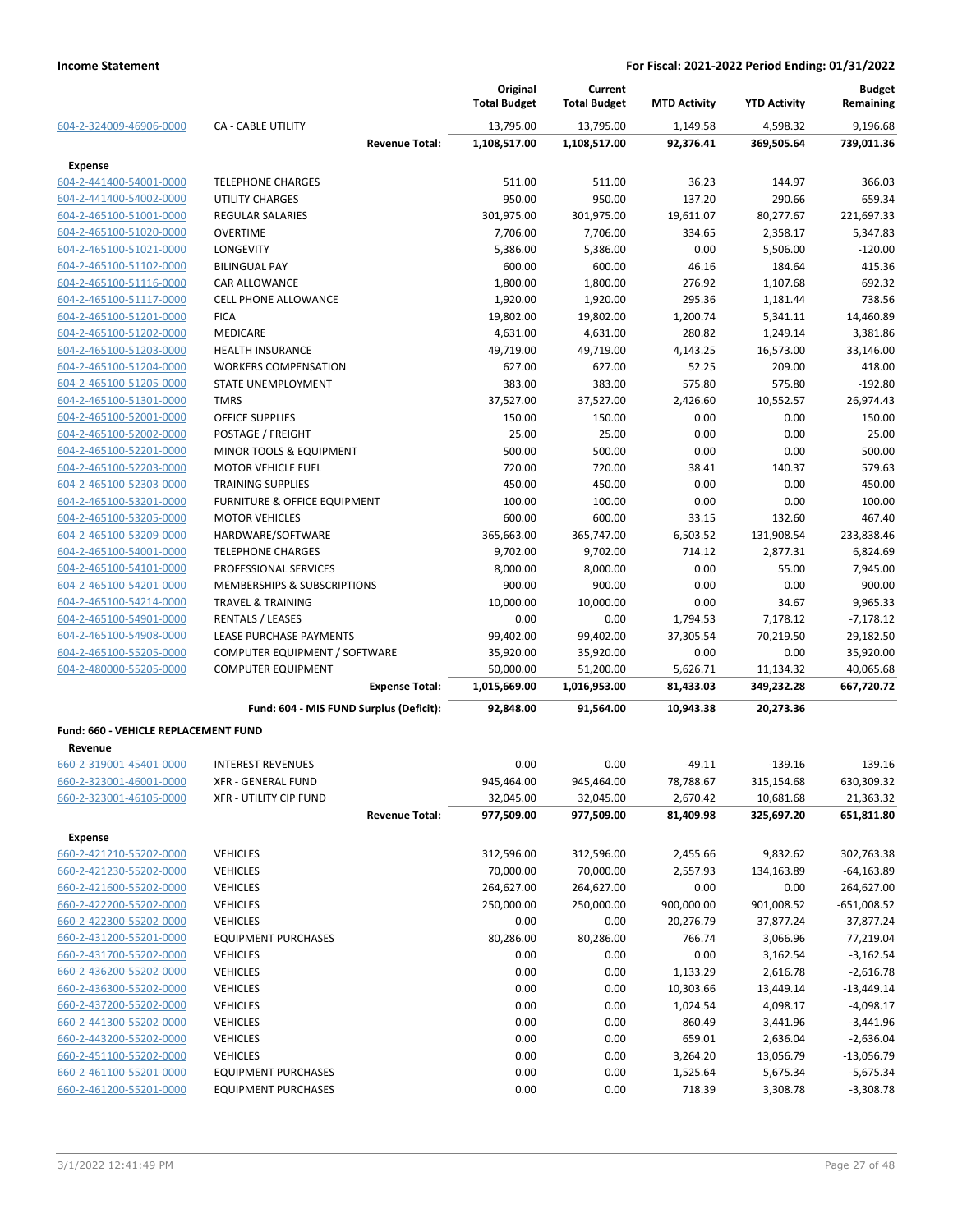|                                                |                                                                            | Original            | Current             |                     |                     | <b>Budget</b> |
|------------------------------------------------|----------------------------------------------------------------------------|---------------------|---------------------|---------------------|---------------------|---------------|
|                                                |                                                                            | <b>Total Budget</b> | <b>Total Budget</b> | <b>MTD Activity</b> | <b>YTD Activity</b> | Remaining     |
| 660-2-480000-57008-0000                        | <b>BANK CHARGES</b>                                                        | 0.00                | 0.00                | 8.43                | 19.78               | $-19.78$      |
|                                                | <b>Expense Total:</b>                                                      | 977,509.00          | 977,509.00          | 945,554.77          | 1,137,414.55        | $-159,905.55$ |
|                                                | Fund: 660 - VEHICLE REPLACEMENT FUND Surplus (Deficit):                    | 0.00                | 0.00                | $-864, 144.79$      | -811,717.35         |               |
| Fund: 800 - SPENCE FUND                        |                                                                            |                     |                     |                     |                     |               |
| Revenue                                        |                                                                            |                     |                     |                     |                     |               |
| 800-3-319001-45401-0000                        | <b>INTEREST REVENUES</b>                                                   | 300.00              | 300.00              | 8.30                | 33.47               | 266.53        |
|                                                | <b>Revenue Total:</b>                                                      | 300.00              | 300.00              | 8.30                | 33.47               | 266.53        |
| <b>Expense</b>                                 |                                                                            |                     |                     |                     |                     |               |
| 800-3-495000-58501-0000                        | CA - GENERAL FUND                                                          | 600.00              | 600.00              | 50.00               | 200.00              | 400.00        |
|                                                | <b>Expense Total:</b>                                                      | 600.00              | 600.00              | 50.00               | 200.00              | 400.00        |
|                                                | Fund: 800 - SPENCE FUND Surplus (Deficit):                                 | $-300.00$           | -300.00             | $-41.70$            | $-166.53$           |               |
| Fund: 801 - JONES LIBRARY TRUST                |                                                                            |                     |                     |                     |                     |               |
| Revenue                                        |                                                                            |                     |                     |                     |                     |               |
| 801-3-319001-45401-0000                        | <b>INTEREST REVENUES</b>                                                   | 0.00                | 0.00                | $-10.24$            | $-14.84$            | 14.84         |
|                                                | <b>Revenue Total:</b>                                                      | 0.00                | 0.00                | $-10.24$            | $-14.84$            | 14.84         |
| <b>Expense</b>                                 |                                                                            |                     |                     |                     |                     |               |
| 801-3-480000-57008-0000                        | <b>BANK CHARGES</b>                                                        | 0.00                | 0.00                | 0.29                | 0.70                | $-0.70$       |
|                                                | <b>Expense Total:</b>                                                      | 0.00                | 0.00                | 0.29                | 0.70                | $-0.70$       |
|                                                | Fund: 801 - JONES LIBRARY TRUST Surplus (Deficit):                         | 0.00                | 0.00                | $-10.53$            | $-15.54$            |               |
| <b>Fund: 810 - SEIZURE FUNDS - STATE RULES</b> |                                                                            |                     |                     |                     |                     |               |
| Revenue                                        |                                                                            |                     |                     |                     |                     |               |
| 810-3-319001-45401-0000                        | <b>INTEREST REVENUES</b>                                                   | 250.00              | 250.00              | $-137.84$           | $-199.22$           | 449.22        |
| 810-3-322001-46802-0000                        | <b>HB65 SEIZURES-CONTRIBUTNS</b>                                           | 0.00                | 0.00                | 2,029.00            | 2,029.00            | $-2,029.00$   |
|                                                | <b>Revenue Total:</b>                                                      | 250.00              | 250.00              | 1,891.16            | 1,829.78            | $-1,579.78$   |
| <b>Expense</b>                                 |                                                                            |                     |                     |                     |                     |               |
| 810-3-421230-55501-0000                        | SERVICE ANIMALS                                                            | 0.00                | 0.00                | 0.00                | 656.04              | $-656.04$     |
| 810-3-480000-57008-0000                        | <b>BANK CHARGES</b>                                                        | 75.00               | 75.00               | 3.95                | 9.50                | 65.50         |
|                                                | <b>Expense Total:</b>                                                      | 75.00               | 75.00               | 3.95                | 665.54              | $-590.54$     |
|                                                | Fund: 810 - SEIZURE FUNDS - STATE RULES Surplus (Deficit):                 | 175.00              | 175.00              | 1,887.21            | 1,164.24            |               |
| Fund: 811 - SEIZURE FUNDS - FED RULES          |                                                                            |                     |                     |                     |                     |               |
| Revenue                                        |                                                                            |                     |                     |                     |                     |               |
| 811-3-319001-45401-0000                        | <b>INTEREST REVENUES</b>                                                   | 150.00              | 150.00              | $-138.11$           | $-199.78$           | 349.78        |
|                                                | <b>Revenue Total:</b>                                                      | 150.00              | 150.00              | $-138.11$           | $-199.78$           | 349.78        |
| <b>Expense</b>                                 |                                                                            |                     |                     |                     |                     |               |
| 811-3-480000-57008-0000                        | BANK CHARGES                                                               | 75.00               | 75.00               | 3.97                | 9.54                | 65.46         |
|                                                | <b>Expense Total:</b>                                                      | 75.00               | 75.00               | 3.97                | 9.54                | 65.46         |
|                                                | Fund: 811 - SEIZURE FUNDS - FED RULES Surplus (Deficit):                   | 75.00               | 75.00               | $-142.08$           | $-209.32$           |               |
|                                                | Fund: 820 - TIRZ FUND (Tax Increment Reinvestment Zone)                    |                     |                     |                     |                     |               |
| Revenue                                        |                                                                            |                     |                     |                     |                     |               |
| 820-3-311001-41101-0000                        | REAL PROPERTY TAXES - CITY                                                 | 508,577.00          | 508,577.00          | 234,769.74          | 305,420.66          | 203,156.34    |
| 820-3-311001-41111-0000                        | REAL PROPERTY TAXES - COUNTY                                               | 211,289.00          | 211,289.00          | 0.00                | 0.00                | 211,289.00    |
| 820-3-311001-41112-0000                        | REAL PROPERTY TAXES - HOSPITAL                                             | 95,566.00           | 95,566.00           | 0.00                | 0.00                | 95,566.00     |
| 820-3-311002-41102-0000                        | <b>DELINQUENT TAXES</b>                                                    | 3,000.00            | 3,000.00            | 491.75              | 494.31              | 2,505.69      |
| 820-3-319001-45401-0000                        | <b>INTEREST REVENUES</b>                                                   | 1,570.00            | 1,570.00            | $-2,050.13$         | -2,949.37           | 4,519.37      |
|                                                | <b>Revenue Total:</b>                                                      | 820,002.00          | 820,002.00          | 233,211.36          | 302,965.60          | 517,036.40    |
| <b>Expense</b>                                 |                                                                            |                     |                     |                     |                     |               |
| 820-3-416100-54101-0000                        | PROFESSIONAL SERVICES                                                      | 35,247.00           | 35,247.00           | 0.00                | 27.50               | 35,219.50     |
| 820-3-416100-55002-0000                        | <b>IMPROVEMENTS</b>                                                        | 155,000.00          | 155,000.00          | 0.00                | 0.00                | 155,000.00    |
| 820-3-480000-57008-0000                        | <b>BANK CHARGES</b>                                                        | 700.00              | 700.00              | 57.68               | 138.29              | 561.71        |
|                                                | <b>Expense Total:</b>                                                      | 190,947.00          | 190,947.00          | 57.68               | 165.79              | 190,781.21    |
|                                                | Fund: 820 - TIRZ FUND (Tax Increment Reinvestment Zone) Surplus (Deficit): | 629,055.00          | 629,055.00          | 233,153.68          | 302,799.81          |               |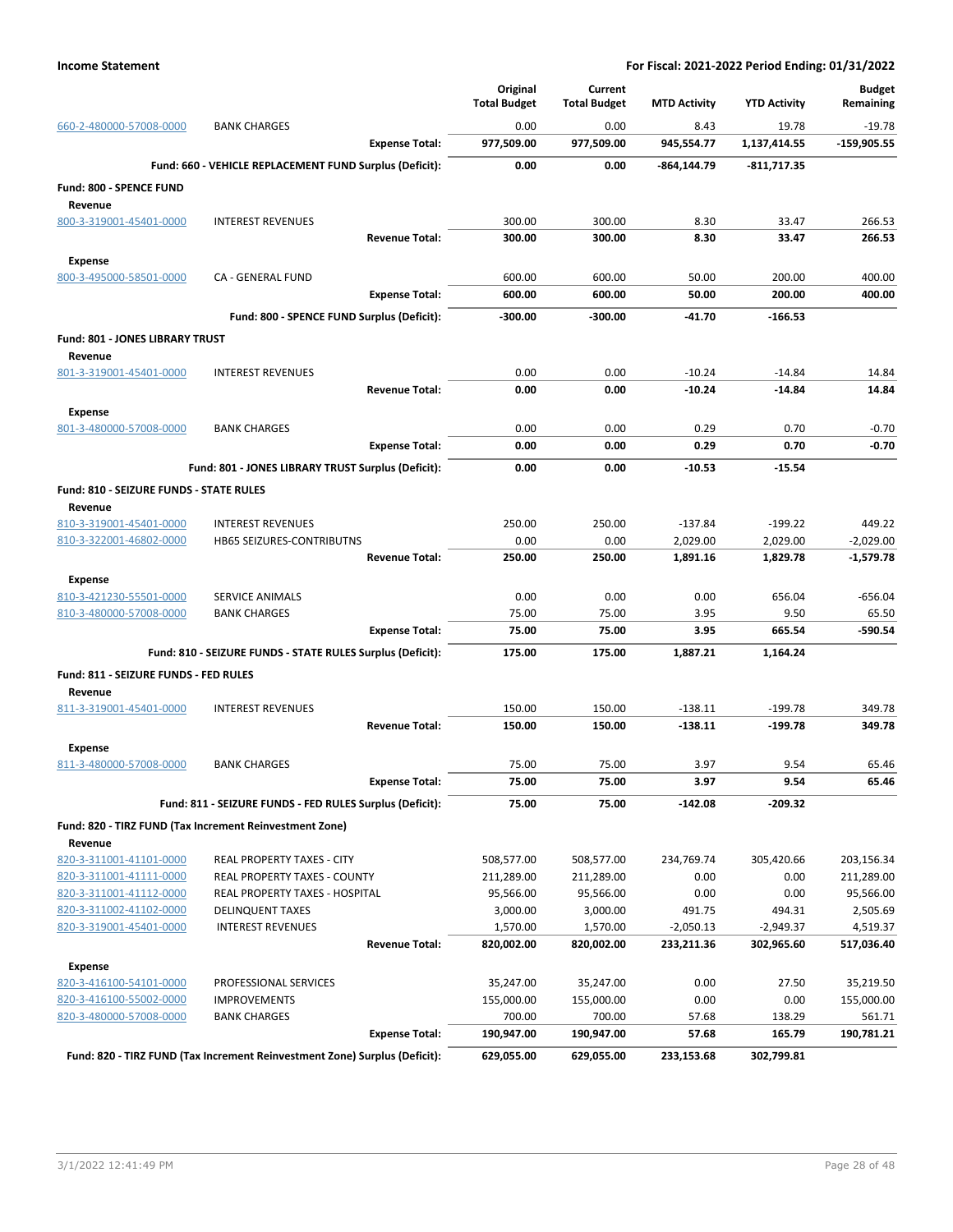|                                     |                                         | Original<br><b>Total Budget</b> | Current<br><b>Total Budget</b> | <b>MTD Activity</b> | <b>YTD Activity</b> | <b>Budget</b><br>Remaining |
|-------------------------------------|-----------------------------------------|---------------------------------|--------------------------------|---------------------|---------------------|----------------------------|
| Fund: 899 - POOLED CASH             |                                         |                                 |                                |                     |                     |                            |
| Revenue                             |                                         |                                 |                                |                     |                     |                            |
| 899-8-319001-45401-0000             | <b>INTEREST REVENUES</b>                | 0.00                            | 0.00                           | 0.00                | $-10,600.00$        | 10,600.00                  |
|                                     | <b>Revenue Total:</b>                   | 0.00                            | 0.00                           | 0.00                | $-10,600.00$        | 10,600.00                  |
|                                     | Fund: 899 - POOLED CASH Total:          | 0.00                            | 0.00                           | 0.00                | $-10,600.00$        |                            |
| Fund: 910 - ELECTRIC OPERATING FUND |                                         |                                 |                                |                     |                     |                            |
| Revenue                             |                                         |                                 |                                |                     |                     |                            |
| 910-9-000000-49001-4400             | METERED SALES - RESIDENTIAL             | 12,776,556.00                   | 12,776,556.00                  | 902,133.34          | 3,477,574.79        | 9,298,981.21               |
| 910-9-000000-49010-4421             | METERED SALES - GS-NO DEMAND            | 754,758.00                      | 754,758.00                     | 63,778.77           | 254,236.79          | 500,521.21                 |
| 910-9-000000-49020-4422             | METERED SALES - GS-DEMAND               | 17,869,324.00                   | 17,869,324.00                  | 948,988.97          | 4,139,915.47        | 13,729,408.53              |
| 910-9-000000-49021-4423             | METERED SALES - GS-DEMAND INDUSTRIAL    | 0.00                            | 0.00                           | 239,842.24          | 864,144.04          | $-864, 144.04$             |
| 910-9-000000-49030-4424             | METERED SALES - GS-PRIMARY              | 370,627.00                      | 370,627.00                     | 43,880.73           | 170,856.19          | 199,770.81                 |
| 910-9-000000-49040-4440             | METERED SALES - STREET LIGHTS           | 223,109.00                      | 223,109.00                     | 18,392.16           | 72,520.49           | 150,588.51                 |
| 910-9-000000-49050-4400             | <b>FUEL ADJUSTMENT</b>                  | 18,694,699.00                   | 18,694,699.00                  | 1,037,317.47        | 4,341,018.99        | 14,353,680.01              |
| 910-9-000000-49057-4490             | POWER COST RECOVERY                     | 0.00                            | 0.00                           | 0.00                | 12.37               | $-12.37$                   |
| 910-9-000000-49058-4400             | <b>REGULATORY CHARGE</b>                | 3,101,449.00                    | 3,101,449.00                   | 57,074.05           | 227,891.74          | 2,873,557.26               |
| 910-9-000000-49140-4490             | <b>VAPOR LIGHT REVENUES</b>             | 156,500.00                      | 156,500.00                     | 12,491.04           | 49,625.99           | 106,874.01                 |
| 910-9-000000-49201-4510             | LATE CHARGES                            | 246,029.00                      | 246,029.00                     | 54,243.22           | 195,952.75          | 50,076.25                  |
| 910-9-000000-49209-4511             | SERVICE CHARGES - CLEARING              | 0.00                            | 0.00                           | $-10.00$            | $-25.00$            | 25.00                      |
| 910-9-000000-49210-4511             | <b>ELECTRIC SERVICE CHARGES</b>         | 85,538.00                       | 85,538.00                      | 6,696.27            | 37,560.39           | 47,977.61                  |
| 910-9-000000-49211-4511             | VAPOR LIGHT SERVICE CHARGES             | 439.00                          | 439.00                         | 3.82                | 115.28              | 323.72                     |
| 910-9-000000-49212-4511             | SAW POLES SERVICE CHARGES               | 1,427.00                        | 1,427.00                       | 100.00              | 660.00              | 767.00                     |
| 910-9-000000-49213-4511             | <b>AMPY SERVICE CHARGES</b>             | 0.00                            | 0.00                           | 0.00                | 152.41              | $-152.41$                  |
| 910-9-000000-49220-4512             | <b>RE-READ CHARGES</b>                  | 53.00                           | 53.00                          | 0.00                | 0.00                | 53.00                      |
| 910-9-000000-49301-4490             | METERED SALES - 5% XFER to GENERAL FUND | 2,732,421.00                    | 2,732,421.00                   | 164,484.31          | 678,288.59          | 2,054,132.41               |
| 910-9-000000-49307-4490             | METERED SALES - 1% XFER to GBOD         | 546,484.00                      | 546,484.00                     | 33,098.10           | 135,924.58          | 410,559.42                 |
| 910-9-000000-49410-4564             | <b>CUSTOMER AID TO CONSTRUCTION</b>     | 134,686.00                      | 134,686.00                     | 977.25              | 35,551.31           | 99,134.69                  |
| 910-9-000000-49420-4564             | UNDERGROUND SERVICE                     | 24,883.00                       | 24,883.00                      | 0.00                | 770.93              | 24,112.07                  |
| 910-9-000000-49430-4564             | <b>RELOCATION OF SERVICE</b>            | 7,744.00                        | 7,744.00                       | 0.00                | 0.00                | 7,744.00                   |
| 910-9-000000-49450-4564             | <b>ACCIDENTS</b>                        | 12,954.00                       | 12,954.00                      | 2,048.96            | 2,282.36            | 10,671.64                  |
| 910-9-000000-49455-4564             | <b>INSURANCE REIMBURSEMENTS</b>         | 5,105.00                        | 5,105.00                       | 0.00                | 5,039.41            | 65.59                      |
| 910-9-000000-49460-4564             | <b>METER DAMAGE</b>                     | 203.00                          | 203.00                         | 0.00                | 0.00                | 203.00                     |
| 910-9-000000-49470-4564             | OTHER REIMBURSEMENTS                    | 8,407.00                        | 8,407.00                       | 0.00                | 9,178.68            | $-771.68$                  |
| 910-9-000000-49480-4564             | <b>METER BASES</b>                      | 4,367.00                        | 4,367.00                       | 576.43              | 1,027.23            | 3,339.77                   |
| 910-9-000000-49490-4564             | <b>MATERIAL SALES</b>                   | 15,749.00                       | 15,749.00                      | 7,367.93            | 7,367.93            | 8,381.07                   |
| 910-9-000000-49520-4470             | <b>ENERGY SALES</b>                     | 10,150,493.00                   | 10,150,493.00                  | 1,810,705.80        | 6,553,383.84        | 3,597,109.16               |
| 910-9-000000-49521-4470             | <b>RUC REVENUES</b>                     | 745.00                          | 745.00                         | 73.73               | 5,718.35            | $-4,973.35$                |
| 910-9-000000-49523-4470             | RENEWABLE ENERGY CREDITS                | 25,500.00                       | 25,500.00                      | 0.00                | 0.00                | 25,500.00                  |
| 910-9-000000-49530-4572             | <b>TCR AUCTION PROCEEDS</b>             | 704,513.00                      | 704,513.00                     | 77,223.69           | 291,155.82          | 413,357.18                 |
| 910-9-000000-49560-4571             | <b>TCOS REVENUES</b>                    | 676,482.00                      | 676,482.00                     | 49,142.45           | 138,655.96          | 537,826.04                 |
| 910-9-000000-49601-4540             | POLE USE REVENUES                       | 51,995.00                       | 51,995.00                      | 0.00                | 10,801.12           | 41,193.88                  |
| 910-9-000000-49602-4118             | EPA ALLOWANCE SALES                     | 1.00                            | 1.00                           | 0.00                | 0.00                | 1.00                       |
| 910-9-000000-49670-4116             | ROUNDUP PROGRAM                         | 6,000.00                        | 6,000.00                       | 339.14              | 1,136.87            | 4,863.13                   |
| 910-9-000000-49699-4116             | OTHER GAINS/LOSSES                      | 20,076.00                       | 20,076.00                      | 0.00                | 0.00                | 20,076.00                  |
| 910-9-000000-49700-4990             | REDEMPTION OF LONG TERM DEBT            | 20,115,000.00                   | 20,115,000.00                  | 0.00                | 0.00                | 20,115,000.00              |
| 910-9-000000-49701-4567             | XFER FROM COG - GEN FUND                | 1,015,475.00                    | 1,015,475.00                   | 84,622.92           | 338,491.68          | 676,983.32                 |
| 910-9-000000-49754-4994             | XFER FROM 950 - BILLING                 | 50,812.00                       | 50,812.00                      | 4,234.34            | 16,937.36           | 33,874.64                  |
| 910-9-000000-49755-4995             | XFER FROM 950 - CASHIERS                | 68,089.00                       | 68,089.00                      | 5,674.09            | 22,696.36           | 45,392.64                  |
| 910-9-000000-49759-4545             | XFER FROM 950 FOR POLE USE              | 33,000.00                       | 33,000.00                      | 0.00                | 0.00                | 33,000.00                  |
| 910-9-000000-49801-4190             | <b>INTEREST INCOME</b>                  | 100,000.00                      | 100,000.00                     | $-12,860.07$        | $-16,613.06$        | 116,613.06                 |
| 910-9-000000-49809-4190             | INTEREST ON ERCOT COLLATERAL            | 63.00                           | 63.00                          | 0.00                | 0.00                | 63.00                      |
| 910-9-000000-49900-4171             | <b>ENERGY EFFICIENCY CREDITS</b>        | 0.00                            | 0.00                           | $-808.49$           | $-1,133.49$         | 1,133.49                   |
|                                     | <b>Revenue Total:</b>                   | 90,791,755.00                   | 90,791,755.00                  | 5,611,832.66        | 22,068,874.52       | 68,722,880.48              |
| Expense                             |                                         |                                 |                                |                     |                     |                            |
| 910-9-901000-51001-5000             | REGULAR SALARIES                        | 445,690.00                      | 445,690.00                     | 37,890.37           | 147,503.96          | 298,186.04                 |
| 910-9-901000-51020-5000             | <b>OVERTIME</b>                         | 55,045.00                       | 55,045.00                      | 9,971.62            | 28,969.92           | 26,075.08                  |
| 910-9-901000-51115-5000             | <b>CLOTHING ALLOWANCE</b>               | 3,800.00                        | 3,800.00                       | 0.00                | 0.00                | 3,800.00                   |
| 910-9-901000-51116-5000             | CAR ALLOWANCE                           | 975.00                          | 975.00                         | 300.00              | 1,125.00            | $-150.00$                  |
|                                     |                                         |                                 |                                |                     |                     |                            |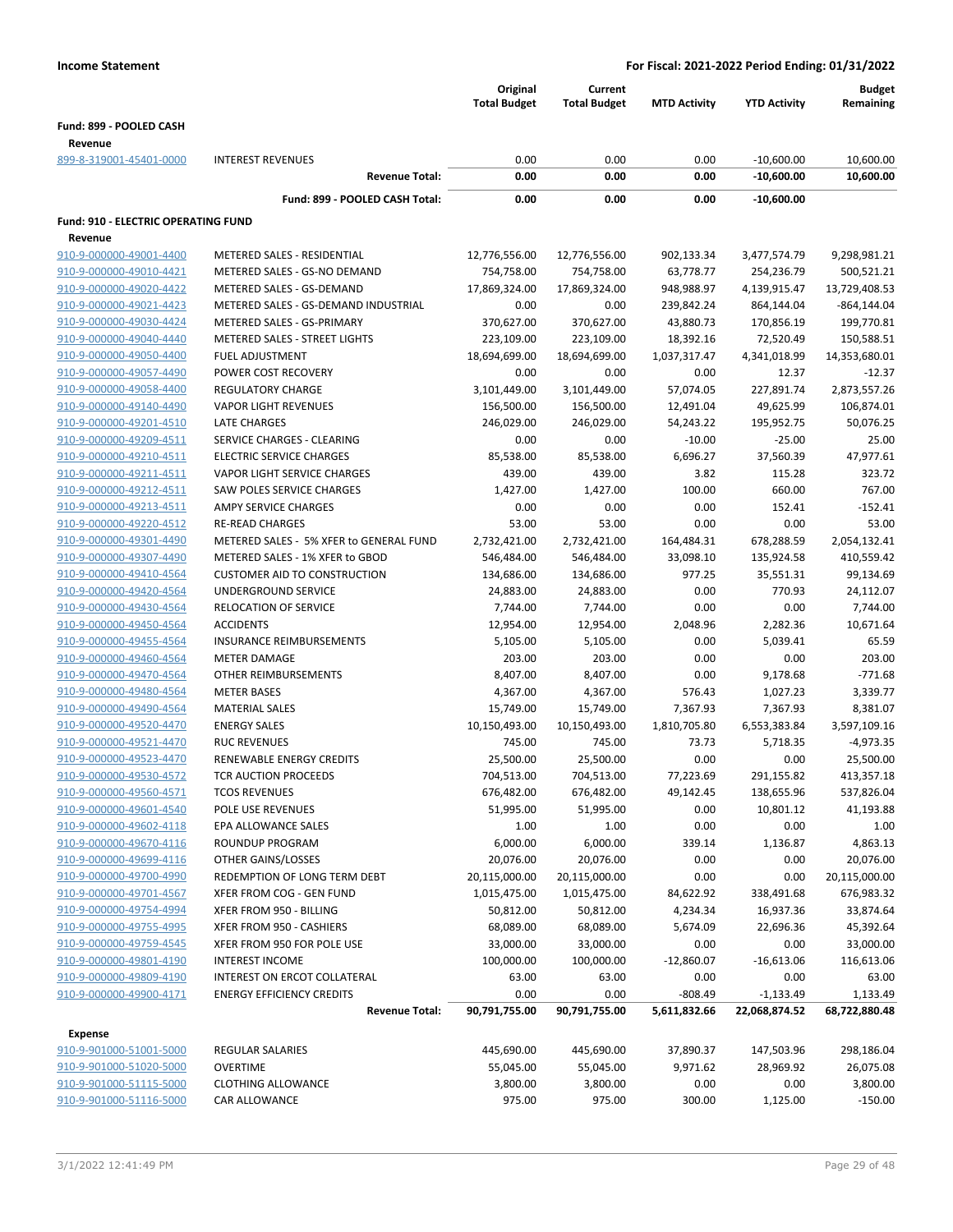| 910-9-901000-51117-5000                                   |
|-----------------------------------------------------------|
| 910-9-901000-51201-5000                                   |
| 910-9-901000-51202-5000                                   |
| 910-9-901000-51203-5000                                   |
| <u>910-9-901000-51204-5000</u>                            |
| 910-9-901000-51205-5000                                   |
| 910-9-901000-51301-5000                                   |
| 910-9-901001-59020-5010                                   |
| 910-9-901008-59110-5080                                   |
| <u>910-9-901008-59112-5080</u><br>910-9-901008-59121-5080 |
| 910-9-901008-59122-5080                                   |
| 910-9-901008-59125-5080                                   |
| 910-9-901008-59141-5080                                   |
| <u>910-9-901008-59144-5080</u>                            |
| 910-9-901008-59145-5080                                   |
| 910-9-901008-59146-5080                                   |
| 910-9-901008-59148-5080                                   |
| <u>910-9-901008-59149-5080</u>                            |
| <u>910-9-901015-51001-5150</u>                            |
| 910-9-901015-51020-5150                                   |
| 910-9-901015-51115-5150                                   |
| 910-9-901015-51116-5150                                   |
| 910-9-901015-51117-5150                                   |
| <u>910-9-901015-51201-5150</u>                            |
| 910-9-901015-51202-5150                                   |
| 910-9-901015-51203-5150                                   |
| 910-9-901015-51204-5150                                   |
| <u>910-9-901015-51205-5150</u>                            |
| <u>910-9-901015-51301-5150</u>                            |
| 910-9-901015-59201-5150                                   |
| 910-9-901015-59205-5150                                   |
| 910-9-901015-59290-5150                                   |
| 910-9-901015-59291-5150                                   |
| <u>910-9-901015-59292-5150</u>                            |
| 910-9-901015-59293-5150                                   |
| 910-9-901090-59312-9900                                   |
| 910-9-901146-51001-5460                                   |
| 910-9-901146-51020-5460                                   |
| <u>910-9-901146-51115-5460</u>                            |
| 910-9-901146-51116-5460                                   |
| 910-9-901146-51117-5460                                   |
| 910-9-901146-51201-5460                                   |
| <u>910-9-901146-51202-5460</u>                            |
| <u>910-9-901146-51203-5460</u>                            |
| 910-9-901146-51204-5460                                   |
| 910-9-901146-51205-5460                                   |
| <u>910-9-901146-51301-5460</u>                            |
| <u>910-9-901147-59020-5470</u>                            |
| <u>910-9-901151-59110-5501</u>                            |
| <u>910-9-901151-59112-5501</u><br>910-9-901151-59121-5501 |
| 910-9-901151-59122-5501                                   |
| <u>910-9-901151-59125-5501</u>                            |
| <u>910-9-901151-59141-5501</u>                            |
| <u>910-9-901151-59144-5501</u>                            |
| 910-9-901151-59145-5501                                   |
| <u>910-9-901151-59146-5501</u>                            |
| <u>910-9-901151-59149-5501</u>                            |
|                                                           |

|                         |                                     | Original<br><b>Total Budget</b> | Current<br><b>Total Budget</b> | <b>MTD Activity</b> | <b>YTD Activity</b> | Budget<br>Remaining |
|-------------------------|-------------------------------------|---------------------------------|--------------------------------|---------------------|---------------------|---------------------|
| 910-9-901000-51117-5000 | <b>CELL PHONE ALLOWANCE</b>         | 864.00                          | 864.00                         | 64.54               | 249.85              | 614.15              |
| 910-9-901000-51201-5000 | <b>FICA</b>                         | 30,043.00                       | 30,043.00                      | 2,660.23            | 9,729.94            | 20,313.06           |
| 910-9-901000-51202-5000 | MEDICARE                            | 7,027.00                        | 7,027.00                       | 622.15              | 2,275.56            | 4,751.44            |
| 910-9-901000-51203-5000 | <b>HEALTH INSURANCE</b>             | 69,234.00                       | 69,234.00                      | 5,769.50            | 23,078.00           | 46,156.00           |
| 910-9-901000-51204-5000 | <b>WORKERS COMPENSATION</b>         | 8,701.00                        | 8,701.00                       | 725.08              | 2,900.32            | 5,800.68            |
| 910-9-901000-51205-5000 | UNEMPLOYMENT                        | 990.00                          | 990.00                         | 1,350.35            | 1,350.35            | $-360.35$           |
| 910-9-901000-51301-5000 | <b>TMRS</b>                         | 56,936.00                       | 56,936.00                      | 5,690.72            | 20,726.85           | 36,209.15           |
| 910-9-901001-59020-5010 | <b>NATURAL GAS</b>                  | 395,699.00                      | 395,699.00                     | 5,645.92            | 121,055.17          | 274,643.83          |
| 910-9-901008-59110-5080 | <b>GEUS OPERATIONS</b>              | 35,000.00                       | 35,000.00                      | 2,908.34            | 6,573.05            | 28,426.95           |
| 910-9-901008-59112-5080 | <b>SAFETY</b>                       | 8,200.00                        | 8,200.00                       | 175.09              | 1,898.15            | 6,301.85            |
| 910-9-901008-59121-5080 | MECHANICAL SUPPLIES                 | 15,000.00                       | 15,000.00                      | $-198.66$           | 1,414.61            | 13,585.39           |
| 910-9-901008-59122-5080 | <b>ELECTRICAL SUPPLIES</b>          | 15,000.00                       | 15,000.00                      | 392.08              | 1,402.47            | 13,597.53           |
| 910-9-901008-59125-5080 | CHEMICAL & LABORATORY SUPPLIES      | 35,000.00                       | 35,000.00                      | 4,684.46            | 8,296.11            | 26,703.89           |
| 910-9-901008-59141-5080 | UTILITY BILLS                       | 250,000.00                      | 250,000.00                     | 19,492.12           | 40,935.96           | 209,064.04          |
| 910-9-901008-59144-5080 | MISCELLANEOUS SERVICES              | 60,250.00                       | 60,250.00                      | 99.84               | 29,798.28           | 30,451.72           |
| 910-9-901008-59145-5080 | <b>ENVIRONMENTAL SERVICES</b>       | 130,400.00                      | 130,400.00                     | 10,300.00           | 49,796.85           | 80,603.15           |
| 910-9-901008-59146-5080 | TRAINING AND TRAVEL                 | 26,000.00                       | 26,000.00                      | 162.51              | 162.51              | 25,837.49           |
| 910-9-901008-59148-5080 | <b>FUEL</b>                         | 1,500.00                        | 1,500.00                       | 0.00                | 147.07              | 1,352.93            |
| 910-9-901008-59149-5080 | <b>EMPLOYEE RELATIONS</b>           | 1,000.00                        | 1,000.00                       | 0.00                | 0.00                | 1,000.00            |
| 910-9-901015-51001-5150 | <b>REGULAR SALARIES</b>             | 311,138.00                      | 311,138.00                     | 20,114.75           | 75,571.16           | 235,566.84          |
| 910-9-901015-51020-5150 | <b>OVERTIME</b>                     | 25,000.00                       | 25,000.00                      | 1,717.60            | 8,176.25            | 16,823.75           |
| 910-9-901015-51115-5150 | <b>CLOTHING ALLOWANCE</b>           | 3,500.00                        | 3,500.00                       | 0.00                | 190.78              | 3,309.22            |
| 910-9-901015-51116-5150 | CAR ALLOWANCE                       | 975.00                          | 975.00                         | 0.00                | 75.00               | 900.00              |
| 910-9-901015-51117-5150 | <b>CELL PHONE ALLOWANCE</b>         | 432.00                          | 432.00                         | 0.00                | 23.31               | 408.69              |
| 910-9-901015-51201-5150 | <b>FICA</b>                         | 19,656.00                       | 19,656.00                      | 1,211.75            | 4,604.89            | 15,051.11           |
| 910-9-901015-51202-5150 | MEDICARE                            | 5,694.00                        | 5,694.00                       | 283.39              | 1,076.94            | 4,617.06            |
| 910-9-901015-51203-5150 | <b>HEALTH INSURANCE</b>             | 56,646.00                       | 56,646.00                      | 4,720.50            | 18,882.00           | 37,764.00           |
| 910-9-901015-51204-5150 | <b>WORKERS COMPENSATION</b>         | 5,373.00                        | 5,373.00                       | 447.75              | 1,791.00            | 3,582.00            |
| 910-9-901015-51205-5150 | UNEMPLOYMENT                        | 810.00                          | 810.00                         | 611.31              | 642.97              | 167.03              |
| 910-9-901015-51301-5150 | <b>TMRS</b>                         | 37,247.00                       | 37,247.00                      | 2,576.21            | 9,769.74            | 27,477.26           |
| 910-9-901015-59201-5150 | <b>BUILDING MAINTENANCE</b>         | 19,500.00                       | 19,500.00                      | 546.60              | 3,057.63            | 16,442.37           |
| 910-9-901015-59205-5150 | <b>EQUIPMENT MAINTENANCE</b>        | 7,100.00                        | 7,100.00                       | 1,393.36            | 2,177.66            | 4,922.34            |
| 910-9-901015-59290-5150 | GENERAL PLANT EQUIPMENT MAINTENANCE | 27,500.00                       | 27,500.00                      | 0.00                | 3,644.70            | 23,855.30           |
| 910-9-901015-59291-5150 | UNIT 1 MAINTENANCE                  | 210,600.00                      | 210,600.00                     | 15,223.36           | 19,994.03           | 190,605.97          |
| 910-9-901015-59292-5150 | <b>UNIT 2 MAINTENANCE</b>           | 213,100.00                      | 213,100.00                     | 3,600.97            | 39,795.22           | 173,304.78          |
| 910-9-901015-59293-5150 | UNIT 3 MAINTENANCE                  | 267,600.00                      | 267,600.00                     | 36,304.93           | 41,349.42           | 226,250.58          |
| 910-9-901090-59312-9900 | <b>BOILER PLANT EQUIPMENT</b>       | 637,800.00                      | 637,800.00                     | 5,430.03            | 18,931.53           | 618,868.47          |
| 910-9-901146-51001-5460 | REGULAR SALARIES                    | 475,274.00                      | 475,274.00                     | 33,734.40           | 132,247.57          | 343,026.43          |
| 910-9-901146-51020-5460 | <b>OVERTIME</b>                     | 55,045.00                       | 55,045.00                      | 9,971.63            | 28,969.92           | 26,075.08           |
| 910-9-901146-51115-5460 | <b>CLOTHING ALLOWANCE</b>           | 3,800.00                        | 3,800.00                       | 0.00                | 0.00                | 3,800.00            |
| 910-9-901146-51116-5460 | <b>CAR ALLOWANCE</b>                | 975.00                          | 975.00                         | 0.00                | 0.00                | 975.00              |
| 910-9-901146-51117-5460 | CELL PHONE ALLOWANCE                | 0.00                            | 0.00                           | 47.88               | 191.52              | $-191.52$           |
| 910-9-901146-51201-5460 | <b>FICA</b>                         | 31,889.00                       | 31,889.00                      | 2,712.74            | 10,007.36           | 21,881.64           |
| 910-9-901146-51202-5460 | MEDICARE                            | 7,458.00                        | 7,458.00                       | 634.43              | 2,340.43            | 5,117.57            |
| 910-9-901146-51203-5460 | <b>HEALTH INSURANCE</b>             | 73,011.00                       | 73,011.00                      | 6,084.25            | 24,337.00           | 48,674.00           |
| 910-9-901146-51204-5460 | <b>WORKERS COMPENSATION</b>         | 9,235.00                        | 9,235.00                       | 769.58              | 3,078.32            | 6,156.68            |
| 910-9-901146-51205-5460 | <b>UNEMPLOYMENT</b>                 | 1,044.00                        | 1,044.00                       | 1,180.21            | 1,180.21            | $-136.21$           |
| 910-9-901146-51301-5460 | <b>TMRS</b>                         | 60,434.00                       | 60,434.00                      | 5,162.96            | 18,810.93           | 41,623.07           |
| 910-9-901147-59020-5470 | <b>NATURAL GAS</b>                  | 880,074.00                      | 880,074.00                     | 98,850.66           | 488,379.89          | 391,694.11          |
| 910-9-901151-59110-5501 | <b>GEUS OPERATIONS</b>              | 23,300.00                       | 23,300.00                      | 1,849.12            | 4,009.64            | 19,290.36           |
| 910-9-901151-59112-5501 | SAFETY PROGRAM                      | 2,950.00                        | 2,950.00                       | 186.98              | 673.64              | 2,276.36            |
| 910-9-901151-59121-5501 | MECHANICAL SUPPLIES                 | 10,000.00                       | 10,000.00                      | 0.00                | 39.04               | 9,960.96            |
| 910-9-901151-59122-5501 | <b>ELECTRICAL SUPPLIES</b>          | 5,000.00                        | 5,000.00                       | 340.88              | 423.00              | 4,577.00            |
| 910-9-901151-59125-5501 | <b>CHEMICAL &amp; LABORATORY</b>    | 12,000.00                       | 12,000.00                      | 0.00                | 0.00                | 12,000.00           |
| 910-9-901151-59141-5501 | <b>UTILITY BILLS</b>                | 200.00                          | 200.00                         | 13.30               | 39.52               | 160.48              |
| 910-9-901151-59144-5501 | MISCELLANEOUS SERVICES              | 4,750.00                        | 4,750.00                       | 199.68              | $-2,396.23$         | 7,146.23            |
| 910-9-901151-59145-5501 | <b>ENVIRONMENTAL SERVICES</b>       | 29,500.00                       | 29,500.00                      | 0.00                | 0.00                | 29,500.00           |
| 910-9-901151-59146-5501 | TRAINING AND TRAVEL                 | 28,000.00                       | 28,000.00                      | 0.00                | 0.00                | 28,000.00           |
| 910-9-901151-59149-5501 | <b>EMPLOYEE RELATIONS</b>           | 1,000.00                        | 1,000.00                       | 0.00                | 0.00                | 1,000.00            |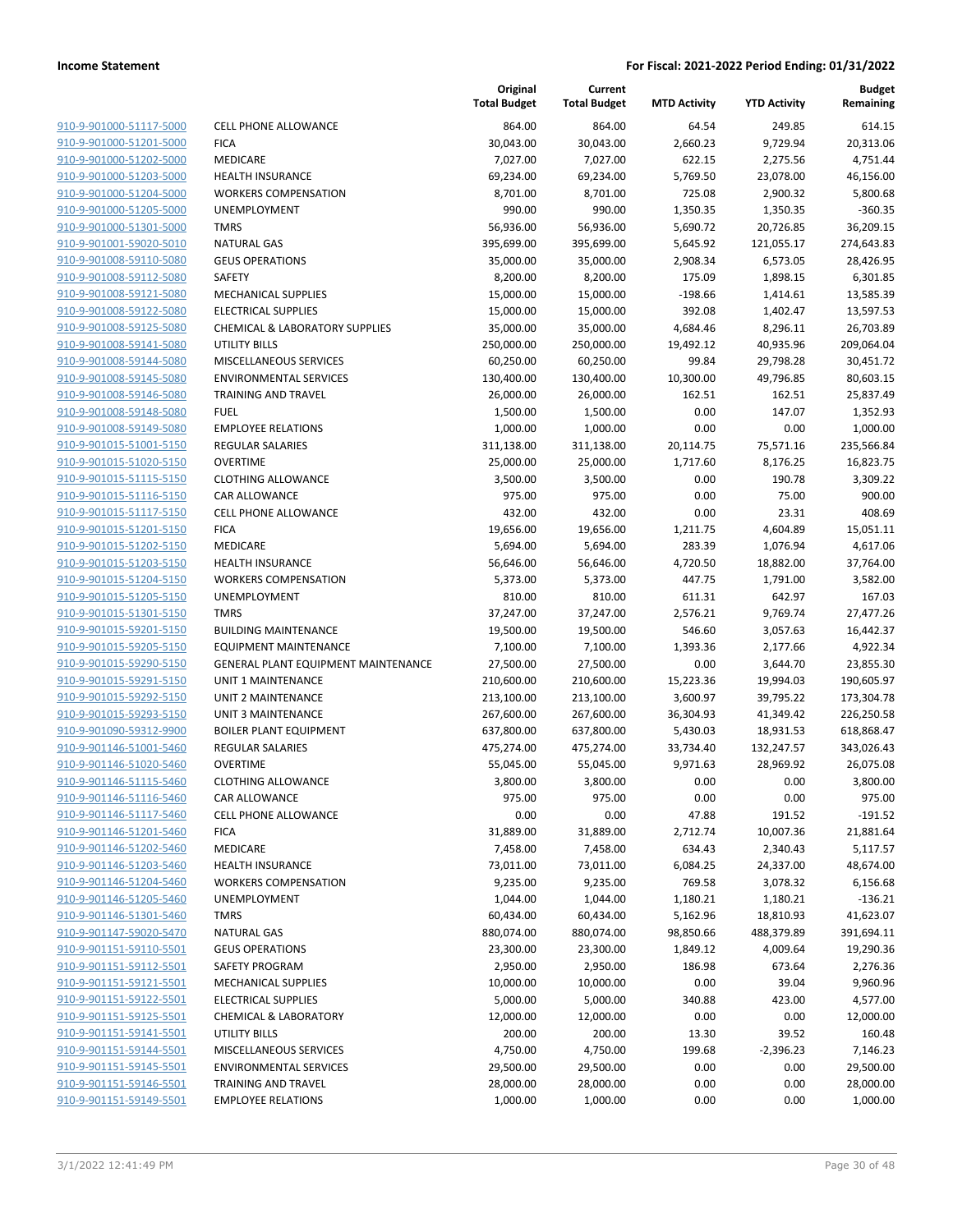|                                                    |                                                     | Original<br><b>Total Budget</b> | Current<br><b>Total Budget</b> | <b>MTD Activity</b> | <b>YTD Activity</b> | <b>Budget</b><br>Remaining |
|----------------------------------------------------|-----------------------------------------------------|---------------------------------|--------------------------------|---------------------|---------------------|----------------------------|
| 910-9-901154-51001-5541                            | REGULAR SALARIES                                    | 293,288.00                      | 293,288.00                     | 24,270.73           | 90,117.13           | 203,170.87                 |
| 910-9-901154-51020-5541                            | <b>OVERTIME</b>                                     | 25,000.00                       | 25,000.00                      | 1,717.61            | 8,176.22            | 16,823.78                  |
| 910-9-901154-51115-5541                            | <b>CLOTHING ALLOWANCE</b>                           | 3,500.00                        | 3,500.00                       | 0.00                | 0.00                | 3,500.00                   |
| 910-9-901154-51116-5541                            | CAR ALLOWANCE                                       | 975.00                          | 975.00                         | 0.00                | 0.00                | 975.00                     |
| 910-9-901154-51117-5541                            | <b>CELL PHONE ALLOWANCE</b>                         | 0.00                            | 0.00                           | 16.60               | 81.40               | $-81.40$                   |
| 910-9-901154-51201-5541                            | <b>FICA</b>                                         | 18,549.00                       | 18,549.00                      | 1,600.34            | 6,087.27            | 12,461.73                  |
| 910-9-901154-51202-5541                            | MEDICARE                                            | 4,340.00                        | 4,340.00                       | 374.27              | 1,423.64            | 2,916.36                   |
| 910-9-901154-51203-5541                            | <b>HEALTH INSURANCE</b>                             | 50,352.00                       | 50,352.00                      | 4,196.00            | 16,784.00           | 33,568.00                  |
| 910-9-901154-51204-5541                            | <b>WORKERS COMPENSATION</b>                         | 5,373.00                        | 5,373.00                       | 447.75              | 1,791.00            | 3,582.00                   |
| 910-9-901154-51205-5541                            | UNEMPLOYMENT                                        | 720.00                          | 720.00                         | 728.14              | 759.80              | $-39.80$                   |
| 910-9-901154-51301-5541                            | <b>TMRS</b>                                         | 35,149.00                       | 35,149.00                      | 3,068.57            | 11,463.46           | 23,685.54                  |
| 910-9-901154-59201-5541                            | <b>BUILDINGS MAINTENANCE</b>                        | 34,100.00                       | 34,100.00                      | 1,047.24            | 2,469.87            | 31,630.13                  |
| 910-9-901154-59205-5541                            | <b>EQUIPMENT MAINTENANCE</b>                        | 6,100.00                        | 6,100.00                       | 443.36              | 1,776.90            | 4,323.10                   |
| 910-9-901154-59206-5541                            | <b>GENERATOR MAINTENANCE</b>                        | 5,000.00                        | 5,000.00                       | 0.00                | 0.00                | 5,000.00                   |
| 910-9-901154-59290-5541                            | GENERAL PLANT EQUIPMENT MAINTENANCE                 | 45,500.00                       | 45,500.00                      | 0.00                | 0.00                | 45,500.00                  |
| 910-9-901154-59291-5541                            | UNIT 1 MAINTENANCE                                  | 107,500.00                      | 107,500.00                     | 15,826.67           | 16,290.85           | 91,209.15                  |
| 910-9-901154-59292-5541                            | UNIT 2 MAINTENANCE                                  | 107,500.00                      | 107,500.00                     | 15,430.19           | 19,073.14           | 88,426.86                  |
| 910-9-901154-59293-5541                            | <b>UNIT 3 MAINTENANCE</b>                           | 107,500.00                      | 107,500.00                     | 13,926.11           | 15,306.54           | 92,193.46                  |
| 910-9-901190-59344-9900                            | <b>ENGINE PLANT GENERATORS</b>                      | 140,000.00                      | 140,000.00                     | 0.00                | 0.00                | 140,000.00                 |
| 910-9-901500-59040-5550                            | <b>TMPA FIXED COST</b>                              | 293,000.00                      | 293,000.00                     | 23,717.34           | $-6,986,372.22$     | 7,279,372.22               |
| 910-9-901500-59050-5550                            | DUKE WIND ENERGY                                    | 3,129,447.00                    | 3,129,447.00                   | 409,240.39          | 899,710.96          | 2,229,736.04               |
| 910-9-901500-59051-5550                            | <b>SOLAR ENERGY</b>                                 | 1,321,375.00                    | 1,321,375.00                   | 86,227.15           | 316,730.47          | 1,004,644.53               |
| 910-9-901500-59052-5550                            | OFF-SYSTEM NET PURCHASES                            | 12,224,851.00                   | 12,224,851.00                  | 2,072,510.80        | 4,393,279.00        | 7,831,572.00               |
| 910-9-901500-59053-5550                            | <b>ERCOT BALANCING ENERGY</b>                       | 5,050,756.00                    | 5,050,756.00                   | 1,682,951.16        | 6,526,959.80        | $-1,476,203.80$            |
| 910-9-901500-59054-5550                            | <b>ANCILLARY SERVICES</b>                           | 438,500.00                      | 438,500.00                     | 13,697.43           | $-118,257.95$       | 556,757.95                 |
| 910-9-901500-59055-5550                            | <b>CONTROL CENTER COSTS</b>                         | 258,000.00                      | 258,000.00                     | 17,500.00           | 82,500.00           | 175,500.00                 |
| 910-9-901500-59057-5550                            | <b>ERCOT UPLIFT</b>                                 | 224,802.00                      | 224,802.00                     | 29,622.28           | 118,812.58          | 105,989.42                 |
| 910-9-901500-59059-5550                            | EILS                                                | 80,000.00                       | 80,000.00                      | 20,000.09           | 0.00                | 80,000.00                  |
| 910-9-901500-59061-5550                            | <b>RUC</b>                                          | 0.00                            | 0.00                           | 0.00                | 6,089.02            | $-6,089.02$                |
| 910-9-901500-59063-5550                            | <b>ERCOT CONGESTION RIGHTS</b>                      | 79,988.00                       | 79,988.00                      | $-19,232.65$        | -73,382.04          | 153,370.04                 |
| 910-9-901500-59067-5550                            | SECURITIZATION SUBCHAPTER M                         | 0.00                            | 0.00                           | 314.77              | 314.77              | $-314.77$                  |
| 910-9-901500-59099-5550                            | GARLAND CLEARING ACCOUNT                            | 0.00                            | 0.00                           | 224,460.87          | 172,315.37          | $-172,315.37$              |
| 910-9-901600-51001-5750                            | REGULAR SALARIES                                    | 210,126.00                      | 210,126.00                     | 16,163.20           | 64,652.80           | 145,473.20                 |
| 910-9-901600-51116-5750                            | CAR ALLOWANCE                                       | 1,950.00                        | 1,950.00                       | 150.00              | 600.00              | 1,350.00                   |
| 910-9-901600-51117-5750                            | <b>CELL PHONE ALLOWANCE</b>                         | 1,272.00                        | 1,272.00                       | 97.84               | 391.36              | 880.64                     |
| 910-9-901600-51201-5750                            | <b>FICA</b>                                         | 11,956.00                       | 11,956.00                      | 1,001.46            | 4,003.25            | 7,952.75                   |
| 910-9-901600-51202-5750                            | MEDICARE                                            | 3,093.00                        | 3,093.00                       | 234.21              | 936.75              | 2,156.25                   |
| 910-9-901600-51203-5750                            | <b>HEALTH INSURANCE</b>                             | 25,176.00                       | 25,176.00                      | 2,098.00            | 8,392.00            | 16,784.00                  |
| 910-9-901600-51204-5750                            | <b>WORKERS COMPENSATION</b>                         | 3,830.00                        | 3,830.00                       | 319.17              | 1,276.68            | 2,553.32                   |
| 910-9-901600-51205-5750                            | UNEMPLOYMENT                                        | 360.00                          | 360.00                         | 390.77              | 390.77              | $-30.77$                   |
| 910-9-901600-51301-5750                            | TMRS                                                | 25,068.00                       | 25,068.00                      | 1,936.50            | 7,647.54            | 17,420.46                  |
| 910-9-901600-59110-5750                            | <b>GEUS OPERATIONS</b>                              | 93,440.00                       | 93,440.00                      | 2,033.98            | 10,920.57           | 82,519.43                  |
| 910-9-901600-59146-5750                            | TRAINING AND TRAVEL                                 | 4,000.00                        | 4,000.00                       | 0.00                | 592.88              | 3,407.12                   |
| 910-9-901600-59149-5750<br>910-9-901690-59303-9900 | <b>EMPLOYEE RELATIONS</b><br><b>MISC INTANGIBLE</b> | 500.00                          | 500.00                         | 0.00                | 0.00                | 500.00                     |
|                                                    |                                                     | 120,000.00                      | 120,000.00<br>283,302.00       | 0.00                | 0.00                | 120,000.00                 |
| 910-9-910120-51001-9200<br>910-9-910120-51115-9200 | REGULAR SALARIES<br><b>CLOTHING ALLOWANCE</b>       | 283,302.00                      |                                | 22,265.60           | 89,198.64           | 194,103.36                 |
|                                                    |                                                     | 500.00                          | 500.00                         | 0.00                | 131.15              | 368.85                     |
| 910-9-910120-51116-9200                            | CAR ALLOWANCE                                       | 5,600.00                        | 5,600.00                       | 538.46              | 2,153.84            | 3,446.16                   |
| 910-9-910120-51117-9200                            | <b>CELL PHONE ALLOWANCE</b><br><b>FICA</b>          | 1,209.00                        | 1,209.00                       | 92.96               | 371.84              | 837.16                     |
| 910-9-910120-51201-9200                            | MEDICARE                                            | 13,929.00                       | 13,929.00                      | 1,345.85            | 3,097.55            | 10,831.45                  |
| 910-9-910120-51202-9200                            | <b>HEALTH INSURANCE</b>                             | 4,206.00                        | 4,206.00                       | 314.76              | 1,258.42            | 2,947.58                   |
| 910-9-910120-51203-9200<br>910-9-910120-51204-9200 |                                                     | 36,505.00                       | 36,505.00                      | 3,042.08            | 12,168.32           | 24,336.68                  |
| 910-9-910120-51205-9200                            | <b>WORKERS COMPENSATION</b>                         | 5,207.00                        | 5,207.00                       | 433.92              | 1,735.68            | 3,471.32                   |
| 910-9-910120-51301-9200                            | UNEMPLOYMENT<br><b>TMRS</b>                         | 522.00                          | 522.00                         | 484.93              | 557.73              | $-35.73$                   |
|                                                    |                                                     | 34,088.00                       | 34,088.00                      | 2,701.84            | 10,669.96           | 23,418.04                  |
| 910-9-910121-59110-9210                            | <b>GEUS OPERATIONS</b>                              | 6,700.00                        | 6,700.00                       | 464.99              | 1,865.75            | 4,834.25                   |
| 910-9-910121-59116-9210<br>910-9-910121-59141-9210 | <b>BUILDING OPERATIONS</b>                          | 4,000.00                        | 4,000.00                       | 480.42              | 916.13              | 3,083.87                   |
| 910-9-910121-59143-9210                            | UTILITY BILLS                                       | 81,000.00                       | 81,000.00                      | 5,817.26            | 20,612.48           | 60,387.52                  |
|                                                    | PROFESSIONAL SERVICES                               | 195,000.00                      | 195,000.00                     | 8,577.75            | 19,748.25           | 175,251.75                 |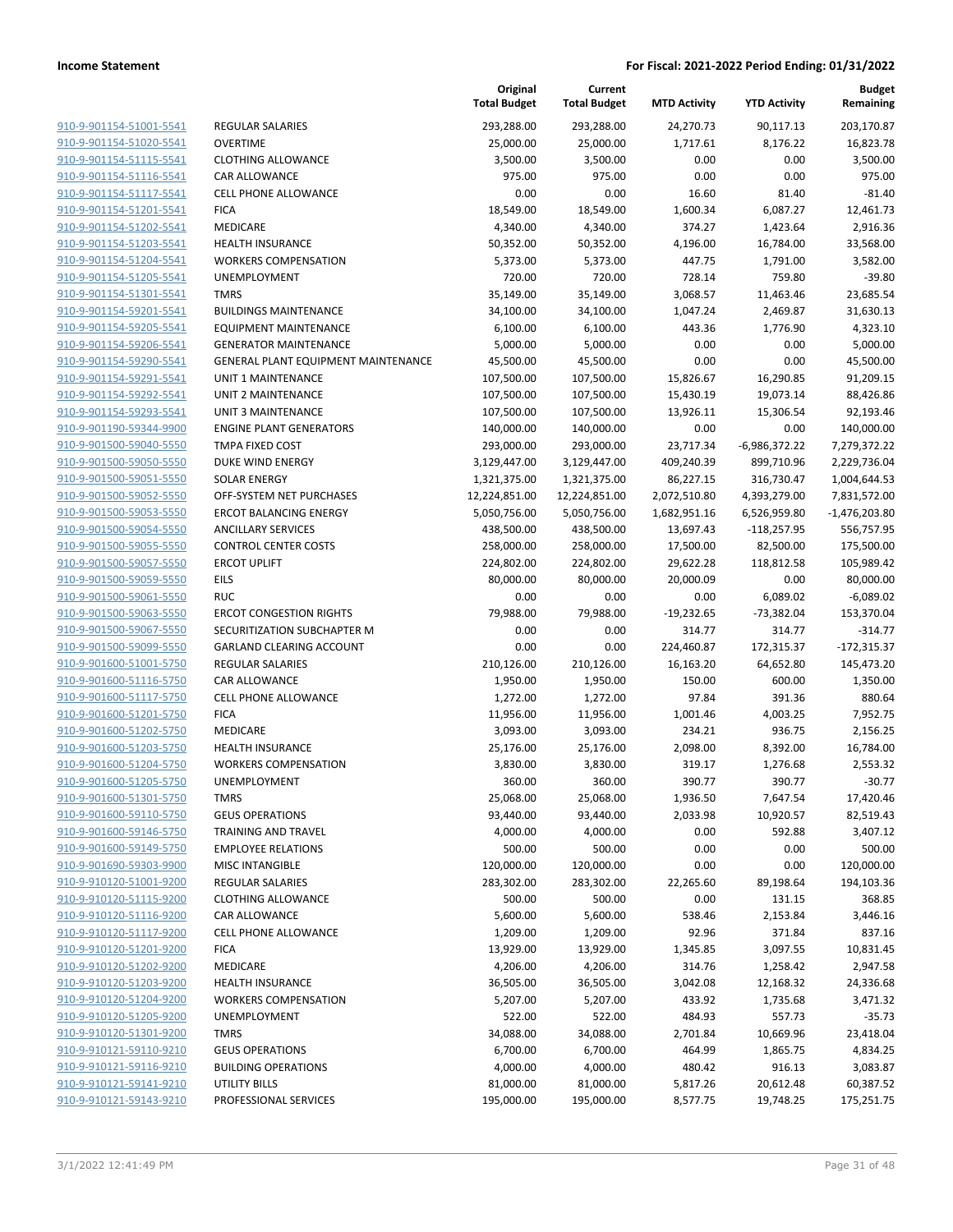| 910-9-910121-59143-9230                            |
|----------------------------------------------------|
| 910-9-910121-59144-9210                            |
| 910-9-910121-59148-9210                            |
| <u>910-9-910121-59149-9210</u>                     |
| 910-9-910121-59193-9210                            |
| 910-9-910121-59198-9210                            |
| 910-9-910132-59110-9302                            |
| 910-9-910132-59142-9302                            |
| <u>910-9-910132-59146-9302</u>                     |
| 910-9-910135-59200-9350                            |
| 910-9-910135-59201-9350                            |
| 910-9-910135-59205-9350                            |
| <u>910-9-910190-59390-9900</u>                     |
| <u>910-9-910190-59391-9900</u>                     |
| 910-9-911120-51001-9201                            |
| 910-9-911120-51020-9201                            |
| 910-9-911120-51102-9201                            |
| 910-9-911120-51115-9201                            |
| 910-9-911120-51116-9201                            |
| 910-9-911120-51117-9201                            |
| 910-9-911120-51201-9201                            |
| 910-9-911120-51202-9201                            |
| 910-9-911120-51203-9201                            |
| 910-9-911120-51204-9201                            |
| 910-9-911120-51205-9201                            |
| 910-9-911120-51301-9201                            |
| 910-9-911120-51401-9201                            |
| 910-9-911121-59110-9211                            |
| 910-9-911121-59142-9211                            |
| 910-9-911121-59146-9211                            |
| 910-9-911121-59148-921<br>1                        |
| 910-9-911121-59149-9211                            |
| <u>910-9-911135-59205-9351</u>                     |
| <u>910-9-911190-59391-9900</u>                     |
| 910-9-911190-59393-9900                            |
| 910-9-911388-51001-5880                            |
| 910-9-911388-51117-5880                            |
| 910-9-911388-51201-5880                            |
| 910-9-911388-51202-5880                            |
| 910-9-911388-51203-5880                            |
| 910-9-911388-51204-5880                            |
| 910-9-911388-51205-5880                            |
| 910-9-911388-51301-5880                            |
| 910-9-911388-59110-5880                            |
| 910-9-911388-59146-5880                            |
| 910-9-911388-59149-5880                            |
| 910-9-911392-51001-9202                            |
| <u>910-9-911392-51116-9202</u>                     |
| 910-9-911392-51117-9202                            |
| 910-9-911392-51201-9202<br>910-9-911392-51202-9202 |
| 910-9-911392-51203-9202                            |
| <u>910-9-911392-51204-9202</u>                     |
| 910-9-911392-51205-9202                            |
| 910-9-911392-51301-9202                            |
| 910-9-911392-59110-9212                            |
| 910-9-911392-59130-9212                            |
| <u>910-9-911392-59133-9212</u>                     |
| 910-9-911392-59146-9212                            |
|                                                    |
|                                                    |

|                         |                                         | Original<br><b>Total Budget</b> | Current<br><b>Total Budget</b> | <b>MTD Activity</b> | <b>YTD Activity</b> | <b>Budget</b><br>Remaining |
|-------------------------|-----------------------------------------|---------------------------------|--------------------------------|---------------------|---------------------|----------------------------|
| 910-9-910121-59143-9230 | <b>LEGISLATIVE SUPPORT</b>              | 50,000.00                       | 50,000.00                      | 5,416.65            | 21,666.60           | 28,333.40                  |
| 910-9-910121-59144-9210 | MISCELLANEOUS SERVICES                  | 22,600.00                       | 22,600.00                      | 804.35              | 3,444.79            | 19,155.21                  |
| 910-9-910121-59148-9210 | <b>FUEL</b>                             | 500.00                          | 500.00                         | 41.40               | 115.81              | 384.19                     |
| 910-9-910121-59149-9210 | <b>EMPLOYEE RELATIONS</b>               | 500.00                          | 500.00                         | 0.00                | 0.00                | 500.00                     |
| 910-9-910121-59193-9210 | <b>GEUS INTERNET SERVICE</b>            | 38,000.00                       | 38,000.00                      | 0.00                | 0.00                | 38,000.00                  |
| 910-9-910121-59198-9210 | <b>COLOCATION CHARGES</b>               | 10,189.00                       | 10,189.00                      | 0.00                | 0.00                | 10,189.00                  |
| 910-9-910132-59110-9302 | <b>GEUS OPERATIONS</b>                  | 10,000.00                       | 10,000.00                      | 313.13              | 1,410.02            | 8,589.98                   |
| 910-9-910132-59142-9302 | <b>MEMBERSHIP FEES</b>                  | 58,500.00                       | 58,500.00                      | 0.00                | 26,599.19           | 31,900.81                  |
| 910-9-910132-59146-9302 | <b>TRAINING AND TRAVEL</b>              | 8,000.00                        | 8,000.00                       | 0.00                | 0.00                | 8,000.00                   |
| 910-9-910135-59200-9350 | <b>LANDSCAPING MAINTENANCE</b>          | 18,500.00                       | 18,500.00                      | 2,235.34            | 4,470.68            | 14,029.32                  |
| 910-9-910135-59201-9350 | <b>BUILDING MAINTENANCE</b>             | 35,000.00                       | 35,000.00                      | 2,789.25            | 10,269.43           | 24,730.57                  |
| 910-9-910135-59205-9350 | <b>EQUIPMENT MAINTENANCE</b>            | 250.00                          | 250.00                         | 0.00                | 3.14                | 246.86                     |
| 910-9-910190-59390-9900 | STRUCTURES AND IMPROVEMENTS             | 33,500.00                       | 33,500.00                      | 0.00                | 0.00                | 33,500.00                  |
| 910-9-910190-59391-9900 | <b>FURNITURE &amp; OFFICE EQUIPMENT</b> | 19,000.00                       | 19,000.00                      | 0.00                | 0.00                | 19,000.00                  |
| 910-9-911120-51001-9201 | REGULAR SALARIES                        | 447,166.00                      | 447,166.00                     | 34,394.80           | 137,579.45          | 309,586.55                 |
| 910-9-911120-51020-9201 | <b>OVERTIME</b>                         | 0.00                            | 0.00                           | 0.00                | 80.28               | $-80.28$                   |
| 910-9-911120-51102-9201 | <b>BILINGUAL PAY</b>                    | 600.00                          | 600.00                         | 46.16               | 184.64              | 415.36                     |
| 910-9-911120-51115-9201 | <b>CLOTHING ALLOWANCE</b>               | 850.00                          | 850.00                         | 0.00                | 0.00                | 850.00                     |
| 910-9-911120-51116-9201 | CAR ALLOWANCE                           | 1,950.00                        | 1,950.00                       | 150.00              | 600.00              | 1,350.00                   |
| 910-9-911120-51117-9201 | CELL PHONE ALLOWANCE                    | 1,435.00                        | 1,435.00                       | 110.38              | 441.52              | 993.48                     |
| 910-9-911120-51201-9201 | <b>FICA</b>                             | 27,118.00                       | 27,118.00                      | 2,050.90            | 8,197.73            | 18,920.27                  |
| 910-9-911120-51202-9201 | MEDICARE                                | 6,542.00                        | 6,542.00                       | 479.65              | 1,917.21            | 4,624.79                   |
| 910-9-911120-51203-9201 | <b>HEALTH INSURANCE</b>                 | 78,676.00                       | 78,676.00                      | 6,556.33            | 26,225.32           | 52,450.68                  |
| 910-9-911120-51204-9201 | <b>WORKERS COMPENSATION</b>             | 8,097.00                        | 8,097.00                       | 674.75              | 2,699.00            | 5,398.00                   |
| 910-9-911120-51205-9201 | <b>UNEMPLOYMENT</b>                     | 1,125.00                        | 1,125.00                       | 917.51              | 917.51              | 207.49                     |
| 910-9-911120-51301-9201 | <b>TMRS</b>                             | 53,009.00                       | 53,009.00                      | 4,094.78            | 16,180.13           | 36,828.87                  |
| 910-9-911120-51401-9201 | <b>CONTRA - SALARIES</b>                | 2.00                            | 2.00                           | 0.00                | 0.00                | 2.00                       |
| 910-9-911121-59110-9211 | <b>GEUS OPERATIONS</b>                  | 33,391.00                       | 33,391.00                      | 2,206.79            | 5,085.61            | 28,305.39                  |
| 910-9-911121-59142-9211 | <b>MEMBERSHIP FEES</b>                  | 17,474.00                       | 17,474.00                      | 210.00              | 290.00              | 17,184.00                  |
| 910-9-911121-59146-9211 | <b>TRAINING AND TRAVEL</b>              | 8,425.00                        | 8,425.00                       | 0.00                | 294.63              | 8,130.37                   |
| 910-9-911121-59148-9211 | <b>FUEL</b>                             | 275.00                          | 275.00                         | 1.02                | 149.91              | 125.09                     |
| 910-9-911121-59149-9211 | <b>EMPLOYEE RELATIONS</b>               | 1,000.00                        | 1,000.00                       | 0.00                | 0.00                | 1,000.00                   |
| 910-9-911135-59205-9351 | <b>EQUIPMENT MAINTENANCE</b>            | 9,500.00                        | 9,500.00                       | 229.22              | 446.67              | 9,053.33                   |
| 910-9-911190-59391-9900 | <b>FURNITURE &amp; OFFICE EQUIPMENT</b> | 0.00                            | 0.00                           | 0.00                | 11,800.00           | $-11,800.00$               |
| 910-9-911190-59393-9900 | <b>WAREHOUSE EQUIPMENT</b>              | 45,000.00                       | 45,000.00                      | 0.00                | 0.00                | 45,000.00                  |
| 910-9-911388-51001-5880 | <b>REGULAR SALARIES</b>                 | 54,502.00                       | 54,502.00                      | 2,659.27            | 2,659.27            | 51,842.73                  |
| 910-9-911388-51117-5880 | <b>CELL PHONE ALLOWANCE</b>             | 960.00                          | 960.00                         | 48.92               | 48.92               | 911.08                     |
| 910-9-911388-51201-5880 | <b>FICA</b>                             | 3,439.00                        | 3,439.00                       | 167.90              | 167.90              | 3,271.10                   |
| 910-9-911388-51202-5880 | MEDICARE                                | 804.00                          | 804.00                         | 39.27               | 39.27               | 764.73                     |
| 910-9-911388-51203-5880 | <b>HEALTH INSURANCE</b>                 | 12,588.00                       | 12,588.00                      | 1,049.00            | 4,196.00            | 8,392.00                   |
| 910-9-911388-51204-5880 | <b>WORKERS COMPENSATION</b>             | 996.00                          | 996.00                         | 83.00               | 332.00              | 664.00                     |
| 910-9-911388-51205-5880 | <b>UNEMPLOYMENT</b>                     | 180.00                          | 180.00                         | 75.83               | 75.83               | 104.17                     |
| 910-9-911388-51301-5880 | <b>TMRS</b>                             | 6,517.00                        | 6,517.00                       | 319.56              | 319.56              | 6,197.44                   |
| 910-9-911388-59110-5880 | <b>GEUS OPERATIONS</b>                  | 319,700.00                      | 319,700.00                     | 13.50               | 869.22              | 318,830.78                 |
| 910-9-911388-59146-5880 | TRAINING AND TRAVEL                     | 2,500.00                        | 2,500.00                       | 1,195.00            | 1,195.00            | 1,305.00                   |
| 910-9-911388-59149-5880 | <b>EMPLOYEE RELATIONS</b>               | 500.00                          | 500.00                         | 0.00                | 0.00                | 500.00                     |
| 910-9-911392-51001-9202 | REGULAR SALARIES                        | 264,209.00                      | 264,209.00                     | 21,614.00           | 73,946.00           | 190,263.00                 |
| 910-9-911392-51116-9202 | CAR ALLOWANCE                           | 3,705.00                        | 3,705.00                       | 300.00              | 1,050.00            | 2,655.00                   |
| 910-9-911392-51117-9202 | <b>CELL PHONE ALLOWANCE</b>             | 2,268.00                        | 2,268.00                       | 189.22              | 643.82              | 1,624.18                   |
| 910-9-911392-51201-9202 | <b>FICA</b>                             | 15,984.00                       | 15,984.00                      | 1,311.56            | 4,505.94            | 11,478.06                  |
| 910-9-911392-51202-9202 | MEDICARE                                | 3,917.00                        | 3,917.00                       | 306.73              | 1,053.80            | 2,863.20                   |
| 910-9-911392-51203-9202 | <b>HEALTH INSURANCE</b>                 | 33,987.00                       | 33,987.00                      | 2,832.25            | 11,329.00           | 22,658.00                  |
| 910-9-911392-51204-9202 | <b>WORKERS COMPENSATION</b>             | 4,850.00                        | 4,850.00                       | 404.17              | 1,616.68            | 3,233.32                   |
| 910-9-911392-51205-9202 | UNEMPLOYMENT                            | 486.00                          | 486.00                         | 570.85              | 570.85              | $-84.85$                   |
| 910-9-911392-51301-9202 | <b>TMRS</b>                             | 31,747.00                       | 31,747.00                      | 2,608.19            | 8,818.44            | 22,928.56                  |
| 910-9-911392-59110-9212 | <b>GEUS OPERATIONS</b>                  | 48,660.00                       | 48,660.00                      | 5,266.08            | 17,452.95           | 31,207.05                  |
| 910-9-911392-59130-9212 | PHONE MANAGEMENT SERVICE                | 81,375.00                       | 81,375.00                      | 0.00                | 20,016.00           | 61,359.00                  |
| 910-9-911392-59133-9212 | OFFICE 365                              | 26,202.00                       | 26,202.00                      | 0.00                | 6,763.00            | 19,439.00                  |
| 910-9-911392-59146-9212 | <b>TRAINING AND TRAVEL</b>              | 9,280.00                        | 9,280.00                       | 0.00                | 1,286.84            | 7,993.16                   |
|                         |                                         |                                 |                                |                     |                     |                            |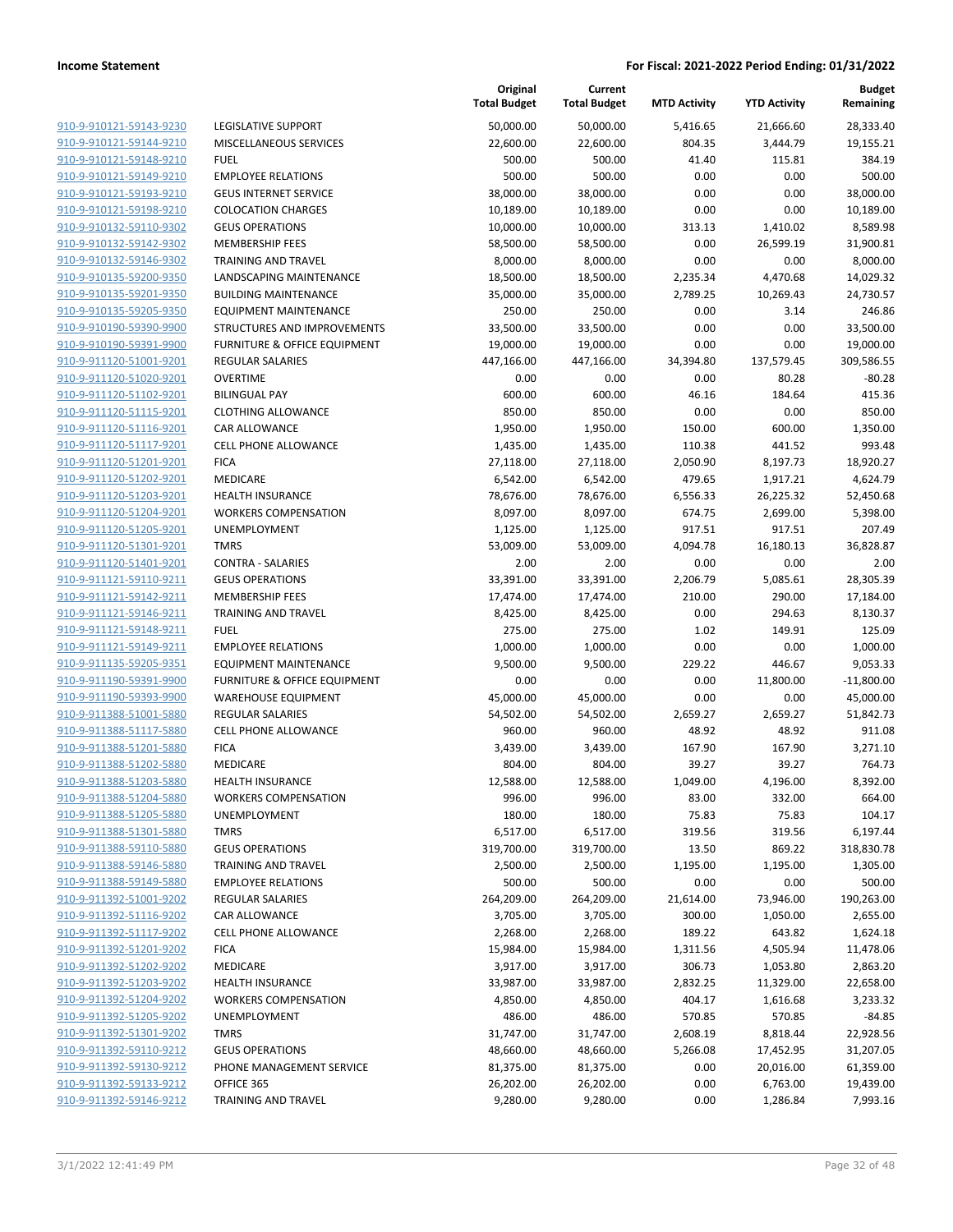|                                                    |                                                        | Original<br><b>Total Budget</b> | Current<br><b>Total Budget</b> | <b>MTD Activity</b>  | <b>YTD Activity</b>   | <b>Budget</b><br>Remaining |
|----------------------------------------------------|--------------------------------------------------------|---------------------------------|--------------------------------|----------------------|-----------------------|----------------------------|
| 910-9-911392-59149-9212                            | <b>EMPLOYEE RELATIONS</b>                              | 500.00                          | 500.00                         | 0.00                 | 0.00                  | 500.00                     |
| 910-9-911393-59205-9352                            | EQUIPMENT MAINTENANCE - IT                             | 91,400.00                       | 91,400.00                      | 10,500.00            | 10,500.00             | 80,900.00                  |
| 910-9-911399-59391-9900                            | <b>FURNITURE &amp; OFFICE EQUIPMENT</b>                | 258,090.00                      | 258,090.00                     | 8,200.62             | 50,992.53             | 207,097.47                 |
| 910-9-911399-59397-9900                            | <b>COMMUNICATION EQUIPMENT</b>                         | 725,533.00                      | 725,533.00                     | 0.00                 | 0.00                  | 725,533.00                 |
| 910-9-913101-51001-9301                            | REGULAR SALARIES                                       | 135,507.00                      | 135,507.00                     | 10,456.00            | 41,798.45             | 93,708.55                  |
| 910-9-913101-51020-9301                            | <b>OVERTIME</b>                                        | 0.00                            | 0.00                           | 0.00                 | 145.70                | $-145.70$                  |
| 910-9-913101-51115-9301                            | <b>CLOTHING ALLOWANCE</b>                              | 350.00                          | 350.00                         | 0.00                 | 0.00                  | 350.00                     |
| 910-9-913101-51117-9301                            | <b>CELL PHONE ALLOWANCE</b>                            | 636.00                          | 636.00                         | 48.92                | 195.68                | 440.32                     |
| 910-9-913101-51201-9301                            | <b>FICA</b>                                            | 8,440.00                        | 8,440.00                       | 619.71               | 2,501.85              | 5,938.15                   |
| 910-9-913101-51202-9301                            | MEDICARE                                               | 1,974.00                        | 1,974.00                       | 144.93               | 585.11                | 1,388.89                   |
| 910-9-913101-51203-9301                            | <b>HEALTH INSURANCE</b>                                | 25,176.00                       | 25,176.00                      | 2,098.00             | 8,392.00              | 16,784.00                  |
| 910-9-913101-51204-9301                            | <b>WORKERS COMPENSATION</b>                            | 2,444.00                        | 2,444.00                       | 203.67               | 814.68                | 1,629.32                   |
| 910-9-913101-51205-9301                            | UNEMPLOYMENT                                           | 360.00                          | 360.00                         | 294.14               | 294.14                | 65.86                      |
| 910-9-913101-51301-9301                            | <b>TMRS</b>                                            | 15,997.00                       | 15,997.00                      | 1,239.58             | 4,909.25              | 11,087.75                  |
| 910-9-913101-59110-9301                            | <b>GEUS OPERATIONS</b><br>SAFETY                       | 7,100.00                        | 7,100.00                       | 2,944.09<br>0.00     | 3,934.33<br>0.00      | 3,165.67                   |
| 910-9-913101-59112-9301<br>910-9-913101-59131-9301 | NON-BAD DEBT WRITE OFFS                                | 2,660.00<br>2,000.00            | 2,660.00<br>2,000.00           | 314.44               | 824.95                | 2,660.00<br>1,175.05       |
| 910-9-913101-59146-9301                            | <b>TRAINING AND TRAVEL</b>                             | 2,500.00                        | 2,500.00                       | 0.00                 | 25.00                 | 2,475.00                   |
| 910-9-913101-59149-9301                            | <b>EMPLOYEE RELATIONS</b>                              | 500.00                          | 500.00                         | 0.00                 | 0.00                  | 500.00                     |
| 910-9-913101-59195-9301                            | PUBLIC SERVICE BY GEUS C/I                             | 15,000.00                       | 15,000.00                      | 0.00                 | 0.00                  | 15,000.00                  |
| 910-9-913102-51020-9020                            | <b>OVERTIME</b>                                        | 0.00                            | 0.00                           | 2,785.87             | 4,265.05              | $-4,265.05$                |
| 910-9-913102-51117-9020                            | <b>CELL PHONE ALLOWANCE</b>                            | 0.00                            | 0.00                           | 66.44                | 99.66                 | $-99.66$                   |
| 910-9-913102-51201-9020                            | <b>FICA</b>                                            | 0.00                            | 0.00                           | 992.07               | 1,494.28              | $-1,494.28$                |
| 910-9-913102-51202-9020                            | MEDICARE                                               | 0.00                            | 0.00                           | 232.02               | 349.47                | -349.47                    |
| 910-9-913102-51205-9020                            | UNEMPLOYMENT                                           | 0.00                            | 0.00                           | 499.40               | 499.40                | $-499.40$                  |
| 910-9-913102-51301-9020                            | <b>TMRS</b>                                            | 0.00                            | 0.00                           | 1,963.01             | 2,943.90              | $-2,943.90$                |
| 910-9-913102-59110-9020                            | <b>GEUS OPERATIONS</b>                                 | 0.00                            | 0.00                           | 1,084.65             | 1,289.65              | $-1,289.65$                |
| 910-9-913103-51001-9303                            | <b>REGULAR SALARIES</b>                                | 72,794.00                       | 72,794.00                      | 5,619.60             | 21,058.81             | 51,735.19                  |
| 910-9-913103-51020-9303                            | <b>OVERTIME</b>                                        | 628.00                          | 628.00                         | 7.15                 | 8.87                  | 619.13                     |
| 910-9-913103-51102-9303                            | <b>BILINGUAL PAY</b>                                   | 150.00                          | 150.00                         | 0.00                 | 5.77                  | 144.23                     |
| 910-9-913103-51115-9303                            | <b>CLOTHING ALLOWANCE</b>                              | 200.00                          | 200.00                         | 0.00                 | 0.00                  | 200.00                     |
| 910-9-913103-51117-9303                            | <b>CELL PHONE ALLOWANCE</b>                            | 585.00                          | 585.00                         | 45.00                | 167.55                | 417.45                     |
| 910-9-913103-51201-9303                            | <b>FICA</b>                                            | 4,559.00                        | 4,559.00                       | 333.27               | 1,243.61              | 3,315.39                   |
| 910-9-913103-51202-9303                            | <b>MEDICARE</b>                                        | 1,066.00                        | 1,066.00                       | 77.94                | 290.85                | 775.15                     |
| 910-9-913103-51203-9303                            | <b>HEALTH INSURANCE</b>                                | 12,588.00                       | 12,588.00                      | 1,049.00             | 4,196.00              | 8,392.00                   |
| 910-9-913103-51204-9303                            | <b>WORKERS COMPENSATION</b>                            | 1,321.00                        | 1,321.00                       | 110.08               | 440.32                | 880.68                     |
| 910-9-913103-51205-9303                            | UNEMPLOYMENT                                           | 180.00                          | 180.00                         | 159.64               | 180.52                | $-0.52$                    |
| 910-9-913103-51301-9303                            | <b>TMRS</b>                                            | 8,640.00                        | 8,640.00                       | 669.27               | 2,488.72              | 6,151.28                   |
| 910-9-913103-59110-9303                            | <b>GEUS OPERATIONS</b>                                 | 9,400.00                        | 9,400.00                       | 496.99               | 2,021.35              | 7,378.65                   |
| 910-9-913103-59146-9303                            | TRAINING AND TRAVEL                                    | 3,000.00                        | 3,000.00                       | 0.00                 | 872.25                | 2,127.75                   |
| 910-9-913103-59149-9303                            | <b>EMPLOYEE RELATIONS</b>                              | 250.00                          | 250.00                         | 0.00                 | 0.00                  | 250.00                     |
| 910-9-913103-59160-9303                            | ADVERTISING                                            | 64,250.00                       | 64,250.00                      | 1,066.41             | 17,861.50             | 46,388.50                  |
| 910-9-913103-59167-9303                            | <b>ENERGY EFFICIENCY OPERATIONS</b>                    | 10,000.00                       | 10,000.00                      | 0.00                 | 0.00                  | 10,000.00                  |
| 910-9-913130-51001-9030                            | <b>REGULAR SALARIES</b>                                | 366,154.00                      | 366,154.00                     | 27,966.11            | 110,411.32            | 255,742.68                 |
| 910-9-913130-51010-9030                            | PART TIME REGULAR                                      | 29,994.00                       | 29,994.00                      | 0.00                 | 0.00                  | 29,994.00                  |
| 910-9-913130-51020-9030                            | <b>OVERTIME</b>                                        | 4,000.00                        | 4,000.00                       | 630.92               | 3,250.67              | 749.33                     |
| 910-9-913130-51102-9030                            | <b>BILINGUAL PAY</b>                                   | 2,400.00                        | 2,400.00                       | 126.94               | 507.76                | 1,892.24                   |
| 910-9-913130-51201-9030                            | <b>FICA</b>                                            | 24,709.00                       | 24,709.00                      | 1,723.09             | 6,851.13              | 17,857.87                  |
| 910-9-913130-51202-9030                            | MEDICARE                                               | 5,780.00                        | 5,780.00                       | 402.98               | 1,602.27              | 4,177.73                   |
| 910-9-913130-51203-9030<br>910-9-913130-51204-9030 | <b>HEALTH INSURANCE</b><br><b>WORKERS COMPENSATION</b> | 125,880.00                      | 125,880.00<br>7,153.00         | 10,490.00<br>596.08  | 41,960.00<br>2,384.32 | 83,920.00                  |
| 910-9-913130-51205-9030                            | UNEMPLOYMENT                                           | 7,153.00                        |                                | 804.27               |                       | 4,768.68<br>956.00         |
| 910-9-913130-51301-9030                            | <b>TMRS</b>                                            | 2,160.00                        | 2,160.00                       |                      | 1,204.00              |                            |
| 910-9-913130-59110-9030                            | <b>GEUS OPERATIONS</b>                                 | 46,828.00<br>24,200.00          | 46,828.00<br>24,200.00         | 3,205.80<br>5,872.14 | 12,825.49<br>8,678.66 | 34,002.51<br>15,521.34     |
| 910-9-913130-59146-9030                            | TRAINING AND TRAVEL                                    | 2,500.00                        | 2,500.00                       | 0.00                 | 0.00                  | 2,500.00                   |
| 910-9-913130-59149-9030                            | <b>EMPLOYEE RELATIONS</b>                              | 1,500.00                        | 1,500.00                       | 100.89               | 100.89                | 1,399.11                   |
| 910-9-913130-59166-9030                            | LOW INCOME ASSISTANCE                                  | 15,000.00                       | 15,000.00                      | 1,200.00             | 3,200.00              | 11,800.00                  |
| 910-9-913131-51001-9031                            | <b>REGULAR SALARIES</b>                                | 47,176.00                       | 47,176.00                      | 3,625.60             | 14,502.40             | 32,673.60                  |
| 910-9-913131-51102-9031                            | <b>BILINGUAL PAY</b>                                   | 600.00                          | 600.00                         | 46.16                | 184.64                | 415.36                     |
|                                                    |                                                        |                                 |                                |                      |                       |                            |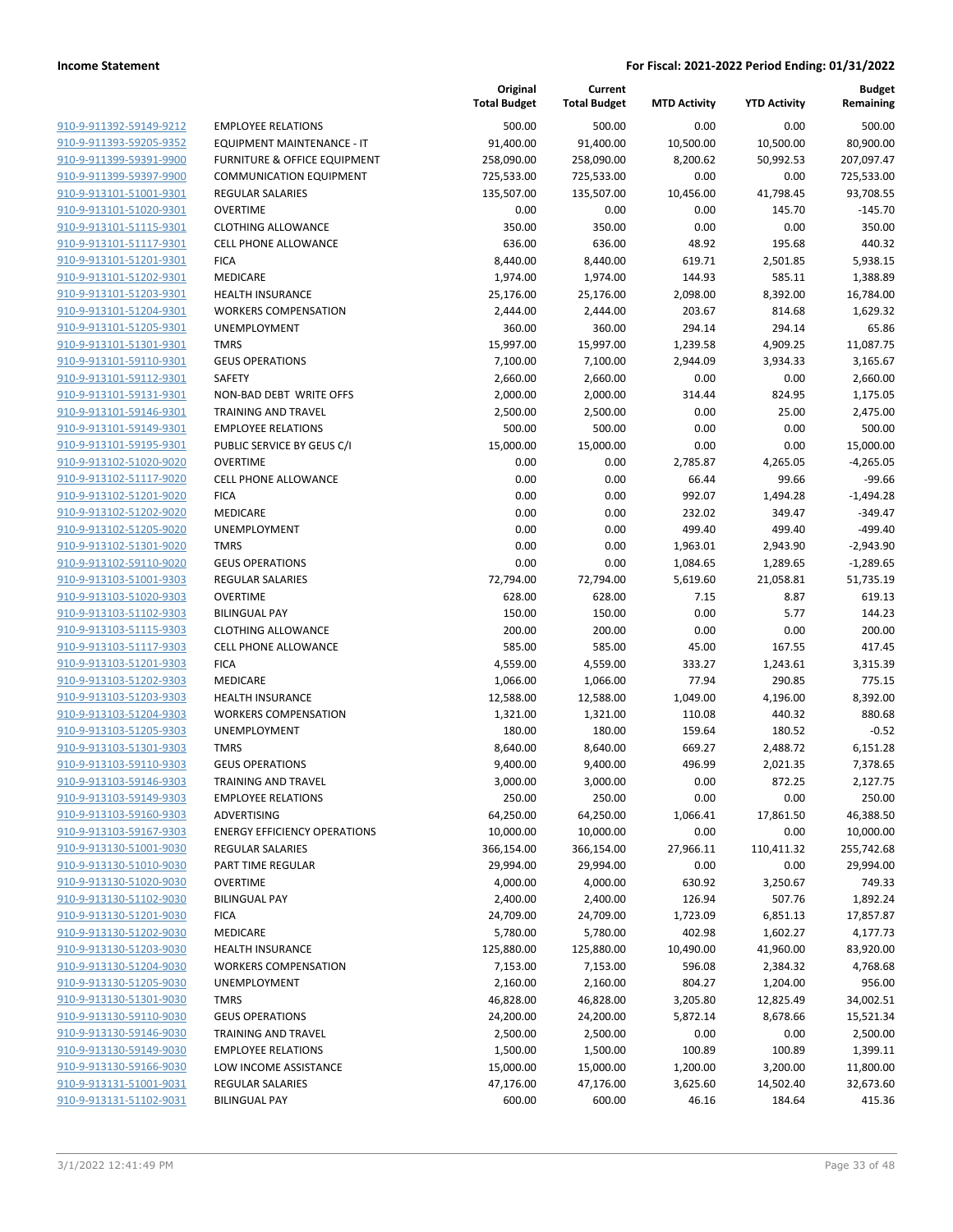| 910-9-913131-51201-9031        |
|--------------------------------|
| <u>910-9-913131-51202-9031</u> |
| 910-9-913131-51203-9031        |
| 910-9-913131-51204-9031        |
| 910-9-913131-51205-9031        |
| <u>910-9-913131-51301-9031</u> |
| <u>910-9-913131-59110-9031</u> |
| 910-9-913131-59146-9031        |
| 910-9-913131-59149-9031        |
| 910-9-913134-51001-9034        |
| 910-9-913134-51020-9034        |
| 910-9-913134-51201-9034        |
| 910-9-913134-51202-9034        |
| 910-9-913134-51203-9034        |
| 910-9-913134-51204-9034        |
| 910-9-913134-51205-9034        |
| <u>910-9-913134-51301-9034</u> |
| 910-9-913134-59110-9034        |
| 910-9-913134-59146-9034        |
| 910-9-913134-59149-9034        |
| 910-9-913135-51001-9035        |
| 910-9-913135-51010-9035        |
| 910-9-913135-51020-9035        |
| 910-9-913135-51102-9035        |
| 910-9-913135-51201-9035        |
|                                |
| 910-9-913135-51202-9035        |
| 910-9-913135-51203-9035        |
| 910-9-913135-51204-9035        |
| 910-9-913135-51205-9035        |
| 910-9-913135-51301-9035        |
| 910-9-913135-59146-9035        |
| 910-9-913135-59170-9035        |
| 910-9-913135-59172-9035        |
| 910-9-913135-59173-9035        |
| 910-9-913135-59174-9035        |
| <u>910-9-913135-59175-9035</u> |
| 910-9-913135-59179-9035        |
| 910-9-913136-51001-9036        |
| 910-9-913136-51020-9036        |
| 910-9-913136-51115-9036        |
| 910-9-913136-51201-9036        |
| 910-9-913136-51202-9036        |
| <u>910-9-913136-51203-9036</u> |
| 910-9-913136-51204-9036        |
| 910-9-913136-51205-9036        |
| <u>910-9-913136-51301-9036</u> |
| 910-9-913136-59110-9036        |
| <u>910-9-913136-59141-9036</u> |
| <u>910-9-913136-59149-9036</u> |
| 910-9-913139-59780-9240        |
| <u>910-9-913139-59781-9250</u> |
| <u>910-9-913139-59902-9301</u> |
| <u>910-9-913139-59926-9301</u> |
| 910-9-913139-59927-9301        |
| 910-9-913139-59928-9301        |
| <u>910-9-913159-59200-9353</u> |
| <u>910-9-913159-59201-9353</u> |
| 910-9-913190-59390-9900        |
| <u>910-9-913190-59391-9900</u> |
|                                |

|                         |                                  | Original<br><b>Total Budget</b> | Current<br><b>Total Budget</b> | <b>MTD Activity</b> | <b>YTD Activity</b> | <b>Budget</b><br>Remaining |
|-------------------------|----------------------------------|---------------------------------|--------------------------------|---------------------|---------------------|----------------------------|
| 910-9-913131-51201-9031 | <b>FICA</b>                      | 2,962.00                        | 2,962.00                       | 217.44              | 891.06              | 2,070.94                   |
| 910-9-913131-51202-9031 | MEDICARE                         | 693.00                          | 693.00                         | 50.86               | 208.42              | 484.58                     |
| 910-9-913131-51203-9031 | HEALTH INSURANCE                 | 12,588.00                       | 12,588.00                      | 1,049.00            | 4,196.00            | 8,392.00                   |
| 910-9-913131-51204-9031 | <b>WORKERS COMPENSATION</b>      | 858.00                          | 858.00                         | 71.50               | 286.00              | 572.00                     |
| 910-9-913131-51205-9031 | UNEMPLOYMENT                     | 180.00                          | 180.00                         | 102.80              | 102.80              | 77.20                      |
| 910-9-913131-51301-9031 | <b>TMRS</b>                      | 5,614.00                        | 5,614.00                       | 433.26              | 1,711.02            | 3,902.98                   |
| 910-9-913131-59110-9031 | <b>GEUS OPERATIONS</b>           | 25,100.00                       | 25,100.00                      | 3,296.84            | 5,591.98            | 19,508.02                  |
| 910-9-913131-59146-9031 | TRAINING AND TRAVEL              | 750.00                          | 750.00                         | 0.00                | 0.00                | 750.00                     |
| 910-9-913131-59149-9031 | <b>EMPLOYEE RELATIONS</b>        | 250.00                          | 250.00                         | 0.00                | 0.00                | 250.00                     |
| 910-9-913134-51001-9034 | <b>REGULAR SALARIES</b>          | 156,174.00                      | 156,174.00                     | 12,032.96           | 47,869.59           | 108,304.41                 |
| 910-9-913134-51020-9034 | <b>OVERTIME</b>                  | 2,000.00                        | 2,000.00                       | 0.00                | 183.72              | 1,816.28                   |
| 910-9-913134-51201-9034 | <b>FICA</b>                      | 9,682.00                        | 9,682.00                       | 719.27              | 2,867.57            | 6,814.43                   |
| 910-9-913134-51202-9034 | MEDICARE                         | 2,266.00                        | 2,266.00                       | 168.22              | 670.65              | 1,595.35                   |
| 910-9-913134-51203-9034 | <b>HEALTH INSURANCE</b>          | 47,834.00                       | 47,834.00                      | 3,986.17            | 15,944.68           | 31,889.32                  |
| 910-9-913134-51204-9034 | <b>WORKERS COMPENSATION</b>      | 2,803.00                        | 2,803.00                       | 233.58              | 934.32              | 1,868.68                   |
| 910-9-913134-51205-9034 | UNEMPLOYMENT                     | 684.00                          | 684.00                         | 336.92              | 336.92              | 347.08                     |
| 910-9-913134-51301-9034 | <b>TMRS</b>                      | 18,350.00                       | 18,350.00                      | 1,419.90            | 5,598.26            | 12,751.74                  |
| 910-9-913134-59110-9034 | <b>GEUS OPERATIONS</b>           | 241,412.42                      | 241,412.42                     | 7,985.42            | 23,930.95           | 217,481.47                 |
| 910-9-913134-59146-9034 | <b>TRAINING AND TRAVEL</b>       | 3,500.00                        | 3,500.00                       | 0.00                | 0.00                | 3,500.00                   |
| 910-9-913134-59149-9034 | <b>EMPLOYEE RELATIONS</b>        | 500.00                          | 500.00                         | 0.00                | 0.00                | 500.00                     |
| 910-9-913135-51001-9035 | <b>REGULAR SALARIES</b>          | 133,192.00                      | 133,192.00                     | 11,224.00           | 44,896.00           | 88,296.00                  |
| 910-9-913135-51010-9035 | PART TIME REGULAR                | 29,994.00                       | 29,994.00                      | 0.00                | 0.00                | 29,994.00                  |
| 910-9-913135-51020-9035 | <b>OVERTIME</b>                  | 9,000.00                        | 9,000.00                       | 185.09              | 656.86              | 8,343.14                   |
| 910-9-913135-51102-9035 | <b>BILINGUAL PAY</b>             | 600.00                          | 600.00                         | 46.16               | 184.64              | 415.36                     |
| 910-9-913135-51201-9035 | <b>FICA</b>                      | 10,154.00                       | 10,154.00                      | 650.31              | 2,605.12            | 7,548.88                   |
| 910-9-913135-51202-9035 | MEDICARE                         | 2,374.00                        | 2,374.00                       | 152.09              | 609.26              | 1,764.74                   |
| 910-9-913135-51203-9035 | HEALTH INSURANCE                 | 37,764.00                       | 37,764.00                      | 3,147.00            | 12,588.00           | 25,176.00                  |
| 910-9-913135-51204-9035 | <b>WORKERS COMPENSATION</b>      | 2,941.00                        | 2,941.00                       | 245.08              | 980.32              | 1,960.68                   |
| 910-9-913135-51205-9035 | UNEMPLOYMENT                     | 900.00                          | 900.00                         | 320.75              | 320.75              | 579.25                     |
| 910-9-913135-51301-9035 | <b>TMRS</b>                      | 19,244.00                       | 19,244.00                      | 1,351.74            | 5,328.44            | 13,915.56                  |
| 910-9-913135-59146-9035 | <b>TRAINING AND TRAVEL</b>       | 1,500.00                        | 1,500.00                       | 0.00                | 0.00                | 1,500.00                   |
| 910-9-913135-59170-9035 | <b>CREDIT CARD FEES</b>          | 115,600.00                      | 115,600.00                     | 10,510.94           | 22,515.92           | 93,084.08                  |
| 910-9-913135-59172-9035 | LOCKBOX OVER/SHORT               | 500.00                          | 500.00                         | 0.00                | 0.00                | 500.00                     |
| 910-9-913135-59173-9035 | <b>ONLINE PAYMENT OVER/SHORT</b> | 500.00                          | 500.00                         | 0.00                | 0.00                | 500.00                     |
| 910-9-913135-59174-9035 | <b>BANK RECS OVER/SHORT</b>      | 100.00                          | 100.00                         | 0.00                | 0.00                | 100.00                     |
| 910-9-913135-59175-9035 | <b>CASHIERS OVER/SHORT</b>       | 100.00                          | 100.00                         | $-91.14$            | $-74.37$            | 174.37                     |
| 910-9-913135-59179-9035 | <b>AMPY OVER/SHORT</b>           | 100.00                          | 100.00                         | 0.00                | 0.00                | 100.00                     |
| 910-9-913136-51001-9036 | <b>REGULAR SALARIES</b>          | 33,465.00                       | 33,465.00                      | 2,548.80            | 10,195.20           | 23,269.80                  |
| 910-9-913136-51020-9036 | <b>OVERTIME</b>                  | 0.00                            | 0.00                           | 0.00                | 35.85               | $-35.85$                   |
| 910-9-913136-51115-9036 | <b>CLOTHING ALLOWANCE</b>        | 300.00                          | 300.00                         | 0.00                | 0.00                | 300.00                     |
| 910-9-913136-51201-9036 | <b>FICA</b>                      | 2,075.00                        | 2,075.00                       | 136.14              | 550.92              | 1,524.08                   |
| 910-9-913136-51202-9036 | MEDICARE                         | 485.00                          | 485.00                         | 31.84               | 128.84              | 356.16                     |
| 910-9-913136-51203-9036 | HEALTH INSURANCE                 | 12,588.00                       | 12,588.00                      | 1,049.00            | 4,196.00            | 8,392.00                   |
| 910-9-913136-51204-9036 | <b>WORKERS COMPENSATION</b>      | 601.00                          | 601.00                         | 50.08               | 200.32              | 400.68                     |
| 910-9-913136-51205-9036 | UNEMPLOYMENT                     | 108.00                          | 108.00                         | 71.36               | 71.36               | 36.64                      |
| 910-9-913136-51301-9036 | <b>TMRS</b>                      | 3,932.00                        | 3,932.00                       | 300.76              | 1,191.90            | 2,740.10                   |
| 910-9-913136-59110-9036 | <b>GEUS OPERATIONS</b>           | 19,860.00                       | 19,860.00                      | 1,168.89            | 4,206.57            | 15,653.43                  |
| 910-9-913136-59141-9036 | <b>UTILITY BILLS</b>             | 50,000.00                       | 50,000.00                      | 3,982.83            | 14,755.45           | 35,244.55                  |
| 910-9-913136-59149-9036 | <b>EMPLOYEE RELATIONS</b>        | 250.00                          | 250.00                         | 0.00                | 0.00                | 250.00                     |
| 910-9-913139-59780-9240 | PROPERTY INSURANCE               | 13,454.12                       | 7,045.70                       | 0.00                | 7,045.70            | 0.00                       |
| 910-9-913139-59781-9250 | <b>LIABILITY INSURANCE</b>       | 7,139.57                        | 15,693.18                      | 0.00                | 4,851.85            | 10,841.33                  |
| 910-9-913139-59902-9301 | XFER to COG - ADMIN EXPENSES     | 88,942.36                       | 88,942.36                      | 4,515.49            | 18,061.96           | 70,880.40                  |
| 910-9-913139-59926-9301 | XFER to COG - GARAGE             | 18,250.00                       | 18,250.00                      | 692.17              | 2,768.68            | 15,481.32                  |
| 910-9-913139-59927-9301 | XFER to COG - INSURANCE          | 4,295.52                        | 4,295.52                       | 15.27               | 61.08               | 4,234.44                   |
| 910-9-913139-59928-9301 | XFER to COG - IT                 | 128,514.50                      | 128,514.50                     | 877.77              | 3,511.08            | 125,003.42                 |
| 910-9-913159-59200-9353 | LANDSCAPING MAINTENANCE          | 3,500.00                        | 3,500.00                       | 278.38              | 556.76              | 2,943.24                   |
| 910-9-913159-59201-9353 | <b>BUILDING MAINTENANCE</b>      | 22,488.00                       | 22,488.00                      | 0.00                | 4,046.48            | 18,441.52                  |
| 910-9-913190-59390-9900 | STRUCTURES AND IMPROVEMENTS      | 63,300.00                       | 63,300.00                      | 18,360.00           | 18,360.00           | 44,940.00                  |
| 910-9-913190-59391-9900 | FURNITURE & OFFICE EQUIPMENT     | 6,000.00                        | 6,000.00                       | 0.00                | 1,281.97            | 4,718.03                   |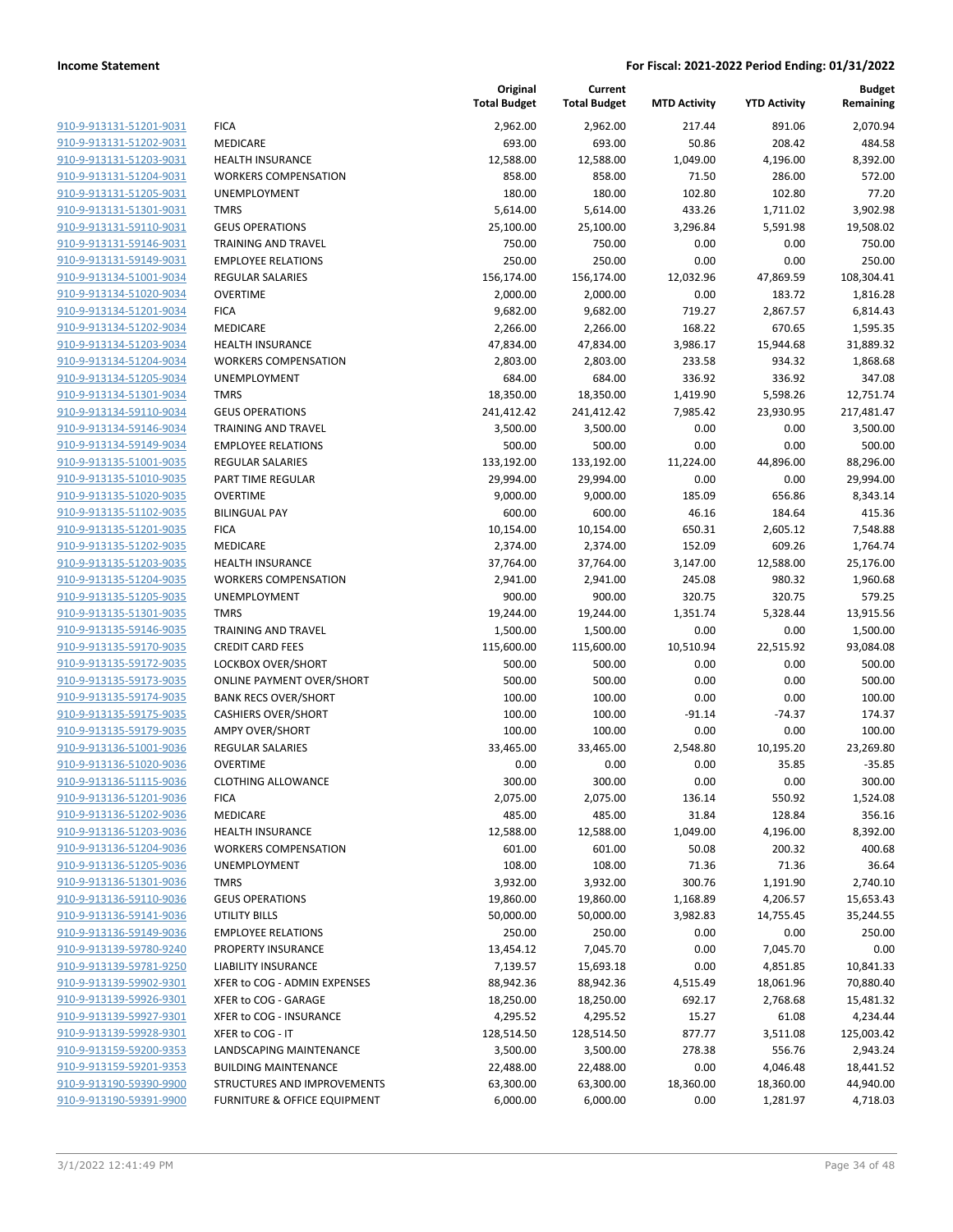| 910-9-930000-59060-5650        |  |
|--------------------------------|--|
| <u>910-9-930000-59110-5600</u> |  |
| 910-9-930161-51001-5610        |  |
| 910-9-930161-51020-5610        |  |
| <u>910-9-930161-51115-5610</u> |  |
|                                |  |
| <u>910-9-930161-51116-5610</u> |  |
| 910-9-930161-51117-5610        |  |
| 910-9-930161-51201-5610        |  |
| 910-9-930161-51202-5610        |  |
| 910-9-930161-51203-5610        |  |
| <u>910-9-930161-51204-5610</u> |  |
| <u>910-9-930161-51205-5610</u> |  |
| 910-9-930161-51301-5610        |  |
| 910-9-930161-59110-5610        |  |
| <u>910-9-930161-59146-5610</u> |  |
| <u>910-9-930161-59149-5610</u> |  |
| <u>910-9-930181-51001-5810</u> |  |
|                                |  |
| 910-9-930181-51020-5810        |  |
| 910-9-930181-51115-5810        |  |
| <u>910-9-930181-51201-5810</u> |  |
| <u>910-9-930181-51202-5810</u> |  |
| <u>910-9-930181-51203-5810</u> |  |
| 910-9-930181-51204-5810        |  |
| 910-9-930181-51205-5810        |  |
| <u>910-9-930181-51301-5810</u> |  |
| <u>910-9-930181-59110-5810</u> |  |
| <u>910-9-930181-59149-5810</u> |  |
| 910-9-930190-59390-9900        |  |
| 910-9-930190-59391-9900        |  |
|                                |  |
| 910-9-931080-51001-5800        |  |
| <u>910-9-931080-51010-5800</u> |  |
| <u>910-9-931080-51020-5800</u> |  |
| 910-9-931080-51115-5800        |  |
| 910-9-931080-51116-5800        |  |
| 910-9-931080-51117-5800        |  |
| <u>910-9-931080-51201-5800</u> |  |
| <u>910-9-931080-51202-5800</u> |  |
| 910-9-931080-51203-5800        |  |
| 910-9-931080-51204-5800        |  |
| 910-9-931080-51205-5800        |  |
| <u>910-9-931080-51301-5800</u> |  |
| <u>910-9-931080-59110-5800</u> |  |
|                                |  |
| 910-9-931080-59146-5800        |  |
| 910-9-931080-59148-5800        |  |
| <u>910-9-931080-59149-5800</u> |  |
| <u>910-9-931080-59205-5800</u> |  |
| <u>910-9-931088-51001-5880</u> |  |
| <u>910-9-931088-51117-5880</u> |  |
| 910-9-931088-51201-5880        |  |
| <u>910-9-931088-51202-5880</u> |  |
| <u>910-9-931088-51205-5880</u> |  |
| <u>910-9-931088-51301-5880</u> |  |
| 910-9-931088-59110-5880        |  |
| 910-9-931092-51001-9202        |  |
|                                |  |
| <u>910-9-931092-51116-9202</u> |  |
| <u>910-9-931092-51117-9202</u> |  |
| <u>910-9-931092-51201-9202</u> |  |
| <u>910-9-931092-51202-9202</u> |  |
| 910-9-931092-51301-9202        |  |
|                                |  |

|                                                    |                                                      | Original<br><b>Total Budget</b> | Current<br><b>Total Budget</b> | <b>MTD Activity</b> | <b>YTD Activity</b> | <b>Budget</b><br>Remaining |
|----------------------------------------------------|------------------------------------------------------|---------------------------------|--------------------------------|---------------------|---------------------|----------------------------|
| 910-9-930000-59060-5650                            | <b>TRANSMISSION COSTS</b>                            | 3,780,170.00                    | 3,780,170.00                   | 292,767.61          | 1,133,526.73        | 2,646,643.27               |
| 910-9-930000-59110-5600                            | <b>GEUS OPERATIONS</b>                               | 113,370.00                      | 113,370.00                     | 11,486.26           | 20,717.89           | 92,652.11                  |
| 910-9-930161-51001-5610                            | <b>REGULAR SALARIES</b>                              | 264,820.00                      | 264,820.00                     | 20,167.83           | 80,343.71           | 184,476.29                 |
| 910-9-930161-51020-5610                            | <b>OVERTIME</b>                                      | 31,000.00                       | 31,000.00                      | 4,577.34            | 12,636.53           | 18,363.47                  |
| 910-9-930161-51115-5610                            | <b>CLOTHING ALLOWANCE</b>                            | 100.00                          | 100.00                         | 0.00                | 0.00                | 100.00                     |
| 910-9-930161-51116-5610                            | <b>CAR ALLOWANCE</b>                                 | 2,347.00                        | 2,347.00                       | 150.00              | 600.00              | 1,747.00                   |
| 910-9-930161-51117-5610                            | <b>CELL PHONE ALLOWANCE</b>                          | 432.00                          | 432.00                         | 33.22               | 132.88              | 299.12                     |
| 910-9-930161-51201-5610                            | <b>FICA</b>                                          | 16,593.00                       | 16,593.00                      | 1,410.56            | 5,280.79            | 11,312.21                  |
| 910-9-930161-51202-5610                            | MEDICARE                                             | 3,882.00                        | 3,882.00                       | 329.89              | 1,235.03            | 2,646.97                   |
| 910-9-930161-51203-5610                            | HEALTH INSURANCE                                     | 42,483.00                       | 42,483.00                      | 3,540.25            | 14,161.00           | 28,322.00                  |
| 910-9-930161-51204-5610                            | <b>WORKERS COMPENSATION</b>                          | 4,805.00                        | 4,805.00                       | 400.42              | 1,601.68            | 3,203.32                   |
| 910-9-930161-51205-5610                            | <b>UNEMPLOYMENT</b>                                  | 610.00                          | 610.00                         | 697.99              | 697.99              | $-87.99$                   |
| 910-9-930161-51301-5610                            | <b>TMRS</b>                                          | 31,442.00                       | 31,442.00                      | 2,941.56            | 10,920.60           | 20,521.40                  |
| 910-9-930161-59110-5610<br>910-9-930161-59146-5610 | <b>GEUS OPERATIONS</b><br><b>TRAINING AND TRAVEL</b> | 11,757.00<br>38,200.00          | 11,757.00<br>38,200.00         | 235.00<br>0.00      | 848.61<br>0.00      | 10,908.39<br>38,200.00     |
| 910-9-930161-59149-5610                            | <b>EMPLOYEE RELATIONS</b>                            | 500.00                          | 500.00                         | 0.00                | 0.00                | 500.00                     |
| 910-9-930181-51001-5810                            | <b>REGULAR SALARIES</b>                              | 160,870.00                      | 160,870.00                     | 12,171.69           | 48,359.19           | 112,510.81                 |
| 910-9-930181-51020-5810                            | <b>OVERTIME</b>                                      | 31,000.00                       | 31,000.00                      | 4,577.34            | 12,636.52           | 18,363.48                  |
| 910-9-930181-51115-5810                            | <b>CLOTHING ALLOWANCE</b>                            | 850.00                          | 850.00                         | 0.00                | 0.00                | 850.00                     |
| 910-9-930181-51201-5810                            | <b>FICA</b>                                          | 10,000.00                       | 10,000.00                      | 1,038.44            | 3,781.73            | 6,218.27                   |
| 910-9-930181-51202-5810                            | <b>MEDICARE</b>                                      | 2,340.00                        | 2,340.00                       | 242.86              | 884.45              | 1,455.55                   |
| 910-9-930181-51203-5810                            | <b>HEALTH INSURANCE</b>                              | 29,895.00                       | 29,895.00                      | 2,491.25            | 9,965.00            | 19,930.00                  |
| 910-9-930181-51204-5810                            | <b>WORKERS COMPENSATION</b>                          | 2,896.00                        | 2,896.00                       | 241.33              | 965.32              | 1,930.68                   |
| 910-9-930181-51205-5810                            | <b>UNEMPLOYMENT</b>                                  | 430.00                          | 430.00                         | 468.97              | 468.97              | $-38.97$                   |
| 910-9-930181-51301-5810                            | <b>TMRS</b>                                          | 18,948.00                       | 18,948.00                      | 1,976.39            | 7,109.00            | 11,839.00                  |
| 910-9-930181-59110-5810                            | <b>GEUS OPERATIONS</b>                               | 10,957.00                       | 10,957.00                      | 118.32              | 409.71              | 10,547.29                  |
| 910-9-930181-59149-5810                            | <b>EMPLOYEE RELATIONS</b>                            | 500.00                          | 500.00                         | 0.00                | 0.00                | 500.00                     |
| 910-9-930190-59390-9900                            | STRUCTURES AND IMPROVEMENTS                          | 1,224,750.00                    | 1,224,750.00                   | 0.00                | 0.00                | 1,224,750.00               |
| 910-9-930190-59391-9900                            | FURNITURE AND OFFICE EQUIPMENT                       | 0.00                            | 0.00                           | 0.00                | 26,400.00           | $-26,400.00$               |
| 910-9-931080-51001-5800                            | REGULAR SALARIES                                     | 638,598.00                      | 638,598.00                     | 49,077.93           | 184,651.81          | 453,946.19                 |
| 910-9-931080-51010-5800                            | PART TIME REGULAR                                    | 79,279.00                       | 79,279.00                      | 0.00                | 0.00                | 79,279.00                  |
| 910-9-931080-51020-5800                            | <b>OVERTIME</b>                                      | 3,000.00                        | 3,000.00                       | 0.00                | 104.85              | 2,895.15                   |
| 910-9-931080-51115-5800<br>910-9-931080-51116-5800 | <b>CLOTHING ALLOWANCE</b>                            | 900.00                          | 900.00                         | 0.00                | 0.00                | 900.00                     |
| 910-9-931080-51117-5800                            | <b>CAR ALLOWANCE</b><br>CELL PHONE ALLOWANCE         | 1,950.00<br>3,434.00            | 1,950.00<br>3,434.00           | 150.00<br>264.16    | 600.00<br>1,056.64  | 1,350.00<br>2,377.36       |
| 910-9-931080-51201-5800                            | <b>FICA</b>                                          | 42,334.00                       | 42,334.00                      | 2,923.11            | 10,081.54           | 32,252.46                  |
| 910-9-931080-51202-5800                            | <b>MEDICARE</b>                                      | 10,487.00                       | 10,487.00                      | 683.63              | 2,563.29            | 7,923.71                   |
| 910-9-931080-51203-5800                            | <b>HEALTH INSURANCE</b>                              | 80,563.00                       | 80,563.00                      | 6,713.58            | 26,854.32           | 53,708.68                  |
| 910-9-931080-51204-5800                            | <b>WORKERS COMPENSATION</b>                          | 12,984.00                       | 12,984.00                      | 1,082.01            | 4,328.04            | 8,655.96                   |
| 910-9-931080-51205-5800                            | <b>UNEMPLOYMENT</b>                                  | 1,512.00                        | 1,512.00                       | 1,251.83            | 1,278.02            | 233.98                     |
| 910-9-931080-51301-5800                            | <b>TMRS</b>                                          | 84,984.00                       | 84,984.00                      | 5,367.58            | 20,607.86           | 64,376.14                  |
| 910-9-931080-59110-5800                            | <b>GEUS OPERATIONS</b>                               | 8,980.00                        | 8,980.00                       | 539.84              | 2,042.62            | 6,937.38                   |
| 910-9-931080-59146-5800                            | <b>TRAINING AND TRAVEL</b>                           | 14,600.00                       | 14,600.00                      | 0.00                | 0.00                | 14,600.00                  |
| 910-9-931080-59148-5800                            | <b>FUEL</b>                                          | 3,500.00                        | 3,500.00                       | 408.12              | 1,291.76            | 2,208.24                   |
| 910-9-931080-59149-5800                            | <b>EMPLOYEE RELATIONS</b>                            | 1,000.00                        | 1,000.00                       | 0.00                | 0.00                | 1,000.00                   |
| 910-9-931080-59205-5800                            | EQUIPMENT MAINTENANCE                                | 1,500.00                        | 1,500.00                       | 0.00                | 81.83               | 1,418.17                   |
| 910-9-931088-51001-5880                            | <b>REGULAR SALARIES</b>                              | 0.00                            | 0.00                           | 0.00                | 732.26              | $-732.26$                  |
| 910-9-931088-51117-5880                            | <b>CELL PHONE ALLOWANCE</b>                          | 0.00                            | 0.00                           | 0.00                | 24.46               | $-24.46$                   |
| 910-9-931088-51201-5880                            | <b>FICA</b>                                          | 0.00                            | 0.00                           | 0.00                | 46.92               | $-46.92$                   |
| 910-9-931088-51202-5880                            | MEDICARE                                             | 0.00                            | 0.00                           | 0.00                | 10.97               | $-10.97$                   |
| 910-9-931088-51205-5880                            | UNEMPLOYMENT                                         | 0.00                            | 0.00                           | 0.00                | 21.19               | $-21.19$                   |
| 910-9-931088-51301-5880                            | <b>TMRS</b>                                          | 0.00                            | 0.00                           | 0.00                | 87.78               | $-87.78$                   |
| 910-9-931088-59110-5880<br>910-9-931092-51001-9202 | <b>GEUS OPERATIONS</b>                               | 0.00                            | 0.00                           | 6.65                | 6.65                | $-6.65$                    |
| 910-9-931092-51116-9202                            | <b>REGULAR SALARIES</b><br>CAR ALLOWANCE             | 0.00<br>0.00                    | 0.00<br>0.00                   | 0.00<br>0.00        | 10,256.80<br>150.00 | $-10,256.80$<br>$-150.00$  |
| 910-9-931092-51117-9202                            | CELL PHONE ALLOWANCE                                 | 0.00                            | 0.00                           | 0.00                | 90.92               | $-90.92$                   |
| 910-9-931092-51201-9202                            | <b>FICA</b>                                          | 0.00                            | 0.00                           | 0.00                | 624.63              | $-624.63$                  |
| 910-9-931092-51202-9202                            | MEDICARE                                             | 0.00                            | 0.00                           | 0.00                | 146.08              | $-146.08$                  |
| 910-9-931092-51301-9202                            | <b>TMRS</b>                                          | 0.00                            | 0.00                           | 0.00                | 1,217.73            | $-1,217.73$                |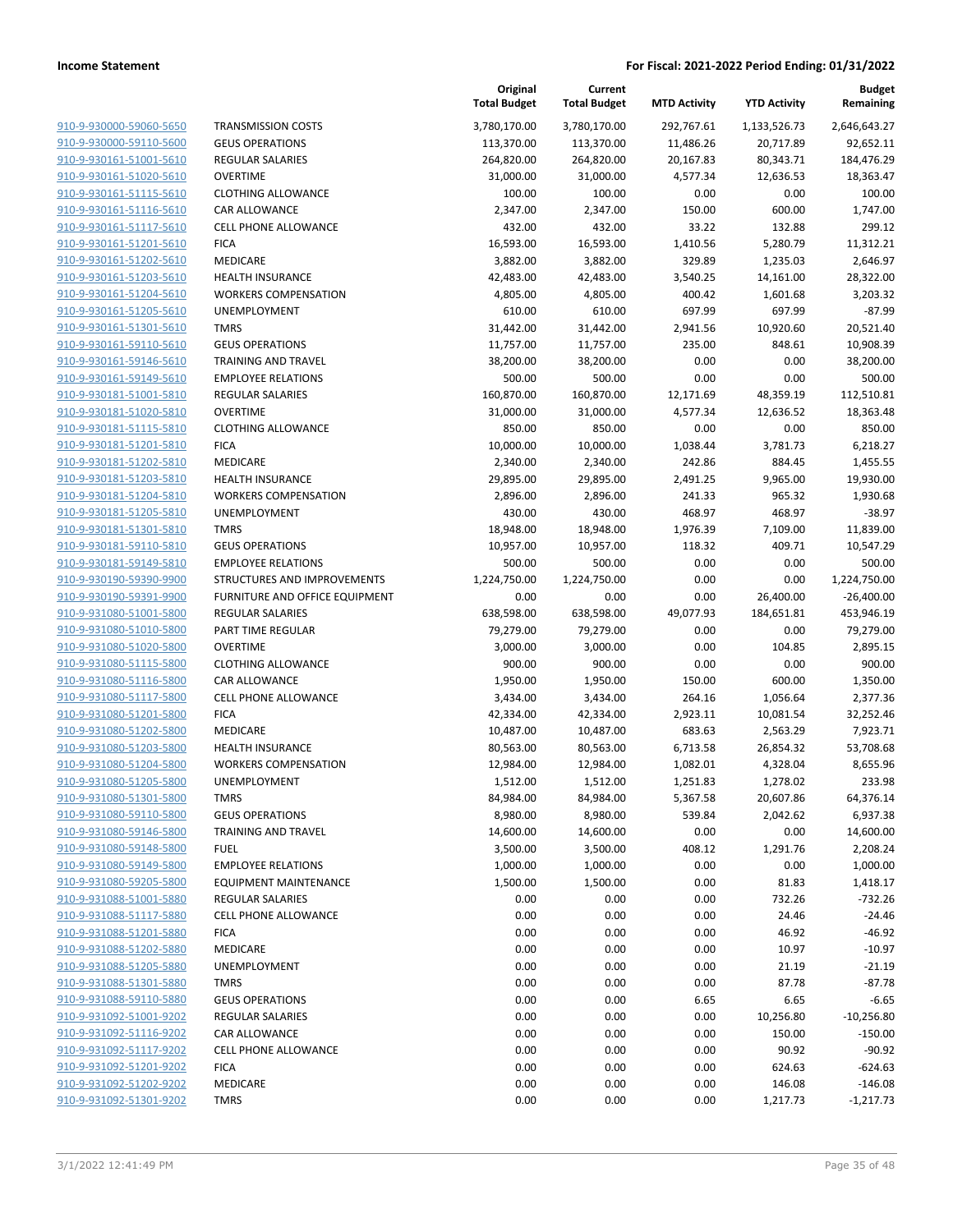| 910-9-931092-59110-9212        |
|--------------------------------|
| 910-9-931092-59130-9212        |
| 910-9-931462-51001-5620        |
| 910-9-931462-51115-5620        |
| 910-9-931462-51117-5620        |
| 910-9-931462-51201-5620        |
| 910-9-931462-51202-5620        |
| 910-9-931462-51203-5620        |
|                                |
| 910-9-931462-51204-5620        |
| <u>910-9-931462-51205-5620</u> |
| 910-9-931462-51301-5620        |
| 910-9-931462-59110-5620        |
| 910-9-931462-59146-5620        |
| 910-9-931462-59148-5620        |
| <u>910-9-931462-59149-5620</u> |
| 910-9-931462-59198-5620        |
| 910-9-931462-59199-5620        |
| 910-9-931470-51001-5700        |
| 910-9-931470-51020-5700        |
| <u>910-9-931470-51115-5700</u> |
| 910-9-931470-51117-5700        |
| 910-9-931470-51201-5700        |
|                                |
| 910-9-931470-51202-5700        |
| 910-9-931470-51203-5700        |
| <u>910-9-931470-51204-5700</u> |
| 910-9-931470-51205-5700        |
| 910-9-931470-51301-5700        |
| 910-9-931470-59205-5700        |
| 910-9-931470-59253-5700        |
| 910-9-931490-59352-9900        |
| 910-9-931490-59353-9900        |
| 910-9-931491-51001-9911        |
| 910-9-931491-51201-9911        |
| 910-9-931491-51202-9911        |
| 910-9-931491-51205-9911        |
| 910-9-931491-51301-9911        |
| 910-9-931528-51001-5820        |
| 910-9-931528-51115-5820        |
| 910-9-931528-51117-5820        |
|                                |
| 910-9-931528-51201-5820        |
| 910-9-931528-51202-5820        |
| <u>910-9-931528-51203-5820</u> |
| 910-9-931528-51204-5820        |
| 910-9-931528-51205-5820        |
| <u>910-9-931528-51301-5820</u> |
| <u>910-9-931528-59110-5820</u> |
| 910-9-931528-59146-5820        |
| 910-9-931528-59148-5820        |
| 910-9-931528-59149-5820        |
| <u>910-9-931529-51001-5920</u> |
| <u>910-9-931529-51020-5920</u> |
| 910-9-931529-51115-5920        |
| 910-9-931529-51117-5920        |
| <u>910-9-931529-51201-5920</u> |
| <u>910-9-931529-51202-5920</u> |
| <u>910-9-931529-51203-5920</u> |
|                                |
| <u>910-9-931529-51204-5920</u> |
| <u>910-9-931529-51205-5920</u> |
| <u>910-9-931529-51301-5920</u> |
|                                |

|                         |                                 | Original<br><b>Total Budget</b> | Current<br><b>Total Budget</b> | <b>MTD Activity</b> | <b>YTD Activity</b> | <b>Budget</b><br>Remaining |
|-------------------------|---------------------------------|---------------------------------|--------------------------------|---------------------|---------------------|----------------------------|
| 910-9-931092-59110-9212 | <b>GEUS OPERATIONS</b>          | 0.00                            | 0.00                           | 379.76              | 379.76              | $-379.76$                  |
| 910-9-931092-59130-9212 | PHONE MANAGEMENT SERVICE        | 0.00                            | 0.00                           | 9,005.50            | 9,005.50            | $-9,005.50$                |
| 910-9-931462-51001-5620 | <b>REGULAR SALARIES</b>         | 53,339.00                       | 53,339.00                      | 4,173.60            | 16,694.40           | 36,644.60                  |
| 910-9-931462-51115-5620 | <b>CLOTHING ALLOWANCE</b>       | 500.00                          | 500.00                         | 0.00                | 0.00                | 500.00                     |
| 910-9-931462-51117-5620 | <b>CELL PHONE ALLOWANCE</b>     | 318.00                          | 318.00                         | 24.46               | 97.84               | 220.16                     |
| 910-9-931462-51201-5620 | <b>FICA</b>                     | 3,327.00                        | 3,327.00                       | 219.78              | 878.82              | 2,448.18                   |
| 910-9-931462-51202-5620 | MEDICARE                        | 779.00                          | 779.00                         | 51.40               | 205.54              | 573.46                     |
| 910-9-931462-51203-5620 | <b>HEALTH INSURANCE</b>         | 6,294.00                        | 6,294.00                       | 524.50              | 2,098.00            | 4,196.00                   |
| 910-9-931462-51204-5620 | <b>WORKERS COMPENSATION</b>     | 980.00                          | 980.00                         | 81.67               | 326.68              | 653.32                     |
| 910-9-931462-51205-5620 | UNEMPLOYMENT                    | 88.00                           | 88.00                          | 117.54              | 117.54              | $-29.54$                   |
| 910-9-931462-51301-5620 | <b>TMRS</b>                     | 6,305.00                        | 6,305.00                       | 495.38              | 1,956.32            | 4,348.68                   |
| 910-9-931462-59110-5620 | <b>GEUS OPERATIONS</b>          | 8,485.00                        | 8,485.00                       | 685.49              | 2,487.16            | 5,997.84                   |
| 910-9-931462-59146-5620 | <b>TRAINING AND TRAVEL</b>      | 3,000.00                        | 3,000.00                       | 0.00                | 0.00                | 3,000.00                   |
| 910-9-931462-59148-5620 | <b>FUEL</b>                     | 2,100.00                        | 2,100.00                       | 429.57              | 1,374.20            | 725.80                     |
| 910-9-931462-59149-5620 | <b>EMPLOYEE RELATIONS</b>       | 250.00                          | 250.00                         | 0.00                | 0.00                | 250.00                     |
| 910-9-931462-59198-5620 | <b>COLOCATION CHARGES</b>       | 10,189.00                       | 10,189.00                      | 0.00                | 0.00                | 10,189.00                  |
| 910-9-931462-59199-5620 | <b>LEASE OF DARK FIBER</b>      | 324,000.00                      | 324,000.00                     | 0.00                | 0.00                | 324,000.00                 |
| 910-9-931470-51001-5700 | REGULAR SALARIES                | 92,210.00                       | 92,210.00                      | 7,576.04            | 30,304.16           | 61,905.84                  |
| 910-9-931470-51020-5700 | <b>OVERTIME</b>                 | 5,000.00                        | 5,000.00                       | 229.01              | 581.25              | 4,418.75                   |
| 910-9-931470-51115-5700 | <b>CLOTHING ALLOWANCE</b>       | 850.00                          | 850.00                         | 0.00                | 0.00                | 850.00                     |
| 910-9-931470-51117-5700 | <b>CELL PHONE ALLOWANCE</b>     | 648.00                          | 648.00                         | 49.86               | 199.44              | 448.56                     |
| 910-9-931470-51201-5700 | <b>FICA</b>                     | 5,757.00                        | 5,757.00                       | 431.45              | 1,683.54            | 4,073.46                   |
| 910-9-931470-51202-5700 | MEDICARE                        | 1,346.00                        | 1,346.00                       | 100.91              | 393.74              | 952.26                     |
| 910-9-931470-51203-5700 | <b>HEALTH INSURANCE</b>         | 18,882.00                       | 18,882.00                      | 1,573.50            | 6,294.00            | 12,588.00                  |
| 910-9-931470-51204-5700 | <b>WORKERS COMPENSATION</b>     | 1,696.00                        | 1,696.00                       | 141.33              | 565.32              | 1,130.68                   |
| 910-9-931470-51205-5700 | UNEMPLOYMENT                    | 265.00                          | 265.00                         | 219.93              | 219.93              | 45.07                      |
| 910-9-931470-51301-5700 | <b>TMRS</b>                     | 10,910.00                       | 10,910.00                      | 926.87              | 3,621.55            | 7,288.45                   |
| 910-9-931470-59205-5700 | <b>EQUIPMENT MAINTENANCE</b>    | 4,150.00                        | 4,150.00                       | 138.39              | 211.27              | 3,938.73                   |
| 910-9-931470-59253-5700 | TRANSMISSION SUBSTATION MAINT   | 19,278.00                       | 19,278.00                      | 1,425.21            | 15,702.85           | 3,575.15                   |
| 910-9-931490-59352-9900 | STRUCTURES AND IMPROVEMENTS     | 0.00                            | 0.00                           | 0.00                | 0.00                | 0.00                       |
| 910-9-931490-59353-9900 | <b>TRANSMISSION SUBSTATIONS</b> | 1,706,200.00                    | 1,706,200.00                   | 349,824.09          | 584,228.59          | 1,121,971.41               |
| 910-9-931491-51001-9911 | <b>REGULAR SALARIES</b>         | 2,506.00                        | 2,506.00                       | 0.00                | 0.00                | 2,506.00                   |
| 910-9-931491-51201-9911 | <b>FICA</b>                     | 156.00                          | 156.00                         | 0.00                | 0.00                | 156.00                     |
| 910-9-931491-51202-9911 | MEDICARE                        | 36.00                           | 36.00                          | 0.00                | 0.00                | 36.00                      |
| 910-9-931491-51205-9911 | <b>UNEMPLOYMENT</b>             | 7.00                            | 7.00                           | 0.00                | 0.00                | 7.00                       |
| 910-9-931491-51301-9911 | <b>TMRS</b>                     | 296.00                          | 296.00                         | 0.00                | 0.00                | 296.00                     |
| 910-9-931528-51001-5820 | <b>REGULAR SALARIES</b>         | 53,492.00                       | 53,492.00                      | 4,173.60            | 16,694.40           | 36,797.60                  |
| 910-9-931528-51115-5820 | <b>CLOTHING ALLOWANCE</b>       | 500.00                          | 500.00                         | 0.00                | 0.00                | 500.00                     |
| 910-9-931528-51117-5820 | <b>CELL PHONE ALLOWANCE</b>     | 318.00                          | 318.00                         | 24.46               | 97.84               | 220.16                     |
| 910-9-931528-51201-5820 | <b>FICA</b>                     | 3,336.00                        | 3,336.00                       | 260.28              | 1,041.12            | 2,294.88                   |
| 910-9-931528-51202-5820 | MEDICARE                        | 781.00                          | 781.00                         | 60.88               | 243.52              | 537.48                     |
| 910-9-931528-51203-5820 | <b>HEALTH INSURANCE</b>         | 6,294.00                        | 6,294.00                       | 524.50              | 2,098.00            | 4,196.00                   |
| 910-9-931528-51204-5820 | <b>WORKERS COMPENSATION</b>     | 980.00                          | 980.00                         | 81.67               | 326.68              | 653.32                     |
| 910-9-931528-51205-5820 | UNEMPLOYMENT                    | 89.00                           | 89.00                          | 117.54              | 117.54              | $-28.54$                   |
| 910-9-931528-51301-5820 | <b>TMRS</b>                     | 6,323.00                        | 6,323.00                       | 495.38              | 1,956.32            | 4,366.68                   |
| 910-9-931528-59110-5820 | <b>GEUS OPERATIONS</b>          | 8,315.00                        | 8,315.00                       | 33.25               | 556.98              | 7,758.02                   |
| 910-9-931528-59146-5820 | <b>TRAINING AND TRAVEL</b>      | 5,970.00                        | 5,970.00                       | 0.00                | 609.68              | 5,360.32                   |
| 910-9-931528-59148-5820 | <b>FUEL</b>                     | 2,500.00                        | 2,500.00                       | 184.83              | 872.46              | 1,627.54                   |
| 910-9-931528-59149-5820 | <b>EMPLOYEE RELATIONS</b>       | 250.00                          | 250.00                         | 0.00                | 0.00                | 250.00                     |
| 910-9-931529-51001-5920 | REGULAR SALARIES                | 92,476.00                       | 92,476.00                      | 7,576.02            | 30,304.08           | 62,171.92                  |
| 910-9-931529-51020-5920 | <b>OVERTIME</b>                 | 5,000.00                        | 5,000.00                       | 229.03              | 581.30              | 4,418.70                   |
| 910-9-931529-51115-5920 | <b>CLOTHING ALLOWANCE</b>       | 1,000.00                        | 1,000.00                       | 0.00                | 0.00                | 1,000.00                   |
| 910-9-931529-51117-5920 | <b>CELL PHONE ALLOWANCE</b>     | 648.00                          | 648.00                         | 49.80               | 199.20              | 448.80                     |
| 910-9-931529-51201-5920 | <b>FICA</b>                     | 5,773.00                        | 5,773.00                       | 487.00              | 1,927.24            | 3,845.76                   |
| 910-9-931529-51202-5920 | MEDICARE                        | 1,350.00                        | 1,350.00                       | 113.90              | 450.73              | 899.27                     |
| 910-9-931529-51203-5920 | <b>HEALTH INSURANCE</b>         | 18,882.00                       | 18,882.00                      | 1,573.50            | 6,294.00            | 12,588.00                  |
| 910-9-931529-51204-5920 | <b>WORKERS COMPENSATION</b>     | 1,696.00                        | 1,696.00                       | 141.33              | 565.32              | 1,130.68                   |
| 910-9-931529-51205-5920 | UNEMPLOYMENT                    | 266.00                          | 266.00                         | 219.93              | 219.93              | 46.07                      |
| 910-9-931529-51301-5920 | <b>TMRS</b>                     | 10,942.00                       | 10,942.00                      | 926.87              | 3,621.54            | 7,320.46                   |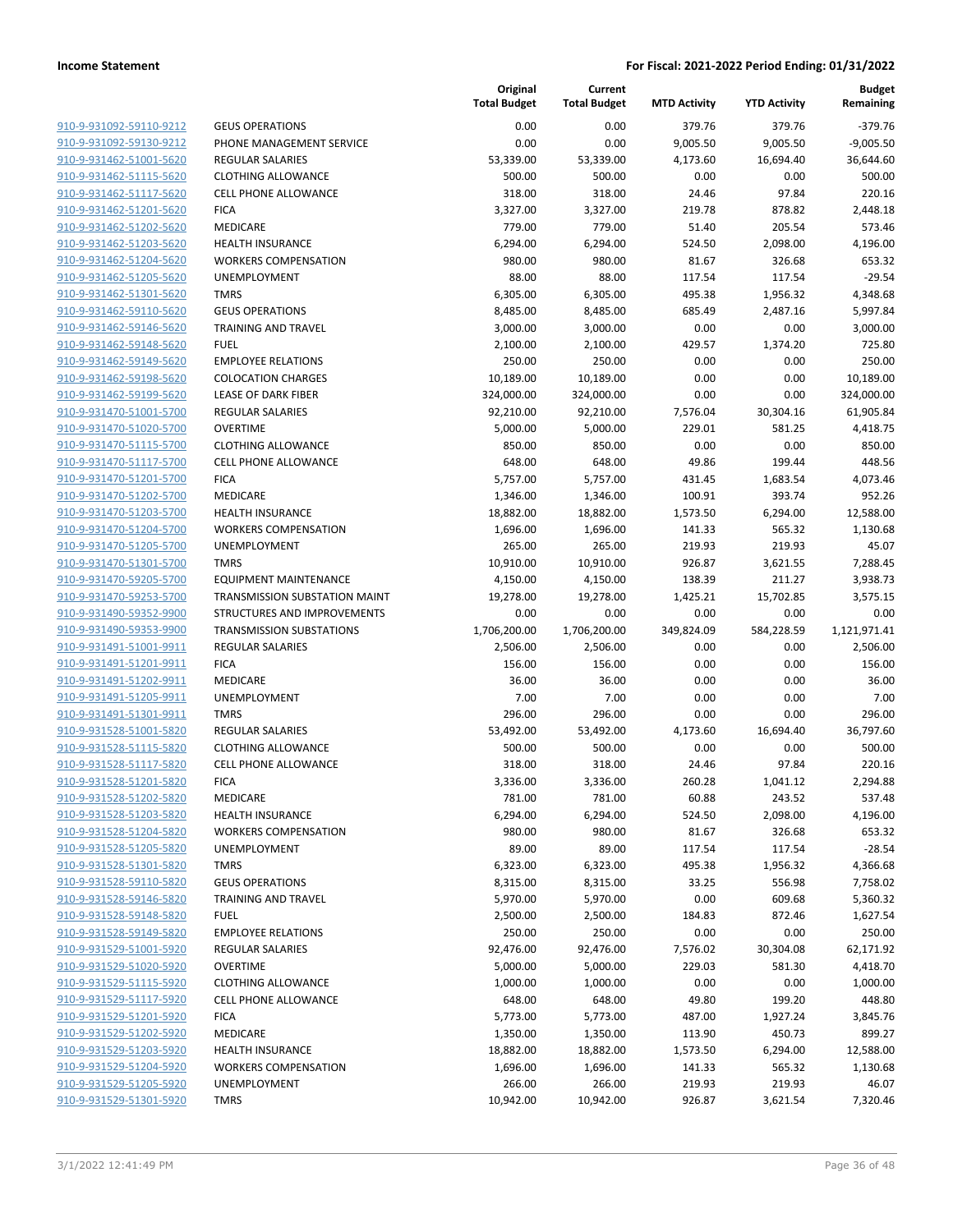|                         |                                     | Original<br><b>Total Budget</b> | Current<br><b>Total Budget</b> | <b>MTD Activity</b> | <b>YTD Activity</b> | <b>Budget</b><br>Remaining |
|-------------------------|-------------------------------------|---------------------------------|--------------------------------|---------------------|---------------------|----------------------------|
| 910-9-931529-59205-5920 | EQUIPMENT MAINTENANCE               | 5,250.00                        | 5,250.00                       | 185.95              | 185.95              | 5,064.05                   |
| 910-9-931529-59262-5920 | DISTRIBUTION SUBSTATION MAINTENANCE | 29,878.00                       | 29,878.00                      | 4,865.14            | 5,588.26            | 24,289.74                  |
| 910-9-931590-59361-9900 | STRUCTURES AND IMPROVEMENTS         | 0.00                            | 0.00                           | 0.00                | 0.00                | 0.00                       |
| 910-9-931590-59362-9900 | <b>DISTRIBUTION SUBSTATIONS</b>     | 1,591,800.00                    | 1,591,800.00                   | 350,025.50          | 350,099.99          | 1,241,700.01               |
| 910-9-931591-51001-9912 | <b>REGULAR SALARIES</b>             | 2,087.00                        | 2,087.00                       | 0.00                | 0.00                | 2,087.00                   |
| 910-9-931591-51201-9912 | <b>FICA</b>                         | 131.00                          | 131.00                         | 0.00                | 0.00                | 131.00                     |
| 910-9-931591-51202-9912 | MEDICARE                            | 30.00                           | 30.00                          | 0.00                | 0.00                | 30.00                      |
| 910-9-931591-51205-9912 | <b>UNEMPLOYMENT</b>                 | 5.00                            | 5.00                           | 0.00                | 0.00                | 5.00                       |
| 910-9-931591-51301-9912 | <b>TMRS</b>                         | 246.00                          | 246.00                         | 0.00                | 0.00                | 246.00                     |
| 910-9-932467-51001-5671 | <b>REGULAR SALARIES</b>             | 63,703.00                       | 63,703.00                      | 0.00                | 0.00                | 63,703.00                  |
| 910-9-932467-51020-5671 | <b>OVERTIME</b>                     | 10,000.00                       | 10,000.00                      | 0.00                | 0.00                | 10,000.00                  |
| 910-9-932467-51115-5671 | <b>CLOTHING ALLOWANCE</b>           | 1,000.00                        | 1,000.00                       | 0.00                | 0.00                | 1,000.00                   |
| 910-9-932467-51201-5671 | <b>FICA</b>                         | 3,950.00                        | 3,950.00                       | 0.00                | 0.00                | 3,950.00                   |
| 910-9-932467-51202-5671 | MEDICARE                            | 924.00                          | 924.00                         | 0.00                | 0.00                | 924.00                     |
| 910-9-932467-51203-5671 | <b>HEALTH INSURANCE</b>             | 12,588.00                       | 12,588.00                      | 1,049.00            | 4,196.00            | 8,392.00                   |
| 910-9-932467-51204-5671 | <b>WORKERS COMPENSATION</b>         | 1,423.00                        | 1,423.00                       | 118.58              | 474.32              | 948.68                     |
| 910-9-932467-51205-5671 | UNEMPLOYMENT                        | 145.00                          | 145.00                         | 0.00                | 0.00                | 145.00                     |
| 910-9-932467-51301-5671 | <b>TMRS</b>                         | 7,485.00                        | 7,485.00                       | 0.00                | 0.00                | 7,485.00                   |
| 910-9-932467-59110-5671 | <b>GEUS OPERATIONS</b>              | 2,000.00                        | 2,000.00                       | 6.65                | 88.09               | 1,911.91                   |
| 910-9-932467-59146-5671 | TRAINING AND TRAVEL                 | 1,000.00                        | 1,000.00                       | 0.00                | 0.00                | 1,000.00                   |
| 910-9-932467-59148-5671 | <b>FUEL</b>                         | 5,000.00                        | 5,000.00                       | 690.52              | 2,419.35            | 2,580.65                   |
| 910-9-932467-59149-5671 | <b>EMPLOYEE RELATIONS</b>           | 500.00                          | 500.00                         | 0.00                | 0.00                | 500.00                     |
| 910-9-932474-51001-5740 | REGULAR SALARIES                    | 59,280.00                       | 59,280.00                      | 2,388.68            | 8,333.44            | 50,946.56                  |
| 910-9-932474-51020-5740 | <b>OVERTIME</b>                     | 5,000.00                        | 5,000.00                       | 215.52              | 1,077.60            | 3,922.40                   |
| 910-9-932474-51115-5740 | <b>CLOTHING ALLOWANCE</b>           | 1,000.00                        | 1,000.00                       | 0.00                | 0.00                | 1,000.00                   |
| 910-9-932474-51201-5740 | <b>FICA</b>                         | 3,676.00                        | 3,676.00                       | 139.52              | 495.87              | 3,180.13                   |
| 910-9-932474-51202-5740 | MEDICARE                            | 860.00                          | 860.00                         | 32.62               | 115.96              | 744.04                     |
| 910-9-932474-51203-5740 | <b>HEALTH INSURANCE</b>             | 12,588.00                       | 12,588.00                      | 1,049.00            | 4,196.00            | 8,392.00                   |
| 910-9-932474-51204-5740 | <b>WORKERS COMPENSATION</b>         | 1,325.00                        | 1,325.00                       | 110.42              | 441.68              | 883.32                     |
| 910-9-932474-51205-5740 | <b>UNEMPLOYMENT</b>                 | 145.00                          | 145.00                         | 72.92               | 72.92               | 72.08                      |
| 910-9-932474-51301-5740 | <b>TMRS</b>                         | 6,966.00                        | 6,966.00                       | 307.30              | 1,096.91            | 5,869.09                   |
| 910-9-932474-59257-5740 | TRANSMISSION LINE MAINTENANCE       | 111,525.00                      | 111,525.00                     | 11,505.48           | 27,352.23           | 84,172.77                  |
| 910-9-932490-59356-9900 | <b>GEUS TRANSMISSION LINES</b>      | 114,000.00                      | 114,000.00                     | 0.00                | 0.00                | 114,000.00                 |
| 910-9-932491-51001-9913 | <b>REGULAR SALARIES</b>             | 30,091.00                       | 30,091.00                      | 0.00                | 0.00                | 30,091.00                  |
| 910-9-932491-51201-9913 | <b>FICA</b>                         | 1,865.00                        | 1,865.00                       | 0.00                | 0.00                | 1,865.00                   |
| 910-9-932491-51202-9913 | MEDICARE                            | 436.00                          | 436.00                         | 0.00                | 0.00                | 436.00                     |
| 910-9-932491-51205-9913 | UNEMPLOYMENT                        | 70.00                           | 70.00                          | 0.00                | 0.00                | 70.00                      |
| 910-9-932491-51301-9913 | <b>TMRS</b>                         | 3,536.00                        | 3,536.00                       | 0.00                | 0.00                | 3,536.00                   |
| 910-9-932500-51001-5801 | <b>REGULAR SALARIES</b>             | 130,129.00                      | 130,129.00                     | 10,204.32           | 40,817.28           | 89,311.72                  |
| 910-9-932500-51115-5801 | <b>CLOTHING ALLOWANCE</b>           | 500.00                          | 500.00                         | 0.00                | 751.27              | $-251.27$                  |
| 910-9-932500-51117-5801 | <b>CELL PHONE ALLOWANCE</b>         | 636.00                          | 636.00                         | 48.92               | 195.68              | 440.32                     |
| 910-9-932500-51201-5801 | <b>FICA</b>                         | 7,961.00                        | 7,961.00                       | 598.67              | 2,394.89            | 5,566.11                   |
| 910-9-932500-51202-5801 | MEDICARE                            | 1,896.00                        | 1,896.00                       | 140.01              | 560.07              | 1,335.93                   |
| 910-9-932500-51203-5801 | <b>HEALTH INSURANCE</b>             | 12,588.00                       | 12,588.00                      | 1,049.00            | 4,196.00            | 8,392.00                   |
| 910-9-932500-51204-5801 | <b>WORKERS COMPENSATION</b>         | 2,347.00                        | 2,347.00                       | 195.58              | 782.32              | 1,564.68                   |
| 910-9-932500-51205-5801 | <b>UNEMPLOYMENT</b>                 | 180.00                          | 180.00                         | 252.00              | 252.00              | $-72.00$                   |
| 910-9-932500-51301-5801 | <b>TMRS</b>                         | 15,365.00                       | 15,365.00                      | 1,209.88            | 4,778.02            | 10,586.98                  |
| 910-9-932500-59110-5801 | <b>GEUS OPERATIONS</b>              | 4,860.00                        | 4,860.00                       | 61.48               | 1,223.32            | 3,636.68                   |
| 910-9-932500-59112-5801 | SAFETY                              | 46,500.00                       | 46,500.00                      | 0.00                | 7,613.51            | 38,886.49                  |
| 910-9-932500-59146-5801 | <b>TRAINING AND TRAVEL</b>          | 14,000.00                       | 10,000.00                      | $-1,325.00$         | 850.04              | 9,149.96                   |
| 910-9-932500-59148-5801 | <b>FUEL</b>                         | 6,000.00                        | 6,000.00                       | 783.97              | 2,496.96            | 3,503.04                   |
| 910-9-932500-59149-5801 | <b>EMPLOYEE RELATIONS</b>           | 500.00                          | 500.00                         | 0.00                | 0.00                | 500.00                     |
| 910-9-932503-51001-5830 | REGULAR SALARIES                    | 162,123.00                      | 162,123.00                     | 11,405.47           | 39,032.00           | 123,091.00                 |
| 910-9-932503-51020-5830 | <b>OVERTIME</b>                     | 10,000.00                       | 10,000.00                      | 1,542.90            | 3,217.48            | 6,782.52                   |
| 910-9-932503-51115-5830 | <b>CLOTHING ALLOWANCE</b>           | 4,300.00                        | 4,300.00                       | 0.00                | 62.64               | 4,237.36                   |
| 910-9-932503-51117-5830 | CELL PHONE ALLOWANCE                | 318.00                          | 318.00                         | 24.46               | 97.84               | 220.16                     |
| 910-9-932503-51201-5830 | <b>FICA</b>                         | 10,071.00                       | 10,071.00                      | 724.79              | 2,307.97            | 7,763.03                   |
| 910-9-932503-51202-5830 | MEDICARE                            | 2,357.00                        | 2,357.00                       | 169.51              | 539.78              | 1,817.22                   |
| 910-9-932503-51203-5830 | <b>HEALTH INSURANCE</b>             | 25,176.00                       | 25,176.00                      | 2,098.00            | 8,392.00            | 16,784.00                  |
|                         |                                     |                                 |                                |                     |                     |                            |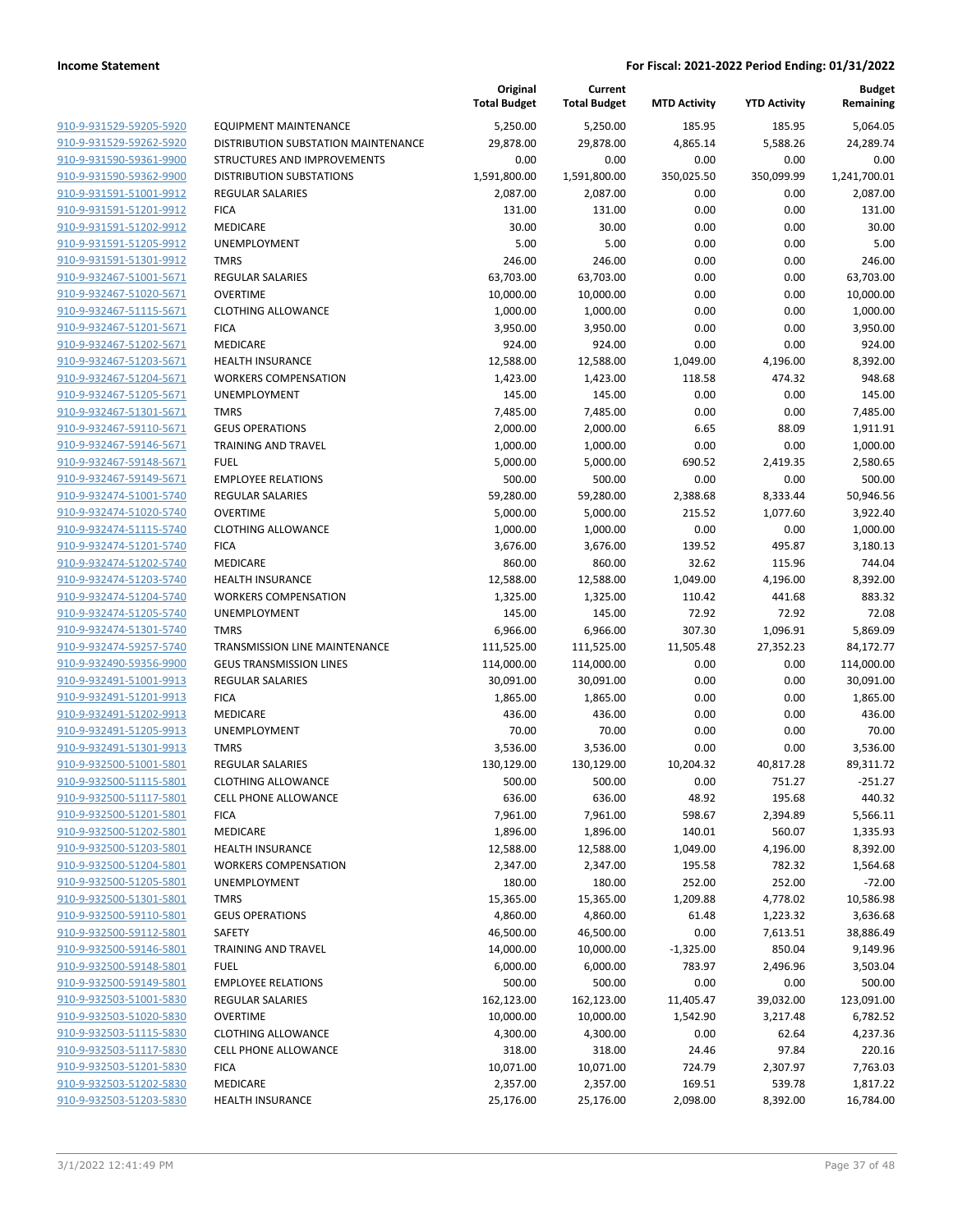| 910-9-932503-51204-5830        |
|--------------------------------|
| 910-9-932503-51205-5830        |
| 910-9-932503-51301-5830        |
| 910-9-932503-59110-5830        |
| 910-9-932503-59148-5830        |
| 910-9-932503-59149-5830        |
| 910-9-932504-51001-5840        |
| 910-9-932504-51020-5840        |
| 910-9-932504-51115-5840        |
| 910-9-932504-51117-5840        |
|                                |
| 910-9-932504-51201-5840        |
| 910-9-932504-51202-5840        |
| 910-9-932504-51203-5840        |
| 910-9-932504-51204-5840        |
| 910-9-932504-51205-5840        |
| 910-9-932504-51301-5840        |
| 910-9-932504-59110-5840        |
| 910-9-932504-59148-5840        |
| 910-9-932504-59149-5840        |
| 910-9-932505-51001-5850        |
| 910-9-932505-51201-5850        |
| 910-9-932505-51202-5850        |
| 910-9-932505-51205-5850        |
| 910-9-932505-51301-5850        |
| 910-9-932506-51001-5860        |
| 910-9-932506-51020-5860        |
|                                |
| 910-9-932506-51115-5860        |
| 910-9-932506-51117-5860        |
| 910-9-932506-51201-5860        |
| 910-9-932506-51202-5860        |
| 910-9-932506-51203-5860        |
| 910-9-932506-51204-5860        |
| 910-9-932506-51205-5860        |
| 910-9-932506-51301-5860        |
| 910-9-932506-59110-5860        |
| 910-9-932506-59146-5860        |
| 910-9-932506-59148-5860        |
| 910-9-932506-59149-5860        |
| 910-9-932507-51001-5870        |
| 910-9-932507-51201-5870        |
| <u>910-9-932507-51202-5870</u> |
| 910-9-932507-51203-5870        |
| 910-9-932507-51205-5870        |
| 910-9-932507-51301-5870        |
| 910-9-932509-59147-5890        |
| 910-9-932510-51001-5900        |
|                                |
| 910-9-932510-51020-5900        |
| 910-9-932510-51102-5900        |
| 910-9-932510-51115-5900        |
| 910-9-932510-51201-5900        |
| 910-9-932510-51202-5900        |
| 910-9-932510-51203-5900        |
| 910-9-932510-51204-5900        |
| 910-9-932510-51205-5900        |
| 910-9-932510-51301-5900        |
| 910-9-932510-59205-5900        |
| 910-9-932514-51001-5941        |
| 910-9-932514-51020-5941        |
| 910-9-932514-51102-5941        |
|                                |

|                         |                              | Original<br><b>Total Budget</b> | Current<br><b>Total Budget</b> | <b>MTD Activity</b> | <b>YTD Activity</b> | <b>Budget</b><br>Remaining |
|-------------------------|------------------------------|---------------------------------|--------------------------------|---------------------|---------------------|----------------------------|
| 910-9-932503-51204-5830 | <b>WORKERS COMPENSATION</b>  | 3,184.00                        | 3,184.00                       | 265.33              | 1,061.32            | 2,122.68                   |
| 910-9-932503-51205-5830 | UNEMPLOYMENT                 | 330.00                          | 330.00                         | 363.24              | 363.24              | $-33.24$                   |
| 910-9-932503-51301-5830 | <b>TMRS</b>                  | 19,085.00                       | 19,085.00                      | 1,530.78            | 4,938.24            | 14,146.76                  |
| 910-9-932503-59110-5830 | <b>GEUS OPERATIONS</b>       | 44,500.00                       | 44,500.00                      | 2,496.00            | 15,217.30           | 29,282.70                  |
| 910-9-932503-59148-5830 | <b>FUEL</b>                  | 32,000.00                       | 32,000.00                      | 4,249.37            | 12,810.62           | 19,189.38                  |
| 910-9-932503-59149-5830 | <b>EMPLOYEE RELATIONS</b>    | 500.00                          | 500.00                         | 0.00                | 0.00                | 500.00                     |
| 910-9-932504-51001-5840 | <b>REGULAR SALARIES</b>      | 162,123.00                      | 162,123.00                     | 11,405.44           | 39,031.85           | 123,091.15                 |
| 910-9-932504-51020-5840 | <b>OVERTIME</b>              | 10,000.00                       | 10,000.00                      | 1,542.91            | 3,217.49            | 6,782.51                   |
| 910-9-932504-51115-5840 | <b>CLOTHING ALLOWANCE</b>    | 4,500.00                        | 4,500.00                       | 0.00                | 0.00                | 4,500.00                   |
| 910-9-932504-51117-5840 | <b>CELL PHONE ALLOWANCE</b>  | 318.00                          | 318.00                         | 24.46               | 97.84               | 220.16                     |
| 910-9-932504-51201-5840 | <b>FICA</b>                  | 10,071.00                       | 10,071.00                      | 804.31              | 2,625.52            | 7,445.48                   |
| 910-9-932504-51202-5840 | MEDICARE                     | 2,357.00                        | 2,357.00                       | 188.11              | 614.04              | 1,742.96                   |
| 910-9-932504-51203-5840 | <b>HEALTH INSURANCE</b>      | 25,176.00                       | 25,176.00                      | 2,098.00            | 8,392.00            | 16,784.00                  |
| 910-9-932504-51204-5840 | <b>WORKERS COMPENSATION</b>  | 3,184.00                        | 3,184.00                       | 265.33              | 1,061.32            | 2,122.68                   |
| 910-9-932504-51205-5840 | UNEMPLOYMENT                 | 330.00                          | 330.00                         | 363.24              | 363.24              | $-33.24$                   |
| 910-9-932504-51301-5840 | <b>TMRS</b>                  | 19,085.00                       | 19,085.00                      | 1,530.78            | 4,938.23            | 14,146.77                  |
| 910-9-932504-59110-5840 | <b>GEUS OPERATIONS</b>       | 72,500.00                       | 72,500.00                      | 4,156.26            | 14,171.90           | 58,328.10                  |
| 910-9-932504-59148-5840 | <b>FUEL</b>                  | 20,000.00                       | 20,000.00                      | 2,790.04            | 8,783.90            | 11,216.10                  |
| 910-9-932504-59149-5840 | <b>EMPLOYEE RELATIONS</b>    | 500.00                          | 500.00                         | 0.00                | 0.00                | 500.00                     |
| 910-9-932505-51001-5850 | <b>REGULAR SALARIES</b>      | 911.00                          | 911.00                         | 0.00                | 0.00                | 911.00                     |
| 910-9-932505-51201-5850 | <b>FICA</b>                  | 57.00                           | 57.00                          | 0.00                | 0.00                | 57.00                      |
| 910-9-932505-51202-5850 | MEDICARE                     | 13.00                           | 13.00                          | 0.00                | 0.00                | 13.00                      |
| 910-9-932505-51205-5850 | UNEMPLOYMENT                 | 3.00                            | 3.00                           | 0.00                | 0.00                | 3.00                       |
| 910-9-932505-51301-5850 | <b>TMRS</b>                  | 107.00                          | 107.00                         | 0.00                | 0.00                | 107.00                     |
| 910-9-932506-51001-5860 | <b>REGULAR SALARIES</b>      | 168,325.00                      | 168,325.00                     | 14,073.61           | 56,294.42           | 112,030.58                 |
| 910-9-932506-51020-5860 | <b>OVERTIME</b>              | 0.00                            | 0.00                           | 0.00                | 128.86              | $-128.86$                  |
| 910-9-932506-51115-5860 | <b>CLOTHING ALLOWANCE</b>    | 500.00                          | 500.00                         | 0.00                | 0.00                | 500.00                     |
| 910-9-932506-51117-5860 | <b>CELL PHONE ALLOWANCE</b>  | 1,035.00                        | 1,035.00                       | 79.58               | 318.32              | 716.68                     |
| 910-9-932506-51201-5860 | <b>FICA</b>                  | 10,495.00                       | 10,495.00                      | 865.01              | 3,468.18            | 7,026.82                   |
| 910-9-932506-51202-5860 | MEDICARE                     | 2,455.00                        | 2,455.00                       | 202.30              | 811.13              | 1,643.87                   |
| 910-9-932506-51203-5860 | <b>HEALTH INSURANCE</b>      | 25,176.00                       | 25,176.00                      | 2,098.00            | 8,392.00            | 16,784.00                  |
| 910-9-932506-51204-5860 | <b>WORKERS COMPENSATION</b>  | 3,317.00                        | 3,317.00                       | 276.42              | 1,105.68            | 2,211.32                   |
| 910-9-932506-51205-5860 | UNEMPLOYMENT                 | 330.00                          | 330.00                         | 396.28              | 396.28              | $-66.28$                   |
| 910-9-932506-51301-5860 | <b>TMRS</b>                  | 19,890.00                       | 19,890.00                      | 1,670.08            | 6,610.31            | 13,279.69                  |
| 910-9-932506-59110-5860 | <b>GEUS OPERATIONS</b>       | 120,650.00                      | 120,650.00                     | 557.34              | 2,564.87            | 118,085.13                 |
| 910-9-932506-59146-5860 | TRAINING AND TRAVEL          | 0.00                            | 4,000.00                       | 0.00                | 649.50              | 3,350.50                   |
| 910-9-932506-59148-5860 | <b>FUEL</b>                  | 10,000.00                       | 10,000.00                      | 517.73              | 2,437.22            | 7,562.78                   |
| 910-9-932506-59149-5860 | <b>EMPLOYEE RELATIONS</b>    | 500.00                          | 500.00                         | 0.00                | 0.00                | 500.00                     |
| 910-9-932507-51001-5870 | <b>REGULAR SALARIES</b>      | 911.00                          | 911.00                         | 0.00                | 0.00                | 911.00                     |
| 910-9-932507-51201-5870 | <b>FICA</b>                  | 57.00                           | 57.00                          | 0.00                | 0.00                | 57.00                      |
| 910-9-932507-51202-5870 | MEDICARE                     | 14.00                           | 14.00                          | 0.00                | 0.00                | 14.00                      |
| 910-9-932507-51203-5870 | HEALTH INSURANCE             | 189.00                          | 189.00                         | 15.75               | 63.00               | 126.00                     |
| 910-9-932507-51205-5870 | <b>UNEMPLOYMENT</b>          | 3.00                            | 3.00                           | 0.00                | 0.00                | 3.00                       |
| 910-9-932507-51301-5870 | <b>TMRS</b>                  | 108.00                          | 108.00                         | 0.00                | 0.00                | 108.00                     |
| 910-9-932509-59147-5890 | <b>RENT</b>                  | 161.00                          | 161.00                         | 0.00                | 300.00              | $-139.00$                  |
| 910-9-932510-51001-5900 | <b>REGULAR SALARIES</b>      | 70,335.00                       | 70,335.00                      | 5,409.60            | 21,638.40           | 48,696.60                  |
| 910-9-932510-51020-5900 | <b>OVERTIME</b>              | 0.00                            | 0.00                           | 204.43              | 204.43              | $-204.43$                  |
| 910-9-932510-51102-5900 | <b>BILINGUAL PAY</b>         | 600.00                          | 600.00                         | 46.16               | 184.64              | 415.36                     |
| 910-9-932510-51115-5900 | <b>CLOTHING ALLOWANCE</b>    | 500.00                          | 500.00                         | 0.00                | 0.00                | 500.00                     |
| 910-9-932510-51201-5900 | <b>FICA</b>                  | 4,398.00                        | 4,398.00                       | 297.73              | 1,162.63            | 3,235.37                   |
| 910-9-932510-51202-5900 | MEDICARE                     | 1,029.00                        | 1,029.00                       | 69.63               | 271.89              | 757.11                     |
| 910-9-932510-51203-5900 | HEALTH INSURANCE             | 12,588.00                       | 12,588.00                      | 1,049.00            | 4,196.00            | 8,392.00                   |
| 910-9-932510-51204-5900 | WORKERS COMPENSATION         | 1,273.00                        | 1,273.00                       | 106.08              | 424.32              | 848.68                     |
| 910-9-932510-51205-5900 | UNEMPLOYMENT                 | 180.00                          | 180.00                         | 158.48              | 158.48              | 21.52                      |
| 910-9-932510-51301-5900 | <b>TMRS</b>                  | 8,335.00                        | 8,335.00                       | 667.90              | 2,566.48            | 5,768.52                   |
| 910-9-932510-59205-5900 | <b>EQUIPMENT MAINTENANCE</b> | 105,000.00                      | 105,000.00                     | 12,754.28           | 18,816.42           | 86,183.58                  |
| 910-9-932514-51001-5941 | REGULAR SALARIES             | 592,203.00                      | 592,203.00                     | 36,974.96           | 129,297.19          | 462,905.81                 |
| 910-9-932514-51020-5941 | <b>OVERTIME</b>              | 60,000.00                       | 60,000.00                      | 5,469.58            | 14,891.36           | 45,108.64                  |
| 910-9-932514-51102-5941 | <b>BILINGUAL PAY</b>         | 1,200.00                        | 1,200.00                       | 92.32               | 369.28              | 830.72                     |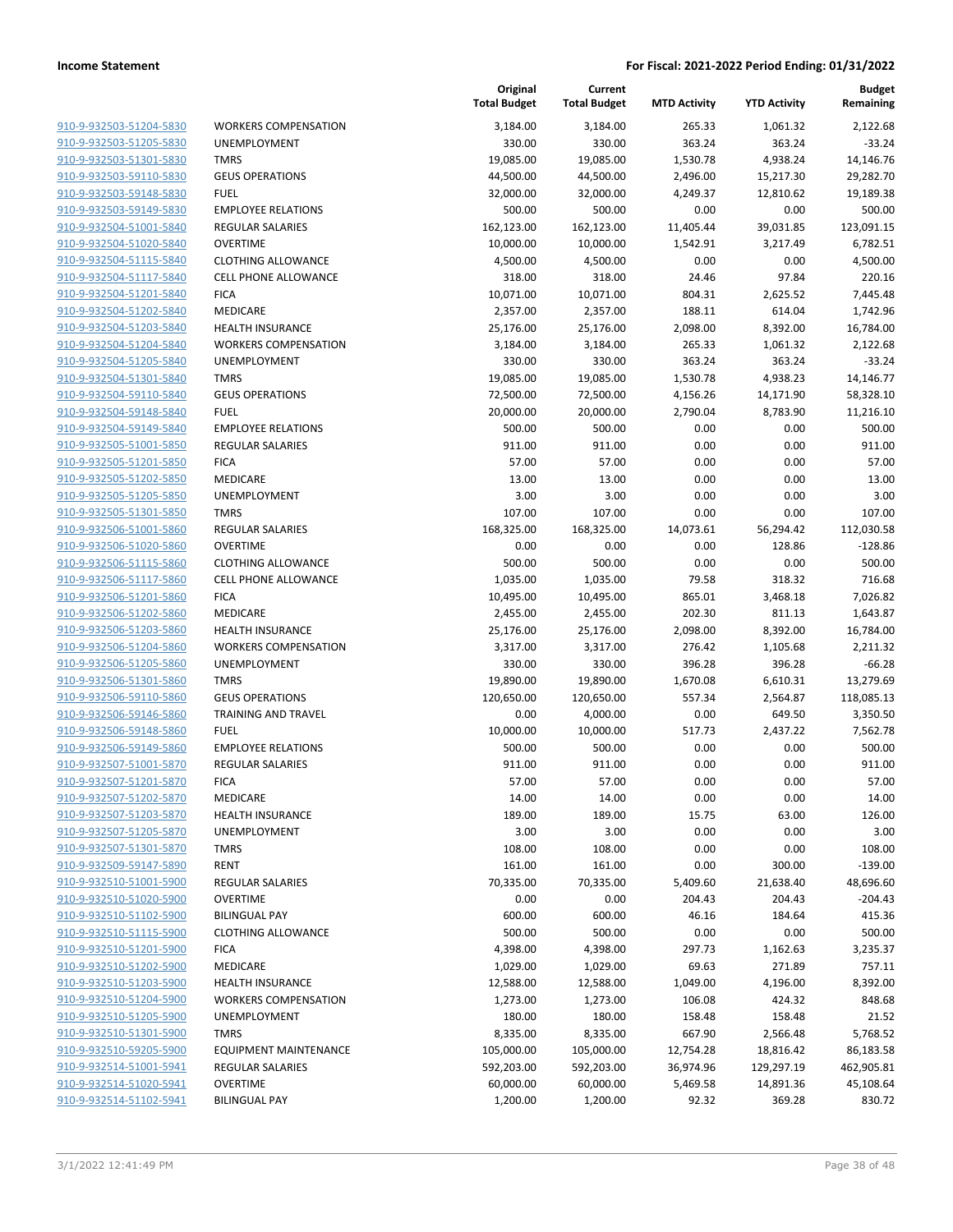|                         |                                      | Original<br><b>Total Budget</b> | Current<br><b>Total Budget</b> | <b>MTD Activity</b> | <b>YTD Activity</b> | <b>Budget</b><br>Remaining |
|-------------------------|--------------------------------------|---------------------------------|--------------------------------|---------------------|---------------------|----------------------------|
| 910-9-932514-51115-5941 | <b>CLOTHING ALLOWANCE</b>            | 7,000.00                        | 7,000.00                       | 0.00                | 0.00                | 7.000.00                   |
| 910-9-932514-51201-5941 | <b>FICA</b>                          | 36,790.00                       | 36,790.00                      | 2,442.53            | 8,169.50            | 28,620.50                  |
| 910-9-932514-51202-5941 | MEDICARE                             | 8,605.00                        | 8,605.00                       | 571.24              | 1,910.61            | 6,694.39                   |
| 910-9-932514-51203-5941 | <b>HEALTH INSURANCE</b>              | 134,566.00                      | 134,566.00                     | 11,213.84           | 44,855.36           | 89,710.64                  |
| 910-9-932514-51204-5941 | <b>WORKERS COMPENSATION</b>          | 10,709.00                       | 10,709.00                      | 892.43              | 3,569.72            | 7,139.28                   |
| 910-9-932514-51205-5941 | UNEMPLOYMENT                         | 1,923.00                        | 1,923.00                       | 1,189.74            | 1,189.74            | 733.26                     |
| 910-9-932514-51301-5941 | <b>TMRS</b>                          | 69,724.00                       | 69,724.00                      | 5,013.90            | 16,837.62           | 52,886.38                  |
| 910-9-932514-59275-5941 | POLES, OH, UG & SERVICES MAINTENANCE | 506,101.00                      | 506,101.00                     | 54,611.30           | 133,834.18          | 372,266.82                 |
| 910-9-932515-51001-5950 | <b>REGULAR SALARIES</b>              | 608.00                          | 608.00                         | 0.00                | 0.00                | 608.00                     |
| 910-9-932515-51201-5950 | <b>FICA</b>                          | 38.00                           | 38.00                          | 0.00                | 0.00                | 38.00                      |
| 910-9-932515-51202-5950 | MEDICARE                             | 9.00                            | 9.00                           | 0.00                | 0.00                | 9.00                       |
| 910-9-932515-51203-5950 | <b>HEALTH INSURANCE</b>              | 126.00                          | 126.00                         | 10.50               | 42.00               | 84.00                      |
| 910-9-932515-51205-5950 | <b>UNEMPLOYMENT</b>                  | 2.00                            | 2.00                           | 0.00                | 0.00                | 2.00                       |
| 910-9-932515-51301-5950 | <b>TMRS</b>                          | 72.00                           | 72.00                          | 0.00                | 0.00                | 72.00                      |
| 910-9-932515-59282-5950 | TRANSFORMERS MAINTENANCE             | 5,000.00                        | 5,000.00                       | 1,476.92            | 1,476.92            | 3,523.08                   |
| 910-9-932516-51001-5960 | <b>REGULAR SALARIES</b>              | 13,362.00                       | 13,362.00                      | 1,442.68            | 3,924.39            | 9,437.61                   |
| 910-9-932516-51020-5960 | <b>OVERTIME</b>                      | 3,000.00                        | 3,000.00                       | 183.12              | 1,281.49            | 1,718.51                   |
| 910-9-932516-51201-5960 | <b>FICA</b>                          | 828.00                          | 828.00                         | 100.80              | 322.76              | 505.24                     |
| 910-9-932516-51202-5960 | MEDICARE                             | 193.00                          | 193.00                         | 23.58               | 75.49               | 117.51                     |
| 910-9-932516-51205-5960 | <b>UNEMPLOYMENT</b>                  | 37.00                           | 37.00                          | 45.52               | 45.52               | $-8.52$                    |
| 910-9-932516-51301-5960 | <b>TMRS</b>                          | 1,570.00                        | 1,570.00                       | 191.85              | 607.14              | 962.86                     |
| 910-9-932516-59284-5960 | ST LIGHTING & SIGNALS MAINTENANCE    | 8,000.00                        | 8,000.00                       | 1,324.12            | 3,632.98            | 4,367.02                   |
| 910-9-932517-51001-5970 | <b>REGULAR SALARIES</b>              | 45,808.00                       | 45,808.00                      | 3,432.00            | 13,238.40           | 32,569.60                  |
| 910-9-932517-51020-5970 | <b>OVERTIME</b>                      | 0.00                            | 0.00                           | 0.00                | 306.45              | $-306.45$                  |
| 910-9-932517-51115-5970 | <b>CLOTHING ALLOWANCE</b>            | 1,000.00                        | 1,000.00                       | 0.00                | 0.00                | 1,000.00                   |
| 910-9-932517-51201-5970 | <b>FICA</b>                          | 2,840.00                        | 2,840.00                       | 180.42              | 710.32              | 2,129.68                   |
| 910-9-932517-51202-5970 | MEDICARE                             | 664.00                          | 664.00                         | 42.19               | 166.10              | 497.90                     |
| 910-9-932517-51203-5970 | <b>HEALTH INSURANCE</b>              | 12,336.00                       | 12,336.00                      | 1,028.00            | 4,112.00            | 8,224.00                   |
| 910-9-932517-51204-5970 | <b>WORKERS COMPENSATION</b>          | 839.00                          | 839.00                         | 69.92               | 279.68              | 559.32                     |
| 910-9-932517-51205-5970 | UNEMPLOYMENT                         | 176.00                          | 176.00                         | 96.09               | 96.09               | 79.91                      |
| 910-9-932517-51301-5970 | <b>TMRS</b>                          | 5,382.00                        | 5,382.00                       | 404.98              | 1,578.07            | 3,803.93                   |
| 910-9-932517-59270-5970 | <b>METERS MAINTENANCE</b>            | 900.00                          | 900.00                         | 0.00                | 0.00                | 900.00                     |
| 910-9-932518-51001-5980 | <b>REGULAR SALARIES</b>              | 3,217.00                        | 3,217.00                       | 189.24              | 1,410.04            | 1,806.96                   |
| 910-9-932518-51020-5980 | <b>OVERTIME</b>                      | 600.00                          | 600.00                         | 183.12              | 580.01              | 19.99                      |
| 910-9-932518-51201-5980 | <b>FICA</b>                          | 199.00                          | 199.00                         | 23.08               | 123.38              | 75.62                      |
| 910-9-932518-51202-5980 | MEDICARE                             | 47.00                           | 47.00                          | 5.40                | 28.87               | 18.13                      |
| 910-9-932518-51203-5980 | <b>HEALTH INSURANCE</b>              | 629.00                          | 629.00                         | 52.42               | 209.68              | 419.32                     |
| 910-9-932518-51205-5980 | UNEMPLOYMENT                         | 9.00                            | 9.00                           | 10.43               | 10.43               | $-1.43$                    |
| 910-9-932518-51301-5980 | <b>TMRS</b>                          | 378.00                          | 378.00                         | 43.94               | 231.60              | 146.40                     |
| 910-9-932518-59288-5980 | <b>VAPOR LIGHTS MAINTENANCE</b>      | 500.00                          | 500.00                         | 64.35               | 161.70              | 338.30                     |
| 910-9-932519-51001-5990 | <b>REGULAR SALARIES</b>              | 935.00                          | 935.00                         | 0.00                | 0.00                | 935.00                     |
| 910-9-932519-51201-5990 | <b>FICA</b>                          | 58.00                           | 58.00                          | 0.00                | 0.00                | 58.00                      |
| 910-9-932519-51202-5990 | MEDICARE                             | 14.00                           | 14.00                          | 0.00                | 0.00                | 14.00                      |
| 910-9-932519-51203-5990 | <b>HEALTH INSURANCE</b>              | 252.00                          | 252.00                         | 21.00               | 84.00               | 168.00                     |
| 910-9-932519-51205-5990 | UNEMPLOYMENT                         | 4.00                            | 4.00                           | 0.00                | 0.00                | 4.00                       |
| 910-9-932519-51301-5990 | <b>TMRS</b>                          | 110.00                          | 110.00                         | 0.00                | 0.00                | 110.00                     |
| 910-9-932520-51001-9021 | <b>REGULAR SALARIES</b>              | 226,017.00                      | 226,017.00                     | 17,756.90           | 77,643.23           | 148,373.77                 |
| 910-9-932520-51020-9021 | <b>OVERTIME</b>                      | 15,000.00                       | 15,000.00                      | 231.12              | 7,126.57            | 7,873.43                   |
| 910-9-932520-51115-9021 | <b>CLOTHING ALLOWANCE</b>            | 3,500.00                        | 3,500.00                       | 0.00                | 0.00                | 3,500.00                   |
| 910-9-932520-51117-9021 | CELL PHONE ALLOWANCE                 | 864.00                          | 864.00                         | 0.00                | 166.10              | 697.90                     |
| 910-9-932520-51201-9021 | <b>FICA</b>                          | 14,069.00                       | 14,069.00                      | 186.29              | 3,572.26            | 10,496.74                  |
| 910-9-932520-51202-9021 | MEDICARE                             | 3,290.00                        | 3,290.00                       | 43.57               | 835.46              | 2,454.54                   |
| 910-9-932520-51203-9021 | <b>HEALTH INSURANCE</b>              | 78,046.00                       | 78,046.00                      | 6,503.83            | 26,015.32           | 52,030.68                  |
| 910-9-932520-51204-9021 | <b>WORKERS COMPENSATION</b>          | 4,074.00                        | 4,074.00                       | 339.50              | 1,358.00            | 2,716.00                   |
| 910-9-932520-51205-9021 | UNEMPLOYMENT                         | 1,116.00                        | 1,116.00                       | 84.12               | 330.83              | 785.17                     |
| 910-9-932520-51301-9021 | <b>TMRS</b>                          | 26,659.00                       | 26,659.00                      | 354.55              | 6,889.92            | 19,769.08                  |
| 910-9-932520-59110-9021 | <b>GEUS OPERATIONS</b>               | 35,000.00                       | 35,000.00                      | 431.36              | 3,700.06            | 31,299.94                  |
| 910-9-932520-59148-9021 | <b>FUEL</b>                          | 10,000.00                       | 10,000.00                      | 2,258.78            | 4,292.09            | 5,707.91                   |
| 910-9-932520-59149-9021 | <b>EMPLOYEE RELATIONS</b>            | 1,000.00                        | 1,000.00                       | 0.00                | 0.00                | 1,000.00                   |
|                         |                                      |                                 |                                |                     |                     |                            |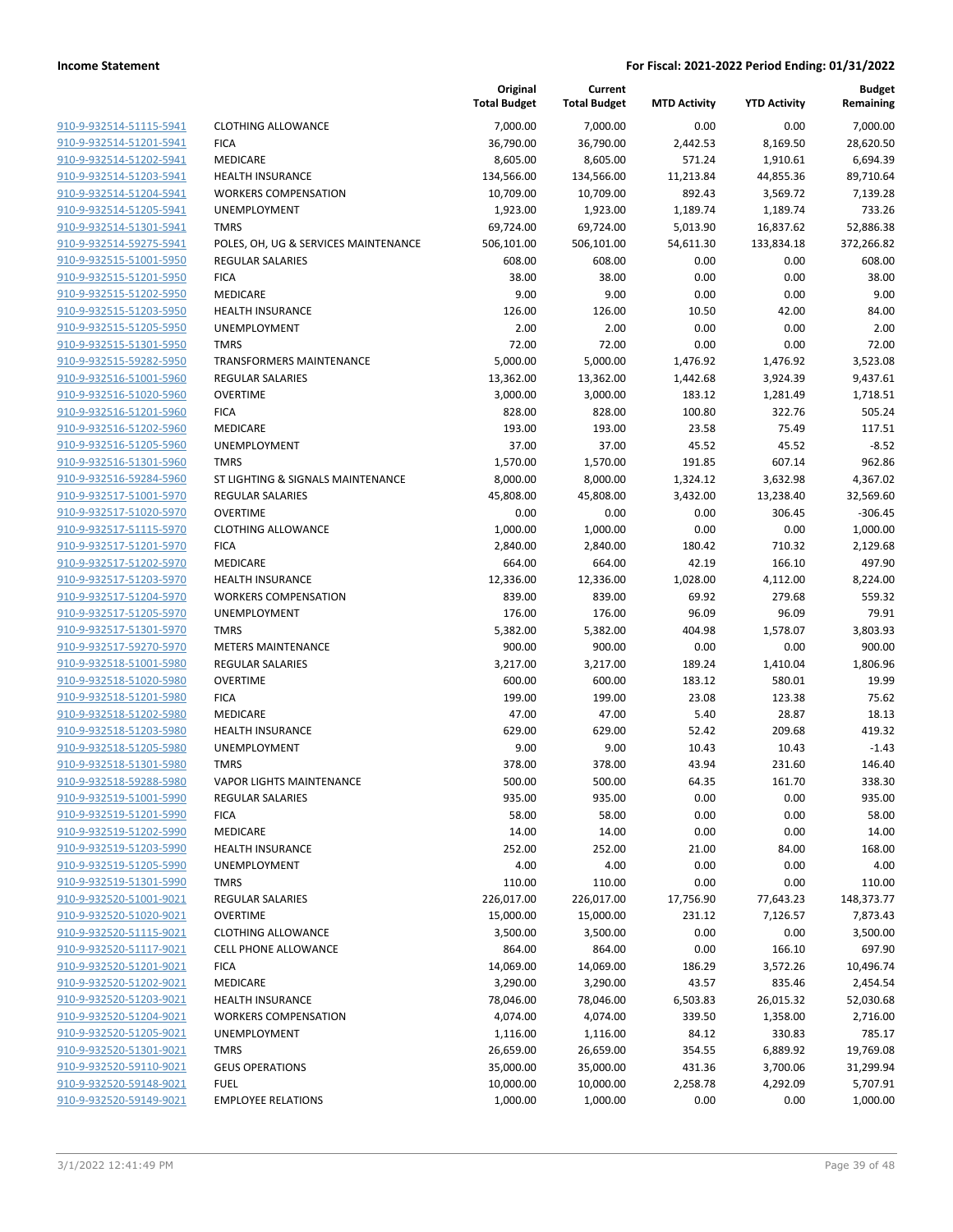|                                                    |                                      | Original<br><b>Total Budget</b> | Current<br><b>Total Budget</b> | <b>MTD Activity</b> | <b>YTD Activity</b> | <b>Budget</b><br>Remaining |
|----------------------------------------------------|--------------------------------------|---------------------------------|--------------------------------|---------------------|---------------------|----------------------------|
| 910-9-932520-59169-9021                            | PRE PAID METER COSTS                 | 5,000.00                        | 5,000.00                       | 0.00                | 1,737.34            | 3,262.66                   |
| 910-9-932521-59205-9354                            | <b>EQUIPMENT MAINTENANCE</b>         | 4,000.00                        | 4,000.00                       | 453.39              | 860.75              | 3,139.25                   |
| 910-9-932590-59364-9900                            | <b>POLES</b>                         | 247,500.00                      | 247,500.00                     | 20,635.11           | 68,586.98           | 178,913.02                 |
| 910-9-932590-59365-9900                            | OH CONDUCTOR & DEVICES               | 492,500.00                      | 492,500.00                     | 5,118.07            | 33,445.35           | 459,054.65                 |
| 910-9-932590-59366-9900                            | <b>UG CONDUIT</b>                    | 210,000.00                      | 210,000.00                     | 24,622.63           | 42,825.42           | 167,174.58                 |
| 910-9-932590-59367-9900                            | UG CONDUCTOR & DEVICES               | 235,000.00                      | 235,000.00                     | 9,104.22            | 94,163.02           | 140,836.98                 |
| 910-9-932590-59368-9900                            | <b>TRANSFORMERS &amp; CAPACITORS</b> | 212,000.00                      | 212,000.00                     | 32,569.26           | 118,669.78          | 93,330.22                  |
| 910-9-932590-59369-9900                            | SERVICE CONNECTIONS                  | 1,000.00                        | 1,000.00                       | 0.00                | 0.00                | 1,000.00                   |
| 910-9-932590-59370-9900                            | <b>METERS</b>                        | 602,649.00                      | 602,649.00                     | 18,058.12           | 55,799.01           | 546,849.99                 |
| 910-9-932590-59371-9900                            | <b>VAPOR LIGHTS</b>                  | 6,000.00                        | 6,000.00                       | 681.32              | 4,604.27            | 1,395.73                   |
| 910-9-932590-59375-9900                            | STREET LIGHTING & SIGNALS            | 120,000.00                      | 120,000.00                     | 1,576.95            | 3,755.63            | 116,244.37                 |
| 910-9-932590-59392-9900                            | <b>TRANSPORTATION EQUIPMENT</b>      | 142,000.00                      | 142,000.00                     | 0.00                | 0.00                | 142,000.00                 |
| 910-9-932590-59395-9900                            | <b>LABORATORY EQUIPMENT</b>          | 0.00                            | 0.00                           | 0.00                | 0.00                | 0.00                       |
| 910-9-932591-51001-9914                            | <b>REGULAR SALARIES</b>              | 7,410.00                        | 7,410.00                       | 9,720.29            | 28,801.48           | $-21,391.48$               |
| 910-9-932591-51020-9914                            | <b>OVERTIME</b>                      | 6,000.00                        | 6,000.00                       | 1,737.76            | 3,761.12            | 2,238.88                   |
| 910-9-932591-51201-9914                            | <b>FICA</b>                          | 460.00                          | 460.00                         | 710.01              | 2,018.49            | $-1,558.49$                |
| 910-9-932591-51202-9914                            | MEDICARE                             | 108.00                          | 108.00                         | 166.05              | 472.07              | $-364.07$                  |
| 910-9-932591-51205-9914                            | UNEMPLOYMENT                         | 15.00                           | 15.00                          | 287.96              | 287.96              | $-272.96$                  |
| 910-9-932591-51301-9914                            | <b>TMRS</b>                          | 872.00                          | 872.00                         | 1,352.07            | 3,800.22            | $-2,928.22$                |
| 910-9-932592-51001-9915                            | <b>REGULAR SALARIES</b>              | 7,409.00                        | 7,409.00                       | 3,175.00            | 21,246.39           | $-13,837.39$               |
| 910-9-932592-51020-9915                            | <b>OVERTIME</b>                      | 11,000.00                       | 11,000.00                      | 1,594.46            | 7,078.88            | 3,921.12                   |
| 910-9-932592-51201-9915                            | <b>FICA</b>                          | 460.00                          | 460.00                         | 295.70              | 1,757.59            | $-1,297.59$                |
| 910-9-932592-51202-9915                            | MEDICARE                             | 107.00                          | 107.00                         | 69.16               | 411.05              | $-304.05$                  |
| 910-9-932592-51205-9915                            | UNEMPLOYMENT                         | 15.00                           | 15.00                          | 112.50              | 112.50              | $-97.50$                   |
| 910-9-932592-51301-9915                            | <b>TMRS</b>                          | 872.00                          | 872.00                         | 562.78              | 3,297.93            | $-2,425.93$                |
| 910-9-932593-51001-9916                            | REGULAR SALARIES                     | 7,410.00                        | 7,410.00                       | 4,381.41            | 29,780.48           | $-22,370.48$               |
| 910-9-932593-51020-9916                            | <b>OVERTIME</b>                      | 12,000.00                       | 12,000.00                      | 0.00                | 4,196.31            | 7,803.69                   |
| 910-9-932593-51201-9916                            | <b>FICA</b>                          | 460.00                          | 460.00                         | 274.50              | 2,110.99            | $-1,650.99$                |
| 910-9-932593-51202-9916                            | MEDICARE                             | 108.00                          | 108.00                         | 64.20               | 493.70              | $-385.70$                  |
| 910-9-932593-51205-9916                            | UNEMPLOYMENT                         | 15.00                           | 15.00                          | 123.97              | 123.97              | $-108.97$                  |
| 910-9-932593-51301-9916                            | <b>TMRS</b>                          | 872.00                          | 872.00                         | 522.46              | 3,966.72            | $-3,094.72$                |
| 910-9-932594-51001-9917<br>910-9-932594-51020-9917 | REGULAR SALARIES                     | 7,409.00                        | 7,409.00                       | 4,104.92            | 22,140.91           | $-14,731.91$               |
| 910-9-932594-51201-9917                            | <b>OVERTIME</b>                      | 8,000.00                        | 8,000.00                       | 250.47              | 4,837.14            | 3,162.86                   |
| 910-9-932594-51202-9917                            | <b>FICA</b><br>MEDICARE              | 460.00<br>107.00                | 460.00<br>107.00               | 271.55<br>63.51     | 1,677.11<br>392.23  | $-1,217.11$<br>$-285.23$   |
| 910-9-932594-51205-9917                            | UNEMPLOYMENT                         | 15.00                           | 15.00                          | 122.64              | 122.64              | $-107.64$                  |
| 910-9-932594-51301-9917                            | <b>TMRS</b>                          | 872.00                          | 872.00                         | 516.83              | 3,146.59            | $-2,274.59$                |
| 910-9-932595-51001-9918                            | REGULAR SALARIES                     | 32,366.00                       | 32,366.00                      | 521.65              | 3,034.49            | 29,331.51                  |
| 910-9-932595-51020-9918                            | <b>OVERTIME</b>                      | 3,000.00                        | 3,000.00                       | 0.00                | 183.12              | 2,816.88                   |
| 910-9-932595-51201-9918                            | <b>FICA</b>                          | 2,011.00                        | 2,011.00                       | 32.34               | 199.49              | 1,811.51                   |
| 910-9-932595-51202-9918                            | MEDICARE                             | 470.00                          | 470.00                         | 7.56                | 46.65               | 423.35                     |
| 910-9-932595-51205-9918                            | UNEMPLOYMENT                         | 108.00                          | 108.00                         | 14.61               | 14.61               | 93.39                      |
| 910-9-932595-51301-9918                            | <b>TMRS</b>                          | 3,811.00                        | 3,811.00                       | 61.55               | 374.25              | 3,436.75                   |
| 910-9-932596-51001-9919                            | <b>REGULAR SALARIES</b>              | 15,941.00                       | 15,941.00                      | 4,783.83            | 24,333.41           | $-8,392.41$                |
| 910-9-932596-51020-9919                            | <b>OVERTIME</b>                      | 6,000.00                        | 6,000.00                       | 305.70              | 2,533.02            | 3,466.98                   |
| 910-9-932596-51201-9919                            | <b>FICA</b>                          | 990.00                          | 990.00                         | 317.07              | 1,676.23            | $-686.23$                  |
| 910-9-932596-51202-9919                            | MEDICARE                             | 232.00                          | 232.00                         | 74.15               | 392.02              | $-160.02$                  |
| 910-9-932596-51205-9919                            | UNEMPLOYMENT                         | 53.00                           | 53.00                          | 143.19              | 143.19              | $-90.19$                   |
| 910-9-932596-51301-9919                            | <b>TMRS</b>                          | 1,877.00                        | 1,877.00                       | 603.45              | 3,149.30            | $-1,272.30$                |
| 910-9-932597-51001-9920                            | <b>REGULAR SALARIES</b>              | 18,978.00                       | 18,978.00                      | 488.32              | 6,400.04            | 12,577.96                  |
| 910-9-932597-51020-9920                            | <b>OVERTIME</b>                      | 0.00                            | 0.00                           | 0.00                | 824.03              | $-824.03$                  |
| 910-9-932597-51201-9920                            | <b>FICA</b>                          | 1,182.00                        | 1,182.00                       | 30.28               | 447.89              | 734.11                     |
| 910-9-932597-51202-9920                            | MEDICARE                             | 276.00                          | 276.00                         | 7.08                | 104.74              | 171.26                     |
| 910-9-932597-51205-9920                            | UNEMPLOYMENT                         | 45.00                           | 45.00                          | 13.67               | 13.67               | 31.33                      |
| 910-9-932597-51301-9920                            | <b>TMRS</b>                          | 2,240.00                        | 2,240.00                       | 57.63               | 838.99              | 1,401.01                   |
| 910-9-932598-51001-9921                            | <b>REGULAR SALARIES</b>              | 333.00                          | 333.00                         | 61.29               | 244.41              | 88.59                      |
| 910-9-932598-51020-9921                            | <b>OVERTIME</b>                      | 150.00                          | 150.00                         | 0.00                | 0.00                | 150.00                     |
| 910-9-932598-51201-9921                            | <b>FICA</b>                          | 20.00                           | 20.00                          | 3.80                | 15.15               | 4.85                       |
| 910-9-932598-51202-9921                            | MEDICARE                             | 5.00                            | 5.00                           | 0.89                | 3.55                | 1.45                       |
|                                                    |                                      |                                 |                                |                     |                     |                            |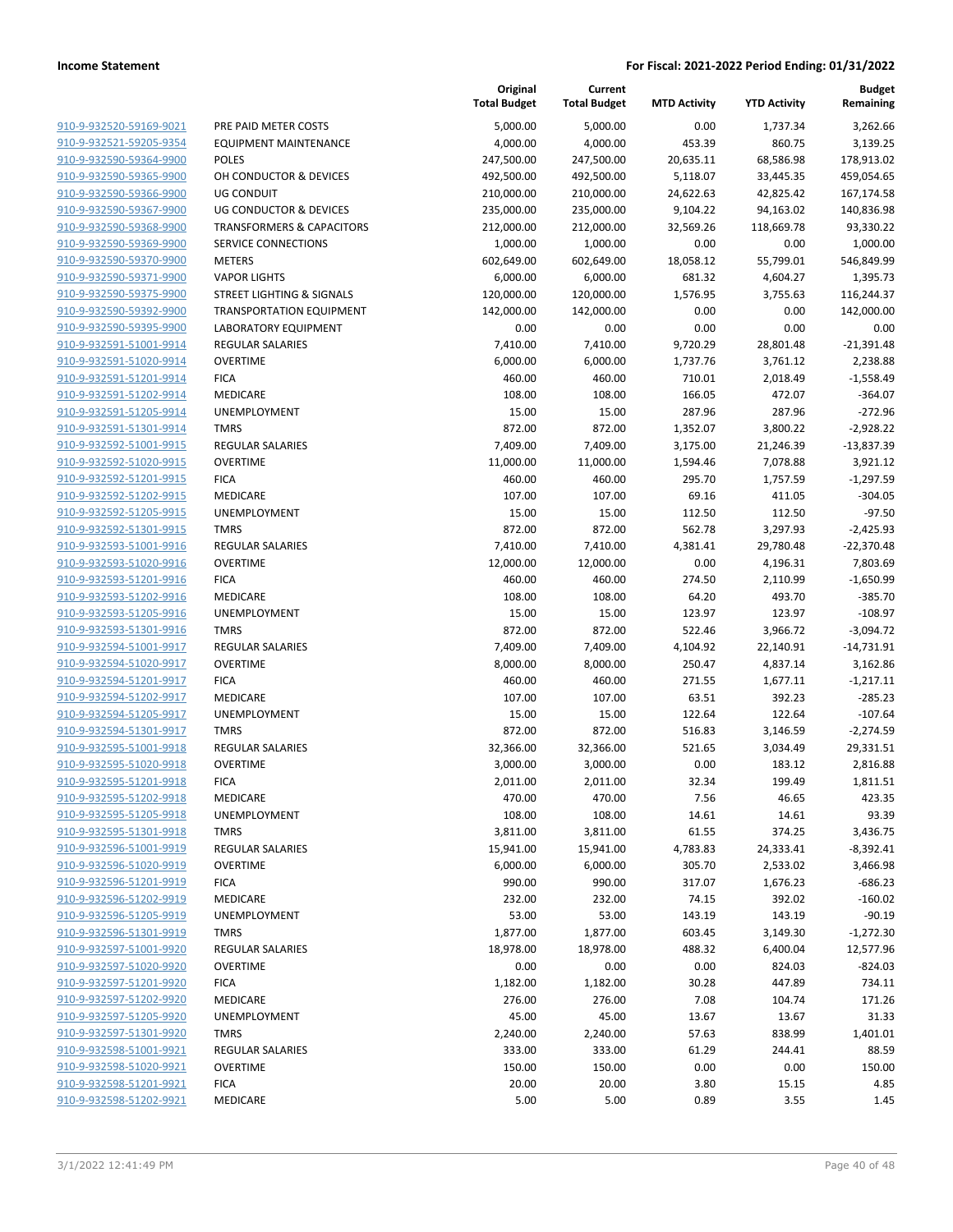|                                     |                                                        |                       | Original<br><b>Total Budget</b> | Current<br><b>Total Budget</b> | <b>MTD Activity</b> | <b>YTD Activity</b> | <b>Budget</b><br>Remaining |
|-------------------------------------|--------------------------------------------------------|-----------------------|---------------------------------|--------------------------------|---------------------|---------------------|----------------------------|
| 910-9-932598-51205-9921             | <b>UNEMPLOYMENT</b>                                    |                       | 1.00                            | 1.00                           | 1.72                | 1.72                | $-0.72$                    |
| 910-9-932598-51301-9921             | <b>TMRS</b>                                            |                       | 39.00                           | 39.00                          | 7.23                | 28.47               | 10.53                      |
| 910-9-932599-51001-9922             | <b>REGULAR SALARIES</b>                                |                       | 1,304.00                        | 1,304.00                       | 396.42              | 701.62              | 602.38                     |
| 910-9-932599-51201-9922             | <b>FICA</b>                                            |                       | 81.00                           | 81.00                          | 24.58               | 43.50               | 37.50                      |
| 910-9-932599-51202-9922             | MEDICARE                                               |                       | 19.00                           | 19.00                          | 5.75                | 10.18               | 8.82                       |
| 910-9-932599-51205-9922             | <b>UNEMPLOYMENT</b>                                    |                       | 3.00                            | 3.00                           | 7.69                | 7.69                | $-4.69$                    |
| 910-9-932599-51301-9922             | TMRS                                                   |                       | 154.00                          | 154.00                         | 46.77               | 82.17               | 71.83                      |
| 910-9-970000-59111-9211             | MISCELLANEOUS OFFICE EXPENSES                          |                       | 0.00                            | 0.00                           | 0.00                | 0.00                | 0.00                       |
| 910-9-970000-59143-9231             | PROFESSIONAL SERVICES                                  |                       | 0.00                            | 0.00                           | 0.00                | 4,403.00            | $-4,403.00$                |
| 910-9-970000-59187-9211             | <b>EMPLOYEE RELATIONS</b>                              |                       | 14,500.00                       | 14,500.00                      | 7,211.95            | 14,152.64           | 347.36                     |
| 910-9-970000-59701-9040             | <b>BAD DEBT</b>                                        |                       | 10,000.00                       | 10,000.00                      | 0.00                | 0.00                | 10,000.00                  |
| 910-9-970000-59720-9705             | <b>BANK FEES</b>                                       |                       | 15,000.00                       | 15,000.00                      | 305.47              | 719.39              | 14,280.61                  |
| 910-9-970000-59730-9250             | <b>INVENTORY LOSS/GAIN</b>                             |                       | 1,000.00                        | 1,000.00                       | $-45.59$            | $-998.89$           | 1,998.89                   |
| 910-9-970000-59731-9250             | <b>GASOLINE LOSSES/GAINS</b>                           |                       | 500.00                          | 500.00                         | 0.00                | 0.00                | 500.00                     |
| 910-9-970000-59732-9250             | FUEL OIL LOSSES/GAINS                                  |                       | 500.00                          | 500.00                         | 0.00                | 0.00                | 500.00                     |
| 910-9-970000-59750-9260             | <b>ACCRUED PTO PAY</b>                                 |                       | 125,000.00                      | 125,000.00                     | 0.00                | 208.91              | 124,791.09                 |
| 910-9-970000-59770-9997             | CONTINGENCY                                            |                       | 350,000.00                      | 343,295.28                     | 37.99               | 189.95              | 343,105.33                 |
| 910-9-970000-59771-9997             | PAYROLL CONTINGENCY                                    |                       | 125,000.00                      | 125,000.00                     | 0.00                | 0.00                | 125,000.00                 |
| 910-9-970000-59780-9240             | <b>PROPERTY INSURANCE</b>                              |                       | 275,585.19                      | 258,063.60                     | 0.00                | 258,063.60          | 0.00                       |
| 910-9-970000-59781-9250             | <b>LIABILITY INSURANCE</b>                             |                       | 82,545.00                       | 122,172.01                     | 0.00                | 138,435.98          | $-16,263.97$               |
| 910-9-990000-59901-9270             | XFER to COG - FRANCHISE FEES                           |                       | 2,786,921.97                    | 2,786,921.97                   | 0.00                | 546,189.17          | 2,240,732.80               |
| 910-9-990000-59902-9200             | XFER to COG- ADMIN EXPENSES                            |                       | 345,000.00                      | 345,000.00                     | 18,765.92           | 75,063.68           | 269,936.32                 |
| 910-9-990000-59903-4082             | XFER to COG - PILOT                                    |                       | 352,451.00                      | 352,451.00                     | 0.00                | 0.00                | 352,451.00                 |
| 910-9-990000-59912-9999             | XFER TO 912 - DEBT SERVICE                             |                       | 26,529,167.00                   | 26,529,167.00                  | $-10,000,000.00$    | 3,491,464.12        | 23,037,702.88              |
| 910-9-990000-59926-9330             | XFER to COG - GARAGE                                   |                       | 72,908.92                       | 72,908.92                      | 6,075.74            | 24,302.96           | 48,605.96                  |
| 910-9-990000-59927-9200             | XFER to COG - INSURANCE                                |                       | 16,643.67                       | 16,643.67                      | 63.48               | 253.92              | 16,389.75                  |
| 910-9-990000-59928-9200             | XFER to COG - IT                                       |                       | 78,985.82                       | 78,985.82                      | 6,582.15            | 26,328.60           | 52,657.22                  |
| 910-9-990000-59930-9270             | <b>XFER to GBOD</b>                                    |                       | 611,875.06                      | 611,875.06                     | 0.00                | 109,237.83          | 502,637.23                 |
|                                     |                                                        | <b>Expense Total:</b> | 85,110,280.12                   | 85,127,826.01                  | -2,958,678.98       | 17,404,089.57       | 67,723,736.44              |
|                                     | Fund: 910 - ELECTRIC OPERATING FUND Surplus (Deficit): |                       | 5,681,474.88                    | 5,663,928.99                   | 8,570,511.64        | 4,664,784.95        |                            |
| Fund: 911 - ELECTRIC DEBT REDUCTION |                                                        |                       |                                 |                                |                     |                     |                            |
| Revenue                             |                                                        |                       |                                 |                                |                     |                     |                            |
| 911-9-000000-49801-4190             | <b>INTEREST INCOME</b>                                 |                       | 1,100.00                        | 1,100.00                       | $-5.73$             | $-8.44$             | 1,108.44                   |
|                                     |                                                        | <b>Revenue Total:</b> | 1,100.00                        | 1,100.00                       | $-5.73$             | $-8.44$             | 1,108.44                   |
|                                     | Fund: 911 - ELECTRIC DEBT REDUCTION Total:             |                       | 1,100.00                        | 1,100.00                       | $-5.73$             | $-8.44$             |                            |
| Fund: 912 - ELECTRIC DEBT SERVICE   |                                                        |                       |                                 |                                |                     |                     |                            |
| Revenue                             |                                                        |                       |                                 |                                |                     |                     |                            |
| 912-9-000000-49710-4999             | TRANFSER FROM GEUS 910 - ELECTRIC OP                   |                       | -26,883,724.00                  | -26,883,724.00                 | $-10,000,000.00$    | 3,491,464.12        | $-30,375,188.12$           |
|                                     |                                                        | <b>Revenue Total:</b> | -26,883,724.00                  | -26,883,724.00                 | $-10,000,000.00$    | 3,491,464.12        | -30,375,188.12             |
| Expense                             |                                                        |                       |                                 |                                |                     |                     |                            |
| 912-9-980000-59801-9800             | PAYING AGENT FEES                                      |                       | 3,500.00                        | 3,500.00                       | 0.00                | 0.00                | 3,500.00                   |
| 912-9-980000-59810-9800             | ARBITRAGE                                              |                       | 5,000.00                        | 5,000.00                       | 0.00                | 0.00                | 5,000.00                   |
| 912-9-980000-59811-9800             | CONTINUING DISCLOSURE                                  |                       | 1,000.00                        | 1,000.00                       | 0.00                | 0.00                | 1,000.00                   |
| 912-9-980000-59820-9800             | <b>SURETY BOND</b>                                     |                       | 1,600.00                        | 1,600.00                       | 0.00                | 0.00                | 1,600.00                   |
| 912-9-980000-59862-9800             | PRINCIPAL 2019A ISSUE                                  |                       | 2,140,000.00                    | 2,140,000.00                   | 0.00                | 0.00                | 2,140,000.00               |
| 912-9-980000-59863-4270             | INTEREST 2019A ISSUE                                   |                       | 1,828,000.00                    | 1,828,000.00                   | 0.00                | 0.00                | 1,828,000.00               |
| 912-9-980000-59864-9800             | PRINCIPAL 2019B ISSUE                                  |                       | 1,565,688.00                    | 1,565,688.00                   | 0.00                | 0.00                | 1,565,688.00               |
| 912-9-980000-59865-4270             | INTEREST 2019B ISSUE                                   |                       | 159,500.00                      | 159,500.00                     | 0.00                | 0.00                | 159,500.00                 |
| 912-9-980000-59866-9800             | PRINCIPAL 2021 ISSUE                                   |                       | 20,000,000.00                   | 20,000,000.00                  | 0.00                | 0.00                | 20,000,000.00              |
| 912-9-980000-59867-4270             | INTEREST 2021 ISSUE                                    |                       | 64,584.00                       | 64,584.00                      | 12,083.39           | 51,250.21           | 13,333.79                  |
| 912-9-980000-59868-9800             | PRINCIPAL 2021 CIP ISSUE                               |                       | 240,000.00                      | 240,000.00                     | 0.00                | 0.00                | 240,000.00                 |
| 912-9-980000-59869-4270             | INTEREST 2021 CIP ISSUE                                |                       | 437,444.00                      | 437,444.00                     | 0.00                | 0.00                | 437,444.00                 |
|                                     |                                                        | <b>Expense Total:</b> | 26,446,316.00                   | 26,446,316.00                  | 12,083.39           | 51,250.21           | 26,395,065.79              |
|                                     | Fund: 912 - ELECTRIC DEBT SERVICE Surplus (Deficit):   |                       | -53,330,040.00                  | -53,330,040.00                 | $-10,012,083.39$    | 3,440,213.91        |                            |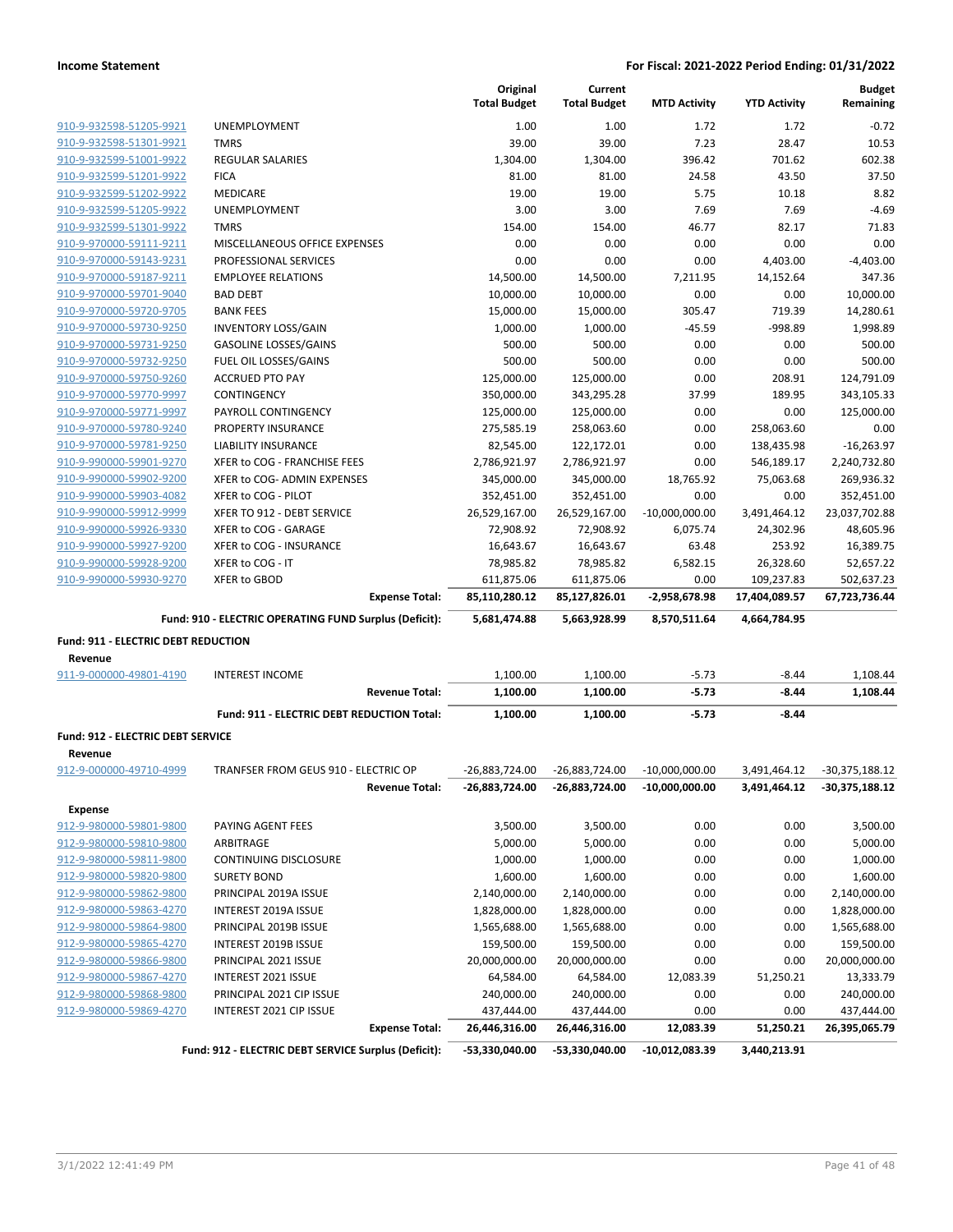|                                                    |                                                      | Original<br><b>Total Budget</b> | Current<br><b>Total Budget</b> | <b>MTD Activity</b>  | <b>YTD Activity</b>    | <b>Budget</b><br>Remaining |
|----------------------------------------------------|------------------------------------------------------|---------------------------------|--------------------------------|----------------------|------------------------|----------------------------|
| Fund: 913 - ELECTRIC CONSTRUCTION FUND             |                                                      |                                 |                                |                      |                        |                            |
| Revenue                                            |                                                      |                                 |                                |                      |                        |                            |
| 913-9-000000-49801-4190                            | <b>INTEREST INCOME</b>                               | 600.00                          | 600.00                         | $-68.66$<br>$-68.66$ | $-101.16$              | 701.16                     |
|                                                    | <b>Revenue Total:</b>                                | 600.00                          | 600.00                         |                      | $-101.16$              | 701.16                     |
|                                                    | <b>Fund: 913 - ELECTRIC CONSTRUCTION FUND Total:</b> | 600.00                          | 600.00                         | -68.66               | $-101.16$              |                            |
| Fund: 950 - CABLE / INTERNET                       |                                                      |                                 |                                |                      |                        |                            |
| Revenue                                            |                                                      |                                 |                                |                      |                        |                            |
| 950-9-000000-48001-3950                            | <b>CABLE REVENUES</b>                                | 2,474,951.00                    | 2,474,951.00                   | 214,562.47           | 854,721.06             | 1,620,229.94               |
| 950-9-000000-48002-3950                            | MOVIE PAY-PER-VIEW                                   | 0.00                            | 0.00                           | 0.00                 | 57.65                  | $-57.65$                   |
| 950-9-000000-48003-3950                            | SET-TOP                                              | 101,711.00                      | 101,711.00                     | 9,632.99             | 38,390.07              | 63,320.93                  |
| 950-9-000000-48040-3950                            | <b>BROADCASTS</b>                                    | 0.00                            | 0.00                           | 200.00               | 800.00                 | $-800.00$                  |
| 950-9-000000-48101-3950<br>950-9-000000-48102-3950 | <b>INTERNET REVENUES</b><br>COLOCATION               | 3,247,356.00                    | 3,247,356.00                   | 269,985.17<br>0.00   | 1,069,258.63<br>0.00   | 2,178,097.37<br>20,378.00  |
| 950-9-000000-48201-3950                            | LATE CHARGES                                         | 20,378.00<br>50,000.00          | 20,378.00<br>50,000.00         | 6,625.88             | 25,180.21              | 24,819.79                  |
| 950-9-000000-48202-3950                            | <b>SERVICE CHARGES</b>                               | 40,000.00                       | 40,000.00                      | 4,987.40             | 26,051.57              | 13,948.43                  |
| 950-9-000000-48203-3950                            | LOST/DAMAGED EQUIPMENT                               | 30,000.00                       | 30,000.00                      | 1,447.91             | 8,597.17               | 21,402.83                  |
| 950-9-000000-48301-3950                            | <b>TRANSFER TO COG</b>                               | 320,338.00                      | 320,338.00                     | 22,470.66            | 88,836.92              | 231,501.08                 |
| 950-9-000000-48307-3950                            | <b>TRANSFER TO GBOD</b>                              | 64,067.00                       | 64,067.00                      | 4,498.14             | 17,784.32              | 46,282.68                  |
| 950-9-000000-48434-3950                            | <b>CHANNEL 34</b>                                    | 0.00                            | 0.00                           | 0.00                 | 300.00                 | $-300.00$                  |
| 950-9-000000-48488-3950                            | AD INSERTIONS                                        | 30,000.00                       | 30,000.00                      | 0.00                 | 0.00                   | 30,000.00                  |
| 950-9-000000-48501-3950                            | <b>CUSTOMER AID TO CONSTRUCTION</b>                  | 1,000.00                        | 1,000.00                       | 0.00                 | 0.00                   | 1,000.00                   |
| 950-9-000000-48502-3950                            | OTHER REIMBURSEMENTS                                 | 500.00                          | 500.00                         | 0.00                 | 0.00                   | 500.00                     |
| 950-9-000000-48503-3950                            | FIBER MAINTENANCE FEES                               | 5,500.00                        | 5,500.00                       | 0.00                 | $-252.00$              | 5,752.00                   |
| 950-9-000000-48801-4190                            | INTEREST INCOME                                      | 8,000.00                        | 8,000.00                       | $-936.15$            | $-1,340.76$            | 9,340.76                   |
| 950-9-000000-48991-3950                            | <b>GEUS ELECTRIC PAYMENT FOR INTERNET</b>            | 38,000.00                       | 38,000.00                      | 0.00                 | 0.00                   | 38,000.00                  |
| 950-9-000000-48993-3950                            | GEUS ELECTRIC PAYMENT FOR PUBLIC SVC                 | 15,000.00                       | 15,000.00                      | 0.00                 | 0.00                   | 15,000.00                  |
| 950-9-000000-48994-3950                            | <b>LEASE OF DARK FIBER</b>                           | 324,000.00                      | 324,000.00                     | 0.00                 | 0.00                   | 324,000.00                 |
| 950-9-000000-48995-3950                            | <b>COLOCATION FOR SCADA &amp; PHONE SYSTEM</b>       | 20,378.00                       | 20,378.00                      | 0.00                 | 0.00                   | 20,378.00                  |
|                                                    | <b>Revenue Total:</b>                                | 6,791,179.00                    | 6,791,179.00                   | 533,474.47           | 2,128,384.84           | 4,662,794.16               |
| <b>Expense</b>                                     |                                                      |                                 |                                |                      |                        |                            |
| 950-9-951050-51001-8500                            | <b>REGULAR SALARIES</b>                              | 80,956.00                       | 80,956.00                      | 4,661.60             | 18,646.40              | 62,309.60                  |
| 950-9-951050-51115-8500                            | <b>CLOTHING ALLOWANCE</b>                            | 3,500.00                        | 3,500.00                       | 1,359.40             | 1,571.10               | 1,928.90                   |
| 950-9-951050-51116-8500                            | CAR ALLOWANCE                                        | 1,170.00                        | 1,170.00                       | 150.00               | 600.00                 | 570.00                     |
| 950-9-951050-51117-8500                            | <b>CELL PHONE ALLOWANCE</b>                          | 504.00                          | 504.00                         | 16.62                | 66.48                  | 437.52                     |
| 950-9-951050-51201-8500                            | <b>FICA</b>                                          | 5,124.00                        | 5,124.00                       | 231.14               | 924.74                 | 4,199.26                   |
| 950-9-951050-51202-8500                            | MEDICARE                                             | 1,199.00                        | 1,199.00                       | 54.06                | 216.30                 | 982.70                     |
| 950-9-951050-51203-8500                            | <b>HEALTH INSURANCE</b>                              | 10,071.00                       | 10,071.00                      | 839.25               | 3,357.00               | 6,714.00                   |
| 950-9-951050-51204-8500                            | <b>WORKERS COMPENSATION</b>                          | 1,484.00                        | 1,484.00                       | 123.67               | 494.68                 | 989.32                     |
| 950-9-951050-51205-8500                            | <b>UNEMPLOYMENT</b>                                  | 144.00                          | 144.00                         | 135.20               | 135.20                 | 8.80                       |
| 950-9-951050-51301-8500<br>950-9-951050-59110-8500 | <b>TMRS</b><br><b>GEUS OPERATIONS</b>                | 9,709.00                        | 9,709.00                       | 569.72               | 2,249.96               | 7,459.04                   |
| 950-9-951050-59141-8500                            | <b>UTILITY BILLS</b>                                 | 81,400.00<br>87,000.00          | 81,400.00<br>87,000.00         | 6,846.21<br>6,223.98 | 25,547.44<br>24,485.90 | 55,852.56<br>62,514.10     |
| 950-9-951050-59148-8500                            | <b>FUEL</b>                                          | 10,000.00                       | 10,000.00                      | 1,311.94             | 4,126.13               | 5,873.87                   |
| 950-9-951050-59149-8500                            | <b>EMPLOYEE RELATIONS</b>                            | 500.00                          | 500.00                         | 0.00                 | 0.00                   | 500.00                     |
| 950-9-951050-59191-8500                            | POLE USE                                             | 33,000.00                       | 33,000.00                      | 0.00                 | 0.00                   | 33,000.00                  |
| 950-9-951051-51001-8510                            | REGULAR SALARIES                                     | 64,352.00                       | 64,352.00                      | 2,791.46             | 11,272.52              | 53,079.48                  |
| 950-9-951051-51020-8510                            | <b>OVERTIME</b>                                      | 1,000.00                        | 1,000.00                       | 240.03               | 1,033.47               | $-33.47$                   |
| 950-9-951051-51117-8510                            | <b>CELL PHONE ALLOWANCE</b>                          | 324.00                          | 324.00                         | 0.00                 | 0.00                   | 324.00                     |
| 950-9-951051-51201-8510                            | <b>FICA</b>                                          | 4,037.00                        | 4,037.00                       | 184.18               | 752.54                 | 3,284.46                   |
| 950-9-951051-51202-8510                            | MEDICARE                                             | 944.00                          | 944.00                         | 43.08                | 176.00                 | 768.00                     |
| 950-9-951051-51203-8510                            | <b>HEALTH INSURANCE</b>                              | 22,029.00                       | 22,029.00                      | 1,835.75             | 7,343.00               | 14,686.00                  |
| 950-9-951051-51204-8510                            | <b>WORKERS COMPENSATION</b>                          | 1,170.00                        | 1,170.00                       | 97.50                | 390.00                 | 780.00                     |
| 950-9-951051-51205-8510                            | UNEMPLOYMENT                                         | 315.00                          | 315.00                         | 84.88                | 84.88                  | 230.12                     |
| 950-9-951051-51301-8510                            | <b>TMRS</b>                                          | 7,653.00                        | 7,653.00                       | 357.72               | 1,433.56               | 6,219.44                   |
| 950-9-951051-59110-8510                            | <b>GEUS OPERATIONS</b>                               | 200.00                          | 200.00                         | 13.30                | 411.82                 | $-211.82$                  |
| 950-9-951051-59148-8510                            | <b>FUEL</b>                                          | 200.00                          | 200.00                         | 66.31                | 66.31                  | 133.69                     |
| 950-9-951051-59151-8510                            | <b>BASIC PROGRAM EXPENSE</b>                         | 2,223,645.00                    | 2,223,645.00                   | 181,627.87           | 546,885.33             | 1,676,759.67               |
| 950-9-951051-59152-8510                            | PREMIUM PROGRAM EXPENSE                              | 65,565.00                       | 65,565.00                      | 4,295.66             | 13,087.64              | 52,477.36                  |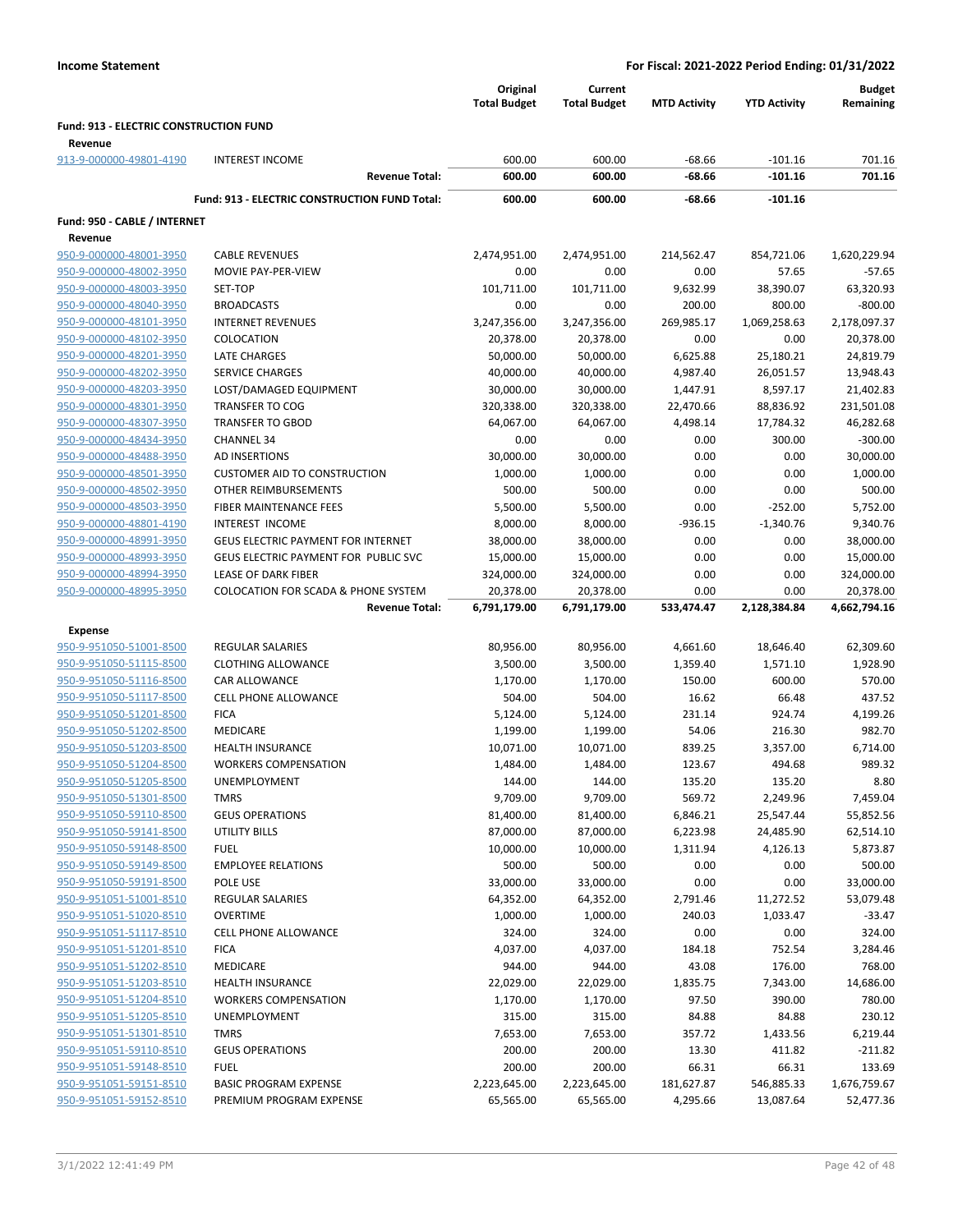| 950-9-951051-59154-8510        |
|--------------------------------|
| 950-9-951051-59155-8510        |
| 950-9-951052-51001-8520        |
| 950-9-951052-51115-8520        |
| 950-9-951052-51116-8520        |
| 950-9-951052-51117-8520        |
| 950-9-951052-51201-8520        |
|                                |
| 950-9-951052-51202-8520        |
| 950-9-951052-51203-8520        |
| 950-9-951052-51204-8520        |
| 950-9-951052-51205-8520        |
| 950-9-951052-51301-8520        |
| 950-9-951052-59110-8520        |
| 950-9-951052-59148-8520        |
| <u>950-9-951052-59149-8520</u> |
|                                |
| 950-9-951052-59150-8520        |
| 950-9-951053-51001-8530        |
| 950-9-951053-51020-8530        |
| 950-9-951053-51102-8530        |
| 950-9-951053-51117-8530        |
| 950-9-951053-51201-8530        |
| 950-9-951053-51202-8530        |
| 950-9-951053-51203-8530        |
|                                |
| 950-9-951053-51204-8530        |
| <u>950-9-951053-51205-8530</u> |
| 950-9-951053-51301-8530        |
| 950-9-951053-59110-8530        |
| 950-9-951053-59146-8530        |
| 950-9-951053-59148-8530        |
| 950-9-951053-59149-8530        |
| 950-9-951053-59160-8530        |
|                                |
| 950-9-951054-51001-8540        |
| 950-9-951054-51020-8540        |
| 950-9-951054-51102-8540        |
| <u>950-9-951054-51201-8540</u> |
| 950-9-951054-51202-8540        |
| 950-9-951054-51203-8540        |
| 950-9-951054-51204-8540        |
| 950-9-951054-51205-8540        |
| 950-9-951054-51301-8540        |
|                                |
| 950-9-951054-59110-8540        |
| <u>950-9-951054-59149-8540</u> |
| 950-9-951055-51001-8550        |
| 950-9-951055-51020-8550        |
| 950-9-951055-51115-8550        |
| <u>950-9-951055-51116-8550</u> |
| <u>950-9-951055-51117-8550</u> |
|                                |
| 950-9-951055-51201-8550        |
| 950-9-951055-51202-8550        |
| <u>950-9-951055-51203-8550</u> |
| 950-9-951055-51204-8550        |
| <u>950-9-951055-51205-8550</u> |
| 950-9-951055-51301-8550        |
| 950-9-951055-59110-8550        |
|                                |
| <u>950-9-951055-59112-8550</u> |
| 950-9-951055-59158-8550        |
| <u>950-9-951060-51001-8600</u> |
| 950-9-951060-51010-8600        |
| 950-9-951060-51020-8600        |
|                                |

|                         |                             | Original<br><b>Total Budget</b> | Current<br><b>Total Budget</b> | <b>MTD Activity</b> | <b>YTD Activity</b> | <b>Budget</b><br>Remaining |
|-------------------------|-----------------------------|---------------------------------|--------------------------------|---------------------|---------------------|----------------------------|
| 950-9-951051-59154-8510 | <b>TIVO Fees</b>            | 25,403.00                       | 25,403.00                      | 3,664.85            | 8,446.10            | 16,956.90                  |
| 950-9-951051-59155-8510 | OTHER PROGRAM EXPENSE       | 7,500.00                        | 7,500.00                       | 0.00                | 0.00                | 7,500.00                   |
| 950-9-951052-51001-8520 | <b>REGULAR SALARIES</b>     | 60,898.00                       | 60,898.00                      | 5,080.80            | 21,528.40           | 39,369.60                  |
| 950-9-951052-51115-8520 | <b>CLOTHING ALLOWANCE</b>   | 500.00                          | 500.00                         | 0.00                | 0.00                | 500.00                     |
| 950-9-951052-51116-8520 | <b>CAR ALLOWANCE</b>        | 975.00                          | 975.00                         | 0.00                | 0.00                | 975.00                     |
| 950-9-951052-51117-8520 | <b>CELL PHONE ALLOWANCE</b> | 216.00                          | 216.00                         | 23.98               | 118.06              | 97.94                      |
| 950-9-951052-51201-8520 | <b>FICA</b>                 | 3,850.00                        | 3,850.00                       | 316.49              | 1,342.06            | 2,507.94                   |
| 950-9-951052-51202-8520 | MEDICARE                    | 901.00                          | 901.00                         | 74.02               | 313.86              | 587.14                     |
| 950-9-951052-51203-8520 | <b>HEALTH INSURANCE</b>     | 6,294.00                        | 6,294.00                       | 524.50              | 2,098.00            | 4,196.00                   |
| 950-9-951052-51204-8520 | <b>WORKERS COMPENSATION</b> | 1,115.00                        | 1,115.00                       | 92.92               | 371.68              | 743.32                     |
| 950-9-951052-51205-8520 | <b>UNEMPLOYMENT</b>         | 90.00                           | 90.00                          | 128.76              | 128.76              | $-38.76$                   |
| 950-9-951052-51301-8520 | <b>TMRS</b>                 | 7,296.00                        | 7,296.00                       | 602.36              | 2,521.20            | 4,774.80                   |
| 950-9-951052-59110-8520 | <b>GEUS OPERATIONS</b>      | 115,000.00                      | 115,000.00                     | 6,814.56            | 28,718.40           | 86,281.60                  |
| 950-9-951052-59148-8520 | <b>FUEL</b>                 | 10,000.00                       | 10,000.00                      | 1,311.94            | 4,126.11            | 5,873.89                   |
| 950-9-951052-59149-8520 | <b>EMPLOYEE RELATIONS</b>   | 500.00                          | 500.00                         | 0.00                | 0.00                | 500.00                     |
| 950-9-951052-59150-8520 | <b>ISP SERVICE EXPENSE</b>  | 742,640.00                      | 742,640.00                     | 94,536.30           | 253,077.50          | 489,562.50                 |
| 950-9-951053-51001-8530 | <b>REGULAR SALARIES</b>     | 175,971.00                      | 175,971.00                     | 13,630.00           | 50,261.21           | 125,709.79                 |
| 950-9-951053-51020-8530 | <b>OVERTIME</b>             | 1,000.00                        | 1,000.00                       | 21.46               | 126.85              | 873.15                     |
| 950-9-951053-51102-8530 | <b>BILINGUAL PAY</b>        | 450.00                          | 450.00                         | 0.00                | 17.31               | 432.69                     |
| 950-9-951053-51117-8530 | <b>CELL PHONE ALLOWANCE</b> | 1,392.00                        | 1,392.00                       | 107.04              | 390.78              | 1,001.22                   |
| 950-9-951053-51201-8530 | <b>FICA</b>                 | 11,025.00                       | 11,025.00                      | 851.67              | 3,158.89            | 7,866.11                   |
| 950-9-951053-51202-8530 | MEDICARE                    | 2,578.00                        | 2,578.00                       | 199.18              | 738.77              | 1,839.23                   |
| 950-9-951053-51203-8530 | <b>HEALTH INSURANCE</b>     | 34,617.00                       | 34,617.00                      | 2,884.75            | 11,539.00           | 23,078.00                  |
| 950-9-951053-51204-8530 | <b>WORKERS COMPENSATION</b> | 3,193.00                        | 3,193.00                       | 266.08              | 1,064.32            | 2,128.68                   |
| 950-9-951053-51205-8530 | UNEMPLOYMENT                | 495.00                          | 495.00                         | 380.08              | 442.75              | 52.25                      |
| 950-9-951053-51301-8530 | <b>TMRS</b>                 | 20,894.00                       | 20,894.00                      | 1,623.51            | 5,960.04            | 14,933.96                  |
| 950-9-951053-59110-8530 | <b>GEUS OPERATIONS</b>      | 17,350.00                       | 17,350.00                      | 475.94              | 823.19              | 16,526.81                  |
| 950-9-951053-59146-8530 | TRAINING AND TRAVEL         | 4,500.00                        | 4,500.00                       | 0.00                | 0.00                | 4,500.00                   |
| 950-9-951053-59148-8530 | <b>FUEL</b>                 | 2,250.00                        | 2,250.00                       | 0.00                | 0.00                | 2,250.00                   |
| 950-9-951053-59149-8530 | <b>EMPLOYEE RELATIONS</b>   | 250.00                          | 250.00                         | 0.00                | 0.00                | 250.00                     |
| 950-9-951053-59160-8530 | ADVERTISING                 | 28,850.00                       | 28,850.00                      | 1,400.00            | 1,749.00            | 27,101.00                  |
| 950-9-951054-51001-8540 | <b>REGULAR SALARIES</b>     | 69,221.00                       | 69,221.00                      | 6,342.80            | 25,345.06           | 43,875.94                  |
| 950-9-951054-51020-8540 | <b>OVERTIME</b>             | 3,000.00                        | 3,000.00                       | 334.30              | 908.70              | 2,091.30                   |
| 950-9-951054-51102-8540 | <b>BILINGUAL PAY</b>        | 0.00                            | 0.00                           | 11.54               | 46.16               | $-46.16$                   |
| 950-9-951054-51201-8540 | <b>FICA</b>                 | 4,292.00                        | 4,292.00                       | 408.05              | 1,604.00            | 2,688.00                   |
| 950-9-951054-51202-8540 | MEDICARE                    | 1,003.00                        | 1,003.00                       | 95.43               | 375.12              | 627.88                     |
| 950-9-951054-51203-8540 | <b>HEALTH INSURANCE</b>     | 25,176.00                       | 25,176.00                      | 2,098.00            | 8,392.00            | 16,784.00                  |
| 950-9-951054-51204-8540 | <b>WORKERS COMPENSATION</b> | 1,243.00                        | 1,243.00                       | 103.58              | 414.32              | 828.68                     |
| 950-9-951054-51205-8540 | <b>UNEMPLOYMENT</b>         | 360.00                          | 360.00                         | 187.28              | 187.28              | 172.72                     |
| 950-9-951054-51301-8540 | <b>TMRS</b>                 | 8,134.00                        | 8,134.00                       | 789.26              | 3,064.15            | 5,069.85                   |
| 950-9-951054-59110-8540 | <b>GEUS OPERATIONS</b>      | 7,000.00                        | 7,000.00                       | 640.04              | 1,524.63            | 5,475.37                   |
| 950-9-951054-59149-8540 | <b>EMPLOYEE RELATIONS</b>   | 250.00                          | 250.00                         | 0.00                | 0.00                | 250.00                     |
| 950-9-951055-51001-8550 | <b>REGULAR SALARIES</b>     | 104,303.00                      | 104,303.00                     | 8,001.58            | 31,973.17           | 72,329.83                  |
| 950-9-951055-51020-8550 | OVERTIME                    | 4,000.00                        | 4,000.00                       | 481.33              | 1,342.87            | 2,657.13                   |
| 950-9-951055-51115-8550 | <b>CLOTHING ALLOWANCE</b>   | 100.00                          | 100.00                         | 0.00                | 0.00                | 100.00                     |
| 950-9-951055-51116-8550 | CAR ALLOWANCE               | 1,441.00                        | 1,441.00                       | 0.00                | 0.00                | 1,441.00                   |
| 950-9-951055-51117-8550 | CELL PHONE ALLOWANCE        | 287.00                          | 287.00                         | 22.10               | 88.40               | 198.60                     |
| 950-9-951055-51201-8550 | <b>FICA</b>                 | 5,556.00                        | 5,556.00                       | 527.31              | 1,489.52            | 4,066.48                   |
| 950-9-951055-51202-8550 | MEDICARE                    | 1,535.00                        | 1,535.00                       | 123.32              | 484.35              | 1,050.65                   |
| 950-9-951055-51203-8550 | <b>HEALTH INSURANCE</b>     | 16,996.00                       | 16,996.00                      | 1,416.33            | 5,665.32            | 11,330.68                  |
| 950-9-951055-51204-8550 | <b>WORKERS COMPENSATION</b> | 1,905.00                        | 1,905.00                       | 158.75              | 635.00              | 1,270.00                   |
| 950-9-951055-51205-8550 | <b>UNEMPLOYMENT</b>         | 238.00                          | 238.00                         | 194.37              | 194.37              | 43.63                      |
| 950-9-951055-51301-8550 | <b>TMRS</b>                 | 12,460.00                       | 12,460.00                      | 1,003.58            | 3,891.83            | 8,568.17                   |
| 950-9-951055-59110-8550 | <b>GEUS OPERATIONS</b>      | 10,800.00                       | 10,800.00                      | 176.48              | 873.92              | 9,926.08                   |
| 950-9-951055-59112-8550 | SAFETY                      | 2,410.00                        | 2,410.00                       | 0.00                | 0.00                | 2,410.00                   |
| 950-9-951055-59158-8550 | C/I BILLING                 | 45,000.00                       | 45,000.00                      | 0.00                | 44,421.24           | 578.76                     |
| 950-9-951060-51001-8600 | <b>REGULAR SALARIES</b>     | 221,449.00                      | 221,449.00                     | 16,697.22           | 66,592.38           | 154,856.62                 |
| 950-9-951060-51010-8600 | PART TIME REGULAR           | 18,125.00                       | 18,125.00                      | 0.00                | 0.00                | 18,125.00                  |
| 950-9-951060-51020-8600 | <b>OVERTIME</b>             | 10,000.00                       | 10,000.00                      | 768.28              | 2,433.96            | 7,566.04                   |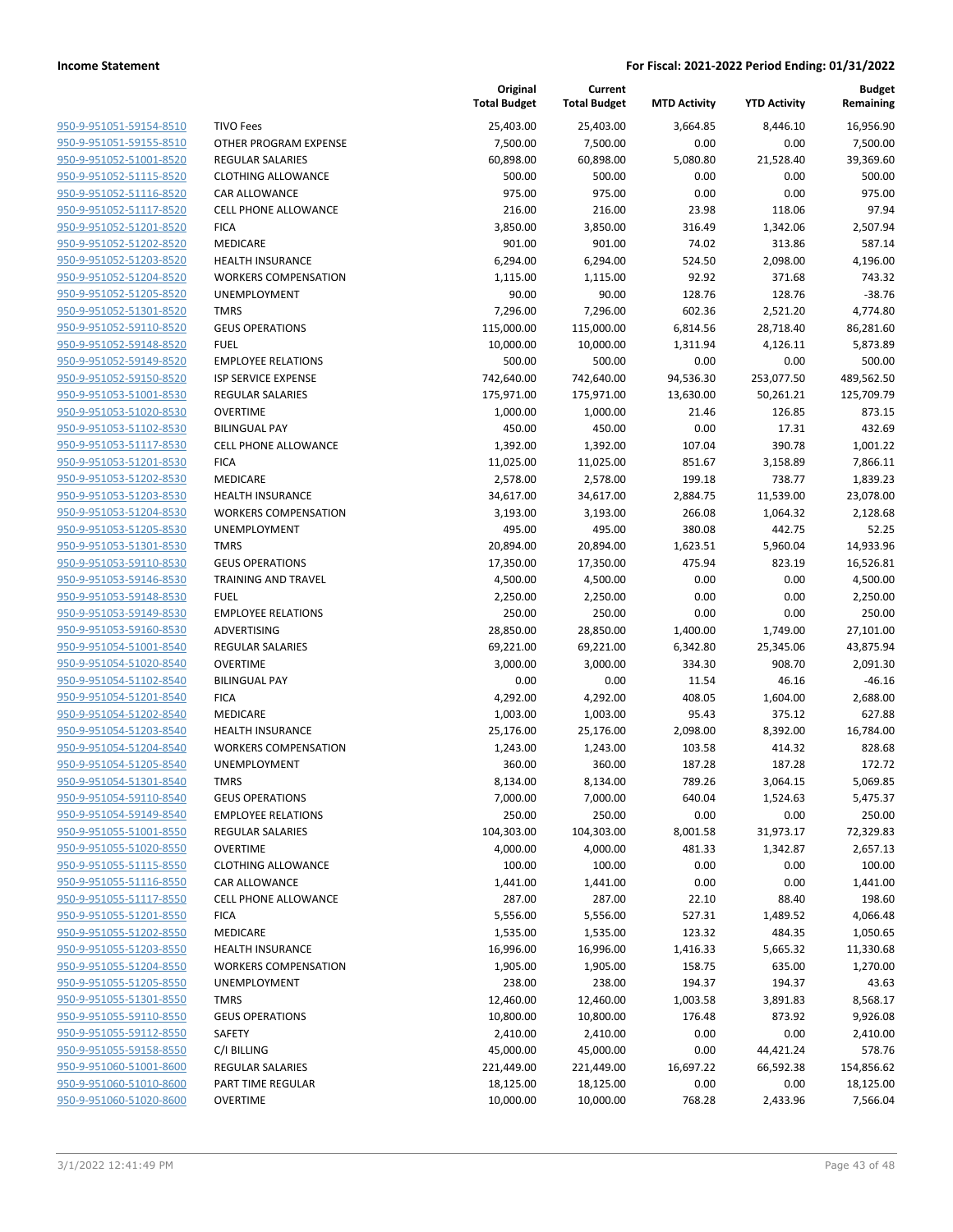| 950-9-951060-51115-8600        |
|--------------------------------|
| 950-9-951060-51116-8600        |
| 950-9-951060-51117-8600        |
| 950-9-951060-51201-8600        |
| 950-9-951060-51202-8600        |
| 950-9-951060-51203-8600        |
| 950-9-951060-51204-8600        |
| 950-9-951060-51205-8600        |
| <u>950-9-951060-51301-8600</u> |
| 950-9-951060-59201-8600        |
| 950-9-951060-59205-8600        |
| 950-9-951060-59231-8600        |
| 950-9-951060-59235-8600        |
| <u>950-9-951061-51001-8610</u> |
| <u>950-9-951061-51020-8610</u> |
| 950-9-951061-51115-8610        |
| 950-9-951061-51116-8610        |
| 950-9-951061-51117-8610        |
| 950-9-951061-51201-8610        |
| 950-9-951061-51202-8610        |
| 950-9-951061-51203-8610        |
| 950-9-951061-51204-8610        |
| 950-9-951061-51205-8610        |
| <u>950-9-951061-51301-8610</u> |
| 950-9-951061-59205-8610        |
| 950-9-951061-59233-8610        |
| 950-9-951090-59510-9900        |
| 950-9-951090-59511-9900        |
| <u>950-9-951090-59512-9900</u> |
| 950-9-951091-51001-9958        |
| 950-9-951091-51020-9958        |
| 950-9-951091-51201-9958        |
| <u>950-9-951091-51202-9958</u> |
| <u>950-9-951091-51205-9958</u> |
| 950-9-951091-51301-9958        |
| 950-9-970000-59720-9705        |
| 950-9-970000-59730-9250        |
| 950-9-970000-59734-4210        |
| 950-9-970000-59750-9260        |
| 950-9-970000-59770-9970        |
| 950-9-970000-59771-9970        |
| 950-9-970000-59780-9240        |
| 950-9-970000-59781-9250        |
| 950-9-990000-59901-9270        |
| 950-9-990000-59902-9200        |
| 950-9-990000-59903-4082        |
| 950-9-990000-59926-9330        |
| <u>950-9-990000-59927-9200</u> |
| <u>950-9-990000-59928-9200</u> |
| 950-9-990000-59930-9270        |
| 950-9-990000-59954-8559        |
| 950-9-990000-59955-8559        |
|                                |

|                                                    |                                                 | Original<br><b>Total Budget</b> | Current<br><b>Total Budget</b> | <b>MTD Activity</b>   | <b>YTD Activity</b>   | <b>Budget</b><br>Remaining |
|----------------------------------------------------|-------------------------------------------------|---------------------------------|--------------------------------|-----------------------|-----------------------|----------------------------|
| 950-9-951060-51115-8600                            | <b>CLOTHING ALLOWANCE</b>                       | 2,300.00                        | 2,300.00                       | 713.84                | 713.84                | 1,586.16                   |
| 950-9-951060-51116-8600                            | <b>CAR ALLOWANCE</b>                            | 1,950.00                        | 1,950.00                       | 300.00                | 1,200.00              | 750.00                     |
| 950-9-951060-51117-8600                            | <b>CELL PHONE ALLOWANCE</b>                     | 1,672.00                        | 1,672.00                       | 116.30                | 465.20                | 1,206.80                   |
| 950-9-951060-51201-8600                            | <b>FICA</b>                                     | 15,072.00                       | 15,072.00                      | 997.27                | 3,952.14              | 11,119.86                  |
| 950-9-951060-51202-8600                            | <b>MEDICARE</b>                                 | 3,525.00                        | 3,525.00                       | 233.23                | 924.29                | 2,600.71                   |
| 950-9-951060-51203-8600                            | <b>HEALTH INSURANCE</b>                         | 44,688.00                       | 44,688.00                      | 3,724.00              | 14,896.00             | 29,792.00                  |
| 950-9-951060-51204-8600                            | <b>WORKERS COMPENSATION</b>                     | 4,363.00                        | 4,363.00                       | 363.58                | 1,454.32              | 2,908.68                   |
| 950-9-951060-51205-8600                            | UNEMPLOYMENT                                    | 822.00                          | 822.00                         | 500.41                | 500.41                | 321.59                     |
| 950-9-951060-51301-8600                            | <b>TMRS</b>                                     | 28,562.00                       | 28,562.00                      | 2,025.36              | 7,899.79              | 20,662.21                  |
| 950-9-951060-59201-8600                            | <b>BUILDINGS MAINTENANCE</b>                    | 24,100.00                       | 24,100.00                      | 62.04                 | 13,952.35             | 10,147.65                  |
| 950-9-951060-59205-8600                            | <b>EQUIPMENT MAINTENANCE</b>                    | 25,000.00                       | 25,000.00                      | 1,791.45              | 8,406.31              | 16,593.69                  |
| 950-9-951060-59231-8600                            | <b>CABLE PLANT MAINTENANCE</b>                  | 22,500.00                       | 22,500.00                      | 0.00                  | 7,087.18              | 15,412.82                  |
| 950-9-951060-59235-8600                            | FIBER OPTICS PLANT MAINTENANCE                  | 45,000.00                       | 45,000.00                      | 0.00                  | 0.00                  | 45,000.00                  |
| 950-9-951061-51001-8610                            | <b>REGULAR SALARIES</b>                         | 196,228.00                      | 196,228.00                     | 16,697.21             | 66,591.82             | 129,636.18                 |
| 950-9-951061-51020-8610                            | <b>OVERTIME</b>                                 | 10,000.00                       | 10,000.00                      | 767.85                | 2,433.56              | 7,566.44                   |
| 950-9-951061-51115-8610                            | <b>CLOTHING ALLOWANCE</b>                       | 2,300.00                        | 2,300.00                       | 713.82                | 713.82                | 1,586.18                   |
| 950-9-951061-51116-8610                            | CAR ALLOWANCE                                   | 1,950.00                        | 1,950.00                       | 0.00                  | 0.00                  | 1,950.00                   |
| 950-9-951061-51117-8610                            | CELL PHONE ALLOWANCE                            | 1,352.00                        | 1,352.00                       | 116.24                | 464.96                | 887.04                     |
| 950-9-951061-51201-8610                            | <b>FICA</b>                                     | 12,373.00                       | 12,373.00                      | 1,034.21              | 4,085.31              | 8,287.69                   |
| 950-9-951061-51202-8610                            | <b>MEDICARE</b>                                 | 2,894.00                        | 2,894.00                       | 241.87                | 955.43                | 1,938.57                   |
| 950-9-951061-51203-8610                            | <b>HEALTH INSURANCE</b>                         | 39,338.00                       | 39,338.00                      | 3,278.17              | 13,112.68             | 26,225.32                  |
| 950-9-951061-51204-8610                            | <b>WORKERS COMPENSATION</b>                     | 3,582.00                        | 3,582.00                       | 298.50                | 1,194.00              | 2,388.00                   |
| 950-9-951061-51205-8610                            | UNEMPLOYMENT                                    | 565.00                          | 565.00                         | 492.00                | 492.00                | 73.00                      |
| 950-9-951061-51301-8610                            | <b>TMRS</b>                                     | 23,447.00                       | 23,447.00                      | 1,989.91              | 7,759.87              | 15,687.13                  |
| 950-9-951061-59205-8610                            | <b>EQUIPMENT MAINTENANCE</b>                    | 100.00                          | 100.00                         | 0.00                  | 0.00                  | 100.00                     |
| 950-9-951061-59233-8610                            | <b>INTERNET PLANT MAINTENANCE</b>               | 15,000.00                       | 15,000.00<br>165,000.00        | 0.00                  | 0.00                  | 15,000.00                  |
| 950-9-951090-59510-9900<br>950-9-951090-59511-9900 | HEADEND, TRUNK & DISTRIBUTION SYSTEM            | 165,000.00                      |                                | 3,000.00              | 11,206.00             | 153,794.00                 |
| 950-9-951090-59512-9900                            | <b>HEADEND EQUIPMENT</b><br><b>DROPS</b>        | 365,000.00                      | 365,000.00                     | 1,669.57              | 87,365.19             | 277,634.81<br>79,105.19    |
| 950-9-951091-51001-9958                            | <b>REGULAR SALARIES</b>                         | 120,000.00<br>36,480.00         | 120,000.00<br>36,480.00        | 14,483.19<br>2,321.39 | 40,894.81<br>9,209.90 | 27,270.10                  |
| 950-9-951091-51020-9958                            | <b>OVERTIME</b>                                 | 4,500.00                        | 4,500.00                       | 189.76                | 685.25                | 3,814.75                   |
| 950-9-951091-51201-9958                            | <b>FICA</b>                                     | 2,279.00                        | 2,279.00                       | 156.92                | 618.44                | 1,660.56                   |
| 950-9-951091-51202-9958                            | MEDICARE                                        | 534.00                          | 534.00                         | 36.70                 | 144.64                | 389.36                     |
| 950-9-951091-51205-9958                            | UNEMPLOYMENT                                    | 130.00                          | 130.00                         | 70.87                 | 70.87                 | 59.13                      |
| 950-9-951091-51301-9958                            | <b>TMRS</b>                                     | 4,322.00                        | 4,322.00                       | 298.68                | 1,162.13              | 3,159.87                   |
| 950-9-970000-59720-9705                            | <b>CREDIT CARD &amp; BANK FEES</b>              | 17,400.00                       | 17,400.00                      | 1,720.90              | 5,483.20              | 11,916.80                  |
| 950-9-970000-59730-9250                            | <b>INVENTORY LOSS/GAIN</b>                      | 1,000.00                        | 1,000.00                       | 0.00                  | 0.00                  | 1,000.00                   |
| 950-9-970000-59734-4210                            | ASSET DISPOSAL LOSSES/GAINS                     | 1,000.00                        | 1,000.00                       | 0.00                  | 0.00                  | 1,000.00                   |
| 950-9-970000-59750-9260                            | <b>ACCRUED PTO PAY</b>                          | 5,000.00                        | 5,000.00                       | 0.00                  | 346.14                | 4,653.86                   |
| 950-9-970000-59770-9970                            | CONTINGENCY                                     | 50,000.00                       | 50,000.00                      | 0.00                  | 0.00                  | 50,000.00                  |
| 950-9-970000-59771-9970                            | PAYROLL CONTINGENCY                             | 10,000.00                       | 10,000.00                      | 0.00                  | 0.00                  | 10,000.00                  |
| 950-9-970000-59780-9240                            | PROPERTY INSURANCE                              | 34,548.72                       | 9,332.15                       | 0.00                  | 9,332.15              | 0.00                       |
| 950-9-970000-59781-9250                            | LIABILITY INSURANCE                             | 10,136.00                       | 17,806.68                      | 0.00                  | 12,384.03             | 5,422.65                   |
| 950-9-990000-59901-9270                            | TRANSFER to COG - FRANCHISE FEES                | 298,700.90                      | 298,700.90                     | 0.00                  | 75,795.73             | 222,905.17                 |
| 950-9-990000-59902-9200                            | TRANSFER to COG - ADMIN EXPENSES                | 51,246.67                       | 51,246.67                      | 3,270.17              | 13,080.68             | 38,165.99                  |
| 950-9-990000-59903-4082                            | TRANSFER to COG - PILOT                         | 36,393.00                       | 36,393.00                      | 0.00                  | 0.00                  | 36,393.00                  |
| 950-9-990000-59926-9330                            | TRANSFER to COG - GARAGE                        | 13,392.00                       | 13,392.00                      | 1,069.92              | 4,279.68              | 9,112.32                   |
| 950-9-990000-59927-9200                            | TRANSFER to COG - INSURANCE                     | 3,415.00                        | 3,415.00                       | 12.33                 | 49.32                 | 3,365.68                   |
| 950-9-990000-59928-9200                            | XFER to COG - IT                                | 13,390.33                       | 13,390.33                      | 1,149.58              | 4,598.32              | 8,792.01                   |
| 950-9-990000-59930-9270                            | <b>TRANSFER to GBOD</b>                         | 59,740.18                       | 59,740.18                      | 0.00                  | 15,159.15             | 44,581.03                  |
| 950-9-990000-59954-8559                            | TRANSFER TO 910 - BILLING                       | 50,812.00                       | 50,812.00                      | 4,234.34              | 16,937.36             | 33,874.64                  |
| 950-9-990000-59955-8559                            | TRANSFER TO 910 - CASHIERING                    | 68,089.00                       | 68,089.00                      | 5,674.09              | 22,696.36             | 45,392.64                  |
|                                                    | <b>Expense Total:</b>                           | 6,532,663.80                    | 6,515,117.91                   | 465,568.32            | 1,757,123.02          | 4,757,994.89               |
|                                                    | Fund: 950 - CABLE / INTERNET Surplus (Deficit): | 258,515.20                      | 276,061.09                     | 67,906.15             | 371,261.82            |                            |
|                                                    | <b>Total Surplus (Deficit):</b>                 | -53,993,551.19                  | -54,548,443.30                 | -2,007,809.20         | 129,459,606.81        |                            |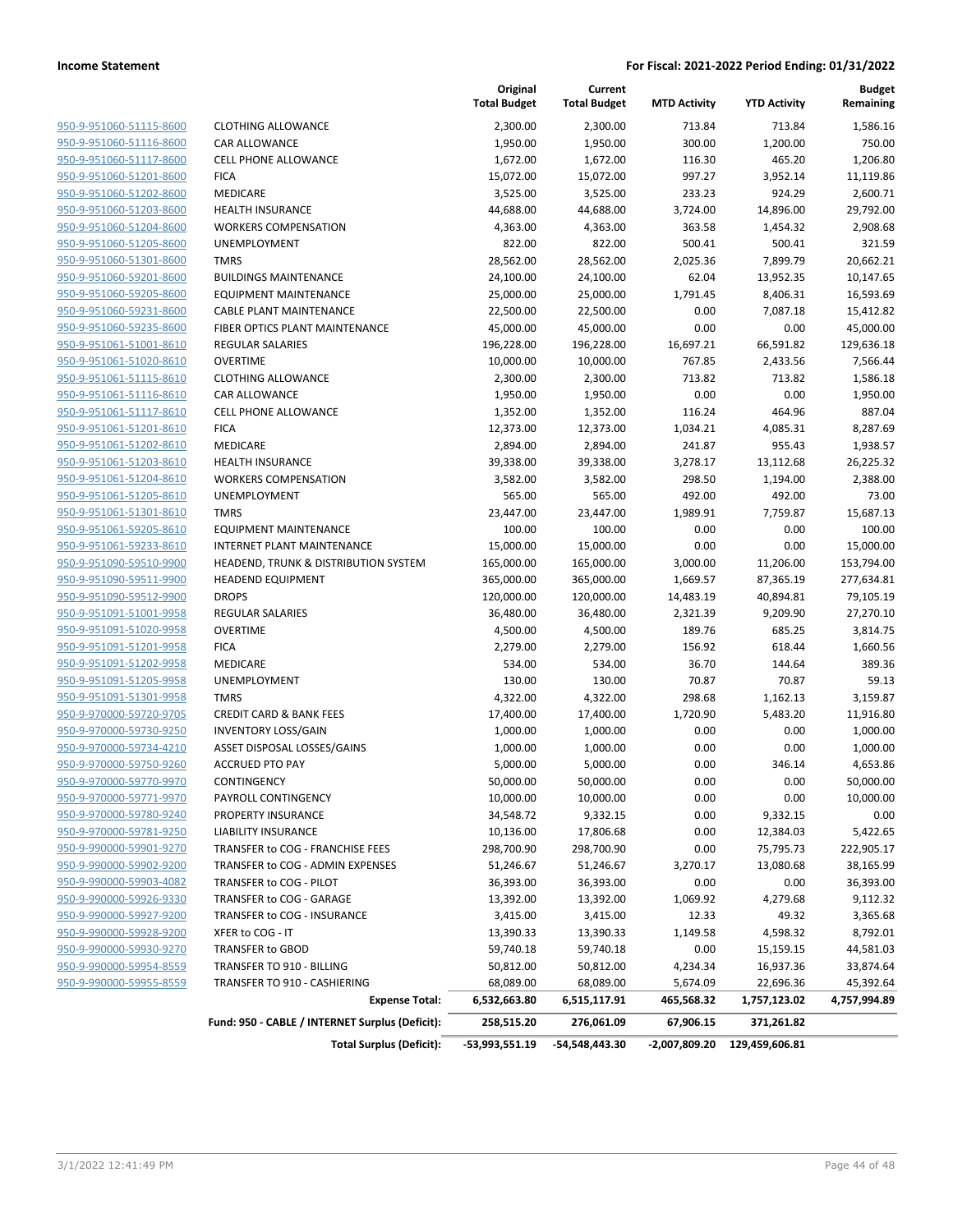# **Group Summary**

| <b>Account Type</b>                                                       | Original<br><b>Total Budget</b> | Current<br><b>Total Budget</b> | <b>MTD Activity</b> | <b>YTD Activity</b> | <b>Budget</b><br>Remaining |
|---------------------------------------------------------------------------|---------------------------------|--------------------------------|---------------------|---------------------|----------------------------|
| <b>Fund: 100 - GENERAL FUND</b>                                           |                                 |                                |                     |                     |                            |
| Revenue                                                                   | 27,976,074.00                   | 27,976,074.00                  | 4,490,912.13        | 13,026,424.53       | 14,949,649.47              |
| Expense                                                                   | 31,811,180.36                   | 31,987,180.36                  | 2,473,607.74        | 9,973,433.06        | 22,013,747.30              |
| Fund: 100 - GENERAL FUND Surplus (Deficit):                               | $-3,835,106.36$                 | -4,011,106.36                  | 2,017,304.39        | 3,052,991.47        | -7,064,097.83              |
| Fund: 101 - MUNICIPAL COURT BUILDING SECURITY FEES                        |                                 |                                |                     |                     |                            |
| Revenue                                                                   | 0.00                            | 0.00                           | 669.03              | 2,018.57            | $-2,018.57$                |
| Expense                                                                   | 0.00                            | 0.00                           | 1.41                | 411.68              | $-411.68$                  |
| Fund: 101 - MUNICIPAL COURT BUILDING SECURITY FEES Surplus (Deficit):     | 0.00                            | 0.00                           | 667.62              | 1,606.89            | $-1.606.89$                |
| Fund: 102 - MUNICIPAL COURT TECH FUND                                     |                                 |                                |                     |                     |                            |
| Revenue                                                                   | 0.00                            | 0.00                           | 558.35              | 1,928.97            | $-1,928.97$                |
| Expense                                                                   | 0.00                            | 0.00                           | 1.01                | 2.42                | $-2.42$                    |
| Fund: 102 - MUNICIPAL COURT TECH FUND Surplus (Deficit):                  | 0.00                            | 0.00                           | 557.34              | 1,926.55            | $-1,926.55$                |
| Fund: 103 - MUNICIPAL COURT CHILD SAFETY FUND                             |                                 |                                |                     |                     |                            |
| Revenue                                                                   | 30,060.00                       | 30,060.00                      | 6,541.37            | 6,635.40            | 23,424.60                  |
| Expense                                                                   | 25,010.00                       | 25,010.00                      | 6,455.52            | 14,349.42           | 10.660.58                  |
| Fund: 103 - MUNICIPAL COURT CHILD SAFETY FUND Surplus (Deficit):          | 5,050.00                        | 5,050.00                       | 85.85               | $-7,714.02$         | 12,764.02                  |
| <b>Fund: 111 - RECREATION ACTIVITIES FUND</b>                             |                                 |                                |                     |                     |                            |
| Revenue                                                                   | 270,677.00                      | 270,677.00                     | 13,465.93           | 47,612.47           | 223,064.53                 |
| Expense                                                                   | 319,814.78                      | 319,814.78                     | 36,124.27           | 105,144.00          | 214,670.78                 |
| Fund: 111 - RECREATION ACTIVITIES FUND Surplus (Deficit):                 | $-49,137.78$                    | -49,137.78                     | -22,658.34          | -57,531.53          | 8,393.75                   |
| <b>Fund: 112 - GUN RANGE FUND</b>                                         |                                 |                                |                     |                     |                            |
| Revenue                                                                   | 1,500.00                        | 1,500.00                       | $-0.52$             | 239.18              | 1,260.82                   |
| Expense                                                                   | 2,160.00                        | 2,160.00                       | 190.02              | 959.90              | 1,200.10                   |
| Fund: 112 - GUN RANGE FUND Surplus (Deficit):                             | $-660.00$                       | $-660.00$                      | $-190.54$           | $-720.72$           | 60.72                      |
| Fund: 113 - HOTEL / MOTEL OCCUPANCY TAX FUND                              |                                 |                                |                     |                     |                            |
| Revenue                                                                   | 535,820.00                      | 535,820.00                     | 56,444.98           | 241,449.96          | 294,370.04                 |
| Expense                                                                   | 644,415.99                      | 644,415.99                     | 44,311.27           | 200,114.82          | 444,301.17                 |
| Fund: 113 - HOTEL / MOTEL OCCUPANCY TAX FUND Surplus (Deficit):           | -108,595.99                     | -108,595.99                    | 12,133.71           | 41,335.14           | -149,931.13                |
| Fund: 114 - VENUE MANAGEMENT FUND                                         |                                 |                                |                     |                     |                            |
| Revenue                                                                   | 419,385.00                      | 419,385.00                     | 26,354.00           | 166,691.30          | 252,693.70                 |
| Expense                                                                   | 259,596.68                      | 258,312.68                     | 12,342.29           | 87,811.40           | 170,501.28                 |
| Fund: 114 - VENUE MANAGEMENT FUND Surplus (Deficit):                      | 159,788.32                      | 161,072.32                     | 14,011.71           | 78,879.90           | 82,192.42                  |
| <b>Fund: 123 - PTRAIN - POLICE REIMBURSEMENT GRANTS &amp; CONT EDUCAT</b> |                                 |                                |                     |                     |                            |
| Revenue                                                                   | 0.00                            | 0.00                           | $-2.37$             | $-3.68$             | 3.68                       |
| Expense                                                                   | 0.00                            | 0.00                           | 0.09                | 1,265.82            | $-1,265.82$                |
| Fund: 123 - PTRAIN - POLICE REIMBURSEMENT GRANTS & CONT EDUCAT Surp       | 0.00                            | 0.00                           | $-2.46$             | $-1,269.50$         | 1.269.50                   |
| Fund: 124 - FIRE HAZMAT GRANT                                             |                                 |                                |                     |                     |                            |
| Expense                                                                   | 0.00                            | 0.00                           | 0.02                | 0.05                | $-0.05$                    |
| Fund: 124 - FIRE HAZMAT GRANT Total:                                      | 0.00                            | 0.00                           | 0.02                | 0.05                | $-0.05$                    |
| Fund: 140 - DEBT SERVICE FUND                                             |                                 |                                |                     |                     |                            |
| Revenue                                                                   | 7,983,857.00                    | 7,983,857.00                   | 2,683,617.59        | 5,693,534.18        | 2,290,322.82               |
| Expense                                                                   | 7,920,415.09                    | 7,920,415.09                   | $-2,293.14$         | $-2,273.62$         | 7,922,688.71               |
| Fund: 140 - DEBT SERVICE FUND Surplus (Deficit):                          | 63,441.91                       | 63,441.91                      | 2,685,910.73        | 5,695,807.80        | $-5,632,365.89$            |
| Fund: 160 - GENERAL CAPITAL IMPROVEMENT FUND                              |                                 |                                |                     |                     |                            |
| Revenue                                                                   | 20,008,008.00                   | 20,008,008.00                  | 223,825.70          | 72,839,870.07       | -52,831,862.07             |
| Expense                                                                   | 19,985,928.00                   | 20,409,399.00                  | 4,187,493.14        | 9,833,129.00        | 10,576,270.00              |
| Fund: 160 - GENERAL CAPITAL IMPROVEMENT FUND Surplus (Deficit):           | 22,080.00                       | $-401,391.00$                  | -3,963,667.44       | 63,006,741.07       | -63,408,132.07             |
| Fund: 161 - STREET CONSTRUCTION FUND                                      |                                 |                                |                     |                     |                            |
| Revenue                                                                   | 54,507,580.00                   | 54,507,580.00                  | 0.00                | 0.00                | 54,507,580.00              |
| Expense                                                                   | 54,500,200.00                   | 54,500,200.00                  | 0.00                | 0.00                | 54,500,200.00              |
| Fund: 161 - STREET CONSTRUCTION FUND Surplus (Deficit):                   | 7,380.00                        | 7,380.00                       | 0.00                | 0.00                | 7,380.00                   |
| Fund: 164 - 2013 CO CAPITAL FUND                                          |                                 |                                |                     |                     |                            |
| Revenue                                                                   | 0.00                            | 0.00                           | $-20.88$            | $-30.13$            | 30.13                      |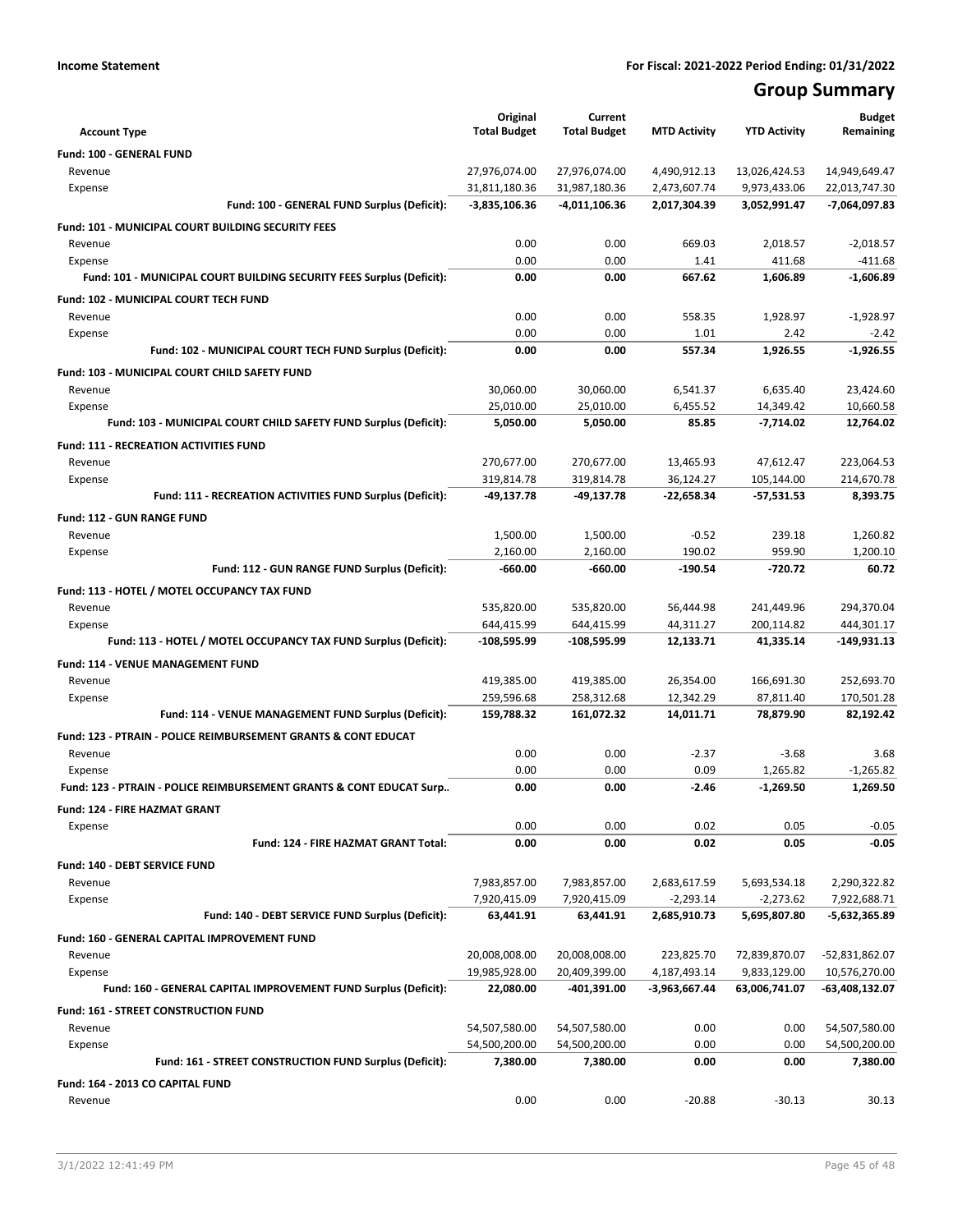|                                                                   | Original                       | Current                        |                              |                              | <b>Budget</b>                  |
|-------------------------------------------------------------------|--------------------------------|--------------------------------|------------------------------|------------------------------|--------------------------------|
| <b>Account Type</b>                                               | <b>Total Budget</b>            | <b>Total Budget</b>            | <b>MTD Activity</b>          | <b>YTD Activity</b>          | Remaining                      |
| Expense                                                           | 0.00                           | 0.00                           | 0.60                         | 1.45                         | $-1.45$                        |
| Fund: 164 - 2013 CO CAPITAL FUND Surplus (Deficit):               | 0.00                           | 0.00                           | -21.48                       | $-31.58$                     | 31.58                          |
| Fund: 165 - 2014 GO FUND                                          |                                |                                |                              |                              |                                |
| Revenue                                                           | 500.00                         | 500.00                         | 11.05                        | 44.58                        | 455.42                         |
| Fund: 165 - 2014 GO FUND Total:                                   | 500.00                         | 500.00                         | 11.05                        | 44.58                        | 455.42                         |
| Fund: 171 - MAIN STREET SPECIAL REVENUE                           |                                |                                |                              |                              |                                |
| Revenue                                                           | 0.00                           | 0.00                           | 0.00                         | 52,451.35                    | $-52,451.35$                   |
| Expense                                                           | 0.00                           | 0.00                           | 0.00                         | 0.00                         | 0.00                           |
| Fund: 171 - MAIN STREET SPECIAL REVENUE Surplus (Deficit):        | 0.00                           | 0.00                           | 0.00                         | 52,451.35                    | $-52,451.35$                   |
| <b>Fund: 172 - MINOR GRANTS FUND</b>                              |                                |                                |                              |                              |                                |
| Revenue                                                           | 0.00                           | 0.00                           | 5,000.00                     | 9,311.53                     | $-9,311.53$                    |
| Expense                                                           | 0.00                           | 0.00                           | 0.00                         | 3,560.00                     | $-3,560.00$                    |
| Fund: 172 - MINOR GRANTS FUND Surplus (Deficit):                  | 0.00                           | 0.00                           | 5,000.00                     | 5,751.53                     | $-5,751.53$                    |
| Fund: 200 - WATER / WASTEWATER FUND                               |                                |                                |                              |                              |                                |
| Revenue                                                           | 16,273,468.00<br>17,880,530.98 | 16,273,468.00<br>17,835,952.09 | 1,245,215.99<br>1,072,300.60 | 5,418,050.07<br>4,366,046.40 | 10,855,417.93<br>13,469,905.69 |
| Expense<br>Fund: 200 - WATER / WASTEWATER FUND Surplus (Deficit): | $-1,607,062.98$                | -1,562,484.09                  | 172,915.39                   | 1,052,003.67                 | $-2,614,487.76$                |
|                                                                   |                                |                                |                              |                              |                                |
| Fund: 216 - UTILIITY CIP FUND<br>Revenue                          | 51,315,500.00                  | 51,315,500.00                  | 100,803.00                   | 50,311,229.56                | 1,004,270.44                   |
| Expense                                                           | 51,302,350.00                  | 51,302,350.00                  | 285,873.19                   | 943,403.38                   | 50,358,946.62                  |
| Fund: 216 - UTILIITY CIP FUND Surplus (Deficit):                  | 13,150.00                      | 13,150.00                      | -185,070.19                  | 49,367,826.18                | -49,354,676.18                 |
| <b>Fund: 217 - WASTEWATER RECLAMATION FUND</b>                    |                                |                                |                              |                              |                                |
| Revenue                                                           | 400.00                         | 400.00                         | 10.72                        | 43.25                        | 356.75                         |
| <b>Fund: 217 - WASTEWATER RECLAMATION FUND Total:</b>             | 400.00                         | 400.00                         | 10.72                        | 43.25                        | 356.75                         |
| Fund: 300 - AIRPORT FUND                                          |                                |                                |                              |                              |                                |
| Revenue                                                           | 705,158.00                     | 705,158.00                     | 59,324.49                    | 248,267.42                   | 456,890.58                     |
| Expense                                                           | 1,522,384.00                   | 1,522,384.00                   | 117,140.66                   | 497,589.60                   | 1,024,794.40                   |
| Fund: 300 - AIRPORT FUND Surplus (Deficit):                       | $-817,226.00$                  | -817,226.00                    | $-57,816.17$                 | -249,322.18                  | -567,903.82                    |
| Fund: 360 - AIRPORT CAPITAL FUND                                  |                                |                                |                              |                              |                                |
| Revenue                                                           | 1,300,000.00                   | 1,300,000.00                   | 101,920.45                   | 424,126.56                   | 875,873.44                     |
| Expense                                                           | 1,300,000.00                   | 1,300,000.00                   | 10,707.50                    | 31,749.61                    | 1,268,250.39                   |
| Fund: 360 - AIRPORT CAPITAL FUND Surplus (Deficit):               | 0.00                           | 0.00                           | 91,212.95                    | 392,376.95                   | -392,376.95                    |
| <b>Fund: 362 - AIRPORT FBO FUEL</b>                               |                                |                                |                              |                              |                                |
| Revenue                                                           | 457,325.00                     | 457,325.00                     | 66,535.74                    | 214,177.10                   | 243,147.90                     |
| Expense                                                           | 325,000.00                     | 325,000.00                     | 110,085.29                   | 128,865.10                   | 196,134.90                     |
| Fund: 362 - AIRPORT FBO FUEL Surplus (Deficit):                   | 132,325.00                     | 132,325.00                     | $-43,549.55$                 | 85,312.00                    | 47,013.00                      |
| Fund: 400 - GOLF FUND                                             |                                |                                |                              |                              |                                |
| Revenue                                                           | 244,370.00                     | 244,370.00                     | 10,298.69                    | 71,547.23                    | 172,822.77                     |
| Expense                                                           | 281,714.13                     | 281,714.13                     | 18,848.73                    | 79,595.00                    | 202,119.13                     |
| Fund: 400 - GOLF FUND Surplus (Deficit):                          | $-37,344.13$                   | -37,344.13                     | $-8,550.04$                  | $-8,047.77$                  | -29,296.36                     |
| <b>Fund: 500 - SANITATION FUND</b>                                |                                |                                |                              |                              |                                |
| Revenue                                                           | 5,428,690.00                   | 5,428,690.00                   | 477,205.97                   | 1,917,309.28                 | 3,511,380.72                   |
| Expense<br>Fund: 500 - SANITATION FUND Surplus (Deficit):         | 6,490,734.45<br>-1,062,044.45  | 6,490,734.45<br>-1,062,044.45  | 539,993.53<br>$-62,787.56$   | 1,741,024.64<br>176,284.64   | 4,749,709.81<br>-1,238,329.09  |
|                                                                   |                                |                                |                              |                              |                                |
| Fund: 601 - CENTRAL SERVICE FUND<br>Revenue                       | 1,108,646.00                   | 1,108,646.00                   | 92,387.16                    | 369,548.64                   | 739,097.36                     |
| Expense                                                           | 1,081,673.00                   | 1,081,673.00                   | 88,758.17                    | 355,027.79                   | 726,645.21                     |
| Fund: 601 - CENTRAL SERVICE FUND Surplus (Deficit):               | 26,973.00                      | 26,973.00                      | 3,628.99                     | 14,520.85                    | 12,452.15                      |
| Fund: 602 - INSURANCE FUND                                        |                                |                                |                              |                              |                                |
| Revenue                                                           | 6,759,952.19                   | 6,759,952.19                   | 562,989.39                   | 2,258,657.28                 | 4,501,294.91                   |
| Expense                                                           | 7,000,917.00                   | 7,000,917.00                   | 1,237,840.43                 | 3,477,996.69                 | 3,522,920.31                   |
| Fund: 602 - INSURANCE FUND Surplus (Deficit):                     | $-240,964.81$                  | -240,964.81                    | -674,851.04                  | -1,219,339.41                | 978,374.60                     |
| Fund: 604 - MIS FUND                                              |                                |                                |                              |                              |                                |
| Revenue                                                           | 1,108,517.00                   | 1,108,517.00                   | 92,376.41                    | 369,505.64                   | 739,011.36                     |
| Expense                                                           | 1,015,669.00                   | 1,016,953.00                   | 81,433.03                    | 349,232.28                   | 667,720.72                     |
|                                                                   |                                |                                |                              |                              |                                |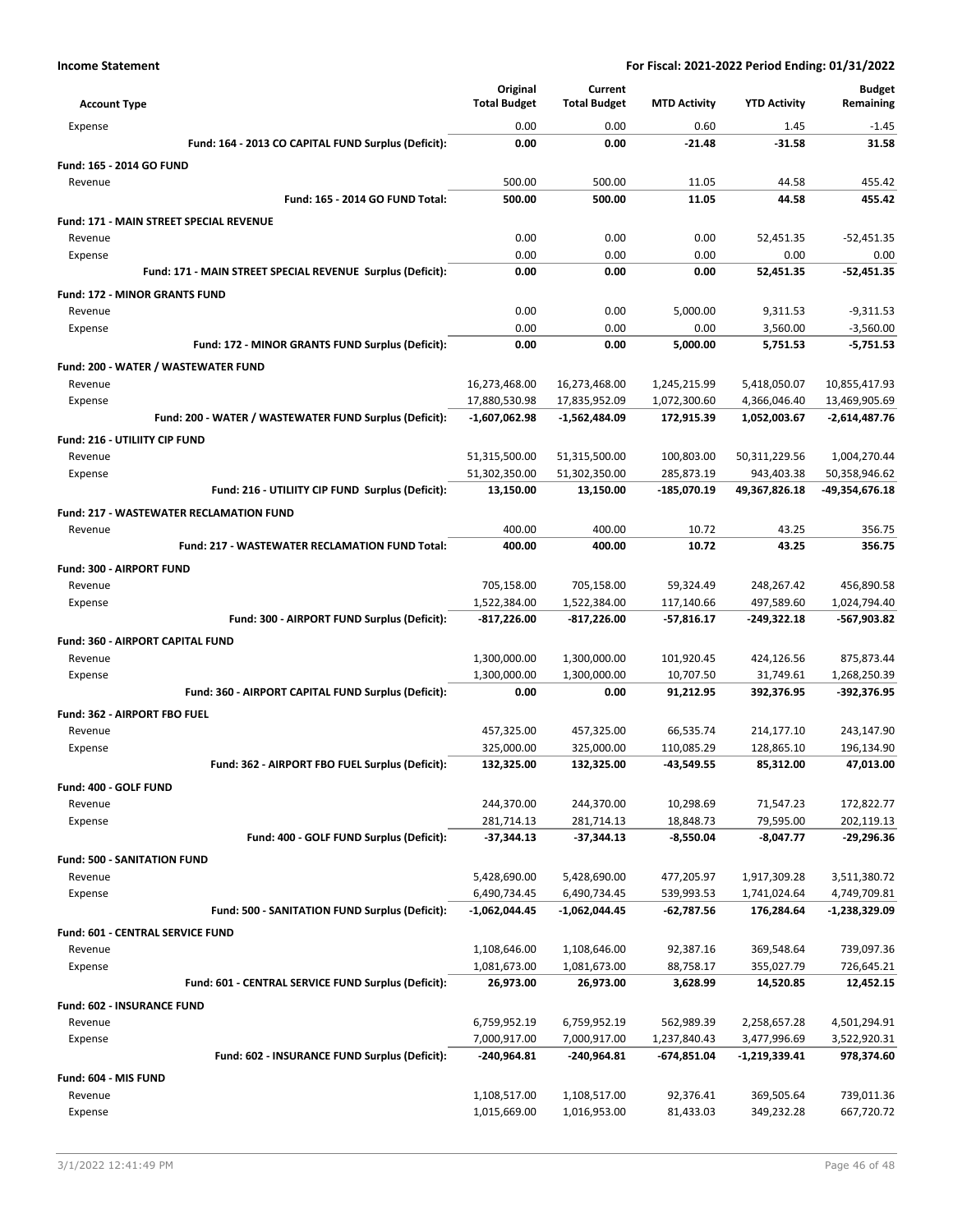| <b>Account Type</b>                                                        | Original<br><b>Total Budget</b> | Current<br><b>Total Budget</b>  | <b>MTD Activity</b>           | <b>YTD Activity</b>       | <b>Budget</b><br>Remaining      |
|----------------------------------------------------------------------------|---------------------------------|---------------------------------|-------------------------------|---------------------------|---------------------------------|
| Fund: 604 - MIS FUND Surplus (Deficit):                                    | 92,848.00                       | 91,564.00                       | 10,943.38                     | 20,273.36                 | 71,290.64                       |
| <b>Fund: 660 - VEHICLE REPLACEMENT FUND</b>                                |                                 |                                 |                               |                           |                                 |
| Revenue                                                                    | 977,509.00                      | 977,509.00                      | 81,409.98                     | 325,697.20                | 651,811.80                      |
| Expense                                                                    | 977,509.00                      | 977,509.00                      | 945,554.77                    | 1,137,414.55              | -159,905.55                     |
| Fund: 660 - VEHICLE REPLACEMENT FUND Surplus (Deficit):                    | 0.00                            | 0.00                            | -864,144.79                   | $-811,717.35$             | 811,717.35                      |
| <b>Fund: 800 - SPENCE FUND</b>                                             |                                 |                                 |                               |                           |                                 |
| Revenue                                                                    | 300.00                          | 300.00                          | 8.30                          | 33.47                     | 266.53                          |
| Expense                                                                    | 600.00                          | 600.00                          | 50.00                         | 200.00                    | 400.00                          |
| Fund: 800 - SPENCE FUND Surplus (Deficit):                                 | -300.00                         | $-300.00$                       | $-41.70$                      | $-166.53$                 | -133.47                         |
| Fund: 801 - JONES LIBRARY TRUST                                            |                                 |                                 |                               |                           |                                 |
| Revenue                                                                    | 0.00                            | 0.00                            | $-10.24$                      | $-14.84$                  | 14.84                           |
| Expense                                                                    | 0.00                            | 0.00                            | 0.29                          | 0.70                      | $-0.70$                         |
| Fund: 801 - JONES LIBRARY TRUST Surplus (Deficit):                         | 0.00                            | 0.00                            | $-10.53$                      | $-15.54$                  | 15.54                           |
| Fund: 810 - SEIZURE FUNDS - STATE RULES                                    |                                 |                                 |                               |                           |                                 |
| Revenue                                                                    | 250.00                          | 250.00                          | 1,891.16                      | 1,829.78                  | $-1,579.78$                     |
| Expense                                                                    | 75.00                           | 75.00                           | 3.95                          | 665.54                    | $-590.54$                       |
| Fund: 810 - SEIZURE FUNDS - STATE RULES Surplus (Deficit):                 | 175.00                          | 175.00                          | 1,887.21                      | 1,164.24                  | -989.24                         |
| Fund: 811 - SEIZURE FUNDS - FED RULES                                      |                                 |                                 |                               |                           |                                 |
| Revenue                                                                    | 150.00                          | 150.00                          | $-138.11$                     | $-199.78$                 | 349.78                          |
| Expense                                                                    | 75.00                           | 75.00                           | 3.97                          | 9.54                      | 65.46                           |
| Fund: 811 - SEIZURE FUNDS - FED RULES Surplus (Deficit):                   | 75.00                           | 75.00                           | $-142.08$                     | -209.32                   | 284.32                          |
| Fund: 820 - TIRZ FUND (Tax Increment Reinvestment Zone)                    |                                 |                                 |                               |                           |                                 |
| Revenue                                                                    | 820,002.00                      | 820,002.00                      | 233,211.36                    | 302,965.60                | 517,036.40                      |
| Expense                                                                    | 190,947.00                      | 190,947.00                      | 57.68                         | 165.79                    | 190,781.21                      |
| Fund: 820 - TIRZ FUND (Tax Increment Reinvestment Zone) Surplus (Deficit): | 629,055.00                      | 629,055.00                      | 233,153.68                    | 302,799.81                | 326,255.19                      |
| Fund: 899 - POOLED CASH                                                    |                                 |                                 |                               |                           |                                 |
| Revenue                                                                    | 0.00                            | 0.00                            | 0.00                          | $-10,600.00$              | 10,600.00                       |
| Fund: 899 - POOLED CASH Total:                                             | 0.00                            | 0.00                            | 0.00                          | $-10,600.00$              | 10,600.00                       |
| <b>Fund: 910 - ELECTRIC OPERATING FUND</b>                                 |                                 |                                 |                               |                           |                                 |
| Revenue                                                                    | 90,791,755.00                   | 90,791,755.00                   | 5,611,832.66                  | 22,068,874.52             | 68,722,880.48                   |
| Expense                                                                    | 85,110,280.12                   | 85,127,826.01                   | -2,958,678.98                 | 17,404,089.57             | 67,723,736.44                   |
| Fund: 910 - ELECTRIC OPERATING FUND Surplus (Deficit):                     | 5,681,474.88                    | 5,663,928.99                    | 8,570,511.64                  | 4,664,784.95              | 999,144.04                      |
| Fund: 911 - ELECTRIC DEBT REDUCTION                                        |                                 |                                 |                               |                           |                                 |
| Revenue                                                                    | 1,100.00                        | 1,100.00                        | $-5.73$                       | $-8.44$                   | 1,108.44                        |
| Fund: 911 - ELECTRIC DEBT REDUCTION Total:                                 | 1,100.00                        | 1,100.00                        | $-5.73$                       | $-8.44$                   | 1,108.44                        |
|                                                                            |                                 |                                 |                               |                           |                                 |
| <b>Fund: 912 - ELECTRIC DEBT SERVICE</b>                                   |                                 |                                 |                               |                           |                                 |
| Revenue                                                                    | -26,883,724.00<br>26,446,316.00 | -26,883,724.00                  | $-10,000,000.00$<br>12,083.39 | 3,491,464.12<br>51,250.21 | -30,375,188.12<br>26,395,065.79 |
| Expense<br>Fund: 912 - ELECTRIC DEBT SERVICE Surplus (Deficit):            | -53,330,040.00                  | 26,446,316.00<br>-53,330,040.00 | -10,012,083.39                | 3,440,213.91              | -56,770,253.91                  |
|                                                                            |                                 |                                 |                               |                           |                                 |
| <b>Fund: 913 - ELECTRIC CONSTRUCTION FUND</b>                              |                                 |                                 |                               |                           |                                 |
| Revenue                                                                    | 600.00                          | 600.00                          | $-68.66$                      | $-101.16$                 | 701.16                          |
| Fund: 913 - ELECTRIC CONSTRUCTION FUND Total:                              | 600.00                          | 600.00                          | $-68.66$                      | $-101.16$                 | 701.16                          |
| Fund: 950 - CABLE / INTERNET                                               |                                 |                                 |                               |                           |                                 |
| Revenue                                                                    | 6,791,179.00                    | 6,791,179.00                    | 533,474.47                    | 2,128,384.84              | 4,662,794.16                    |
| Expense                                                                    | 6,532,663.80                    | 6,515,117.91                    | 465,568.32                    | 1,757,123.02              | 4,757,994.89                    |
| Fund: 950 - CABLE / INTERNET Surplus (Deficit):                            | 258,515.20                      | 276,061.09                      | 67,906.15                     | 371,261.82                | -95,200.73                      |
| <b>Total Surplus (Deficit):</b>                                            | -53,993,551.19                  | -54,548,443.30                  | -2,007,809.20                 | 129,459,606.81            |                                 |